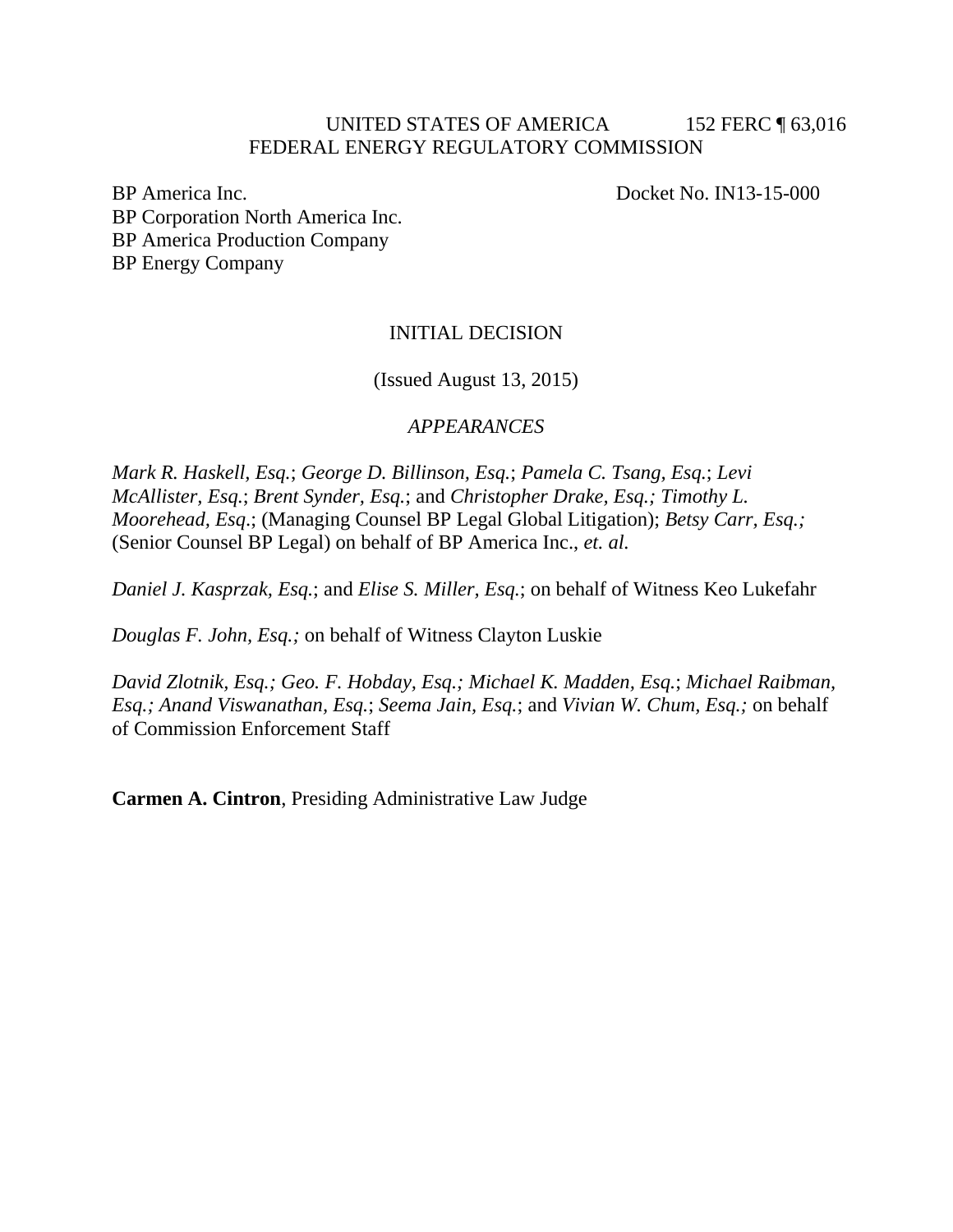# TABLE OF CONTENTS

| I.  |           |                                                                                                                                                                                                                                                                                                |                                                                                                                       |  |
|-----|-----------|------------------------------------------------------------------------------------------------------------------------------------------------------------------------------------------------------------------------------------------------------------------------------------------------|-----------------------------------------------------------------------------------------------------------------------|--|
| II. |           |                                                                                                                                                                                                                                                                                                |                                                                                                                       |  |
| Ш.  |           |                                                                                                                                                                                                                                                                                                |                                                                                                                       |  |
|     | A.        | <b>Issue 1:</b> Whether BP violated section 1c.1 of the Commission's<br>regulations, 18 CFR § 1c.1, and Section 4 of the Natural Gas Act (NGA),<br>15 U.S.C. §717c-1 with respect to its trading of next-day, fixed-price<br>natural gas at Houston Ship Channel (HSC) from September 18, 2008 |                                                                                                                       |  |
|     |           | 1.                                                                                                                                                                                                                                                                                             |                                                                                                                       |  |
|     |           | 2.                                                                                                                                                                                                                                                                                             |                                                                                                                       |  |
|     |           | 3.                                                                                                                                                                                                                                                                                             |                                                                                                                       |  |
|     | <b>B.</b> |                                                                                                                                                                                                                                                                                                |                                                                                                                       |  |
|     |           | 1.                                                                                                                                                                                                                                                                                             |                                                                                                                       |  |
|     |           | 2.                                                                                                                                                                                                                                                                                             |                                                                                                                       |  |
|     |           | 3.                                                                                                                                                                                                                                                                                             | Within 5 years from a Prior Commission Adjudication or<br>Adjudication of Similar Misconduct by Any Other Enforcement |  |
|     |           | $\overline{4}$ .                                                                                                                                                                                                                                                                               | Violation of Judicial or Commission Order or Injunction of Federal<br>.219                                            |  |
|     |           | 5.                                                                                                                                                                                                                                                                                             |                                                                                                                       |  |
|     |           | 6.                                                                                                                                                                                                                                                                                             |                                                                                                                       |  |
| IV. |           |                                                                                                                                                                                                                                                                                                |                                                                                                                       |  |
| V.  |           |                                                                                                                                                                                                                                                                                                |                                                                                                                       |  |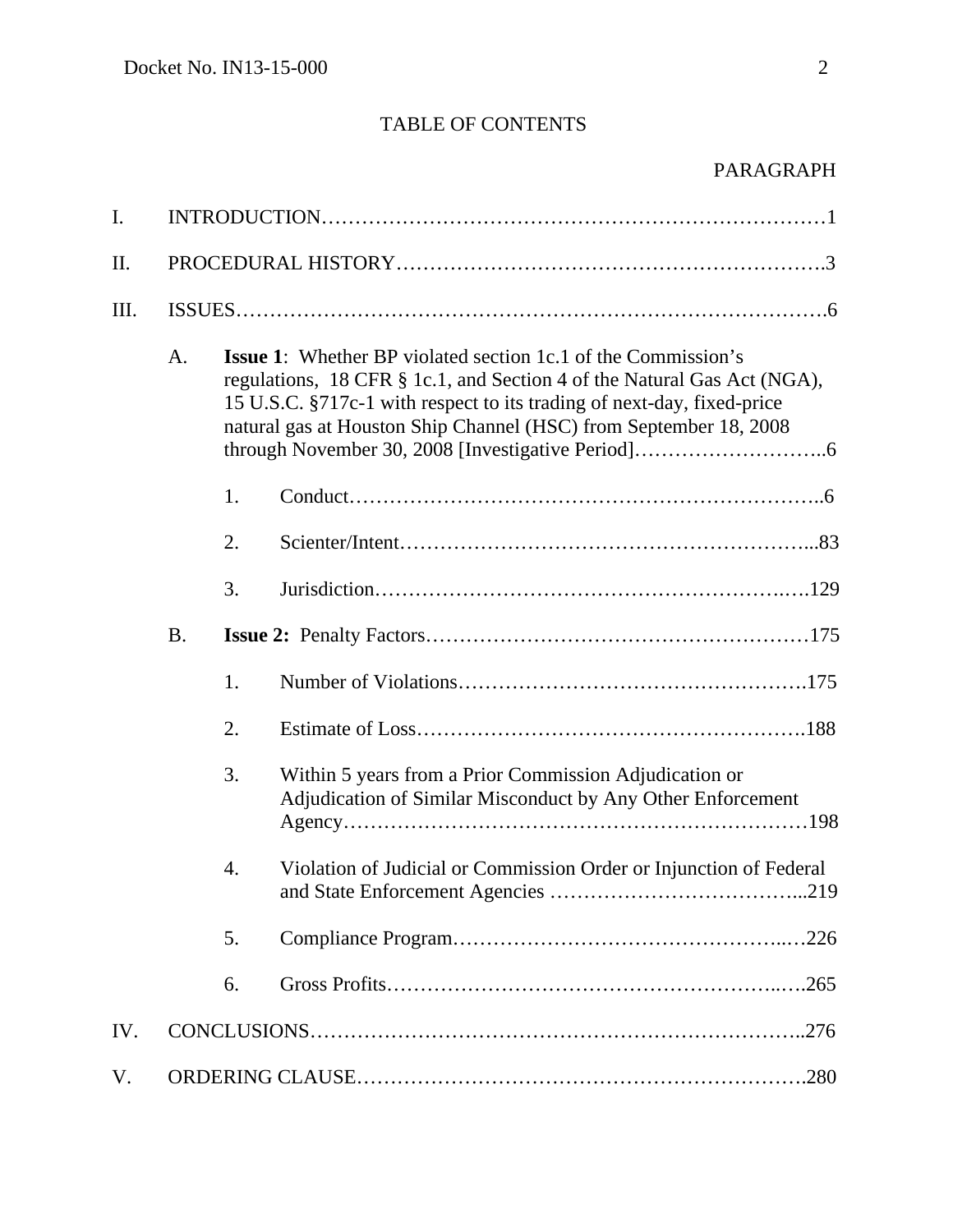### I. INTRODUCTION

1. The issue in this case is whether BP America Inc., BP Corporation North America Inc., BP America Production Company, and BP Energy Company (collectively, BP) violated Section 1c.1 of the Commission's regulations 18 C.F.R. § 1c.1 (2014), and section 4A of the Natural Gas Act (NGA), 15 U.S.C. § 717c-1 (2012) and to ascertain certain facts relevant for any application of the Commission's Penalty Guidelines.<sup>1</sup> This decision finds that BP violated Section 1c.1 of the Commission's regulations and section 4A of the NGA.

2. As ordered by the Commission factual findings are made on the statutory factors relevant to a civil penalty and to the factors set forth in the Penalty Guidelines. To wit, (i) the number of violations are at a minimum 48 and the days on which the violations occurred are 49; (ii) BP's manipulation resulted in financial losses of \$1,375,482 to \$1,927,728 on the next-day natural gas markets at Houston Ship Channel (HSC) and Katy during the Investigative Period, the amount of natural gas involved in BP's sales of next-day, fixed-price physical gas at HSC in the Investigative Period was 10,632,400 MMBtus, the amount of natural gas involved in the financial natural gas positions at HSC in the Investigative Period was 25,310,000 MMBtus, and the losses were during 49 trading days of the Investigative Period; (iii) the current violation is less than five years after a prior Commission adjudication and adjudications of similar misconduct by the CFTC and DOJ, as a result, BP's conduct warrants an increase of 2 points in their culpability score; (iv) BP's conduct here also contravenes the terms of a permanent injunction with the CFTC which warrants a 2 point increase in their culpability score; (v) BP did not have an effective compliance program ; and (vi) the Texas team's gross profits from the manipulation were between \$233,330 and \$316,170 and net profits between \$165,749 and \$248,589.

### II. PROCEDURAL HISTORY

3. By Order issued May 15, 2014, the Commission set a hearing to address whether BP violated section 1c.1 of the Commission's regulations, 18 C.F.R. § 1c.1 (2014) and section 4A of the NGA, 15 U.S.C.  $\S 717c-1$  (2012).<sup>2</sup> The Commission also ordered factual findings to ascertain facts relevant to the application of the Penalty Guidelines. Rehearing is currently pending Commission action.

 <sup>1</sup> *Revised Policy Statement on Penalty Guidelines*, 132 FERC ¶ 61,216 (2010) (Penalty Guidelines).

<sup>2</sup> *BP America Inc. et al*, 147 FERC ¶ 61,130 (2014) (Hearing Order).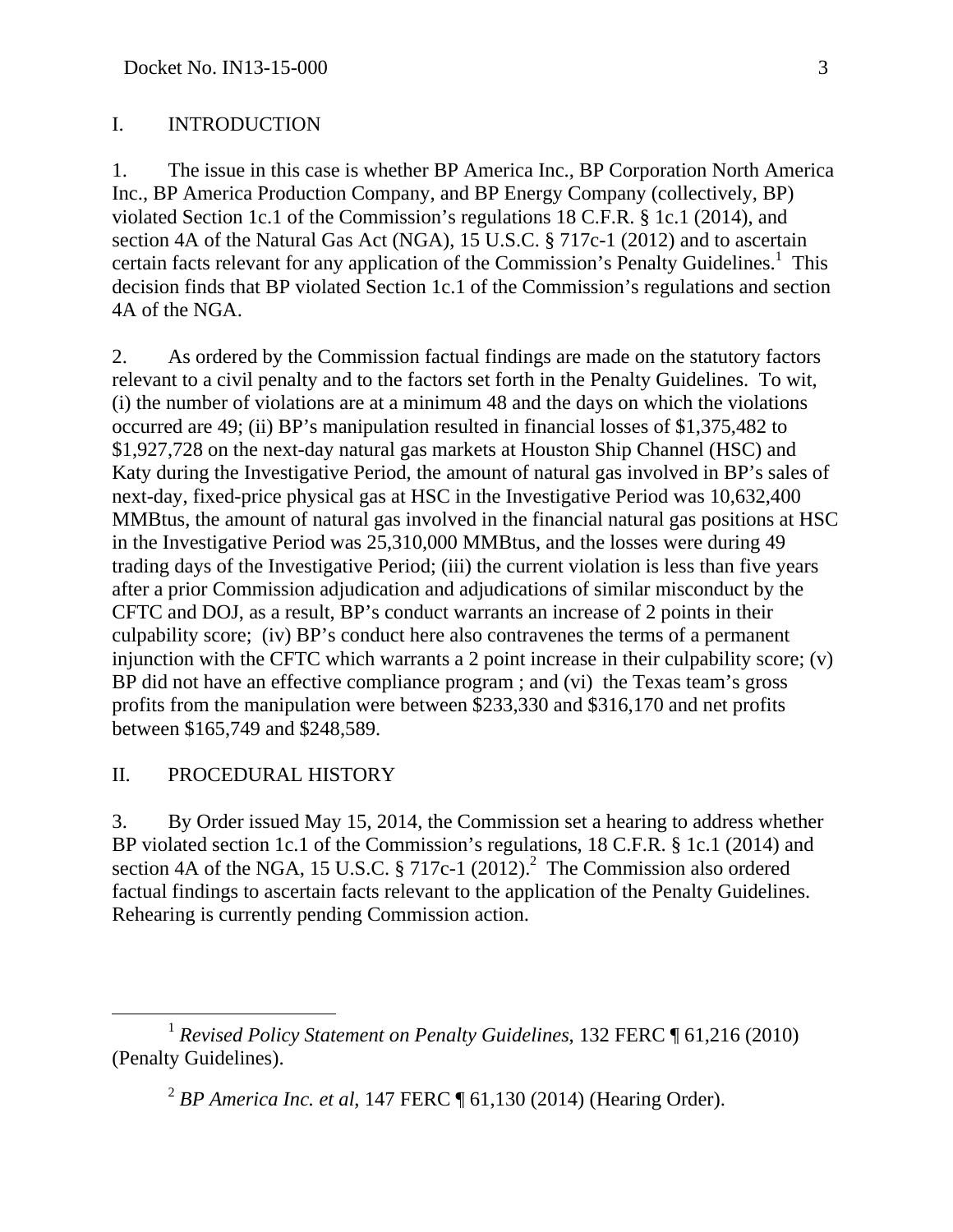4. On May 19, 2014, Chief Judge Curtis L. Wagner, Jr. issued an order establishing a procedural schedule subject to Track II of the procedural time standards for hearing cases and designated the undersigned as the presiding judge.<sup>3</sup>

5. The hearing commenced on March 30, 2015 and concluded on April 15, 2015. At the conclusion of the hearing the record was closed. As provided by Chief Judge Wagner's December 12, 2014 Notice to the Public on Procedures for Handling Exhibits and Developing the Electronic Hearing Record, a joint exhibit list and official hearing exhibits were filed by the Commission's Enforcement Staff (Enforcement Staff) and BP on April 22, 2015. Enforcement Staff and BP filed a Joint Motion to Adopt Transcript Corrections on May 1, 2015. This motion was granted on May 14, 2015. Enforcement Staff filed a Motion to Reopen the Record to correct certain exhibits on May 7, 2015. This Motion was granted on May 12, 2015. Enforcement Staff filed the corrected exhibits on May 12, 2015. Initial briefs were filed on May 15, 2015. Enforcement Staff filed a Revised Initial Brief on May 22, 2015. Reply briefs were filed on June 12, 2015.

### III. ISSUES

- A. **Issue 1**: Whether BP violated section 1c.1 of the Commission's regulations, 18 CFR § 1c.1, and Section 4 of the Natural Gas Act (NGA), 15 U.S.C. § 717c-1 with respect to its trading of next-day, fixed-price natural gas at Houston Ship Channel (HSC) from September 18, 2008 through November 30, 2008 [Investigative Period].
	- 1. Conduct

### *Parties Contentions*

6. Enforcement Staff contends BP's Texas team of the Southeast Gulf Texas (SEGT) desk had a pre-existing HSC-Henry Hub spread position which included short index exposure at HSC and long index exposure at Henry Hub. This financial position would benefit when the spread between daily physical gas prices at HSC and Henry Hub grew wider. According to Enforcement Staff the Texas team directly used a scheme to defraud, engaging in uneconomic trading in the physical markets at HSC during the Investigative Period. EF IB<sup>4</sup> at 25. These actions suppressed the HSC *Gas Daily* index,

<sup>4</sup> "EF IB" refers to Enforcement Staff's Revised Initial Post-Hearing Brief, filed May 22, 2015. "EF RB" refers to Enforcement Staff's Reply Brief, filed June 12, 2015.

Counsel for both parties were instructed to comply with 18 C.F.R. § 385.2003 (2014) when filing their Reply Briefs, which provides that for filings with the

 <sup>3</sup> *BP America Inc. et al*, Docket No. IN13-15-000 (May 19, 2014).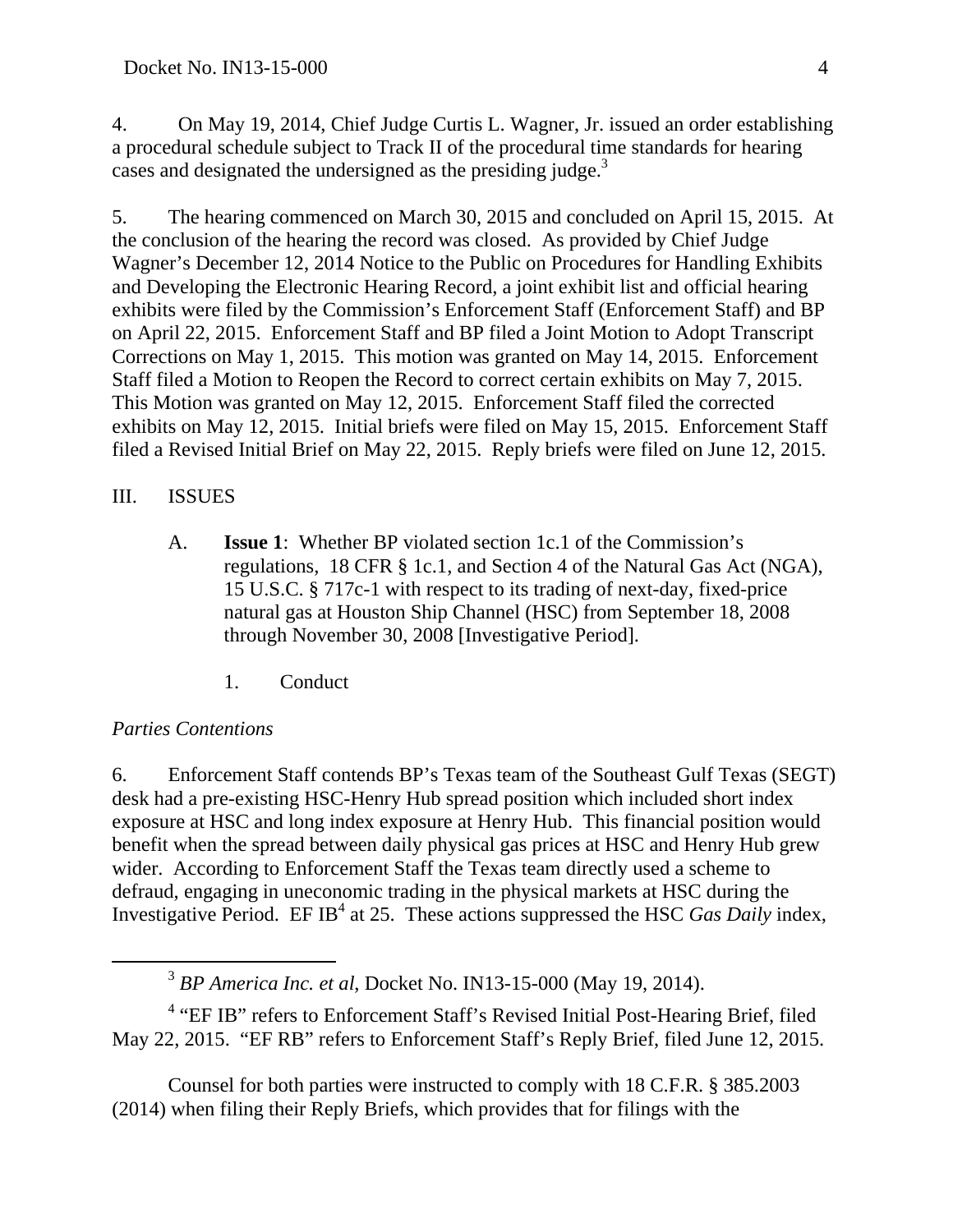allowing the Texas team to profit on its financial positions. EF IB at 25. Enforcement Staff cites Commission precedent for the proposition that a series of affirmative acts lacking a profit or non-manipulative explanation can provide evidence of market manipulation. EF IB at 26. Enforcement Staff maintains that based on the totality of evidence in this case, BP engaged in fraud using a fraudulent artifice, device or scheme to manipulate natural gas trading. EF IB at 27.

7. Hurricane Ike made landfall on September 13, 2008, causing HSC prices to decrease sharply relative to Henry Hub. EF IB at 29, n. 79. This resulted in the Texas team having a large realized and unrealized profit, based on the team's HSC-Henry Hub financial spread position. EF IB at 29, n.79. Lower HSC prices provided the Texas team with an economic windfall on their pre-existing September financial spread positions that were exposed to HSC's *Gas Daily* index. EF IB at 29-30. After profiting from this position, the team had a financial incentive to slow how fast the spread was shrinking. EF IB at 30. The Texas team subsequently increased their short exposure to the HSC *Gas Daily* index for both October and November 2008. EF IB at 30.

8. Enforcement Staff also contends that another sign the Texas team manipulated natural gas prices was by increasing physical natural gas positions in a way that would suppress the HSC *Gas Daily* index price. EF IB at 31.

9. Following Hurricane Ike, the Texas team changed its next-day, fixed-price natural gas trading and transport in eight different ways. EF IB at 32. This included:

(1) a shift almost entirely to net selling, that led them to become the seller with the largest market share in the next-day, fixed-price market at HSC during the Investigative Period; (2) an increase in the percentage and volume of the Texas team's fixed-price sales at HSC; (3) a shift to selling heavier volumes at HSC early in the trading day, including selling 35% of their gas at HSC before Katy even began trading; (4) a shift to buying at HSC later in the day as compared to earlier periods; (5) a shift to transporting substantially more gas to HSC from Katy using BP's HPL<sup>5</sup> transport; (6) an increase in the percentage of sales at HSC that were uneconomic compared to contemporaneous prices at Katy; (7) a shift to posting aggressively lower offers compared to other sellers at HSC; and (8) an increase in the frequency of sales made by hitting bids.

Commission, "[c]itations to specific pages of documents filed via the Internet should use the page numbers appearing in the PDF . . . version of the document available on the Commission's website." In the interest of consistency, citations to briefs in this initial decision cite to Initial and Reply briefs' PDF page numbers.

<sup>5</sup> Houston Pipeline System.

 $\overline{a}$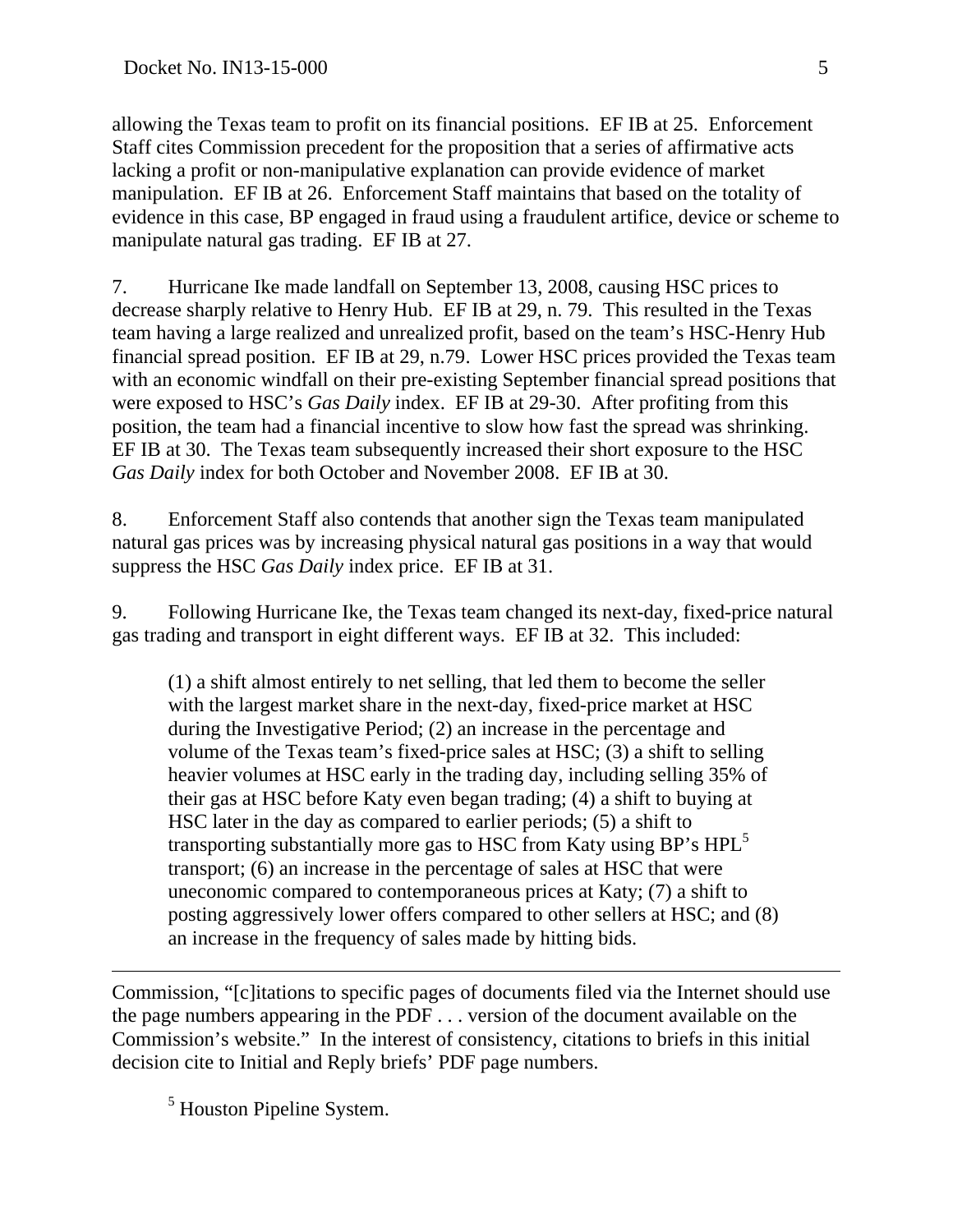EF IB at 32 (footnotes omitted).

10. These in trading patterns differ from the Texas team's actions during the Pre-Investigative Period (Pre-IP). $<sup>6</sup>$  EF IB at 32. Enforcement Staff additionally avers that the</sup> changes in trading patterns during the Investigative Period cannot be explained by any economic or profit rationale, general market conditions, or comparison to HSC's other two largest sellers' behavior. EF IB at 32-33. Nor can they be explained by a financial crisis, hurricane-related claims, and BP's baseload. EF RB at 19-20. According to Enforcement Staff, the change in trading patterns reveals the Texas team's manipulative strategy. EF IB at 33. In addition to directly impacting prices, the Texas team's trading also indirectly affected pricing by "marking" or "framing" the open. EF IB at 37. The team injected false information early in the trading session, intending to influence later offers and trades by other market participants. EF IB at 37. This would force the HSC *Gas Daily* price downward. EF IB at 37.

11. Enforcement Staff contends that profitability is another indication of an entity engaging in market manipulation. EF IB at 37. Here, the Texas team's net losses on physical trades suggest the Texas team manipulated natural gas markets. EF IB at 37-40.

12. On the other hand, BP states that Enforcement Staff failed to demonstrate that BP (1) used or employed any device, scheme, or artifice to defraud; or (2) engaged in any act, practice, or course of business that operates or would operate as a fraud or deceit upon any entity with respect to its trading of next-day, fixed-price natural gas at HSC during the Investigative Period. BP IB<sup>7</sup> at 15-16.

13. BP first contends that the Pre-IP comparison period is an inappropriate comparison to the Investigative Period. BP IB at 16. The Pre-IP does not account for seasonality differences, volatile and falling natural gas prices, the financial crisis, and weather events that occurred during the Investigative Period. BP IB at 18. In addition, the Pre-IP's baseload positions were not comparable to the Texas team's Investigative Period's baseload positions. BP IB at 18. BP claims it had a higher baseload amount during the Investigative Period than it did during the Pre-IP, contributing to BP's changes

<sup>7</sup> "BP IB" refers to BP's Initial Post-Hearing Brief, filed May 15, 2015. "BP RB" refers to BP's Post-Hearing Reply Brief, filed June 12, 2015.

 $\begin{array}{c|c}\n\hline\n\end{array}$  $6$  Dr. Abrantes-Metz defines the Pre-IP as trade dates from January 2, 2008 through September 10, 2008. EF IB at 32, n. 93. Dr. Abrantes-Metz chose those dates because Comfort became the primary Texas team physical trader in January 2008. EF IB at 32, n. 93. He executed 87 percent of the Texas team's trades at HSC and Katy from January 1, 2008 through the end of the Pre-IP. EF IB at 32, n. 93.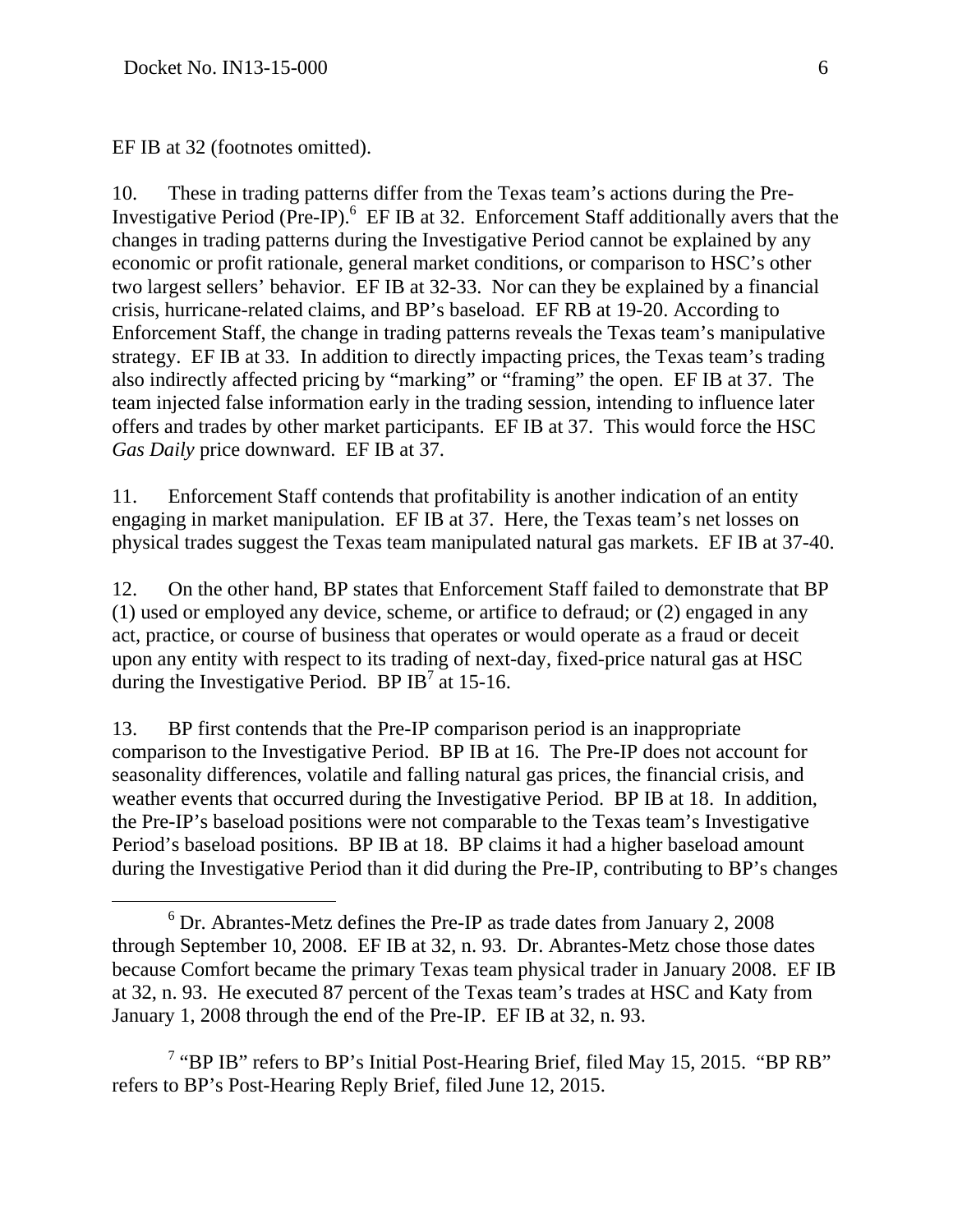in trading behavior. BP IB at 18. Dr. Abrantes-Metz's consideration of a short Pre-IP also fails to consider all available data. BP IB at 18. Though BP concedes she expanded the definition of the Pre-IP in her rebuttal testimony, she applied the expanded Pre-IP to only some analyses. BP IB at 18-19. The data was available for Dr. Abrantes-Metz to conduct a full analysis prior to 2007. BP IB at 20. This data included available HPL transport data, which dated farther back in time versus the Katy-Ship Sheets Dr. Abrantes-Metz relied on. BP IB at 20. When considering the omitted data, it becomes clear that any changes in BP's trading cannot be considered manipulative. BP IB at 21.

14. BP asserts Enforcement Staff's use of end-of-day *Gas Daily* prices failed to account for intraday activity the Texas team traders observed throughout the trading day. BP IB at 20-21. In multiple instances, the *Gas Daily* price differential between HSC and Katy differed from the intraday prices. BP IB at 21, 22. Moreover, BP's actual profit and loss (P&L) should only be analyzed by reference to the spread at the time BP executed its transactions. BP IB at 22. Using average end-of-day prices could inaccurately reflect a Texas team trading loss if the intraday prices traders were seeing during the course of the day were favorable to BP's trading position. BP IB at 22-23.

15. Additionally, BP argues Enforcement Staff incorrectly analyzed flawed data inputs, both in their witnesses' reliance on the Katy-Ship Sheets and how Enforcement Staff analyzed that data. BP IB at 23. BP contends that Enforcement Staff's "sixlegged" analysis, or the six analyses Dr. Abrantes-Metz uses to allege manipulative activity, contain flaws. BP IB at 26. These six analyses include: (1) an analysis of BP's proportion of trading in "fixed-price" instruments versus other instruments; (2) an analysis of the relative "earliness" of BP's trading; (3) a regression analysis of the gas volume shipped by BP from Katy to HSC, and the relationship between the shipped volume versus Katy and HSC's price spread; (4) an analysis of BP's trade executions by "hitting bids"; (5) an analysis of intraday trading and how often BP engaged in "uneconomic" trading; and (6) a "distance" looking at the price difference between the prices of BP's offer-initiated sales at HSC and the next best non-BP HSC offers in the market. BP IB at 26.

16. Enforcement Staff also fails to assess alternative, non-manipulative explanations for BP's trading. BP IB at 39. One of these explanations is that credit limitations affected BP's trading. BP IB at 40. BP contends that the 2008 financial crisis and subsequent credit issues affected the Texas team's trading during the Investigative Period because companies they traded with "were going out of business and cancelling contracts." BP IB at 40. Internally within BP, credit ratings of potential counterparties were lowered to levels that failed to meet BP's credit standards. BP IB at 40. Though Enforcement Staff attempts to discredit Barnhart's testimony because she could not recall these specific parties, such criticism is unwarranted. BP IB at 40. She testified she could not recall the names in part due to the fact that more than six years had passed. BP IB at 40. Additionally, because of ICE's trading practices, Barnhart would not know a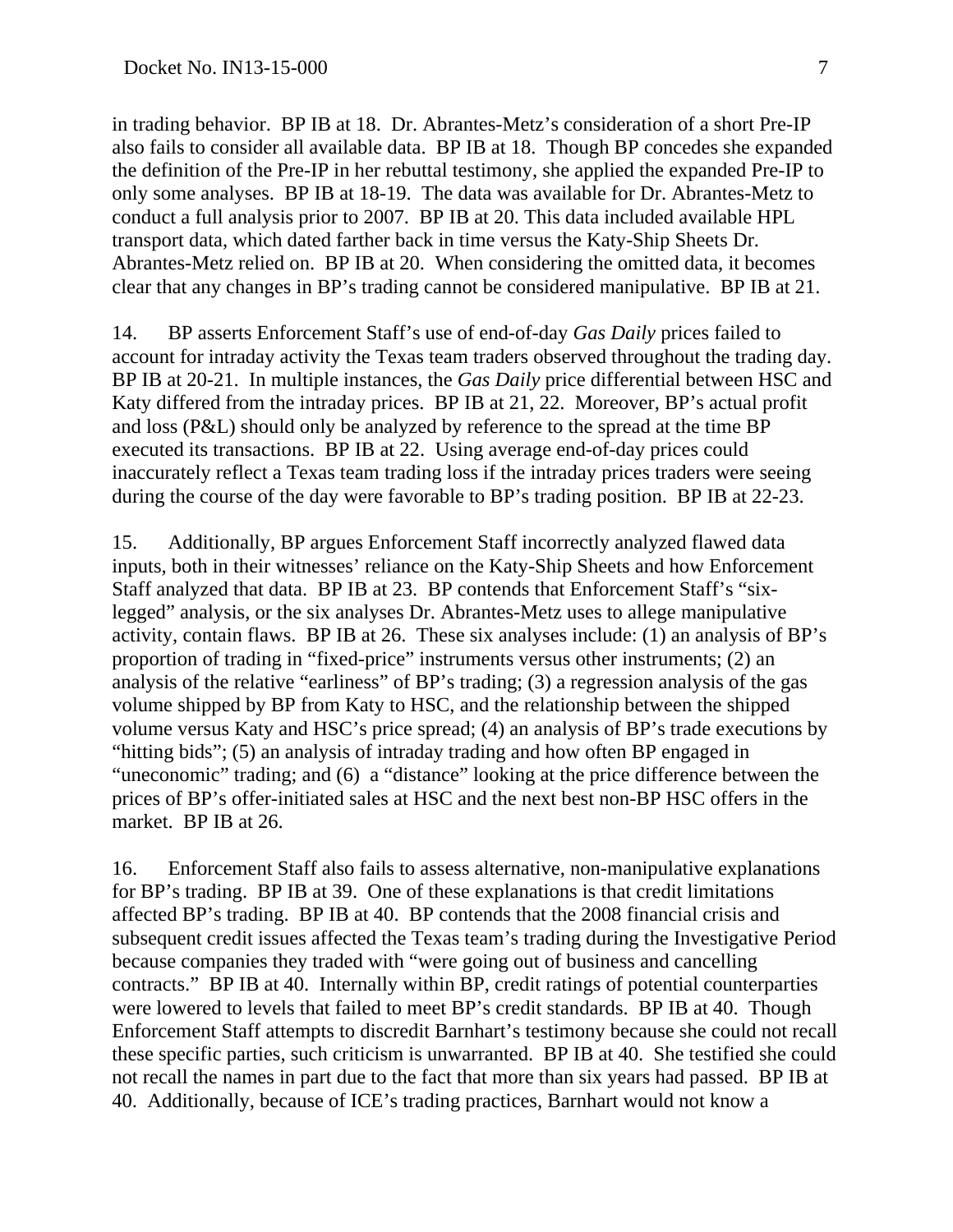counterparty's identity until the transaction took place, explaining why she could not identify those counterparties. BP IB at 41.

17. Additionally, BP states the record confirms the effects the financial crisis had on the natural gas industry. BP IB at 41. *Platts Gas Daily* published an article on September 19, 2008 discussing how the financial crisis affected natural gas traders. BP IB at 41. Credit limits resulting from the financial crisis were lowered to a level that effectively prevented the Texas team from trading with some counterparties. BP IB at 41.

18. Hurricanes Ike and Gustav provide another alternative explanation for the Texas team's change in trading. BP IB at 42. Barnhart testified that Hurricane Ike affected her trading in September 2008 and prompted BP to deal with numerous problems in fulfilling contracts. BP IB at 42. For example, Luskie sent a communication to Barnhart and Comfort on September 29, 2008, explaining that following Hurricane Ike, roughly 305,000 MMBtu of natural gas were offline and that only a fraction could be cut due to force majeure. BP IB at 35. Additionally, the Department of Energy released reports describing the effects those hurricanes had on natural gas trading. BP IB at 42. Bergin conceded at the hearing that Hurricane Ike created impacts at least through September 2008. BP IB at 43-44.

19. BP offers another alternate explanation for its trading changes: its baseload. BP IB at 36. Evans explained that rational reasons exist to trade early when BP's baseload position was long. BP IB at 45. But Dr. Abrantes-Metz's Pre-IP includes months not reflecting comparable baseload positions. BP IB at 45. She failed to proportionally adjust her analyses to account for the Texas team's Pre-IP smaller open baseload positions. BP IB at 45.

20. Enforcement Staff furthermore only considered BP's trading behavior at HSC, not BP's Katy transactions. BP IB at 45. Nor did Enforcement Staff consider other market participants' trading. BP IB at 45. BP claims that when analyzing its trading outside of Dr. Abrantes-Metz's analyses, BP's trading at HSC was consistent with both its trading with Katy and other market participants' trading. BP IB at 46.

21. Finally, an additional alternate explanation BP offers is its trading strategies. BP IB at 46. The Texas team used both an arbitrage strategy and a speculative strategy during the Investigative Period. BP IB at 46. Enforcement Staff, however, incorrectly assumes that the Texas team employed only an arbitrage strategy during the Investigative Period. BP IB at 46. Enforcement Staff fails to account for the Texas team's speculative strategy in its trades, a strategy that can increase risk. BP IB at 47. Though Enforcement Staff presents alternative trading strategies BP should have pursued during the Investigative Period, each of Enforcement Staff's alternatives ignores the Texas team's need to manage risk with its speculative strategy. BP IB at 47.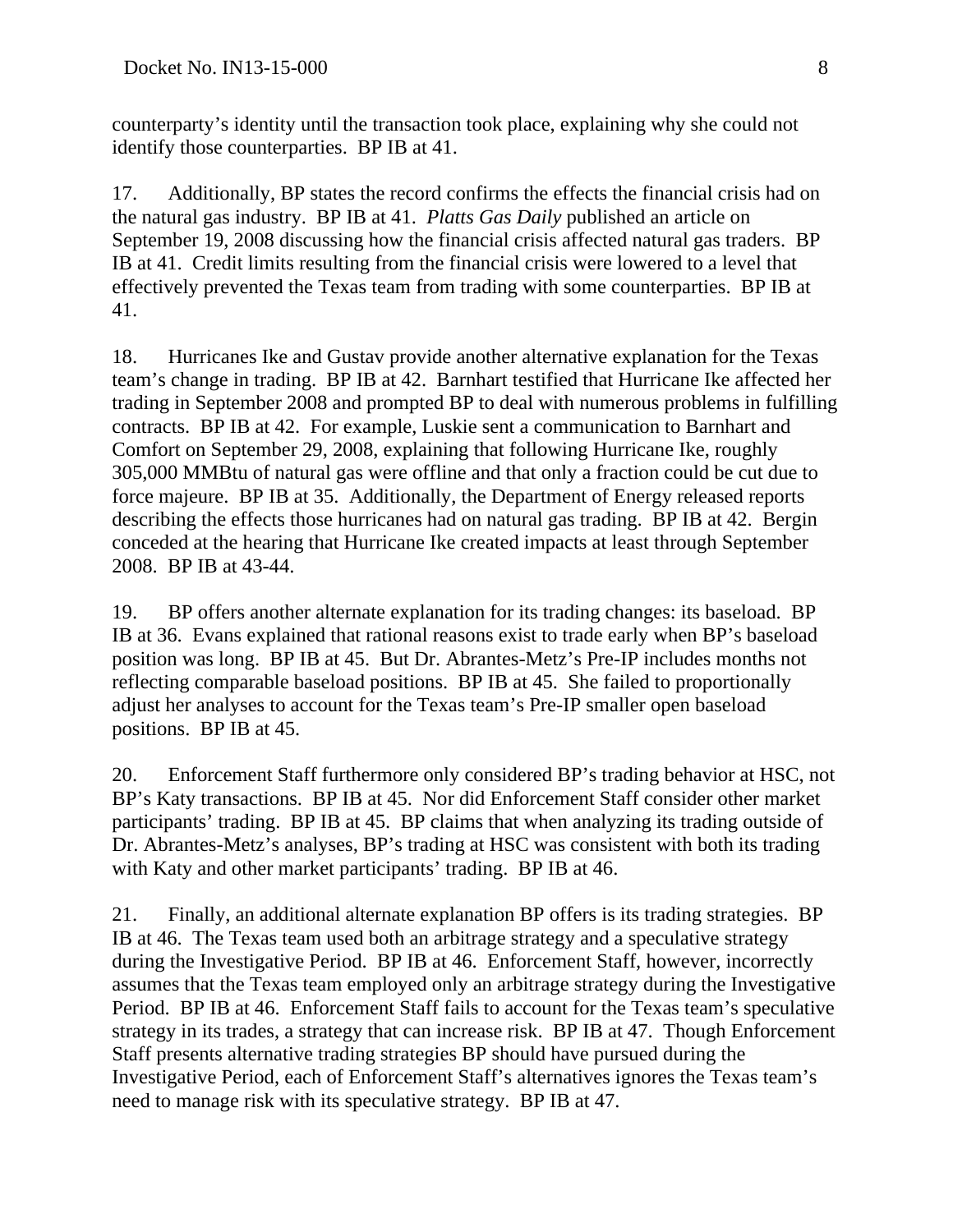22. Enforcement Staff's reliance on *Barclays Bank PLC*, 144 FERC ¶ 61,041 (2013) is misplaced because a federal district court is reviewing the case *de novo*. BP RB at 10. This limits the order's precedential value until the court adopts it. BP RB at 10.

23. BP also states that Enforcement Staff improperly attempts to shift the burden of proof to BP in attacking its witnesses. BP RB at 14. BP criticizes Enforcement Staff's contention that no Texas team member offered a "concrete, legitimate" explanation for their trading; the Texas team members tried to "downplay the[] significance" of their Investigative Period trading patterns; and Evans failed to conduct independent analyses to support alternative theories on what drove the team's trading. BP RB at 15. BP asserts Luskie, Comfort, and Barnhart testified that their trading always reflected an interest in making profits. BP RB at 15-16. Additionally, Evans demonstrated that the Texas team's trading was consistent with trading from 2006 through 2011. BP RB at 16.

24. Furthermore, Evans is not required to conduct an independent analysis into possible non-manipulative explanations for the Texas team's trading. BP RB at 16. It remains Enforcement Staff's burden to show BP's trading cannot be explained by nonmanipulative reasons. BP RB at 16. Nor did Enforcement Staff's witnesses properly address the financial crisis, the impacts of Hurricanes Ike and Gustav, or the Texas team's baseload position. BP RB at 16-17.

25. BP also contends that the trading patterns Enforcement Staff identifies contributing to the alleged manipulation are legal. BP RB at 20. These acts include net selling at a particular market, engaging in fixed-price sales, making early sales of natural gas, transporting large amounts of gas, and executing by hitting bids. BP RB at 20.

26. Enforcement Staff also tries to distort the Texas team's profitability. BP RB at 21. Enforcement Staff alleges the Texas team lost on physical natural gas on 67 percent of flow days during the Investigative Period, but Enforcement Staff fails to analyze flow dates from November 6 through the end of the Investigative Period. BP RB at 21. When considering the full Investigative Period, the Texas team lost money on 58 percent of flow days. BP RB at 22. This is evident in Bergin's workpapers. BP RB at 22.

27. Additionally, Enforcement Staff's focus on average losses tends to embellish Enforcement Staff's claims of large losses. BP RB at 23. Bergin's calculated daily P&L reveals many days during the Investigative Period with minimal losses. BP RB at 23-24.

## *Discussion*

28. Section 4A of the NGA establishes the prohibition on market manipulation. The Act provides: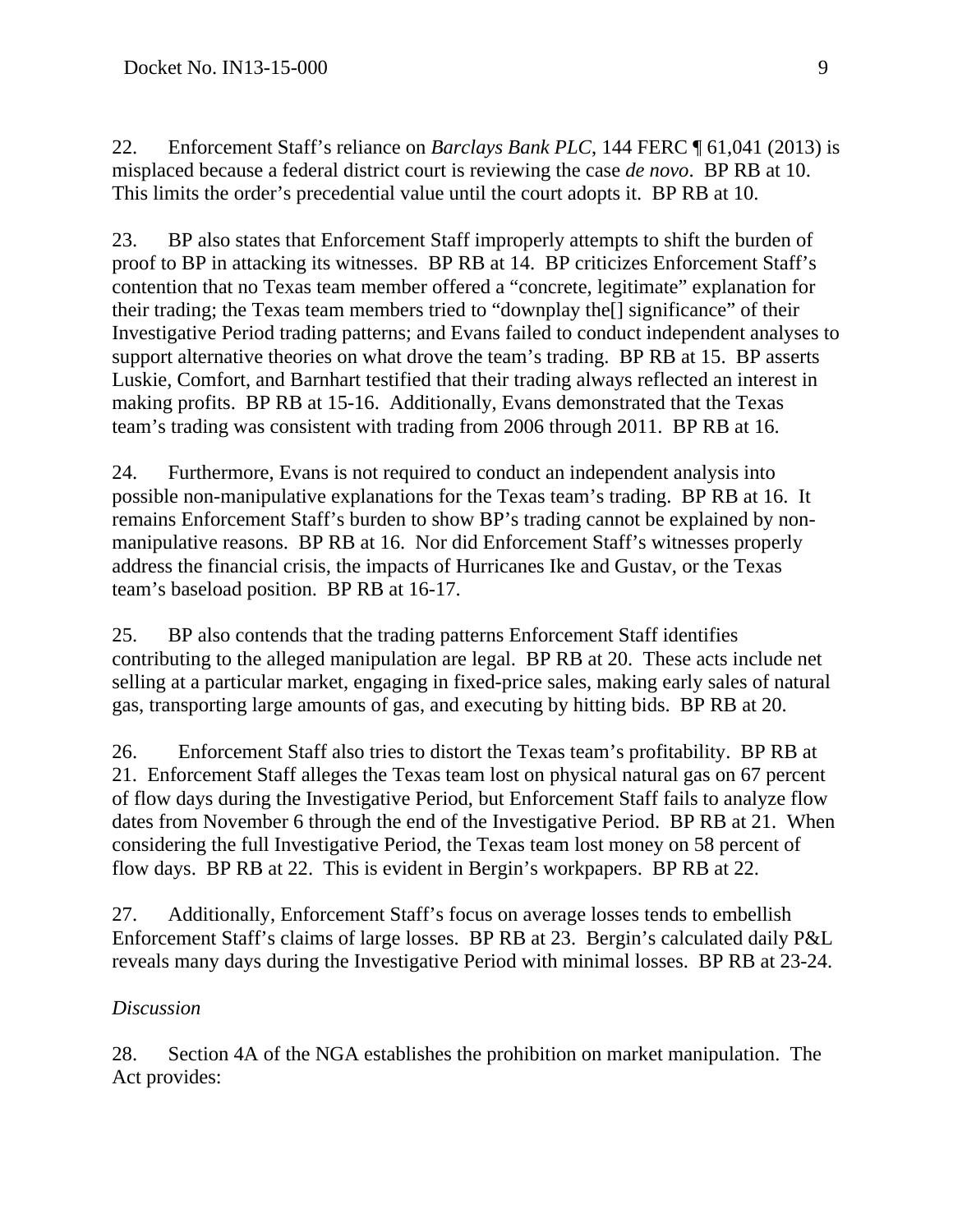It shall be unlawful for any entity, directly or indirectly, to use or employ, in connection with the purchase or sale of natural gas or the purchase or sale of transportation services subject to the jurisdiction of the Commission, any manipulative or deceptive device or contrivance (as those terms are used in section 10(b) of the Securities Exchange Act of 1934 (15 U.S.C. 78j(b)) in contravention of such rules and regulations as the Commission may prescribe as necessary in the public interest or for the protection of natural gas ratepayers. . .

15 U.S.C. § 717c-1 (2012).

29. The rule dealing with manipulation of natural gas markets is Section 1c.1 of the Commission's regulations, which provides in pertinent part:

- (a) It shall be unlawful for any entity, directly or indirectly, in connection with the purchase or sale of natural gas or the purchase or sale of transportation services subject to the jurisdiction of the Commission,
	- (1) To use or employ any device, scheme, or artifice to defraud,
	- (2) To make any untrue statement of a material fact or omit to state a material fact necessary in order to make the statements made, in the light of the circumstances under which they were made, not misleading or
	- (3) To engage in any act, practice, or course of business that operates or would operate as a fraud or deceit upon any entity…

18 CFR § 1c.1.

30. The Commission specified this proceeding's issues in the Hearing Order. The Commission mandated a determination as to whether BP violated section 4A of the NGA and the Commission's Anti-Manipulation Rule. Generally, the order mandated findings "respecting subject matter jurisdiction and each of the elements of a manipulation claim, as described in section 1c.1 of the regulations, namely:

- (i) Conduct: whether BP "directly or indirectly, . . . (1) . . . used[d] or employ[ed] any device, scheme, or artifice to defraud;  $(2)$ ... ma[d]e any untrue statement of a material fact or omit[ted] to state a material fact necessary in order to make the statements made, in the light of the circumstances under which they were made, not misleading; or  $(3)$ ... engage[d] in any act, practice, or course of business that operates or would operate as a fraud or deceit upon any entity;"
- (ii) Scienter: whether BP acted with actual intent or recklessness; and
- (iii) "In connection with" a jurisdiction transaction: whether BP's conduct was "directly or indirectly, in connection with the purchase or sale of natural gas or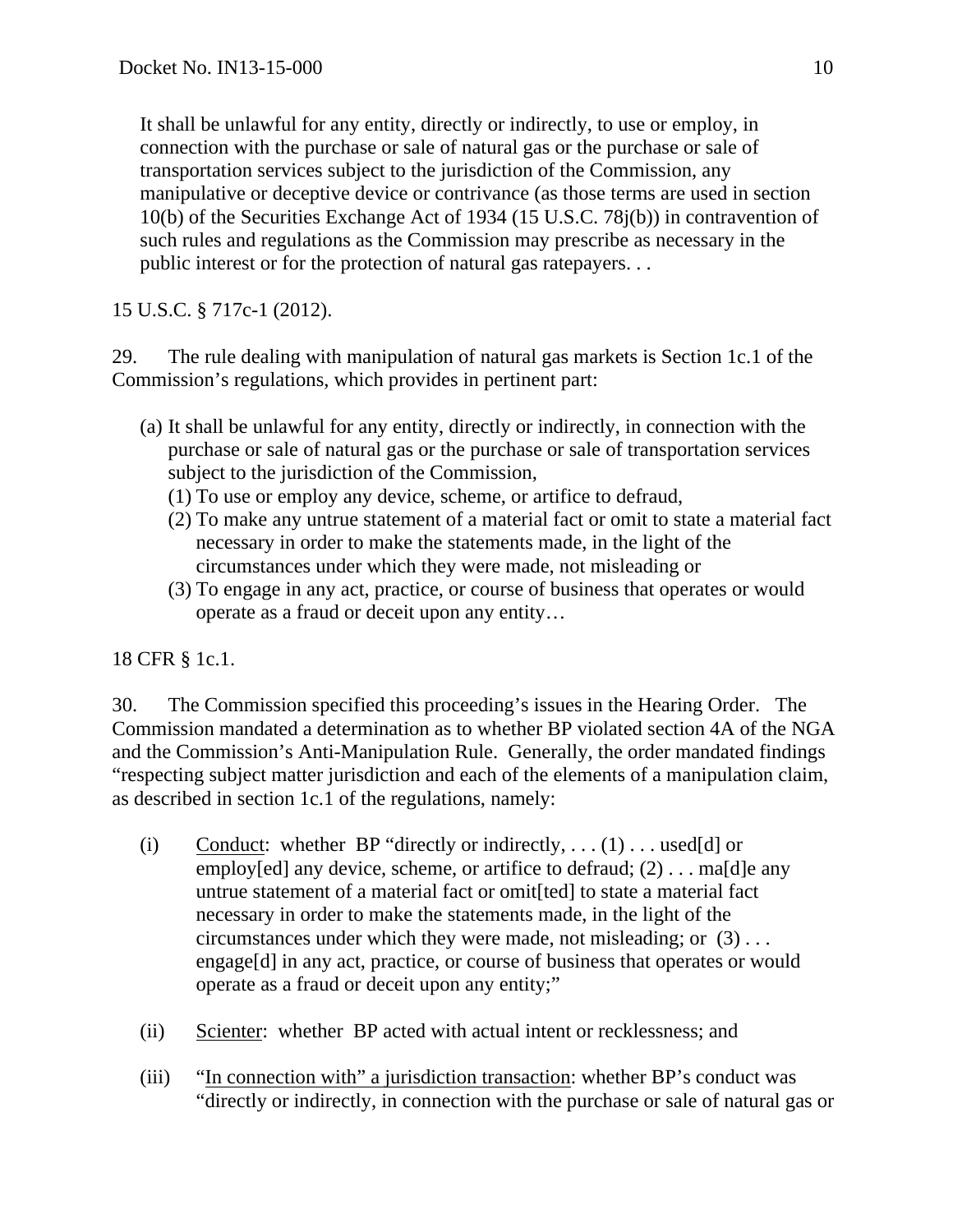the purchase or sale of transportation services subject to the jurisdiction of the Commission."

Hearing Order at P 47 (footnote omitted).

- 31. The Hearing Order also mandated the following findings:
	- (i) determine the number of violations, if any, committed by BP and the number of days on which any such violations occurred;
	- (ii) make findings regarding loss, the amount of natural gas involved (separately calculating financial and physical natural gas positions), and duration; $^8$
	- (iii) make findings regarding whether BP "committed any part of the [alleged] instant violation less than 5 years after a prior Commission adjudication of any violation or less than 5 years after an adjudication of similar misconduct by any other enforcement agency";
	- (iv) determine whether "the commission of the [alleged] instant violation violated a judicial or Commission order or injunction directed at [BP] by the Commission or other Federal and state enforcement agencies that adjudicate similar types of matters as the Commission";
	- (v) make findings respecting BP's compliance program on each of the factors specified in § 1B2.1 of the Penalty Guidelines; and
	- (vi) make findings concerning the amount of profits obtained by BP for its alleged manipulative trading conduct, entertaining any reasonable method for calculating this amount, $9$  and provide both a gross number of profits and a net amount that deducts BP's losses from its physical trading.

Hearing Order at P 47 (footnotes omitted).

32. The evidence in this case shows BP violated section 1c.1 of the Commission's regulations,  $18 \text{ CFR} \text{ } \text{\&} 1c.1 \text{ } (2014)$  and section 4A of the NGA,  $15 \text{ U.S.C.} \text{ } \text{\&} 717c-1$ (2012). BP, through the Texas team,  $^{10}$  manipulated the market by selling next-day, fixed

<sup>9</sup> Citing *Barclays*, 144 FERC ¶ 61,041 at P 149 (2013) (concluding in electric manipulation case that disgorgement amount was "reasonable approximation of profits causally connected to the violation . . . .").

 $10$  During the period at issue in this proceeding (the Investigative Period) the Texas team consisted of Gradyn Comfort, Nesha Barnhart and Clayton Luskie. They were part of BP's SEGT trading group, which was within BP's North American Gas and Power

 <sup>8</sup> <sup>8</sup> With respect to this item the Commission instructed that this finding should include a reasonable estimate of loss. Penalty Guidelines § 2B1.1, commentary note 2 (C).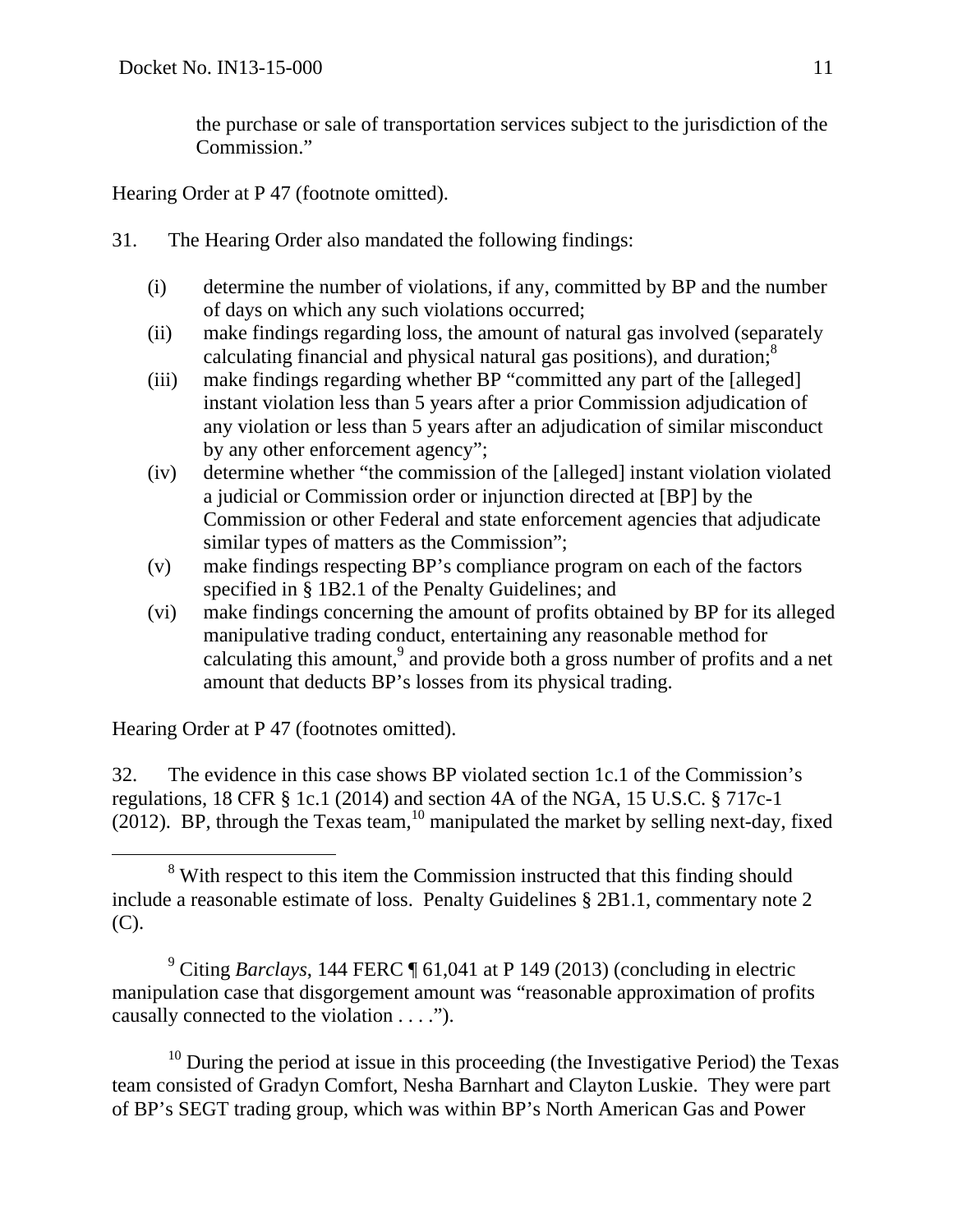price natural gas at HSC during the Investigative Period, in such a way that they managed to suppress the *Gas Daily* index and benefit their financial positions. Their financial positions benefited from the *Gas Daily* index for HSC being lower than the index at Henry Hub.

33. Enforcement Staff met its burden of proof. One indicia of manipulation is the existence of benefiting financial positions that are "directionally opposite" to physical positions established during the period under investigation, especially if the respondent does not attempt to, or cannot, explain or justify the increases in positions.<sup>11</sup> The evidence shows that BP engaged in a scheme to defraud which essentially encompassed trading at a loss at HSC during the Investigative Period. Tr. 1512:23-1513:8; 1815:19- 1816:1; 1915:10-24. As a result of its manipulation, BP suppressed the *Gas Daily* index at HSC. This in turn resulted in profit to its financial positions. The evidence of this scheme is demonstrated by the Texas team's change in its trading patterns, which benefited its financial positions. Confirmation of the manipulation is found in the recorded November 5, 2008 phone call.

34. The evidence in this case shows that during the Investigative Period the Texas team sold next-day, fixed price physical gas at HSC uneconomically with the intent to manipulate the Platts' HSC *Gas Daily* index<sup>12</sup> price in order to benefit related financial

(NAGP) business unit. Ex. OE-015 at 4 (SEGT organizational chart); Tr. 146:18-147:4 (Lukefahr); Tr. 873:14-874:4 (Barnhart).

 $11$  Evidence of a fraudulent scheme is manipulating one market to benefit a position in another market. *Barclays,* 144 FERC ¶ 61,041 at P 44 (*Barclays*) (Respondents manipulated physical markets under the Commission's jurisdiction through the use of Physical Positions and Dailies to benefit their Financial Swaps. They engaged in physical manipulation at a financial loss, accepting that such losses were a foreseeable outcome of the scheme. Commission concluded that the net financial losses incurred as a result of the Dailies in the Manipulation Months is one piece of the evidence that leads to the conclusion of a fraudulent scheme and also supports the conclusion that the Respondents possessed scienter). Although the cited case involved manipulation in the electric markets, it is applicable to the conduct in this case because the Commission adopted anti-manipulation rules for electric energy and gas are identical. *See also id.* at PP 7, 32, 38, 40 at n. 137 (description of evidence considered to find manipulation). The fact that *Barclays* is currently in federal court does not diminish its precedential value at this time since that court has not yet ruled. Additionally, so far a motion to dismiss has been denied by the court. *See FERC v. Barclays, et al.*, No. 2:13-cv-2093-TLN-DAD, 2015 WL 2455538 (E.D. Cal. filed May 20, 2015) (affirming Commission jurisdiction to pursue anti-manipulation penalties). Additionally, the Commission cites *Barclays* in the Hearing Order. Order No. 670 at PP 6 and 49.

12 Platts' *Gas Daily* index (also known as the *GDD* or *Gas Daily* index) is a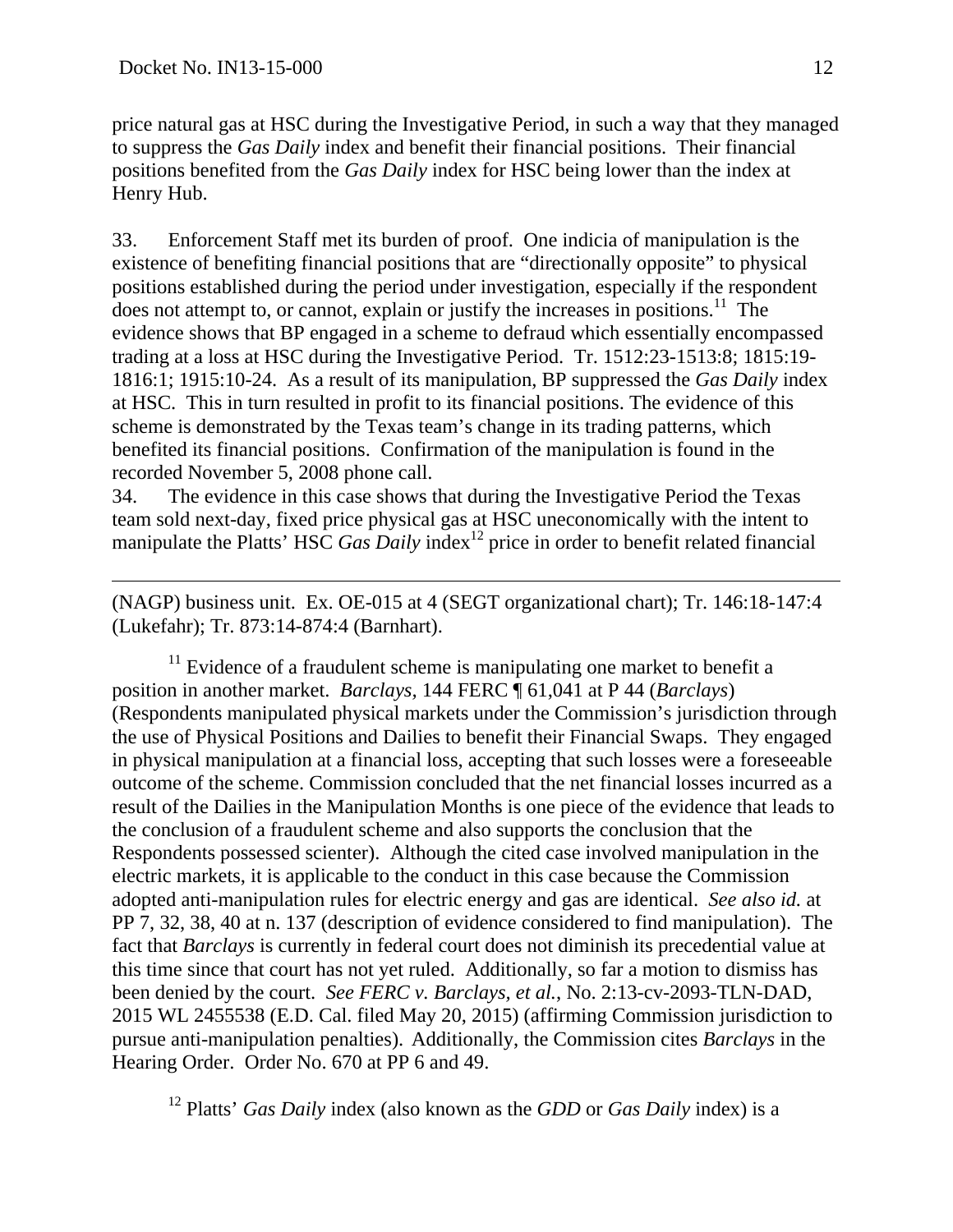positions that profited by lower HSC *Gas Daily* prices. It also establishes that the Texas team engaged in anomalous trading during the Investigative Period. This anomalous trading was consistent with the intent to suppress the HSC *Gas Daily* index to benefit a short HSC financial position. This short HSC financial position was maintained and even increased by the Texas team during the Investigative Period. Ex. OE-129 at 31.

35. As established by the evidence in this case, during the Investigative Period the Texas team added short HSC financial spread positions which benefited from suppression of the HSC *Gas Daily* index.13 Ex. OE-161 at 43:8-10; Tr. 1002:4-7; BP-037 at 69. The majority of this exposure was spread against long Henry Hub *Gas Daily* index exposure. This gave the Texas team a short-HSC-to-long-Henry Hub spread position. The spread position would benefit from lower HSC *Gas Daily* index. Tr. 239:2-8, 690:13-20, 622:9-

natural gas index published by Platts on a daily basis each business day at the end of trading at various locations across the country. These locations include HSC, Katy, and Henry Hub. The *Gas Daily* index is based on the volume Weighted Average Price (VWAP) of the fixed-price next-day physical trades at each location for which a daily index price is published. Ex. OE-001 at 42:12-22. *See also* Tr. 236:8-23. At the end of the month, Platts calculates and publishes a monthly average for each published location by averaging the *Gas Daily* daily prices for that month. Exs. OE-001 at 43:1-4; OE-008 at 6. During the time frame at issue in this proceeding, BP reported to Platts its next-day fixed-price physical transactions, including HSC and Katy. Exs. OE-085 at 549:7-20; OE-001 at 43:5-10.

<sup>13</sup> Patrick J. Bergin, testifying for Enforcement Staff, relied on transaction records from BP's trade capture system, Entegrate, and position reports created by former BP employee Keo Lukefahr to determine the Texas team's exposure to the HSC *Gas Daily* index. Ex. OE-001 at 49:7-14. Bergin testified that a trader with a short financial position expects the value of that position to fall prior to covering or buying back the short position, or prior to the position settling financially. *See* Ex. OE-001 at 38:3-7. Bergin has over twenty-three years of experience in the energy industry with leading energy firms. His experience included energy trading and trading operations, investment management, market analysis and risk management, accounting and financial analysis. BP argues that Bergin was involved in manipulative behavior while he was a trader. This is not correct. While he was a trader at Entergy-Koch he traded to eliminate the "choice market created by Enron to return the market to a normal, competitive state." Tr. 1688:11-1690:24 (Bergin). There was never any enforcement action with respect to Bergin's trades. Tr. 1690:21-24 (Bergin). BP also incorrectly attributes Bergin's trading at Entergy-Koch as the cause of CFTC and SEC investigations even though this was not the case. Tr. 1556:9-1559:14 (Bergin). A CFTC settlement related to alleged false price reporting involved people who may or may not have been under Bergin's supervision. Ex. BP-048. It is found that Bergin's credibility was not impeached by this.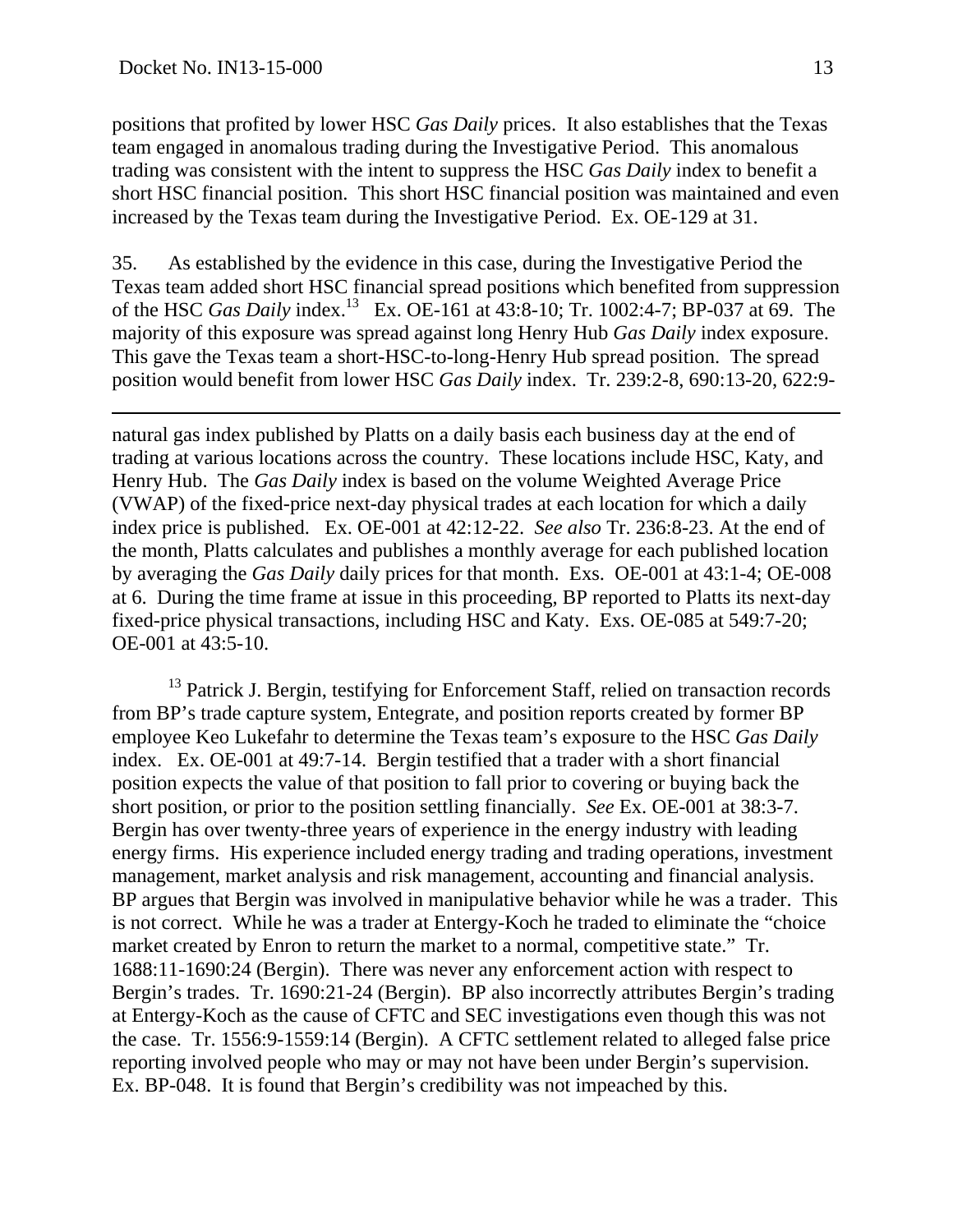23; Ex. OE-206 at 49-50. They also had net long physical baseload positions at Katy and HSC which accomplished the means to suppress that index.<sup>14</sup>

36. In the aftermath of Hurricane Ike, in September 2008, the Texas team made a significant profit on the same type of position. Consequently, they had a financial incentive to slow the shrinkage of the spread that Hurricane Ike had "blown out." Hurricane Ike, made landfall on September 13 (five days before the start of the Investigative Period). As a result of the hurricane, prices at HSC decreased sharply relative to Henry Hub. This resulted in sizeable realized profit and unrealized (potential) profit for the Texas team's HSC-Henry Hub financial spread position. Exs. OE-001 at 64:19-20, 68:13-70:8; Tr. 682:5-683:15; 668:6-21. The slower the HSC-Henry Hub *Gas Daily* spread narrowed each day until the end of the month, the Texas team stood to make more money. Ex. OE-001 at 69: 14-16, 71: 12-16, 110:1-111:3; Tr. 685:18-23, 686:15- 25.

37. Enforcement Staff witness Bergin testified that the value of the Texas team's spread position in late September would retain \$19,800 for every cent that they could slow the narrowing of the HSC-Henry Hub spread. Ex. OE-001 at 110:13-16. By the end of September, the Texas team had made \$3,499,250 in profits on their spread position, a substantially greater profit than in any prior month in 2008 on similar spread positions. Ex. OE-001 at 79-80.

38. The Texas team traded successfully in the second-half of September 2008 and slowed the shrinkage of the spread. As a result, they increased their short exposure to the HSC *Gas Daily* index for both October and November 2008. Through most of October 2008 they maintained a short spread position of over seven contracts<sup>15</sup> per day (total short HSC *Gas Daily* index exposure of over 20 contracts per day). Exs. OE-001 at 82:1-8, 92:11-93:4, OE-277, OE-278; Tr. 1427:10-1435:25. The November HSC-Henry Hub spread position short 24 contracts per day (40 total short HSC *Gas Daily* index exposure) was larger than their spread positions going into any other month of 2008 besides March. Ex. OE-001 at 93:5-9. BP did not have a valid justification and did not explain the increases in their financial positions.<sup>16</sup>

 $16$  BP argues that this shifts the burden of proof. That is not correct. A valid explanation of its trading would have been a valid defense to the manipulation charges.

 <sup>14</sup> *See* Ex. OE-001 at 37:7-19 (describing the terms "long" and "short" for physical positions).

<sup>&</sup>lt;sup>15</sup> Contracts are stated in terms of multiples of the benchmark NYMEX natural gas futures contract of 10,000 MMBtu. MMBtus is a million British Thermal Units. For example, 31 contracts are 310,000 MMBtus. Ex. OE-001 at 34:17-21.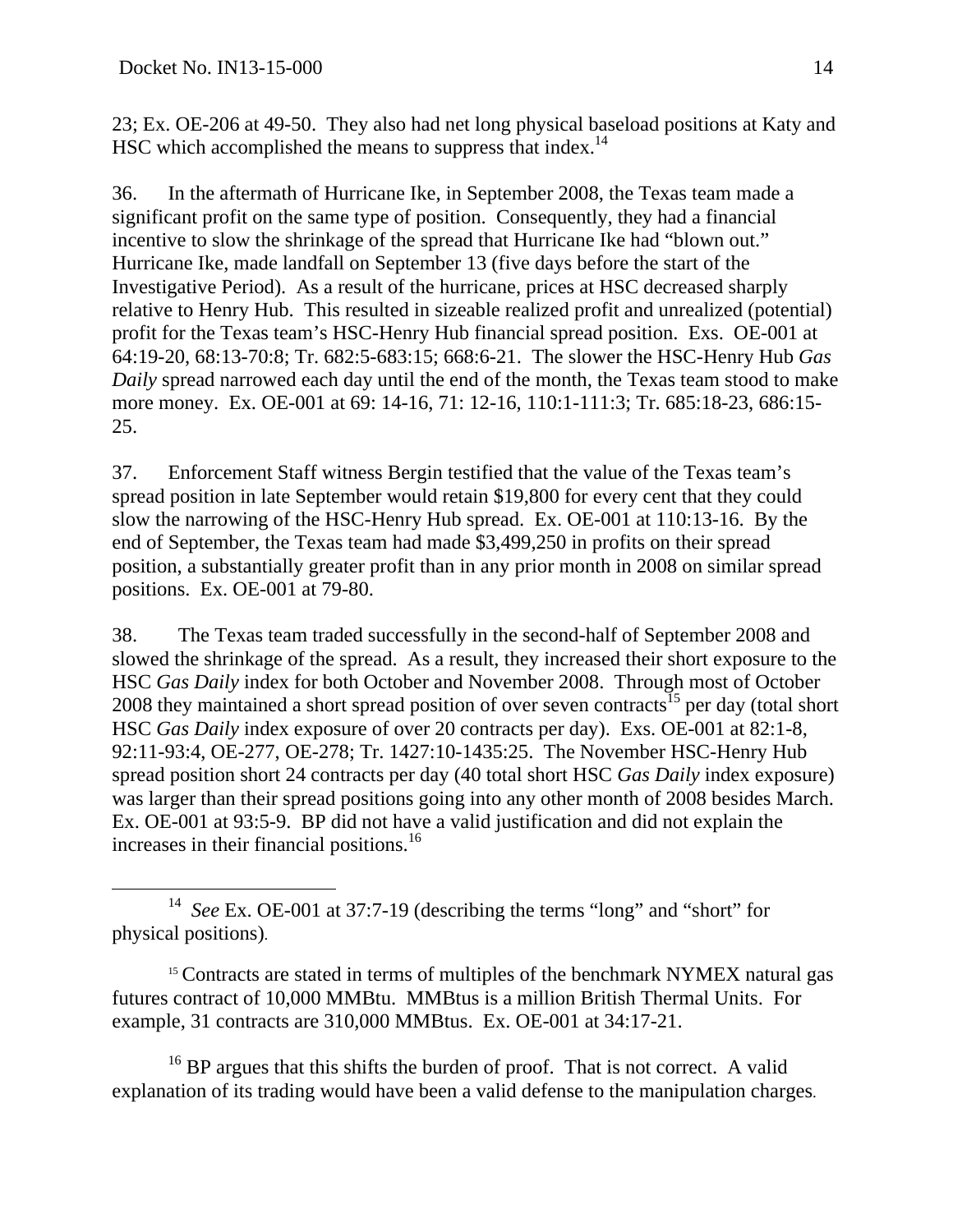39. During the period at issue in this proceeding, the Texas team increased their short HSC *Gas Daily* index exposure and built up their physical baseload<sup>17</sup> position in the opposite direction. In other words they increased their net long physical natural gas position at Katy and HSC for October and November. This net long physical baseload position gave the Texas team a large supply of Katy gas "that they had to sell." <sup>18</sup> The baseload positions in question here were large, long Katy positions balanced by small, short HSC positions. Ex. OE-161 at 28. Though the traders had the option to sell this gas at Katy or HSC, the Texas team chose to sell it heavily at HSC during the Investigative Period. Enforcement Staff has demonstrated that the baseload positions were not the results of Hurricane Ike or other circumstances as alleged by BP. Tr. 905: 5- 23, 943:6-944:4. These baseload positions were established primarily by Comfort and Barnhart through new transactions with marketers (rather than producers or end users under existing contracts). Ex. OE-161 at 26-27. Enforcement Staff is correct that without this guaranteed supply of natural gas at Katy, the Texas team would not have been able to sell additional volumes of gas at HSC each day to effectuate their manipulative scheme.

40. Before Hurricane Ike, early in September the Texas team's September daily physical baseload positions were generally balanced between long Katy and short HSC. Exs. OE-161 at 25, OE-123. Hurricane Ike caused some short-term disruptions to supply and demand. The Texas team's baseload position overall became net longer through the rest of September even after Katy supply came back and HSC demand remained diminished. Ex. OE-001 at 68:7-12, OE-161 at 23:3-11. However, the effects of Hurricane Ike on the Texas team's physical baseload positions at Katy and HSC did not continue into October and November. Exs. OE-161 at 23:14-24:2; Tr. 943:6-15, 965:1-8. Further, in September, the Texas team increased their long baseload position for October at Katy substantially and decreased their short position at HSC. They started October with a net long baseload position. Ex. OE-001 at 83:4-84:6. In October they did the

<sup>18</sup> As Bergin testified, a trader must flatten his physical position each day prior to delivery or face a potential penalty. This is in the context of managing monthly baseload physical positions in the daily cash market (as the Texas team did). The traders must become flat, or flatten their daily starting position, by the end of each trading day. For example, a trader with a net long monthly baseload position (the case with the Texas team in the Investigative Period), must sell a net amount of natural gas equal to the starting baseload position by the end of each trading day in the month to flatten that long position. Ex. OE-001 at 38:17-39:3; Tr. 438:14-439:4, 153:14-155:23.

<sup>&</sup>lt;sup>17</sup> Baseload refers to physical contracts that flow equal amounts of gas each day of the flow month. Ex. OE-001 at 34:12-13. According to Luskie, Barnhart and Comfort would have the final say as to the Texas team's baseload positions between Katy and HSC. Tr. 589:11-15; *see also* Tr. 591:14-592:11.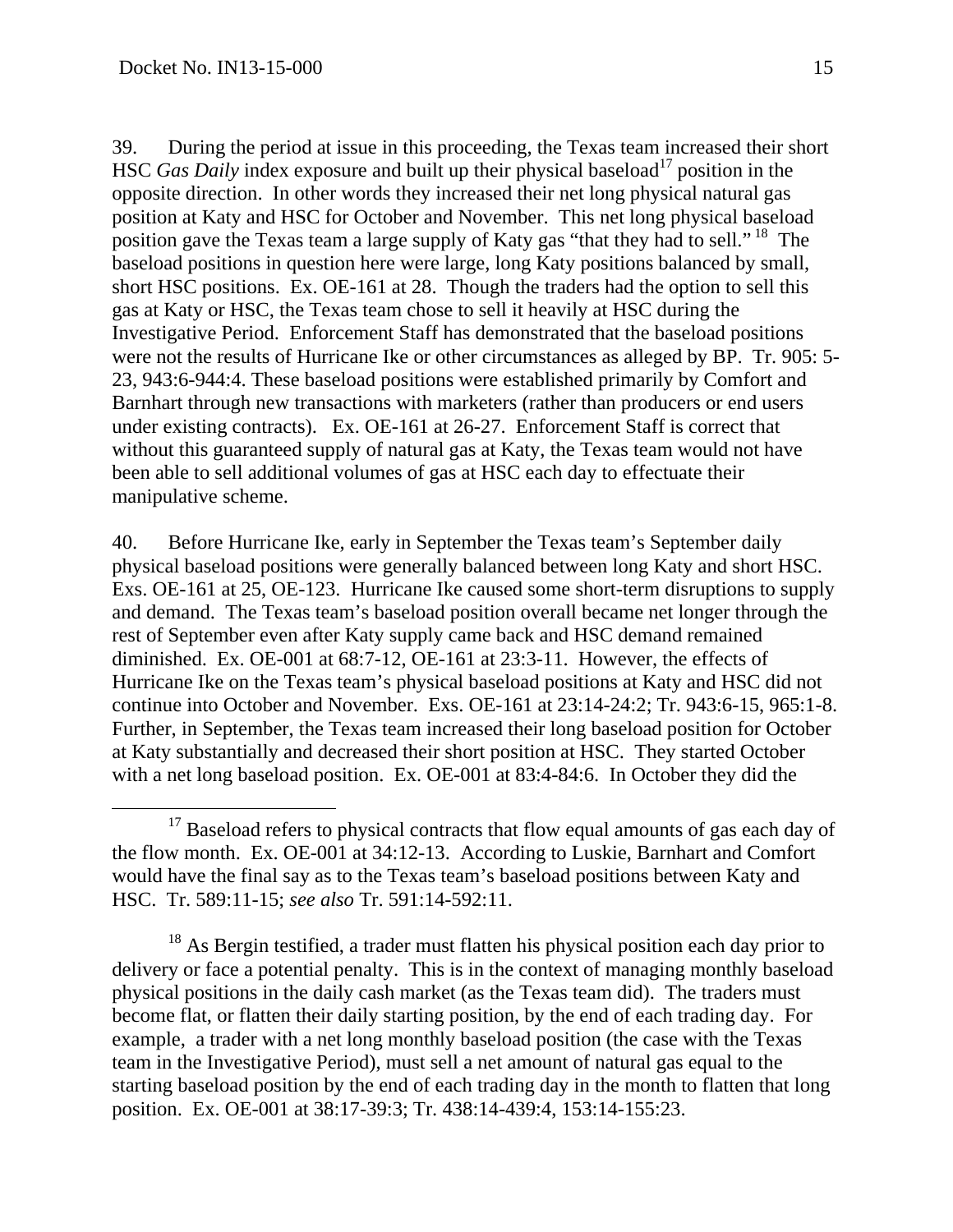same for November, which resulted in a larger November net long physical baseload position. This was their largest position in 2008. Exs. OE-001 at 89:3-12; OE-161 at 1-7 (Figure 2). BP did not adequately justify or explain this conduct.

41. Further evidence of the manipulation scheme is the fact that the Texas team altered their next-day, fixed-price trading in various ways during the Investigative Period. This was done to suppress or slow the narrowing of the HSC *Gas Daily* Index. For instance, they altered the next-day trading of its increased physical natural gas positions in the Investigative Period in a way that would allow suppression of the HSC *Gas Daily* index price.

42. The evidence in this case establishes that after Hurricane Ike, the Texas team's trading and transport of next-day, fixed-price gas at HSC changed to almost entirely net selling. This led them to become the sellers with the largest market share in the next-day, fixed-price market at HSC during the Investigative Period. Ex. OE-129 at 38:9-39:4. They increased the percentage and volume of their fixed-price sales at HSC. Ex. OE-129 at 44:6-46:16. Further, they shifted to selling higher volumes at HSC early in the trading day, including selling 35 percent of their gas at HSC before Katy began trading. Ex. OE-129 at 122:8-15. When compared to earlier periods, they also shifted to buying at HSC later in the day. OE-129 at 158:7-11. The Texas team also transported substantially more gas to HSC from Katy using BP's HPL transport. Ex. OE-129 at 31:21-32:6. There was also an increase in the percentage of sales at HSC that were uneconomic compared to contemporaneous prices at Katy. Exs. OE-211 at 116:5-13; OE-129 at 107:11-16. In addition, there was a shift to posting aggressively lower offers compared to other sellers at HSC. Ex. OE-129 at 190:15-18. Lastly, there was an increase in the frequency of sales made by hitting bids. Ex. OE-129 at 199:6-21. As Enforcement Staff points out, this unique confluence of changed trading patterns, which furthered the scheme to suppress the HSC *Gas Daily* index, sets apart the Texas team's behavior in the Investigative Period from their behavior in the Pre- $I\overline{P}^{19}$  period and cannot be explained

<sup>&</sup>lt;sup>19</sup> Dr. Rosa Abrantes-Metz (Abrantes-Metz) testifying for Enforcement Staff, defined the "Pre-IP" as the trade dates January 2, 2008 through September 10, 2008. Ex. OE-129 at 38, n. 24. She chose the Pre-IP due to the time frame when Gradyn Comfort became the primary Texas team physical trader. Comfort executed the vast majority (89 percent) of the Texas team's trades at HSC and Katy from January 1, 2008 through the end of the Pre-IP. Ex. OE-211 at 29-30. This Pre-IP provided a period of eight-and-ahalf months of Comfort's trades to compare against the two-and-a-half months of the Investigative Period. *Id.* at 31. Dr. Abrantes-Metz is a PhD economist trained at the University of Chicago. BP challenges this witnesses qualifications to testify as an expert in gas trading. However, the fact is that this witness has experience in detecting manipulations of commodities markets and financial benchmarks. "[She] use[s] [her] expertise most frequently in detection of conspiracies and manipulations in a variety of markets . . . . " Ex. OE-129 at 10:18-11:2. As an FTC economist she worked on multiple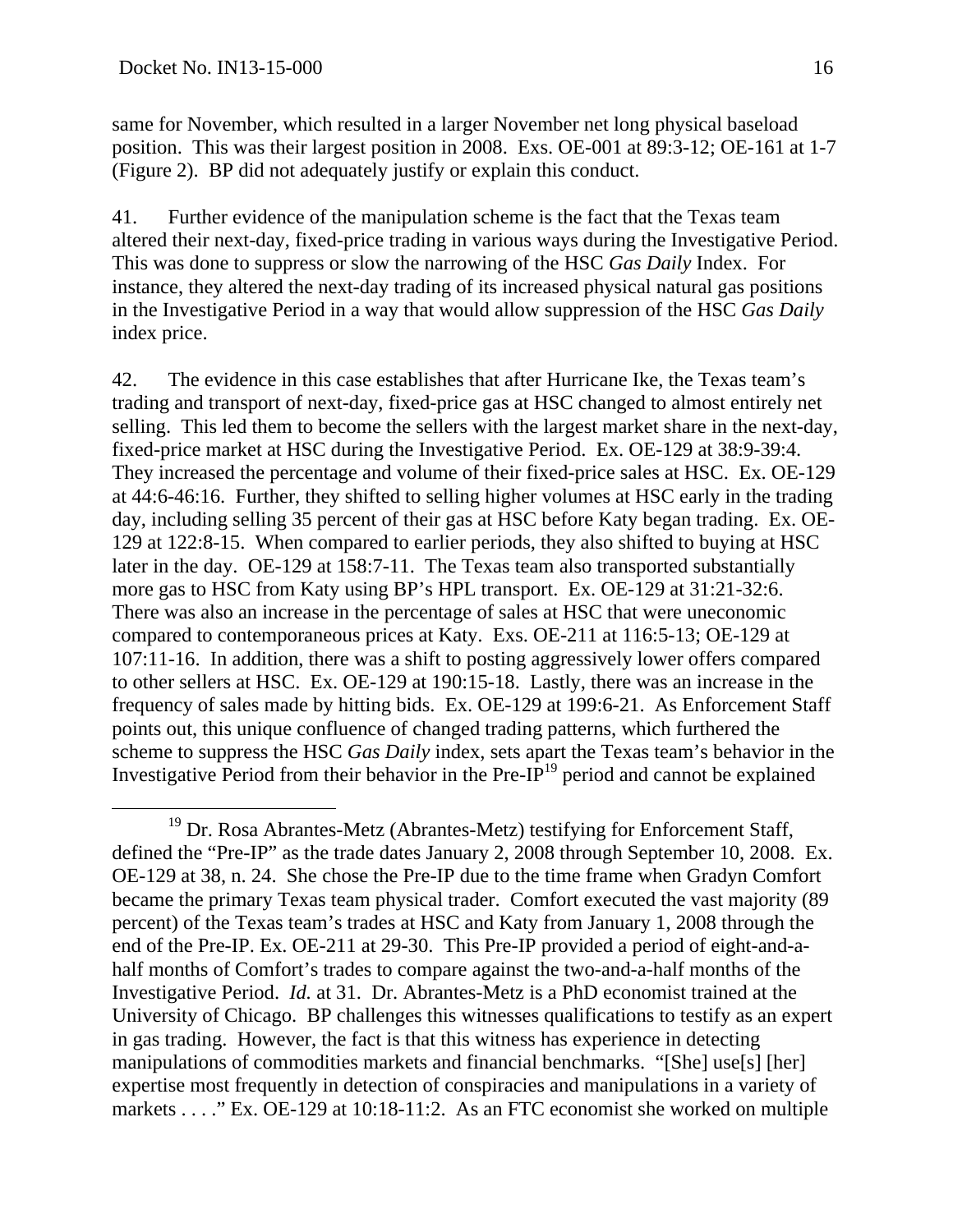by any economic or profit rationale, by general market conditions, or by comparison to the behavior of the other two largest sellers at HSC. Enforcement Staff is correct that BP has not adequately explained their behavior and instead merely downplays its significance.

43. Dr. Abrantes-Metz testified that the Texas team trading in the Investigative Period was consistent with an attempt to manipulate the HSC *Gas Daily* index through the nextday fixed-price market at HSC. She based this conclusion in part, on the multiple changes in the Texas team's trading of fixed price gas at HSC after Hurricane Ike and in the Investigative Period. She testified that they increased their net long physical position between Katy and HSC, shifted to net selling for all but one day in the Investigative Period, and increased both the percentage and sales volume of their fixed-price sales at HSC. Additionally, this witness testified that the increase in volume and share was not due just to larger start of day positions, but because the Texas team made the choice to sell nearly all of its daily gas position at fixed-price at HSC. According to Dr. Abrantes-Metz, these changes resulted in the Texas team becoming the seller with the largest market share in the next-day fixed-price market at HSC. Ex. OE-129 at 31:2-14.

44. The evidence in this case shows that the Texas team increased their HSC fixedprice sales volume by 344 percent per flow day in the Investigative Period<sup>20</sup> (compared to

investigations related to conspiracies and manipulations in the oil industry. She also developed screens to detect illegal behavior such as collusion, manipulation and fraud. *Id.* at 11:3-16. This witness has also participated in investigations of London Interbank Offered Rate (LIBOR) and has written papers about potential conspiracy by certain financial institutions to manipulate LIBOR. *Id* at 13:7-11. Dr. Abrantes-Metz has written articles about possible gold and silver conspiracies and manipulations of spot price fixings. *Id.* at 14:3-7. She has worked on oil, silver, gold, platinum and palladium futures, spot and benchmark manipulations-all of which involved physical manipulations to benefit financial positions. Dr. Abrantes-Metz is also consulting on investigations into other commodities manipulations such as non-precious metals. *Id.* at 14:8-11. Further, Dr. Abrantes-Metz has advised authorities around the world on financial regulatory and benchmark reforms and guidelines for best practices, including the U.S. Commodity Futures Trading Commission (CFTC), the United Kingdom's Financial Conduct Authority, the European Commission, and the International Organization of Securities Commissions. *Id.* at 14:12-18. Additionally, she has advised authorities around the world on the development and implementation of screens for conspiracies and manipulations. Ex. OE-129 at 15: 10-15. It is found that Dr. Abrantes-Metz is more than amply qualified to testify in this proceeding.

 $20$  Dr. Abrantes-Metz used trade dates and defined the Investigative Period as September 18-November 30, 2008 (in terms of trade dates it really is November 25, 2008) to correspond with natural gas flow dates. Due to Hurricane Ike's effect on ICE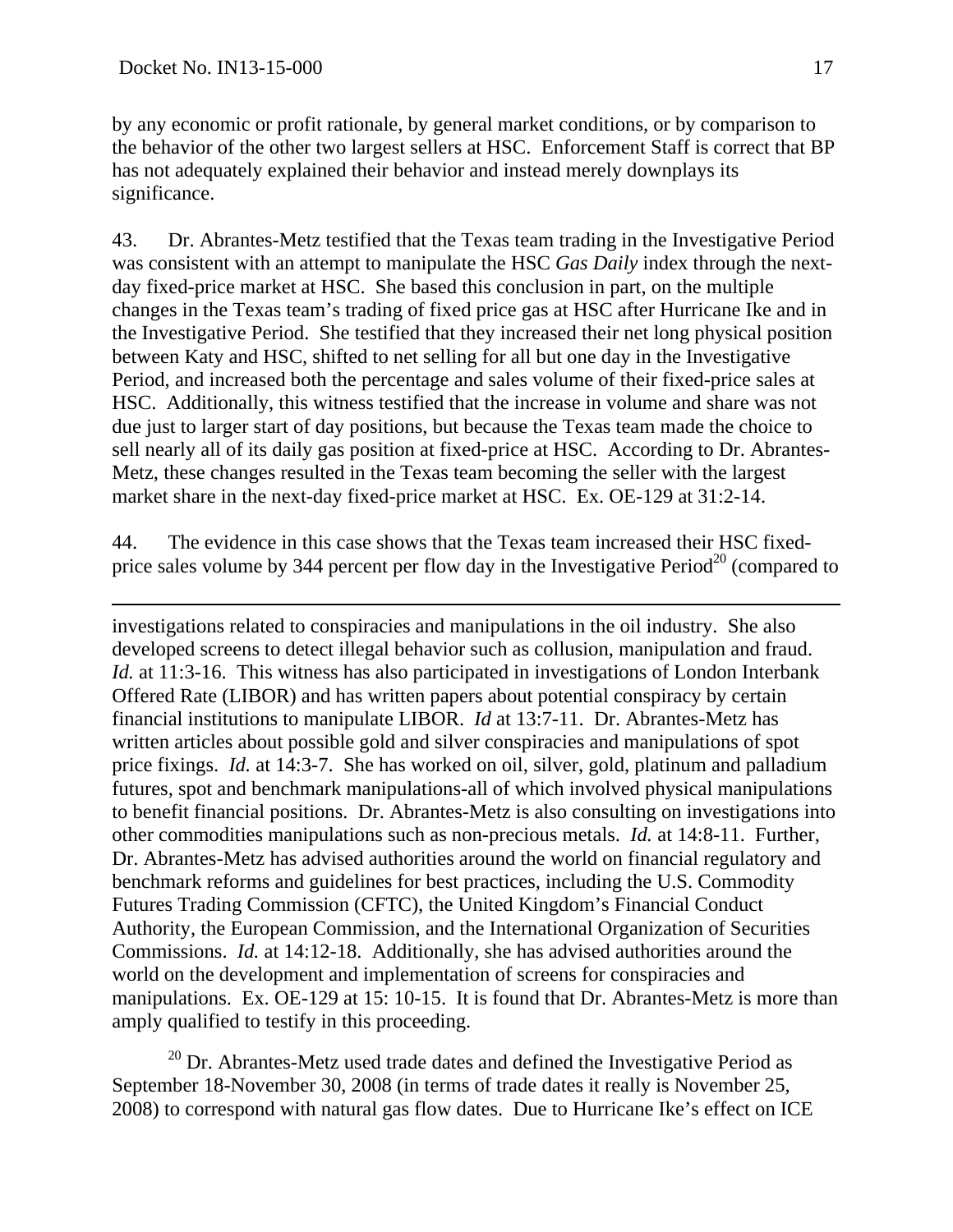the January 2, 2008 - September 10, 2008 time period (Pre-IP)). This was accomplished by making pronounced changes in their previous trading patterns at Katy and HSC including: (i) increasing their net long position between Katy and HSC (which resulted in a larger beginning-of-day long position); (ii) shifting to net selling at HSC for 98 percent of days in the Investigative Period as opposed to 30 percent in the Pre-IP and (iii) selling a greater share of their net long position at fixed-price at HSC. Consequently, according to Dr. Abrantes-Metz, the Texas team was the market participant with the largest share of any seller at HSC during the Investigative Period. Their share of the market increased by over five times relative to the Texas team's Pre-IP. *Id.* at 38:6-39:4.

45. The trading data proves that during the Investigative period the Texas team changed their trading patterns by selling high volumes of Katy gas at fixed prices at  $HSC<sup>21</sup>$  at times of the day when the sales volumes would have the largest suppressive effect on prices. During the Investigative Period the Texas team became the largest net seller of next-day, fixed-price gas at HSC. They concentrated their sales at HSC earlier in the day, becoming the seller with the highest early market share during the Investigative Period. Dr. Abrantes-Metz testified that the Texas team's changed trading patterns consistent with an effort to influence other market participants and to reinforce artificial downward pressure on the HSC *Gas Daily* index. These changes to influence others included heavier selling early in the trading day, shifting buying to later in the trading day, selling at artificially low offer prices compared to the rest of the market, and selling by hitting bids at a greater rate than other market participants.<sup>22</sup> *Id.* at 31:15-20.

market volumes September 11-17 were excluded from the analysis. Additionally, this witness chose not to include pre-2008 dates in her analysis for various reasons: (1) the bid an offer data on ICE only goes back to the beginning of 2008; (2) the natural gas markets looked very different prior to 2008, and including this data in the analysis would have skewed the results; (3) Gradyn Comfort did not primarily trade Katy or HSC daily physical positions until January 2008. Ex. OE-129 at 38 n. 24.

 $21$  In answer to BP's criticism of Dr. Abrantes-Metz's fixed price analysis, Enforcement Staff argues that if a trader is manipulating, it is much more likely that he will trade as much volume at fixed-price and on one side of the market as possible to establish a large market share. This is exactly what Dr. Abrantes-Metz found and why the Texas team's shift to a high percentage of fixed-price sales was a marker of manipulation. Ex. OE-129 at 89:18-101:4 (calculated excess volume the Texas team shipped to HSC). The Texas team had the option to offset their losses at HSC from the manipulative scheme by selling next-day fixed-price gas profitably at Katy and knowingly simply chose the opposite path.

 $22$  A trader may place a bid exhibiting a desire to buy, or an offer exhibiting a desire to sell, a specified quantity of natural gas at a specified price. Ex. OE-001 at 39:15-19 (Bergin); Tr. 195:1-2, 18-23 (Lukefahr). The bid/offer spread is the price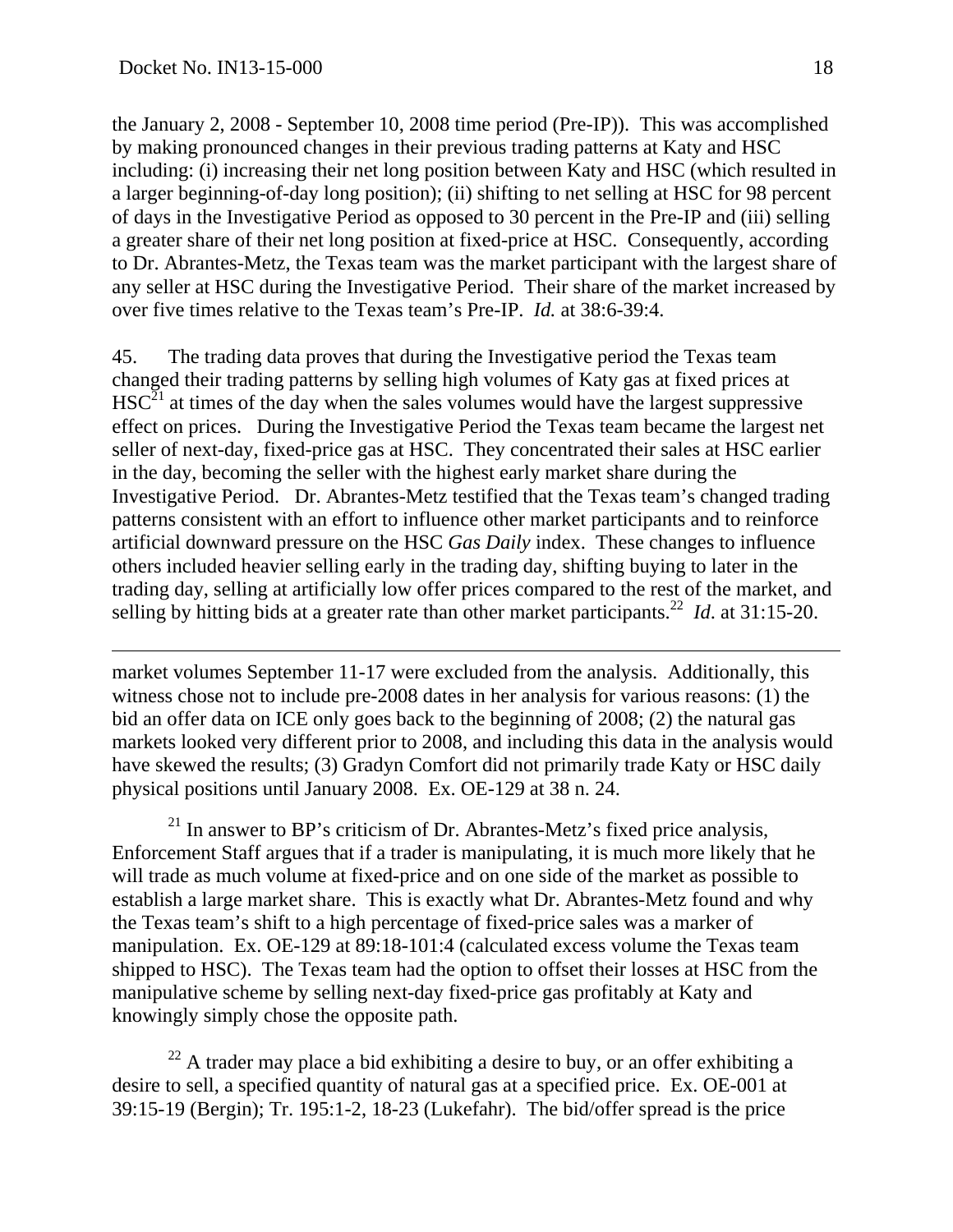This was the most important of these changes during the Investigative Period, selling fixed-price gas heavily early in the trading session, which would result in the greatest impact on the developing volume-weighted average price (VWAP). *Id*. at 39:5-10. Further, when they sold by offers, they did so at relatively lower prices. The Texas team placed their offers to sell further away from the offers of other market participants in the Investigative Period than they did in the Pre-IP. 23 Ex. OE-129 at 33:20-22; 34:6-11. *See also* OE-211 at 18:21, 20 (Table 1.A) (increased bid hitting in first five minutes of selling at HSC).

46. According to Dr. Abrantes-Metz, when the Texas team sold at HSC they could either hit the best active bid or post an offer at a price they chose. In the Investigative Period, the team sold 63 percent by hitting bids. In the Pre-IP they only sold by hitting bids 49.6 percent of the time. The Texas team hit bids more frequently than other sellers by 4 percent.<sup>24</sup> Ex. OE-129 at 76:9-10. The significance of this is that if a seller intends

difference between the highest bid shown by a buyer and the lowest offer shown by a seller. For example, if a buyer has a \$3.00 bid and a seller a \$3.05 offer, the bid/offer (or bid/ask) spread is \$0.05. Ex. OE-001 at 40:3-6.

 $^{23}$  Ex. OE-211 at 2, 15-16. Contrary to BP's contentions, the other two early sellers were quite different from the Texas team. Although they also bought gas early, their trading did not show the confluence of factors as the Texas team and they did not change their trading patterns as the Texas team. Ex. OE-211 at 87:8-89:5. BP criticizes Dr. Abrantes-Metz "distance analysis" in comparison to the two next largest HSC sellers during the Investigative Period. However, she testified there were important timing differences between BP and these two sellers. The Pre-IP distances and the timing of the increased distance are distinct for BP and the two largest sellers. The Texas team's distance increase coincided with the start of the Investigative Period. However, one of the other sellers started increasing their offer distance in July 2008 and the other made very few offer-based sales at all in the Pre-IP (making its Pre-IP distance pattern difficult to discern). Ex. OE-211 at 16:13-20, 96:10-97:15. Additionally, Dr. Abrantes-Metz explained that one of the sellers was hardly ever among the first three sales at HSC during the Investigative Period. *Id.* at 101:3-8. BP also criticizes the distance analysis because it was not limited to pre-Katy HSC transactions. Dr. Abrantes-Metz used the "full day" distance as a component of her price artificiality calculations and used both "full day" and "pre-Katy" distances in her rebuttal testimony. Under either calculation BP's distance increased from the Pre-IP to the Investigative Period. Exs. OE-129 at 143:1-144:4; OE-211 at 95:3-96:9.

 $^{24}$  BP's argument that the "modest increase in bid hitting does not support a manipulative scheme" is refuted by the evidence in this case. As Dr. Abrantes-Metz testified "4 percent [bid-hitting] over 25 or 35 percent market share is large." Tr. 1875:21-22. Further, she testified that "[i]n isolation, bid hitting is insignificant, but it's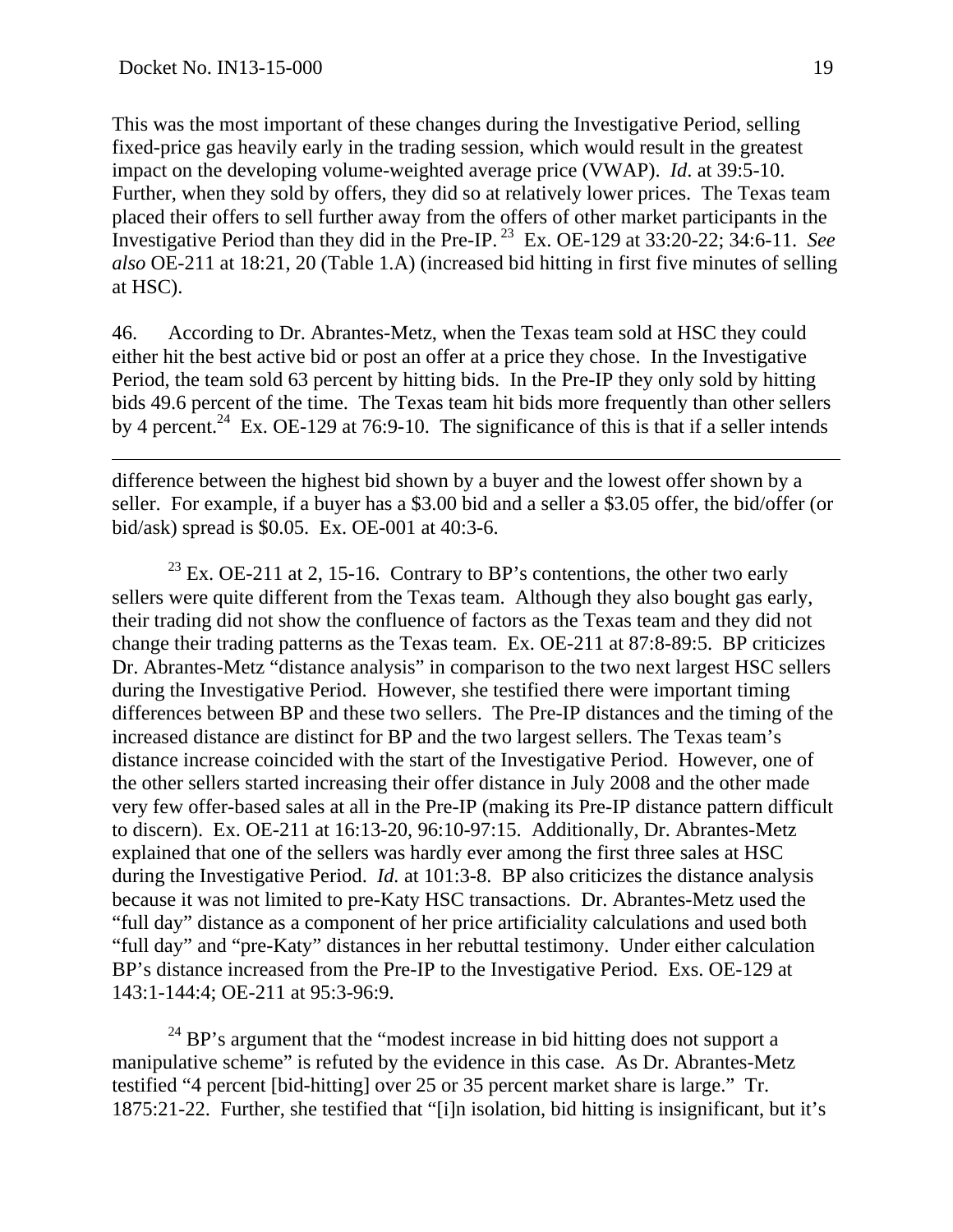to move prices downward, making sales by hitting bids more frequently is an effective way of selling at the lowest possible price available. This is because the highest available bid is always lower-priced than the lowest available offer. Further, Dr. Abrantes-Metz testified that when a larger seller hits bids more frequently than waiting for offers to be lifted, this may lead to lower prices if other market participants believe that there are "anxious" sellers in the market with positions that need to be liquidated.25 *Id.* At 76: 11- 19.

47. Dr. Abrantes-Metz testified that the shift to earlier heavy selling at HSC by the Texas team was important because heavy, early selling more significantly influences price formation than later selling. The earliest trades convey the first available concrete information about price, price direction, and volume in that market on each day. The information of these early trades becomes incorporated into the bids, offers, and prices by subsequent market participants and can persist throughout the trading session. Ex. OE-129 at 52:3-9; 64:10-65:4.<sup>26</sup> Specifically, this witness testified the first five minutes of

not when applied to the massive increase in volume." Tr. 1914:1-4. The Texas team shifted to heavy early trading at HSC in an effort to mark the HSC open. Ex. OE-211 at 14:1-2. *See Brian Hunter,* 130 FERC ¶ 63,004 at P 145 n. 65 (2010) (aggressive bidhitting signals other market participants of high sell volumes in the market). In the Investigative Period the Texas team had an average of 67percent (68 percent in September, 59 percent in October and 76 percent in November) bid initiated sales in the first five minutes at HSC. Combined with an average of 42 percent sales market share in the first five minutes, (40 percent in September, 44 percent in October and 43 percent in November) the only reasonable conclusion is that early bid hitting was part of the attempt to push early prices down and mark the open. Ex. OE-211 at 20.

 $25$  BP argues that there was in increase in bid-hitting at Katy and this negates the manipulative scheme at HSC. BP IB at 34-36. Dr. Abrantes-Metz, however, disputes this assertion in Evans testimony. She concluded that the Texas team shifted to early buying at Katy. According to Dr. Abrantes the early selling at HSC and early buying at Katy is consistent with the manipulative scheme since the Texas team was actually increasing its net Katy long at the beginning of the day, providing the traders with even more gas to sell and transport to HSC as part of the scheme. Ex. OE-211 at 14:1-11. However, Enforcement Staff is correct that the appearance of one or more manipulation markers at Katy does not negate the larger confluence of markers at HSC. *See, e.g*., Ex. OE-211 at 20, 22 (Tables 1.A., 1.B). Enforcement Staff is also correct that the need to liquidate large baseload positions does not account for the increased bid hitting. Comfort testified that the net long Katy baseload positions were always optimized. Tr. 1413:7-24.

<sup>26</sup> Exs. OE-211 at 75:4-10; OE-001 at 106:9-20. The earlier trades carried greater direct impact on prices because the spread between the best bid and best offer was at its widest when trading first started at HSC each day. Ex. OE-129 at 67:6-68:4. Luskie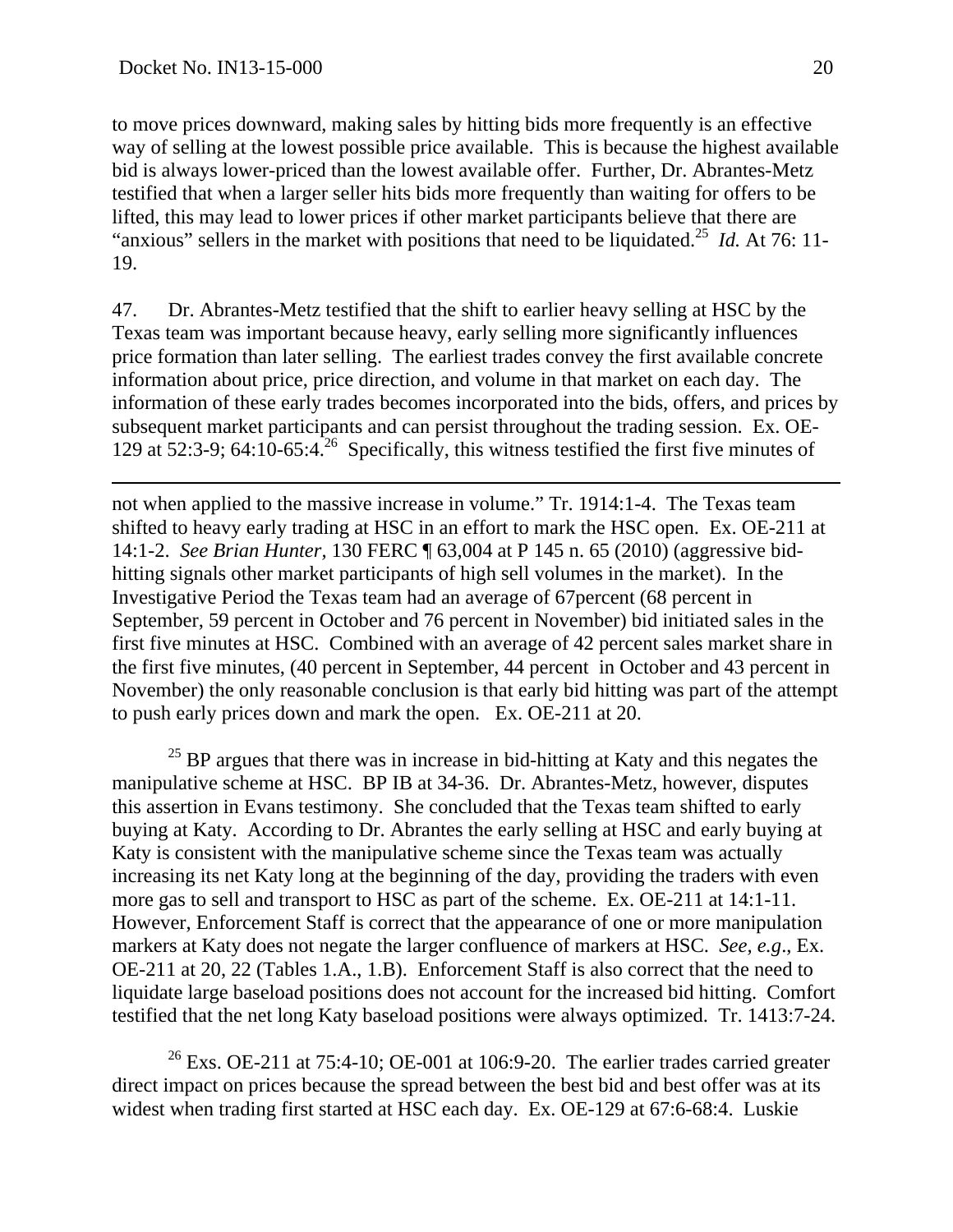trading, the most heavily traded interval in the HSC market (roughly 11 percent of daily volume) presented the greatest opportunity to influence prices. *Id*. at 52:12-15; Ex. OE-211 at  $74:17-19.<sup>27</sup>$ 

48. Her findings show that in the Pre-IP, the Texas team's share of sales at HSC in the first five minutes of trading averaged just 3 percent. However, this increased to 42 percent in the Investigative Period. OE-129 at 53:3-7; Exs. OE-263, 264. Heavy onedirectional selling early in the trading session has a greater likelihood of having an indirect, informational impact on the bids, offers, and prices of subsequent market participants. Knowing this, market manipulators attempt to indirectly influence other market participants to shift their trading in the direction that benefits the manipulator. Repeatedly making one-directional trades very early in a trading session is one way to accomplish this goal, known as "marking" or "framing" the open. Ex. OE-211 at 75:4- 10<sup>28</sup> The Texas team's early selling also indirectly impaired the functioning of the nextday fixed-price market at HSC by "marking" or "framing" the open.<sup>29</sup> The evidence in this case, supports the finding that the Texas team injected false information very early in

acknowledge that it would be easier to move an index price by trading when the market is illiquid*.* Tr. 375:13-376:3. He agreed that an indicator of an illiquid market is a wide bid/offer spread. Additionally, he acknowledged that the bid/offer spread at HSC was quite narrow when the market was most active. Tr. 376:7-13. Luskie testified that a trader who makes early sales at HSC before Katy begins trading would not know at the time of the trades whether those sales are economic with regard to either an arbitrage strategy or a speculative strategy. Tr. 387:2-22. He also agreed that one of the risks of selling at HSC before Katy begins trading is the risk that you will have to flow more molecules, and that many of those molecules may or may not be economic. Tr. 548:11- 16.

 $27$  Most trading is conducted early in the trading session each day. Platts accepts reported trades until 11:30 am. In 2008, at HSC 71 percent of all volume traded within the Platts reporting window, on average, was traded by 8:00 a.m. Ex. OE-211 at 74:21- 75:3. When HSC's price elasticities are lower early in the trading session, a change in supply then has a relatively greater impact than changes in supply later in the trading session. Ex. OE-129 at 171:5-8.

<sup>28</sup> Luskie agreed that early trades may cause traders to reassess their view in that moment. Tr. 598:19-599:5. Additionally, he agreed that it would be less likely for traders to change their view late in a trading session because there would be less liquidity. Tr. 604:11-19.

<sup>29</sup> *Barclays*, 144 FERC ¶ 61,041 at PP 56-57 (the trading "injected inaccurate information into the market and impaired the functioning of the Commission-regulated physical markets").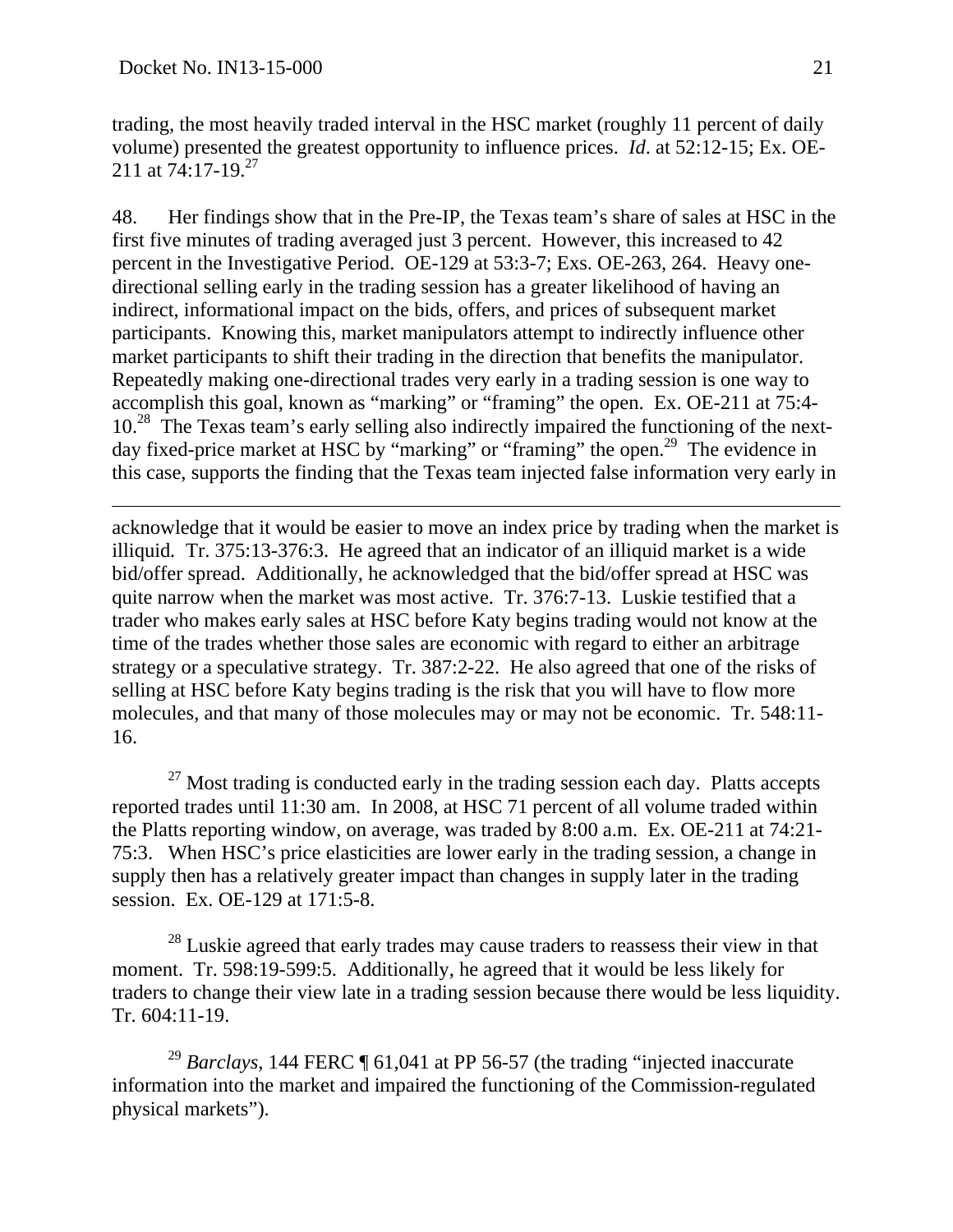the trading session to influence subsequent bids, offers, and trades by other market participants and thereby move the HSC *Gas Daily* price downward.

49. Additionally, Dr. Abrantes-Metz testified that during the Investigative Period, the Texas team sold the majority of their gas earlier in the morning than they had previously. On an average day in the Investigative Period, the Texas team sold 50 percent of its daily gas by 7:35 a.m., compared to only 36 percent in the Pre-IP (nearly a 1.4 fold increase). Additionally, they also bought gas much later. According to this witness, by 7:49 a.m. in the Pre-IP, the Texas team had typically bought 50 percent of their daily HSC gas purchases. On the other hand, in the Investigative Period, they purchased 17 percent of their total for the day by 7:49 a.m. Ex. OE-129 at 57:9-15. According to Dr. Abrantes-Metz, to maximize the effect of a manipulation, a manipulator will want to trade more very early in the day and at artificially low prices, and this is what the Texas team did. Ex. OE-129 at 171:11-13.

50. Dr. Abrantes-Metz testified that the Texas team was selling earlier relative to other market participants at HSC. They also sold earlier in the day and bought later in the day, in comparison to the Pre-IP. *Id*. at 59:3-8. Relative to other trades during the Investigative Period, the Texas team consistently sold earlier and bought later than in the Pre-IP. *Id.* at 54-56. From the start of trading and the first Texas team sale 27 seconds transpired (median time) during the Investigative Period. *Id.* at 61:1-6.

51. The Texas team's selling pattern at HSC during the Investigative Period reveals that more than half of the time, they either made the first trade or sold, less than 27 seconds after the first trade at HSC. On the other hand, during the Pre-IP, the median time until the Texas team's first sale was 19.77 minutes. This led Dr. Abrantes-Metz to find that the Texas team moved to significantly earlier trading during the Investigative Period. *Id*. at 61:6-10. Ex. OE-260; OE-211 at 14. Responding to BP witness Evans in her rebuttal testimony, Dr. Abrantes-Metz testified that in the Pre-IP, the Texas team tended to wait at least 20 minutes after trading began at Katy before they began selling at HSC. However, this pattern changed suddenly in the Investigative Period, when they began selling about 10 minutes before the first Katy trade. Ex. OE-211 at 16:9-13. Dr. Abrantes-Metz also testified that the Texas team shifted to early buying at Katy. She asserted that this is consistent with the manipulative scheme since they were actually increasing its net Katy long at the beginning of the day, providing the traders with even more gas to sell and transport to HSC as part of the scheme. Ex. OE-211 at 14:2-11.

52. The evidence in this case shows that the Texas team became a large, nearlyexclusive HSC net seller during the Investigative Period.<sup>30</sup> They flooded the HSC market

 $30$  Dr. Abrantes-Metz testified that the Texas team shifted from net buying on most days in the Pre-IP to net selling on 98 percent of the trading days in the Investigative Period. Exs. OE-129 at 43:7-13; OE-211 at 9:15-17; OE-001 at 104:17-105:3; OE-161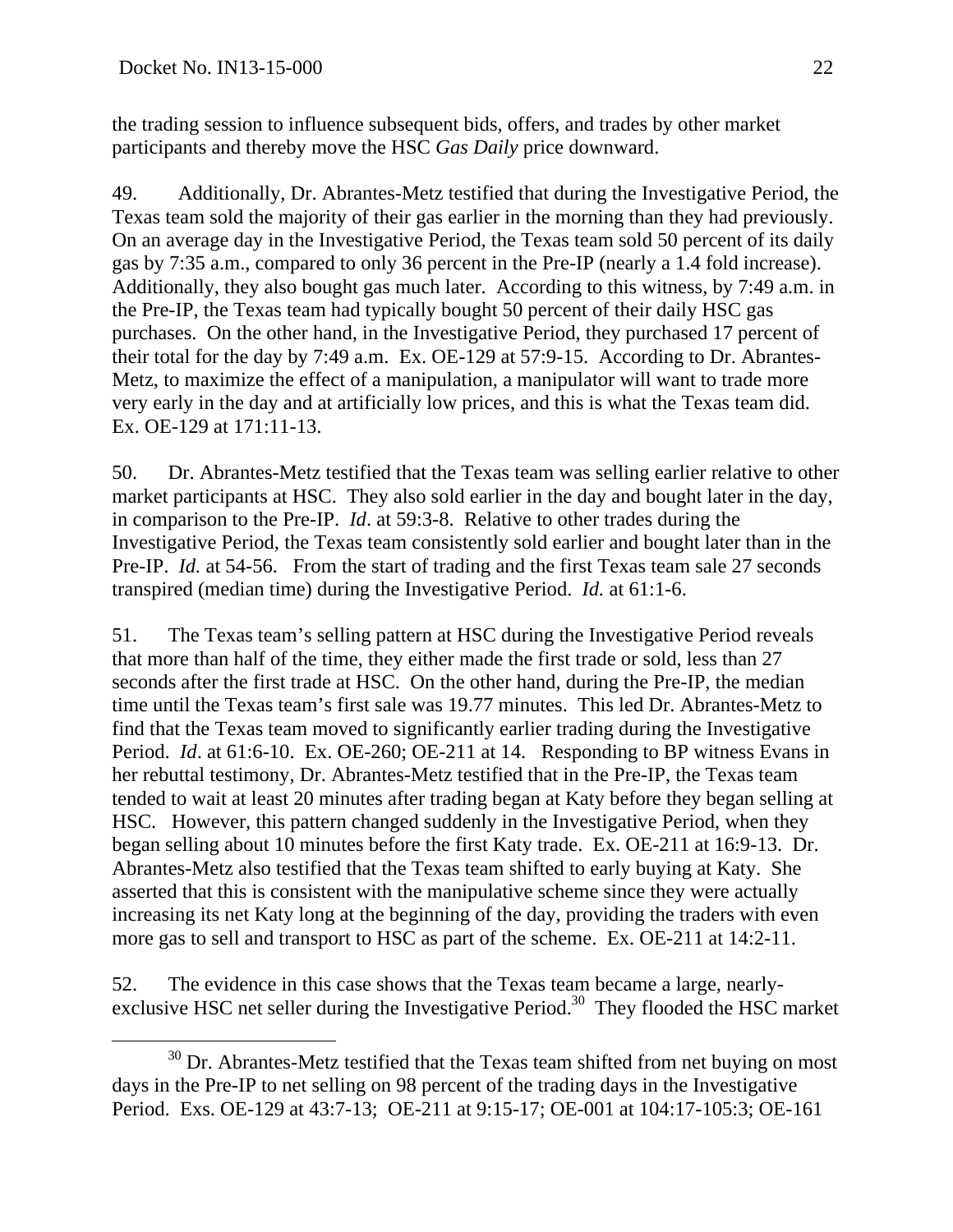with substantial volumes of gas from their built-up Katy long physical position. The increased sales volumes exerted downward pressure on the HSC *Gas Daily* index.<sup>31</sup> The combination of the Texas team's larger net long and increased net selling in the Investigative Period allowed them to be a larger net seller of Katy gas at HSC (and thus exert downward pricing pressure at HSC) during the Investigative Period.<sup>32</sup> Ex. OE-129 at  $44:1 - 4^{33}$ 

53. Dr. Abrantes-Metz found that the Texas team substantially increased their usage of BP's daily firm transportation capacity on HPL in the Investigative Period. According to this witness, these actions increased the supply of next-day fixed-price gas at HSC. Dr. Abrantes-Metz also found that these increases in usage were not price justified by the price spread between Katy and HSC, and the team's losses on transport were significant when compared with the time periods prior to the Investigative Period. To Dr. Abrantes-Metz, these changes in the Texas team's usage of their HPL capacity were consistent with an intentional effort to suppress the HSC *Gas Daily* index. Ex. OE-129 at 32:4-6. Their trading at HSC, not Katy was a significant factor for their physical losses. During the Investigative Period, the Texas team was both the least profitable seller at HSC and the most profitable seller at Katy (measured against the HSC and Katy *Gas Daily* indices, respectively). Dr. Abrantes-Metz testified this indicated that the Texas team was injecting volume into the HSC market despite economics. Yet in the Pre-IP, the Texas team managed to have the second highest HSC cash P&L and the fifth highest cash P&L at Katy. Ex. OE-211 at 91-93.

54. Concerning the HPL transport capacity Dr. Abrantes-Metz testified that using this existing capacity posed much less risk since the HPL monthly demand charge was already being deducted from the Texas team's P&L so their only additional cost of using

at 12:12-14.

 $\overline{a}$ 

 $31$  Ex. OE-129 at 78-79. Tr. 382:18-23 (Luskie) (acknowledging that "flooding a market with molecules it does not need" could be a sign of market manipulation); Tr. 622:9-23 (Luskie) (agreeing that adding supply into HSC, holding other factors constant, would lower prices and benefit a short financial position at HSC).

 $32$  I agree, this uneconomic behavior utilizing their transport capacity to flood the HSC market with gas volumes placing downward pressure on the index price for the benefit of their financial positions is evidence of manipulation. This behavior is beyond mere speculative trading or arbitrage since they were intentionally exerting market control to extract rents unlawfully.

<sup>33</sup> Ex. OE-001 at 104:11-105:11. (traders must have known that these changed trading patterns were likely to suppress prices at HSC and impact the HSC *Gas Daily* index).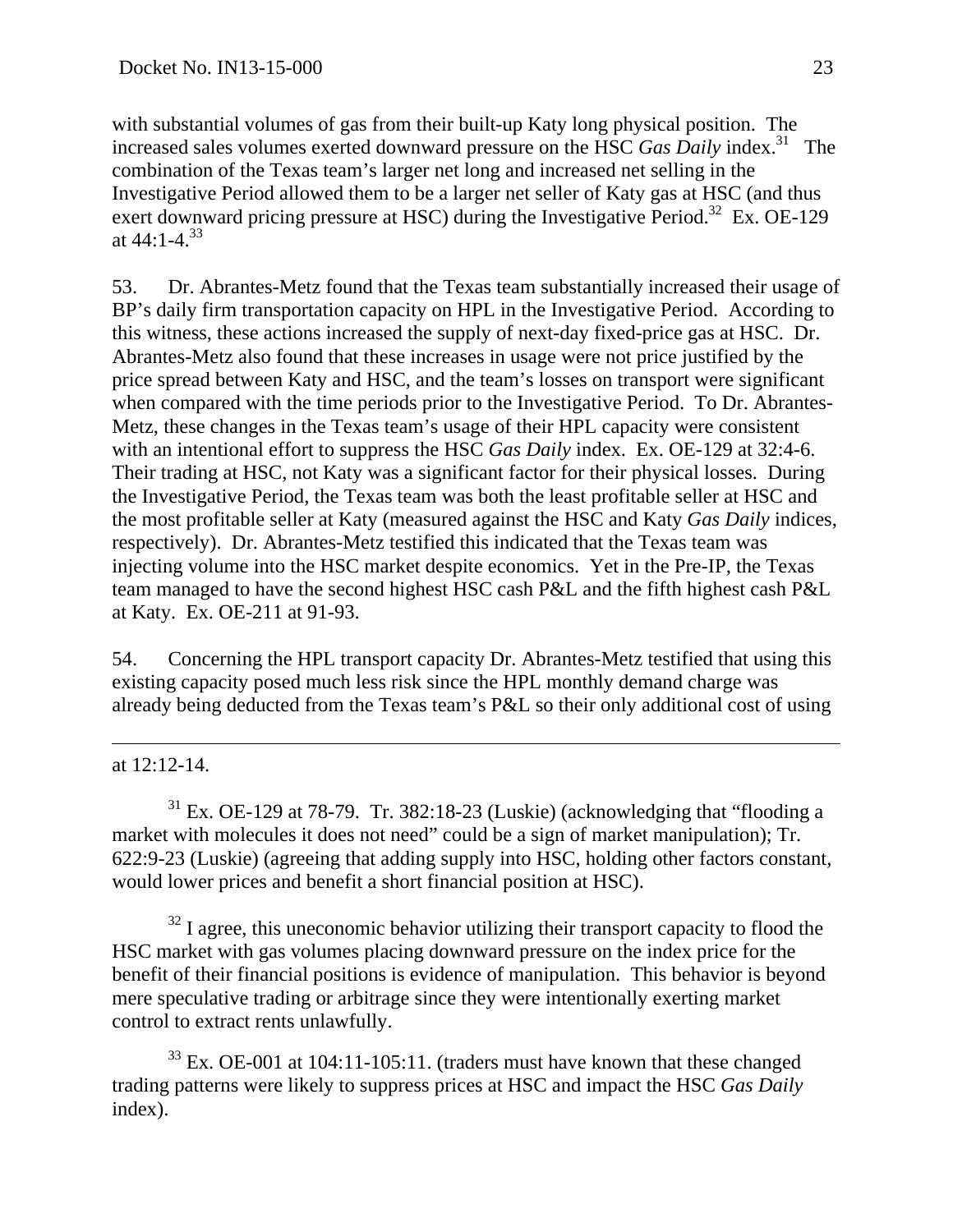that transport was the variable cost for each MMBtu transported to HSC. She further testified that the Texas team could ramp up the volumes shipped to HSC on HPL without impinging on either their own or other BP unit's use of the capacity, without needing approval to obtain or use a new transport contract and without significantly increasing their existing transport costs. Ex. OE-129 at 79:1-16. Dr. Abrantes-Metz testified that the HPL transport records confirm that the Texas team brought large volumes of non-HSC gas into the HSC market in the Investigative Period. *Id*. at 79:18-80:2. She quantified the HPL usage from January-September 2008 as 32 percent of BP's HPL capacity on average per day. During the Investigative Period, the Texas team increased their HPL capacity utilization to 74 percent on average per day. After the Investigative Period, from December 2008-March 2009 (when the HPL contract ended), the Texas team decreased their utilization of the HPL capacity to 11 percent. Thus, this witness concluded that the Texas team's 74 percent HPL utilization rate in the Investigative Period is anomalous when examined over a longer term. *Id*. at 80:3-13.

55. According to Dr. Abrantes-Metz, from November 2007-August 2008 and from December 2008-March 2009, utilization did not exceed 74 percent. The average monthly utilization during these two time periods was just roughly 24 percent. *Id*. at 80:3-13. Further, measured by volume as demonstrated by the Katy-Ship Sheets, the Texas team's transport of gas to HSC more than doubled during the Investigative Period. In the Pre-IP, the Texas team shipped 58,589 MMBtus per day versus 149,205 MMBtus per day in the Investigative Period. *Id*. at 80:14-20. Additionally, this witness testified that the Texas team used 95 percent or more of the HPL capacity on just three days in the first eight and a half months of 2008. However, in the two and a half months of the Investigative Period they used 95 percent or more of the HPL capacity on sixteen days. They also exceeded BP's daily HPL capacity of 200,000 MMBtus seven times during the Investigative Period. They had not done this at all going back to January 2008 (and only three other times over the thirty-plus months of the HPL three year contract outside the Investigative Period). *Id.* at 81:3-82:2. Moreover, Dr. Abrantes-Metz pointed out that high utilization of the HPL transport by the Texas team only made sense when HSC was consistently trading higher than Katy to justify the additional variable transport costs. Since Katy and HSC traded fairly closely during the Investigative Period, transporting close to the maximum capacity of 200,000 MMBtus in a day-equivalent to 20 contracts-would be difficult to justify because it was uneconomical.<sup>34</sup> Further, she demonstrated that on high utilization days, the Texas team was transporting close to all of their Katy gas to HSC. OE-129 at 82:5-15.

 $34$  Daily use capacity was not a simple function of daily index price spread. Ex. OE-206 at 25, 28 (Report Prepared for BP Energy Company, November 13, 2009).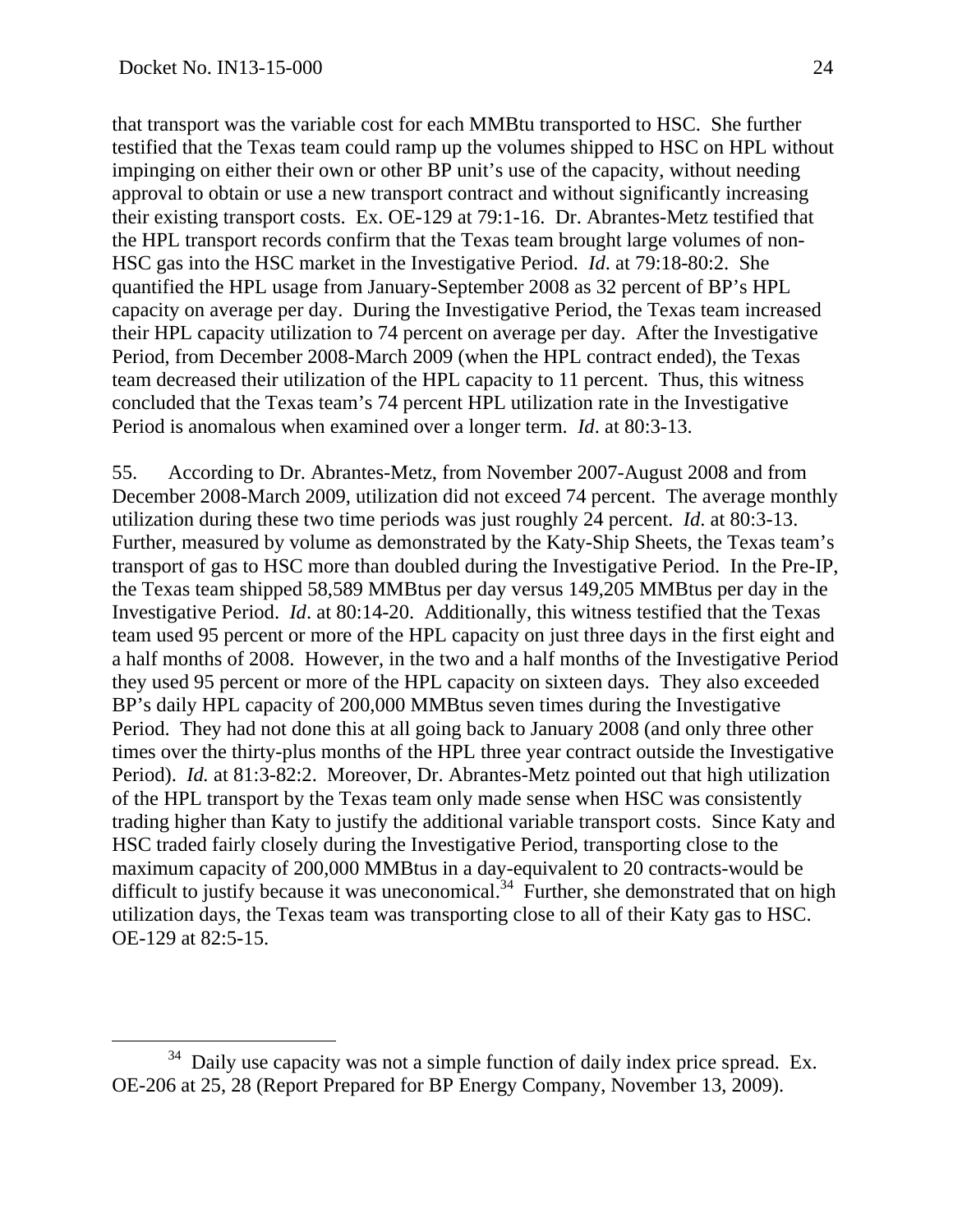56. On a consistent basis, outside the Investigative Period the Texas team transported gas from Katy to HSC based on price responsiveness since January 2007.<sup>35</sup> However, during the Investigative Period the Texas team shifted to transporting more gas without regard to profit. Not including the Investigative Period, the Texas team reliably transported a greater volume of gas from Katy to HSC when it was profitable (when the HSC price was higher than the Katy price, adjusted for the cost of transport). They transported lesser quantities when it was not profitable. Ex. OE-211 at 40:1-41:13. During the Investigative Period, when the price spread was mostly negative (Katy price exceeded HSC price), the Texas team transported large volumes of gas (similar to the levels transported outside the Investigative Period when the price spread was positive). As a result of this trading, when the price spread was negative the Texas team incurred greater losses on transport as compared to their Pre-IP. Exs. OE-129 at 83-87; OE-211 at 41 (Figure 7), 42-45.36 Further, Dr. Abrantes-Metz found that the Texas team stopped losing money on transport after the November  $5<sup>th</sup>$  call. Following the November  $5, 2008$ call, their transport performance was more consistent with their performance in September through November 2007. Ex. OE-211 at 46:1-7.

57. The evidence in this case shows that there is statistical confirmation of the Texas team's shift to transporting more gas without regard to the HSC-Katy price spread in the Investigative Period. Using a regression analysis, Dr. Abrantes-Metz found that there was a statistically significant relationship between the HSC-Katy price spread and volumes transported by the Texas team in the Pre-IP. This relationship disappeared in the Investigative Period. Exs. OE-129 at 88-101; OE-211 at 47-48, 48. Dr. Abrantes-Metz measured the price spread using *Gas Daily* prices at each location. She estimated that the Texas team shipped 3.66 million MMBtus of "excess" gas to HSC – 35 percent of their total volume sold at HSC in the Investigative Period - that could not be explained by the HSC-Katy price spread. Exs. OE-129 at 97-100; 211 at 49. Dr. Abrantes-Metz concluded from her regression analysis that the Texas team traders must have been aware that they were transporting at least one-third of their Katy gas to HSC, contrary to market incentives. This "excess" gas transported on HPL from Katy to HSC furthered their manipulative scheme. Dr. Abrantes-Metz testified that this consistent excess transport is one of the strongest indicators of a manipulative scheme in this case. Ex. OE-129 at 100:4-11.

58. Additionally, Dr. Abrantes-Metz found that the Texas team underpriced the rest of the HSC market to a greater degree in the Investigative Period, both over the full trading

<sup>&</sup>lt;sup>35</sup> Earliest available data showing transport solely from Katy to HSC.

 $36$  Luskie acknowledged that if the Texas team sold Katy gas at HSC when Katy was priced higher, they would lose both on the price differential and on transport. Tr. 542:3-10.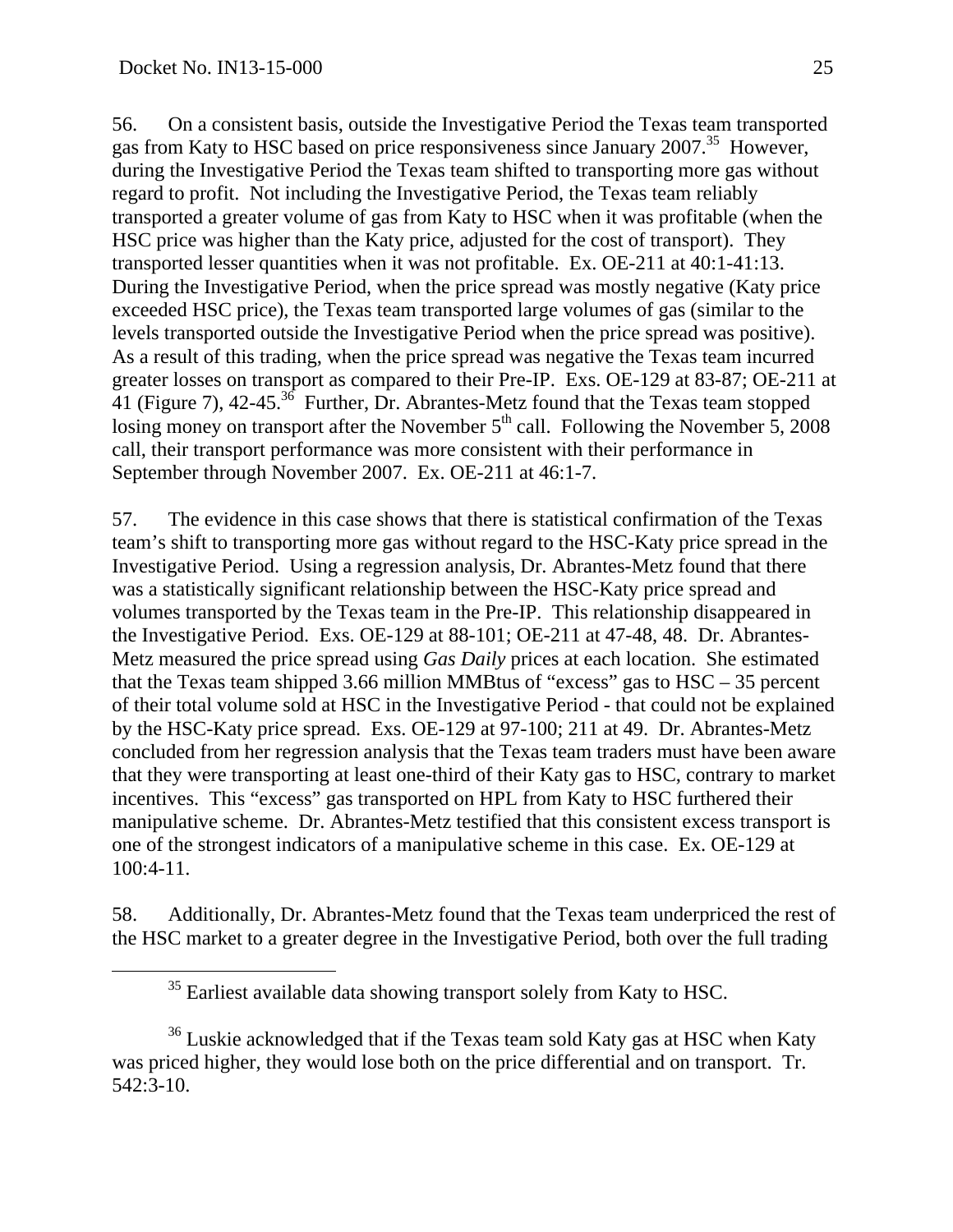day and especially before Katy began trading.<sup>37</sup> OE-211 at 94-96. She supported this with her "distance" analysis. Ex. OE-129 at 126-127. This analysis quantified the Texas team decision to sell via offer by underpricing the rest of the market in the Investigative Period relative to the Pre-IP. The analysis showed that they priced their offers aggressively low during the Investigative Period. According to Dr. Abrantes-Metz, this was further evidence that the Texas team was selling in the next-day fixed price market at HSC with the intent to suppress the HSC *Gas Daily* price. Ex. OE-211 at 94:7- 16.

59. Dr. Abrantes-Metz developed an inter-market analysis<sup>38</sup> to test whether the Texas team disregarded better arbitrage opportunities in the Investigative Period. This tested whether the Texas team had more favorable (profit maximizing) arbitrage opportunities at Katy on a moment-to-moment basis when they sold at HSC. Exs. OE-129 at 105:7- 106:4; OE-211 at 123:8-26:13. Her underlying assumption was that a rational, profitmaximizing trader should seek the best price and be indifferent to where gas is sold.<sup>39</sup> Specifically, the witness compared the Texas team's bid-based and offer-based sales at

<sup>38</sup> This test was of the Texas team's sales at HSC when both markets were active. Ex. OE-129 at 106:8-10; Tr. 1844:2-11. Both markets must be active to conduct this comparison because the bid/offer spread in an inactive market is much wider than the spread in an actively trading market, this makes the inactive market not comparable to an active market. Trading began at HSC on average 15 minutes before trading started at Katy in 2008. Ex. OE-129 at 106:5-14. The bid/offer spread in an inactive market cannot be used for inter-market comparisons because without contemporaneous trades, resting bids and offers do not provide sufficiently accurate pricing information. According to Dr. Abrantes-Mets this pricing inaccuracy of the resting bids and offers is relevant here because the HSC-Katy spread is often close to or within the cost of transport when both markets were active. Ex. OE-129 at 106:15-107:3. The Katy bid/offer spread was often wider than the cost of transport before Katy began trading, making the resting Katy bids and offers too wide to establish an accurate point of comparison. But after Katy opened, the spreads between HSC and Katy bids and between HSC and Katy offers quickly converged and these markets may be reliably compared. *Id.* at 107:3-7.

 $39$  Luskie agreed that a trader should be indifferent to whether to sell at Katy or HSC as an arbitrage strategy, and should only want to sell at the most economic point. Tr. 587:13-21.

 $37$  For the Texas team's sales at HSC before Katy began trading (35 percent of their total sales at HSC in the Investigative Period) Dr. Abrantes-Metz analyzed these sales in several ways including a "distance analysis." Ex. OE-129 at 126. *See* Ex. OE-129 at 130-36 (Ex Post Analysis of Sales at HSC Before the First Katy Trade).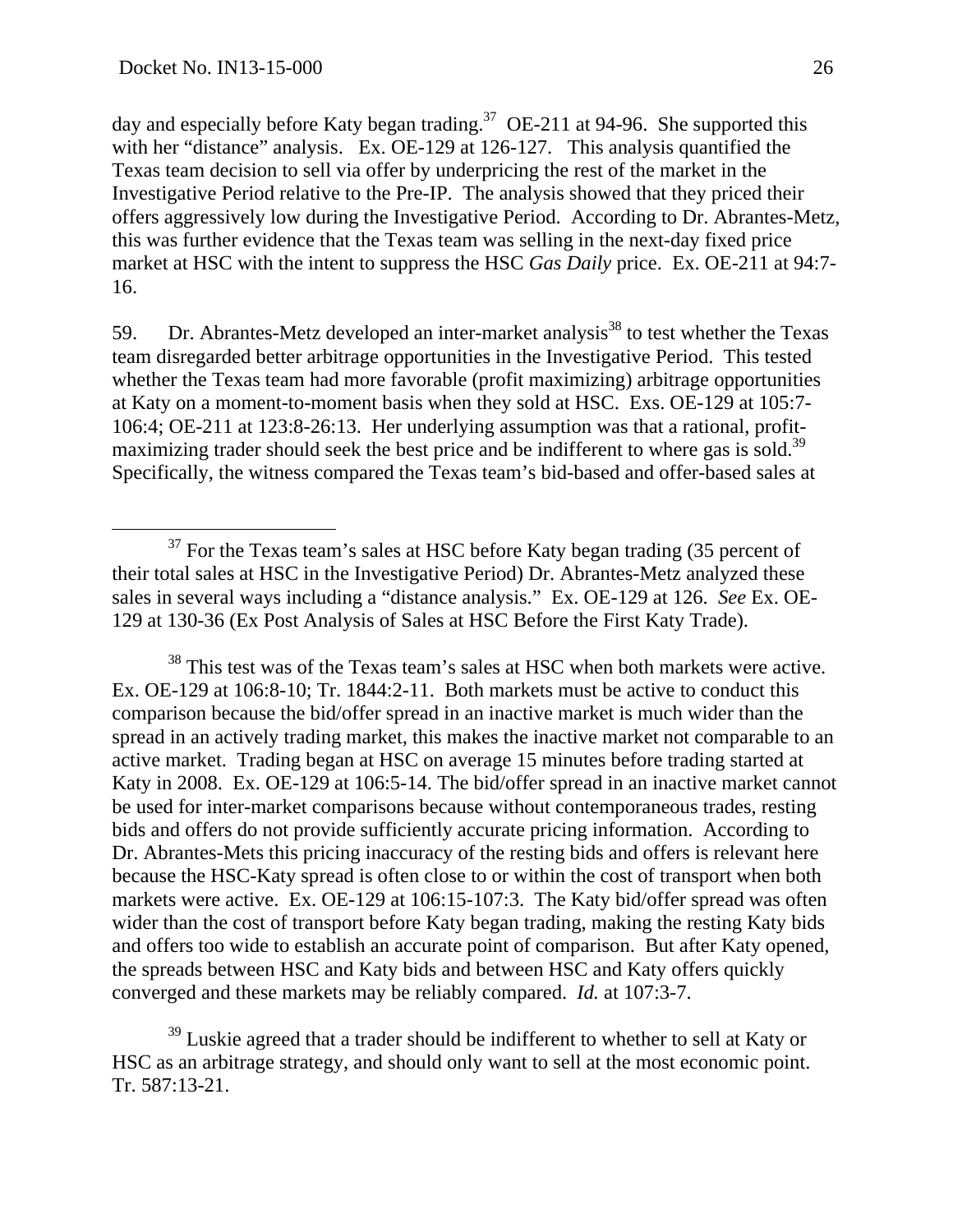HSC with available bids and offers at Katy (adjusted for the cost of transport) $40$  at the same moment in time when both markets were active.<sup>41</sup> Exs. OE-129 at  $109-11$ ; 113-16; OE-211 at 125-26; Tr. 1848:19-1849:25.

 $40$  Ex. OE-129 at 105:17-20. BP in its IB argues that Enforcement Staff has the flawed assumption that the Texas team employed only one trading strategy (arbitrage) during the Investigative Period. BP IB at 46. There is no record support for this. Further, Dr. Abrantes-Metz discussed the economics of the pre-Katy sales at HSC by stating that the Texas team was "routinely passing up better opening prices at Katy for at least some of their Katy gas." Ex. OE-129 at 131:17-20. *See also* Ex. OE-129 at 104:3- 105:4. Bergin testified consistent with the traders taking a "view," as Luskie noted the traders combined arbitrage and speculative approach. Ex. OE-161 at 68:4-69:22. *See also* Tr. 580:7-21. Again Enforcement Staff is correct that the record is devoid of any evidence supporting that "speculative strategies" were the drivers of the Texas team's trading patterns and losses in the Investigative Period. BP cites Luskie's testimony that speculative strategies may lose money. BP IB at 47 (citing Tr. 484:19-20 Luskie). However, Luskie also agreed with Bergin that heavy, early selling at HSC increased fixed-price risk. Tr. 482:23-483:1 (Luskie) (speculative view increased risk); Tr. 547:9- 12 (Luskie) ("The more you sell at Ship early . . . you are increasing your risk . . . .). *See also* Tr. 1398:22-1999:8 (Comfort) (if you are selling faster than the rest of the market you are increasing your price risk). Bergin testified that if the Texas team's heavy, early selling at HSC in the Investigative Period had been based on a legitimate speculative view, they would have changed their trading when it produced consistent losses. Ex. OE-161 at 69:8-22. I agree, speculative strategies are to protect from losses in physical markets for primarily asset optimizing traders like the Texas team. BP was failing during the September to November time frame at issue in this case. There could only be other reasons for this behavior which is not "hedged" or risk management-based. It is found that speculative strategies do not explain the trading in this case or the heavy, early selling.

 $41$  BP is critical of the offer-to-offer portion of Dr. Abrantes-Metz intermarket analysis. BP witness Evans wrongly examines what other buyers were doing at Katy (a Katy offer-initiated trade at the exact moment a Texas team offer was lifted at HSC). This does not test whether the Texas team was adjusting their HSC and Katy offers to maximize the potential of their HPL transport capacity. Ex. OE-211 at 112:7-114:2 (Abrantes-Metz). As Enforcement Staff points out, Dr. Abrantes-Metz did not suggest that the Texas team withdraw HSC offers and place Katy offers instead. Her analysis using Katy offer prices highlighted instances when the Texas team traders chose to post HSC offer but were simultaneously unwilling to post comparable Katy offer. *Id.* at 114:3-12. Dr. Abrantes-Metz "offer-to-offer" comparison tests whether the Texas team made less competitive offers at HSC in the Investigative Period. "Showing that they chose to make more uncompetitive offers at HSC (that resulted in sales) is directly relevant to determining whether there was an intent to manipulate. The more they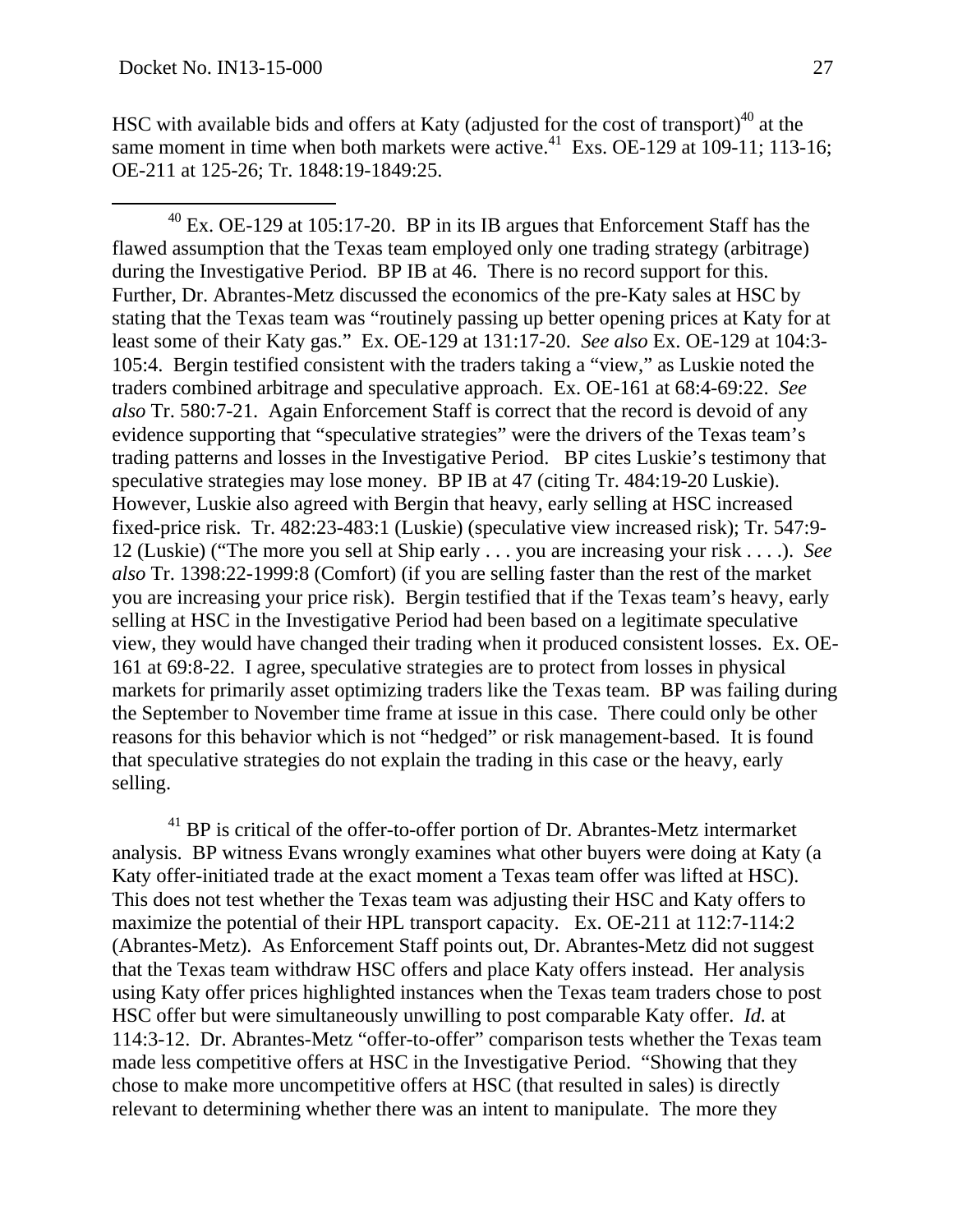60. Dr. Abrantes-Metz testified that in the Investigative Period, the Texas team increased their percentage of sales at HSC that were uneconomic compared to contemporaneous prices at Katy. The Texas team's uneconomic trading on the offer side increased from 46 percent in the Pre-IP to 78 percent in the Investigative Period while its behavior on the bid side remained fairly constant.<sup>42</sup> Ex. OE-211 at 116:6-8. She found the Texas team's moment-to-moment trading decisions did not reflect a rational, profitmaximizing approach to arbitraging prices between Katy and HSC. However, the Texas team sold much more economically at Katy both in the Pre-IP and in the Investigative Period. The Texas team sold economically at Katy 87-91 percent of the time in the Pre-IP, and 84-88 percent in the Investigative Period. The rate of economic sales at HSC was about 30 percent lower. Ex. OE-129 at 121: 1-11. This witness testified that the Texas team became indifferent to selling economically at HSC during the Investigative Period. In other words, they exhibited a preference for selling gas at HSC instead of at the location where they could get the best price. At HSC, their performance was lower during the Investigative Period to a point where they seem to be indifferent as to whether they were actually making money at HSC. Tr. 1849:8-25. According to Dr. Abrantes-Metz, this economic indifference is another indication of their scheme to suppress the HSC *Gas Daily* price.<sup>43</sup> Ex. OE-129 at 120:1-4.

61. BP is critical of Dr. Abrantes-Metz analysis, including the time frame she used for her Pre-IP. In response to these critiques, she extended her analysis and reached the same conclusions. Ex. OE-211 at 26:2-27:11; 78:6-79:7; 138 (extending to beginning of 2007 the analysis of number of minutes between first transaction at HSC and the Texas team's

disregarded clear arbitrage opportunities, by failing to adjust their Katy and/or HSC offers, the more likely they had an ulterior (manipulative) motive for the resulting uneconomic HSC offer-based sales. *Id.* at 113:4-9.

 $42$  The explanation of the bid-sales being similar in both periods is twofold. First, they only controlled their offer prices. They could only hit bids at prices that buyers gave. Second, hitting a bid is always lower than the best offer in a market, hitting the bid will produce a lower price than placing an offer. Thus, every time the Texas team sold by hitting a HSC bid, they were exerting downward pressure on price. In the Investigative Period the Texas team sold by hitting bid prices 60 percent of the time. Ex. OE-211 at 117:1-14.

 $43$  If the Texas team was willing to post an offer at HSC, they should have been willing to reduce their current Katy offer or place a new Katy offer at a price just above their HSC offers (net of transport). Conversely, they could have raised their HSC offer above the cost of transport. Ex. OE-129 at 112:1-10; OE-211 at 112:14-23. Luskie agreed that selling by offers posted at both Katy and HSC you would want to make as much at each place. Tr. 587:22-588:7.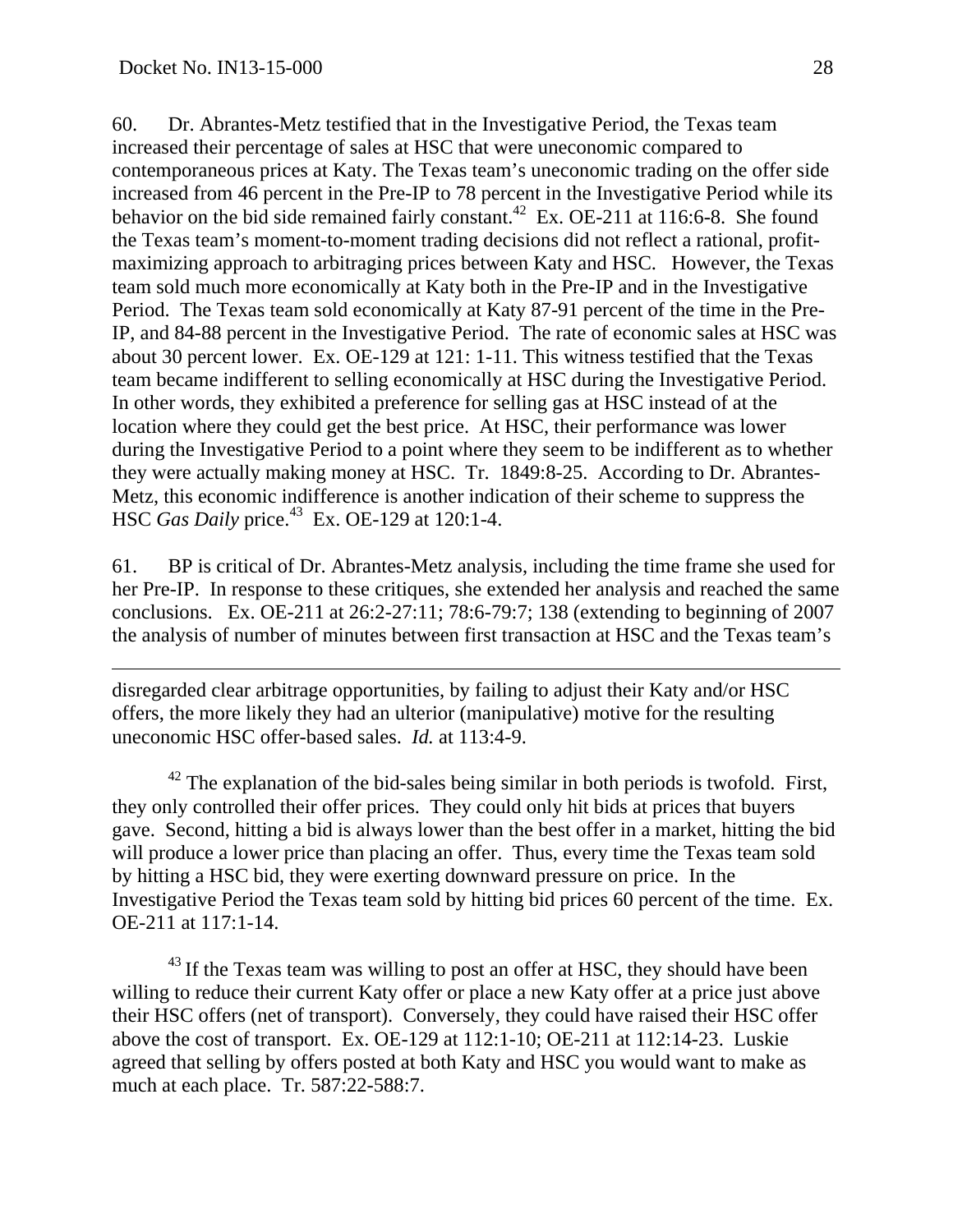first HSC sale); 134-35 (analysis from beginning of 2007 of timing of the Texas team selling and buying at HSC each day); 136-37 (BP was an earlier seller and later buyer in the Investigative Period relative to their behavior in both the Pre-IP and late September through November 2007).<sup>44</sup> She used data from previous years in two important analyses in her testimony. First, to show the Texas team's increased utilization of their HPL capacity in the Investigative Period. Second, as part of her regression analysis of the Texas team's transport of gas on HPL (which included a version that started one year prior to the Investigative Period and extended to a post-period of one year at the end of the Investigative Period). Ex. OE-211 at 26:11-16. In her initial testimony, she also used 2007 data to demonstrate the robustness of her findings that the Texas team changed certain trading patterns in the Investigative Period."  $45$  Ex. OE-211 at 27:1-11.

62. Moreover, Dr. Abrantes-Metz is correct that Evans does not provide econometric analysis or considers contemporaneous communications of BP employees. Ex. OE-211 at 8:10-12. Additionally, Evans does not answer Dr. Abrantes-Metz's conclusion that there was a unique confluence of changed trading patterns by the Texas team in the Investigative Period that do not make economic sense and which cannot be explained by general market conditions. Dr. Abrantes-Metz is further correct that Evans uses generalized defenses to explain the Texas team's behavior without supporting data or analysis and by distorting Dr. Abrantes-Metz analyses. Further, he ignores the most fundamental change in the Texas team behavior in the Investigative Period: the shift to net selling on 48 of the 49 days. Ex. OE-211 at 2, 9, 15-16. Dr. Abrantes-Metz testifies that Evans ignored the majority of her examination of early trading at HSC. "Evans fails to address the cumulative evidence that the Texas team went from being a negligible participant in the earliest minutes of HSC trading in the Pre-IP to become the largest seller in this time frame in the Investigative Period." Ex. OE-211 at 72:13-17. According to Abrantes-Metz, Evans also does not respond to her conclusion that the Texas team's transport losses in the Investigative Period were significant as compared to

<sup>&</sup>lt;sup>44</sup> Bergin proved that using HPL transport data back to 2006 is useless and can lead to misleading results because it does not contain specifics about the particular receipt and delivery points on HPL between which BP was moving gas. Ex. OE-161 at 41:3-5. BP's former experts Black & Veatch conducted an analysis of the Texas team's HPL transport between November 2007 and November 2008 which produced very similar results to those in Bergin's testimony. Tr. 2611:4-2614:24 (Evans).

<sup>&</sup>lt;sup>45</sup> Evans essentially reasons that it is impossible to find an appropriate comparison period. This disregards the fact that Dr. Abrantes-Metz is an experienced economists and she can design analyses that use the best available data and can test the results to ensure robustness.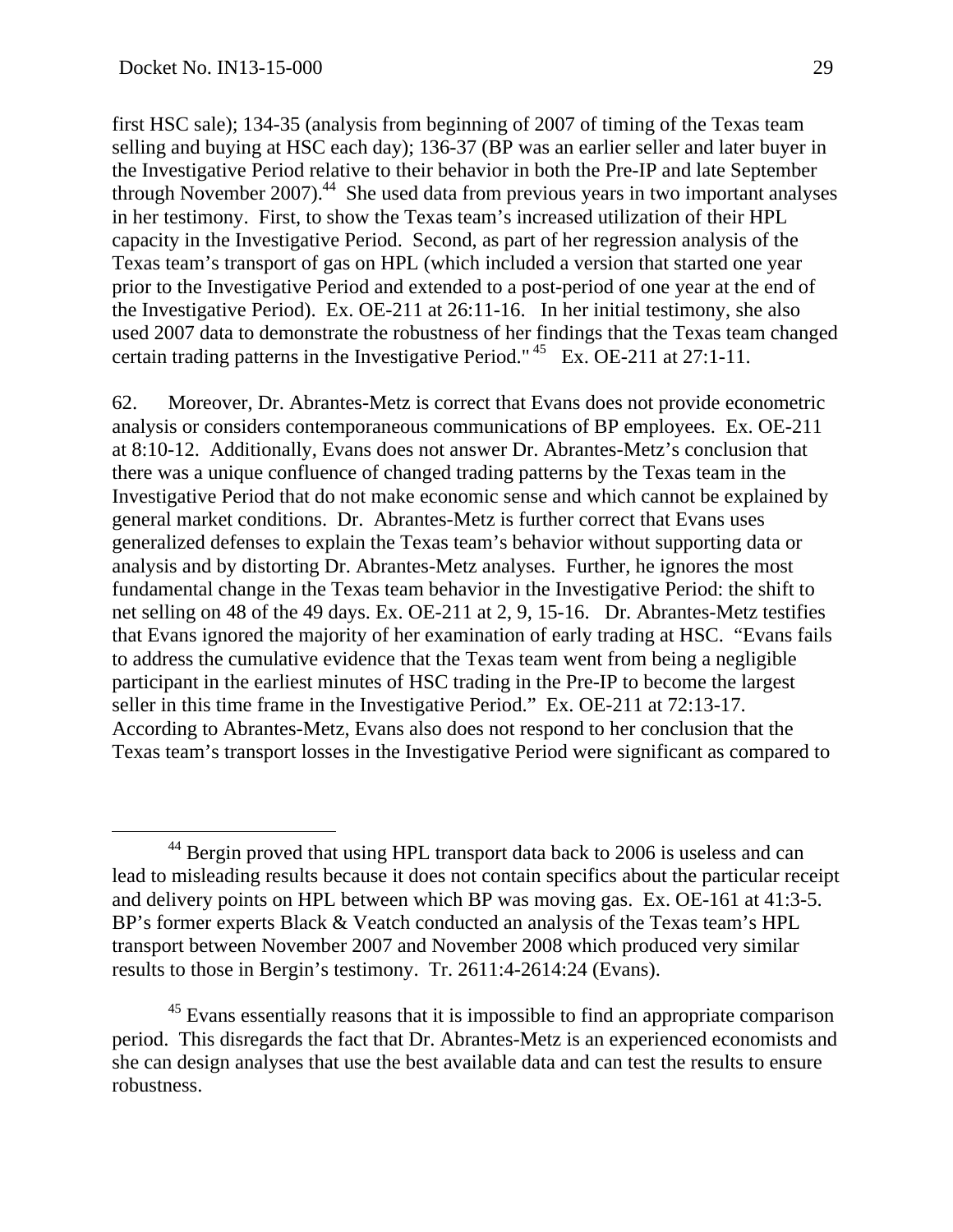their prior performance. Ex. OE-211 at 47:1-7. These losses were calculated using the traders' own methodology.46

63. Dr. Abrantes-Metz rebutted Evans' seasonality claim. She testified that daily trading decisions depend entirely on relative prices and the opportunity to arbitrage spreads. Ex. OE-211 at 36:15-17. Additionally, Bergin testified that the mere presence of a particular season does not guide trading behavior or transport utilization. Ex. OE-161 at 39:14-18. Luskie testified that the spread is what dictates whether you flow or not flow, the real-time spread. Trs. 574:17-575:13; 584:7-25. Therefore, it is found that Evans is not correct and that there is no need to limit comparison periods to the same months in prior years. Moreover, Bergin found that the hurricanes did not materially impact the Texas team's trading in the Investigative Period, or their HSC and Katy physical baseload positions through October and November 2008. Ex. OE-161 at 23. Barnhart herself admitted Ike had no impact on her trading in this period. Tr. 903:25- 904:15; 901:21-902:16 (no material impact from Hurricane Gustav). Additionally, Bergin concluded that there was no material change in overall liquidity at HSC and Katy, or in the relative liquidity between the two locations, in the Investigative Period that

 In its IB, BP argues that Dr. Abrantes-Metz improperly used the daily transport P&L formula in the Katy Ship Sheets ("transport diff" cell) to determine whether the Texas team was flowing gas less economically in the Investigative Period because that cell includes the flow of baseload gas. BP argues that the uneconomic flow of baseload gas cannot be considered part of the manipulative scheme because "only next-day fixed price bench trades factor into the *Gas Daily* index." BP IB at 24-25. Enforcement Staff responds that this argument was never presented to Enforcement Staff's witnesses and it was not advanced by any of BP's witnesses. In addition, Enforcement Staff avers that BP's new argument ignores the fact that daily prices determine the flow of all gas, baseload or next-day ("bench deals" according to BP), because the Texas team always had the option to turn off transport. *See* Paragraph 127 at n. 104, *infra*. As a result, Enforcement Staff is correct that it is not inconsistent to consider the "transport diff" cell attributable to baseload gas.

<sup>&</sup>lt;sup>46</sup> The Texas team's "Katy-Ship Sheets" contained a cell which calculated a daily estimate ("Transport Diff") which represented their transport P&L. It accounted for the cost of transport. To calculate the Transport P&L, the Katy-Ship Sheet formula subtracted the Texas team estimated Katy *Gas Daily* daily and variable cost of transport from their estimated HSC *Gas Daily* daily. Exs. OE-129 at 83:817-84:9; Ex. OE-001 at 59:10-60:5; Tr. 431:20-432:8 (Luskie). Dr. Abrantes-Metz calculated the traders' performance on transport with the same methodology of the Katy-Ship Sheets but she used actual *Gas Daily* prices instead of the traders' estimates. Ex. OE-129 at 84:10-85:2. BP's Compliance Department considered this same information in their analysis of the Texas teams' trading in the Investigative Period. *See, e.g.,* Tr. 2250:4-25 (Galicia).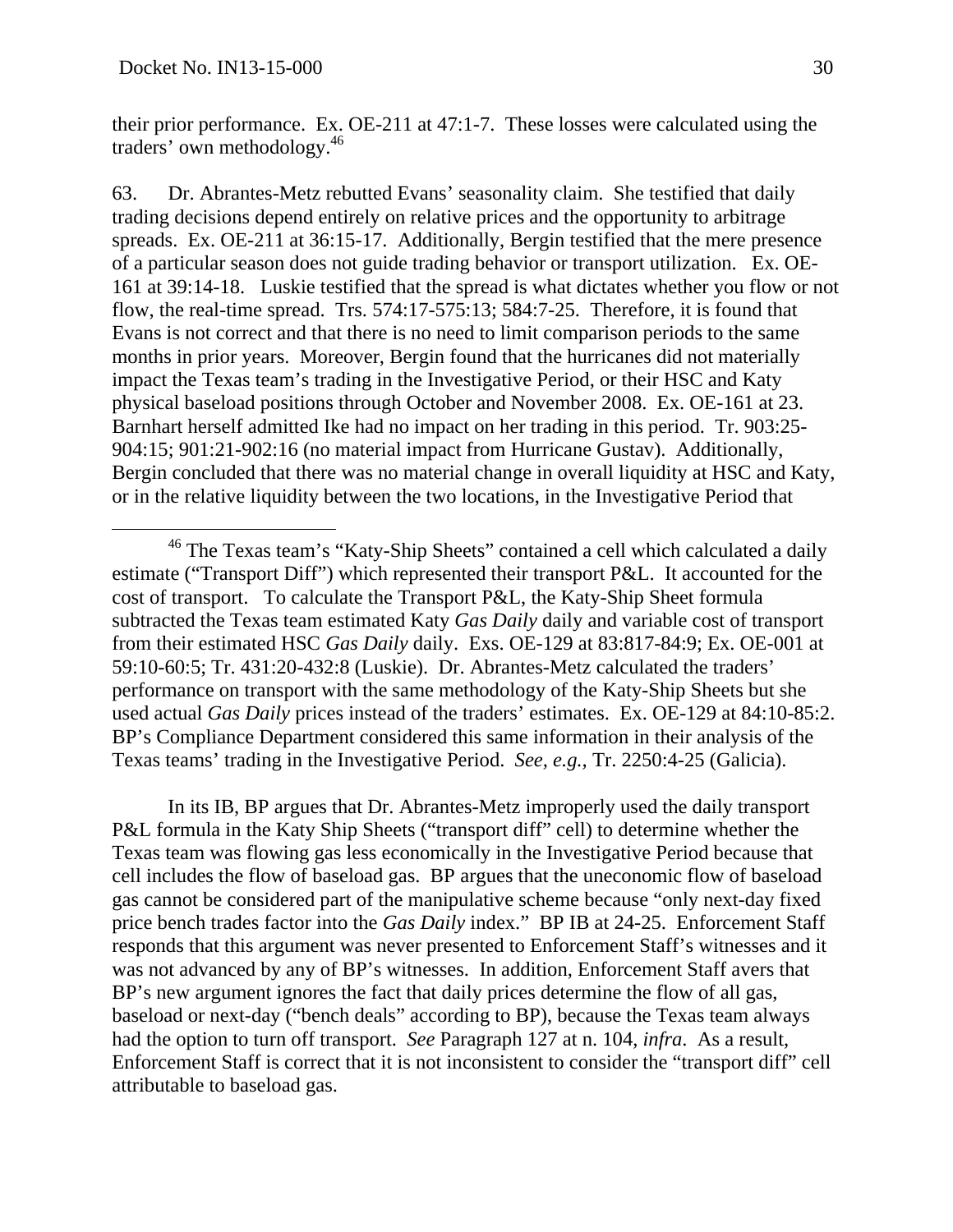would have affected the Texas team's ability to optimize their HPL transport between these two locations, or that would explain the Texas team's increased selling at HSC but not at Katy. Ex. OE-161 at 32-34. Barnhart admitted that both markets were liquid during the Investigative Period. Tr. 996:21-24. Further, Bergin testified there was a significant decrease in volume traded in the days right after Hurricane Ike at HSC and Katy. However, trading volumes returned to their average Pre-IP levels by October. Ex. OE-161 at 33:3-7.

64. As Dr. Abrantes-Metz testified, outside the Investigative Period, the HSC-Katy price differential was the primary driver of the Texas team's transport decision from Katy to HSC. Ex. OE-211 at 40-41. During the Investigative Period, this pattern disappeared. *Id.* Additionally, Dr. Abrantes-Metz studied their behavior in four prior months with comparable baseload positions as in the Investigative Period. She found that their behavior in the prior months was very different. Ex. OE-211 at 62-71; 62-63 (in the Investigative Period there was a reversal of the historical trends to transport to HSC with a short HSC baseload, and to sell on net more volume at Katy than at HSC when they had a net long Katy baseload).

65. Dr. Abrantes-Metz also testified that Evans' inter-market results were biased because he included HSC bid-based sales before Katy began trading.<sup>47</sup> According to Dr. Abrantes-Metz, a comparison of the economics of trading at two locations linked by transport is feasible only when both markets are actively trading. During the Investigative Period Katy began trading 15 minutes after HSC. As a result, an intermarket analysis should not include the Texas team's sales at HSC before the first Katy transaction. Before Katy started trading, the Texas team's trading at HSC cannot be classified as arbitrage because there are no actionable prices at Katy that a rational buyer or seller would act upon, this witness testified. Ex. OE-211 at 117:15-118:2.

66. Dr. Abrantes characterizes Evans' first three ratio analysis as very misleading because he does not separate out buys and sells. Ex. OE-211 at 79:8-10. When separated, the data is clear that the Texas team was almost exclusively selling in the first three trades at HSC and buying in the first three trades at Katy. *Id.* at 79:12-80:2. Additionally, Dr. Abrantes-Metz states that Evans bases his claim (that the Texas team's early selling was similar to the early selling behavior of the next two largest overall sellers in the HSC market in the Investigative Period) on a deceptive assertion that the Texas team's "volume of trading in the first 15 minutes lags behind" these other two sellers. According to Dr. Abrantes-Metz, Evans distorts irrefutable evidence that the

 $47$  Evans did not review the traders depositions or hearing testimony refuting his position on the use of contemporaneous bid spreads to calculate the Texas team's nextday gas P&L. Tr. 2559:1-17. On the other hand Enforcement Staff witnesses recognized the importance of the contemporaneous HSC-Katy spreads in their analyses and considered the Texas team traders testimony, records and data.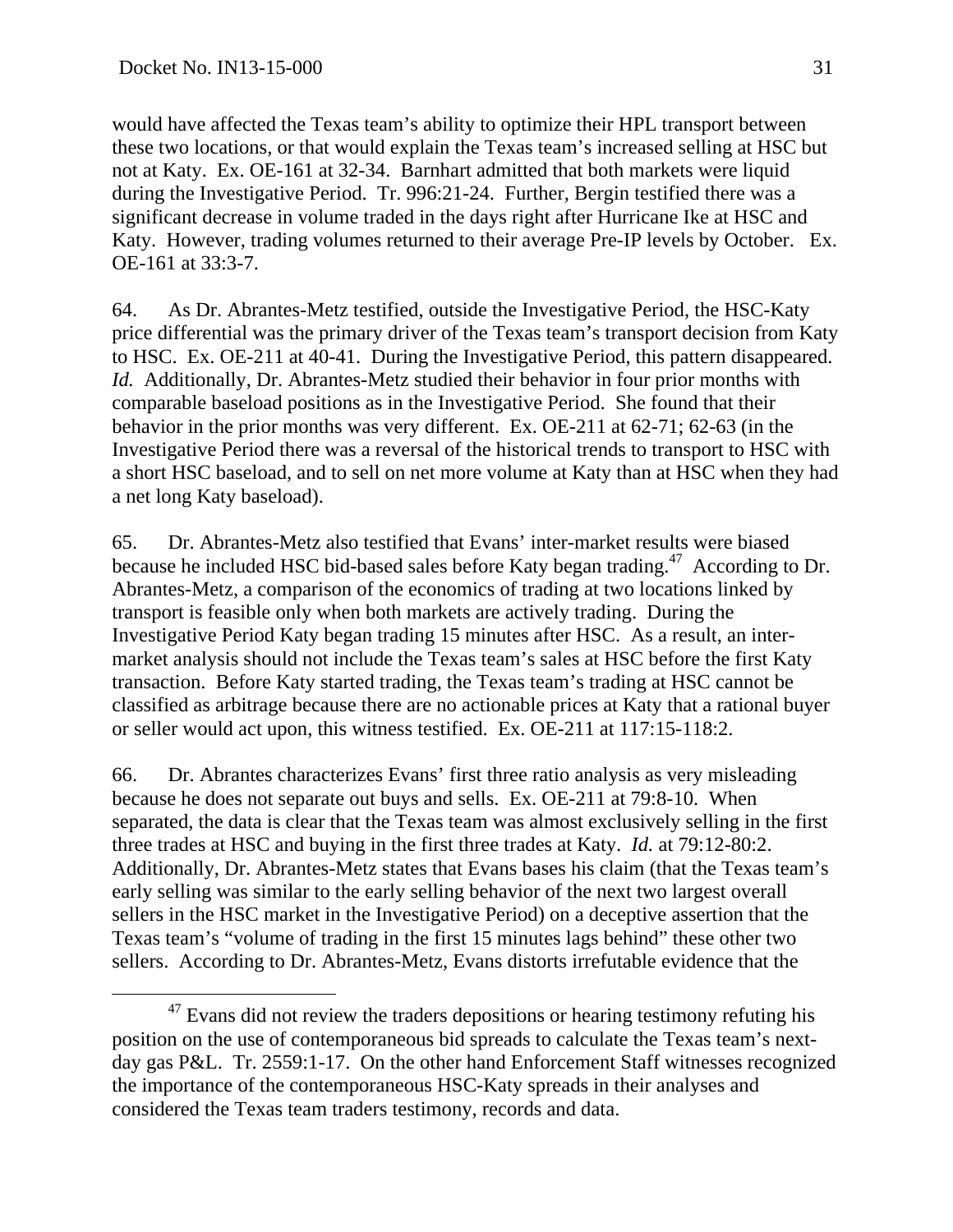Texas team was the dominant net-seller in the earliest moments of HSC trading through the Investigative Period. Ex. OE-211 at 82:12-18. Dr. Abrantes-Metz found that the other two largest companies were large buyers of fixed-price gas at HSC in the Investigative Period, unlike BP. Moreover, these two companies did not shift the timing of their sales at HSC in the Investigative Period like BP did*.* Ex. OE-211 at 16, 23, 25, 87-89. This Enforcement Staff witness goes on to state that Evans started his clock for the first 15 minutes of trading for every day at 6:50 am, and only shows trades between 6:50 and 7:05 a.m. during the Investigative Period. However, on average the first trade occurred at 7:15 a.m. or 25 minutes after the time period used by Evans. Consequently, Dr. Abrantes-Metz testified that Evans omits 74 percent of the actual trading that occurred in the first 15 minutes of each day's volume at HSC, including more than half of all first trades. Ex. OE-211 at 82:19-83:10. When Dr. Abrantes-Metz corrected Evans testimony her conclusions were supported showing that BP outpaced all other sellers during the first 15 minutes of trading or that they dominated early selling during this time. Ex. OE-211 at 85:1-15.

67. Further, Dr. Abrantes-Metz stated that Evans approach fails to replicate how a trader arbitrages between two locations, and also biases the results of his analysis by inappropriately increasing the rate of allegedly economic sales, as the sale price at HSC (in an active market) will always be higher than a resting bid at Katy before Katy has begun actively trading. Ex. OE-211 at 118:17-21; Tr. 1840:21-1841:3 (no liquidity at Katy); 1844:15-25. BP witnesses agreed with the proposition that both markets must be active in order to evaluate arbitrage opportunities between the two locations. Additionally, these BP witnesses also agreed that you would not be able to assess the market price at a location where the bid/offer spread is too wide. *See, e.g.*, Tr. 376:7-16; 544:5-9; 583:15-25; 584:1-6; 585:1-5; 706:1-707:11 (Luskie). *See also* Tr. 193:17-22 (Lukefahr) (agreeing that physical traders generally should have good awareness of the bid/ask spread in the market in which they are trading). Abrantes-Metz is also critical of the fact that Evans only considered bid-to-bid comparisons rather than offer-to-offer comparison as well. She asserts that by doing this he sidesteps the fact that the Texas team's uneconomic trading on the offer side increased almost two fold from the Pre-IP to the Investigative Period. Ex. OE-211 at 116:5-9.

68. The use of *Gas Daily* prices in Dr. Abrantes-Metz's regression analysis is appropriate. First, BP's traders and the Compliance Department used *Gas Daily*48 prices. In addition, *Gas Daily* prices are the daily benchmark for prices at their respective locations, and are used for settlement of financial contracts and daily and monthly physical contracts.49 She testified that *Gas Daily* prices are an industry standard and

 <sup>48</sup> The *Gas Daily* price is calculated as the volume-weighted average price of next day fixed price trades occurring prior to 11:30 a.m. CT. Ex. OE-211 at 44, n. 22.

<sup>49</sup> As Luskie testified, measuring performance against the *Gas Daily* index is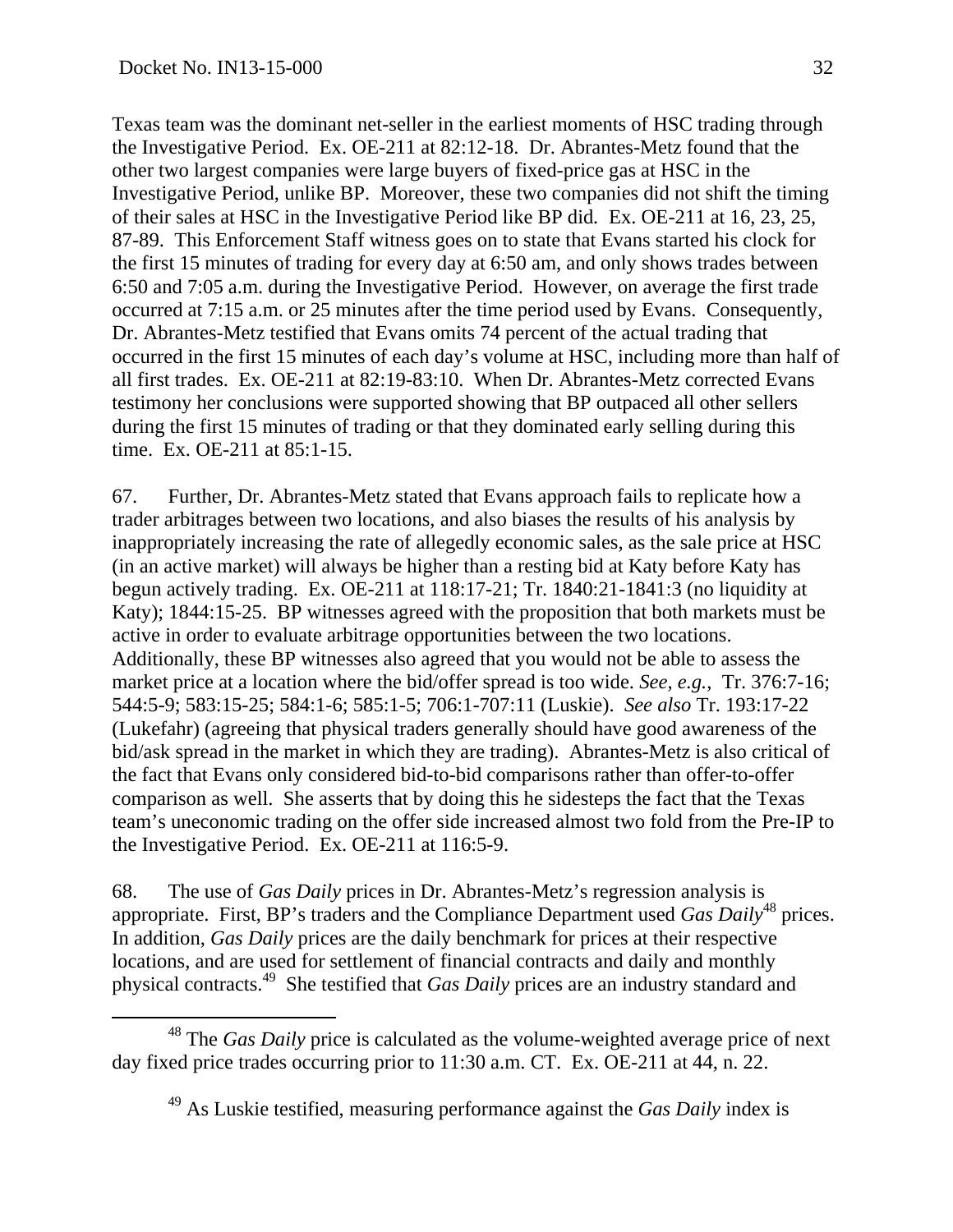appropriate to use within the regression analysis. Ex. OE-211 at  $48:12-20^{50}$  Second, the volume-weighted prices tend to reflect prevailing intra-day price spreads. *Id*. at 58. Third, because daily transport volume is determined by all the transactions over the day, the transported volumes should correlate with the entire day's prices. 51 Dr. Abrantes-

appropriate when traders engage in a mix of arbitrage and speculative strategies, such as selling at HSC before Katy begins trading. Tr. 472:7-473:3. In this situation, it is only at the end of the day using *Gas Daily* prices that a trader knows if that decision was profitable. Luskie testified when you are taking a "view" means that you are implicitly trying to beat the HSC and Katy *Gas Daily* index. Tr. 477:22-478:3. This is the case also when a trader sells their beginning of day position faster than the rest of the market, taking a "bearish" intra-day view of prices. Tr. 761:21-762:10. Comfort also testified that selling all of your position in the first five minutes of trading increases the risk of losing money against the *Gas Daily* index. Tr. 1105:4-13.

50 The traders used *Gas Daily* prices to estimate their Transport P&L each day. Ex. OE-001 at 59:10-60:13; 78:14-20, 102:16-104:10 (Bergin) (explaining calculation of the Texas team's net physical P&L); OE-211 at 90:5-93:4 (Abrantes-Metz) (explaining use of *Gas Daily* prices for cash and transport P&L calculations). Tr. 1482:18-1484:5 (Bergin) (used *Gas Daily* prices to calculate P&L based on his experience and on what Texas team traders used in Katy Ship Sheets). Tr. 430:14-431:16, 486:8-20, 606:6-24, 647:22-648:2 (Luskie) (agreeing that the Katy Ship Sheets are the Texas team's best estimate of their net physical P&L on next-day trades). Comfort testified he used the Katy Ship Sheets, which used HSC and Katy *Gas Daily* estimates, to verify Bergin's computation of the Texas team net physical fixed-price P&L. Tr. 1363:18-1364:15. Therefore, it is found that BP's own witnesses established the fact that Enforcement Staff witnesses used the Katy Ship Sheets correctly. BP Compliance used *Gas Daily* prices for the analysis in its draft report on the Texas team's trading in the Investigative Period. Ex. OE-042 at 22-23; Tr. 2187:18-2188:20 (Simmons); OE-206 at 27-29.

 Contrary to BP's assertions, price movement on September 18 does not contradict Enforcement Staff's experts' testimony. Despite losses at HSC (Texas team fared the worst of all sellers against the HSC index during the Investigative Period) the traders persisted in their trading pattern for two and a half months and consistently and predictably lost money. Ex. OE-211 at 90:10-91:2; 92-93 (Figs. 28-31) (Abrantes-Metz).

 $51$  Bergin testified that the next-day fixed-price P&L on the Texas team's net long position at Katy was determined by the volume weighted average of the Texas team sales against the Katy *Gas Daily* index. Ex. OE-257; Tr. 1736:15-1739:5. He explained that the HSC *Gas Daily* index is first added to compute cash P&L, it is then subtracted as part of the "transport diff" or "bridge value." Tr. 1736:15-1739:5. By selling early at HSC, before Katy started trading and faster than the rest of the HSC market, the Texas traders added short price risk to their position. Ex. OE-161 at 53:20-22.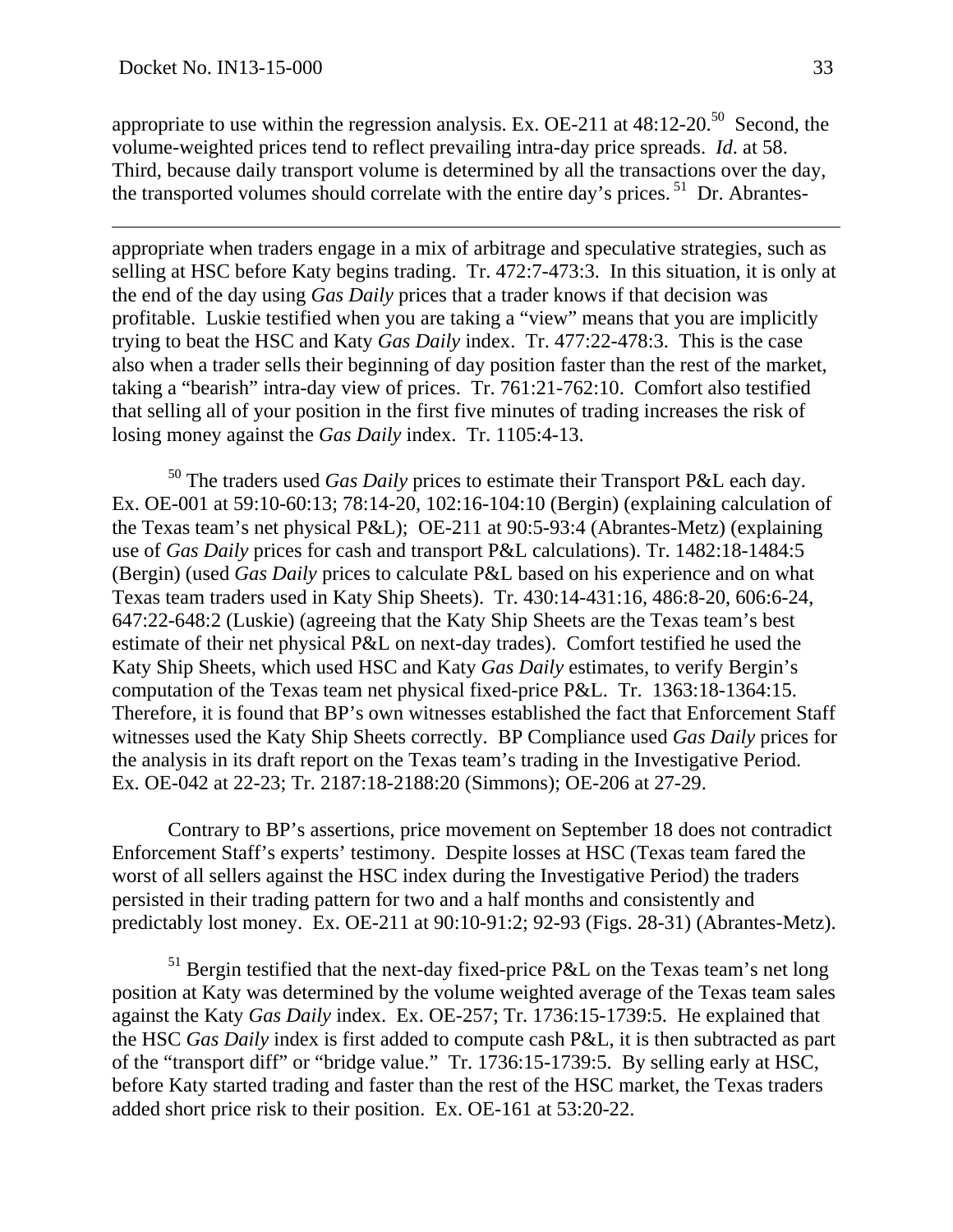Metz found that they did in the Pre-IP. *Id*. at 58-59. Accordingly, Dr. Abrantes-Metz's testimony is given considerable weight. $52$ 

 $52$  Evans has not traded gas and his educational and professional achievements pale in comparison to Dr. Abrantes-Metz. He has a bachelors' degree in international business from Ithaca College. Tr. 2475:24-2476:3; 2546:16-2550:4. Enforcement Staff is correct that he only offered possible alternative explanations for the behavior of the Texas traders (seasonality, baseload position, hurricanes and the financial crisis) but had not read the traders depositions and did not test any of his alleged explanations against the data in this case. *See, e.g.*, Tr. 2563:11-16 (Evans) ("Because market manipulation law, as I understand it, requires a decision around intent, it's not something economists can do. It's not something I can do with data is rationally concluded on intent. Therefore, that would prevent a wholesale statement about whether somebody did or didn't [manipulate]."); *Id.* at 2570:3-11; Tr. 2559:1-20. Tr. 2633:11-13 (Evans) (agreeing that he offered seasonal factors as a "possibility); Tr. 2640:5-18 (Evans) (he did not argue that seasonal patterns explained the Texas team's transport of gas from Katy to HSC in the Investigative Period, and that he performed no statistical analysis on seasonal patterns.). Tr. 2634:1-4 (Evans) (he only offered the larger net Katy baseload as a "plausible explanation." Tr. 2633:17-18, 2638:17-21 (it was not his hypothesis that Hurricane Ike was responsible for the Texas team's trading behavior in the Investigative Period). Tr. 2637:17-25 (Evans) (not offering as a hypothesis as an economist that the financial crisis was responsible for the Texas team's trading behavior in the Investigative Period).

 During cross examination Evans agreed that he had no analysis to support his assertion that the Texas team's baseload position was a "logical explanation" for their trading in the Investigative Period. Tr. 2636:10-21; 2634:1-4 (plausible explanation); 2635:11-16 (possible … potential reason). The Texas team traders contradicted Evans' testimony. Luskie disagreed with Evans that a trader would consider a market with a wide bid/offer spread to be a viable comparison with a market with a narrow bid/offer spread. Compare Tr. 2621:7-2622:25 (Evans) with Tr. 376:7-16; 544:5-9; 583:15-25; 584:1-6; 585:1-5; 706:1-707:11 (Luskie). Luskie disagreed with Evans [Tr. 2537:17- 2539:11 (Evans)], asserting that the Texas team traders measured their next-day fixedprice P&L at HSC and Katy against each location's *Gas Daily* index price in the Katy Ship Sheets. Tr. 486:8-20 (Luskie). *See also* Tr. 606:6-24 (Luskie) (agreeing that the Katy-Ship Sheets reflected the Texas team's best estimate of their net physical P&L on next-day trades). Evans stated that the Texas team's Katy-Ship Excel sheets were insufficient for capturing the "real P&L for the Texas team." Tr. 2537:10-16. Comfort testified that he used the Katy Ship sheets to verify Bergin's computation of the Texas team's net physical fixed-price P&L. Tr. 1363:18-1364:14 (Comfort).

Additionally, Lukefahr agreed that if a next-day fixed-price physical trader cannot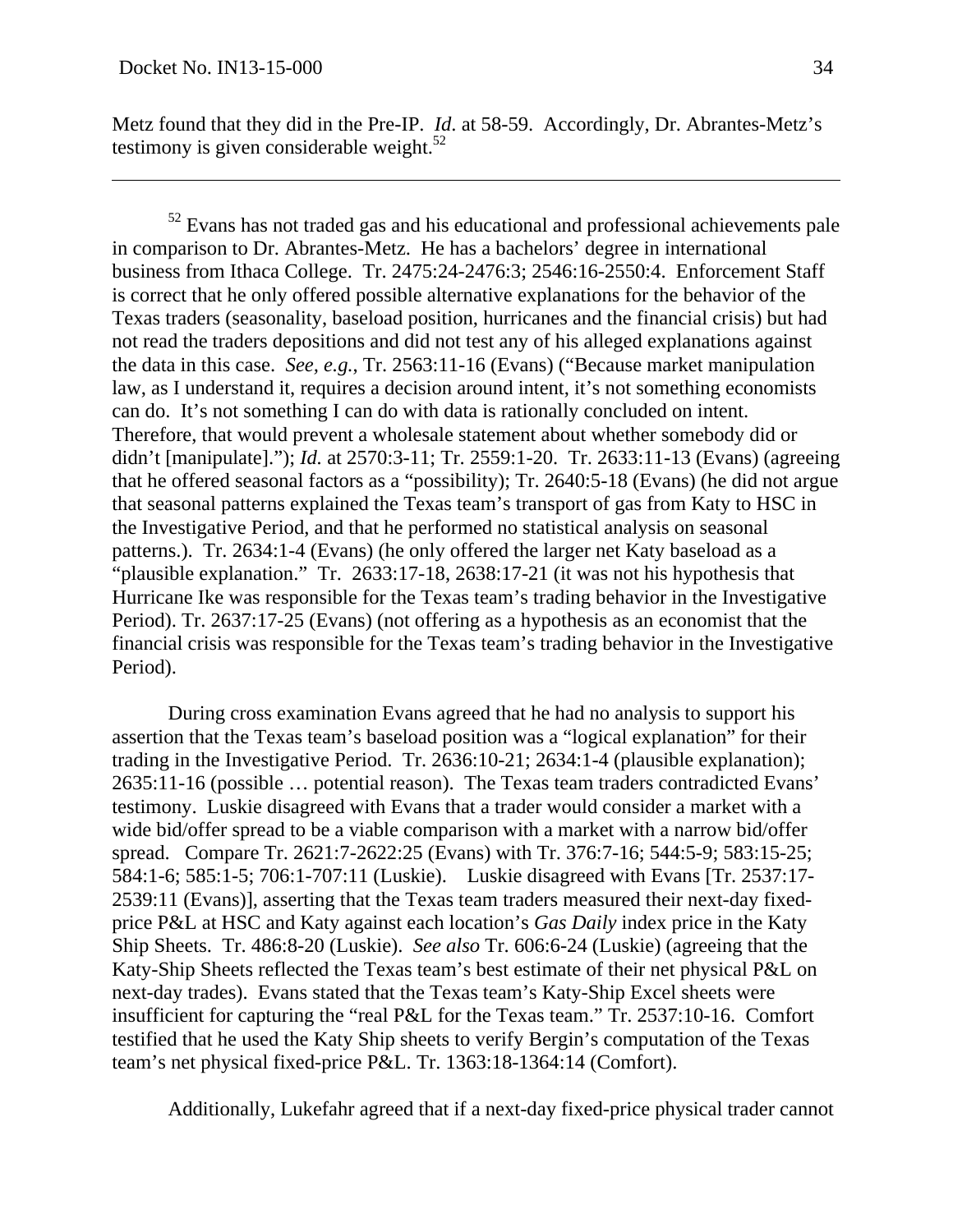69. Likewise, Bergin also testified that starting on September 18 the Texas team made a significant change in their physical trading behavior. In September before the hurricane they were net buyers of next-day fixed-price gas at HSC every day but one. Starting on September 18 and continuing through the Investigative Period, the Texas team became a net seller of next-day fixed-price gas at HSC every day except one, averaging nearly seven contract per day of fixed-price sales at HSC. Ex. OE-001 at 76:1-12. Bergin testified that again in October the Texas team was a net seller of next-day fixed-gas at HSC on every day but one. Ex. OE-001 at 85:2-11. Bergin testified that in connection with increased selling of next-day fixed-price gas at HSC, the Texas team's also increased their utilization of their HPL capacity. According to Bergin, from trade day September 18 for flow day September 19, the Texas team shipped more gas from Katy to HSC on HPL - shipping an average of 15.9 contracts per day compared to an average of 5.3 contracts per day prior to Hurricane Ike. The increase in utilization on a percentage basis was from 27 percent to 80 percent of BP's daily firm HPL capacity. Ex. OE-001 at 77:6-11. Additionally, they used at least 95 percent of their HPL capacity on 16 days in the two and a half months of the Investigative Period. In the eight and a half months of the Pre-IP they did so only three times. Ex. OE-129 at 81:5-11.

70. Additionally, Bergin testified that the physical trading at HSC was consistently unprofitable throughout October. However, at the same time, they had increased their HSC-Henry Hub spread position, from which they profited as the HSC-Henry spread remained wider over the course of October. He also stated that the traders may have believed that their efforts to suppress the HSC *Gas Daily* price were working because through the balance of October, the HSC Henry Hub *Gas Daily* spread exceeded the balance of month marks of \$0.360 and \$0.385 on the days the Texas team increased their spread position. Ex. OE-001 at 87:2-17.

71. With regards to their November Katy and HSC net long positions Bergin testified that they hardly had any Katy or HSC November physical positions going into October (unlike their September and October baseload positions which were partially built earlier in the year). They had to build their November positions almost from scratch in October (largely during bidweek). He states that this was curious since they had already had three weeks of largely negative October physical P&L. The Texas team increased their Katy November long position from less than three contracts to over twenty contracts per day.

consistently beat the *Gas Daily* average, that trader should probably not be trading in that market. Tr. 199:19-200:9. As a matter of fact, criticizing Dr. Abrantes-Metz intermarket study, Evans claimed that offers at Katy were irrelevant. Ex. BP-037 at 51:1- 52:22; *see also* Ex. OE-211 at 111:6-14:12 (Abrantes-Metz). But Luskie testified that he considered both bids and offers when deciding to trade: "I think you would be looking at both the bid and offer all the time. It's never a case I'm only looking at one or another." Tr. 586:19-24 (Luskie). Accordingly, it is concluded that Evans testimony is not given any weight.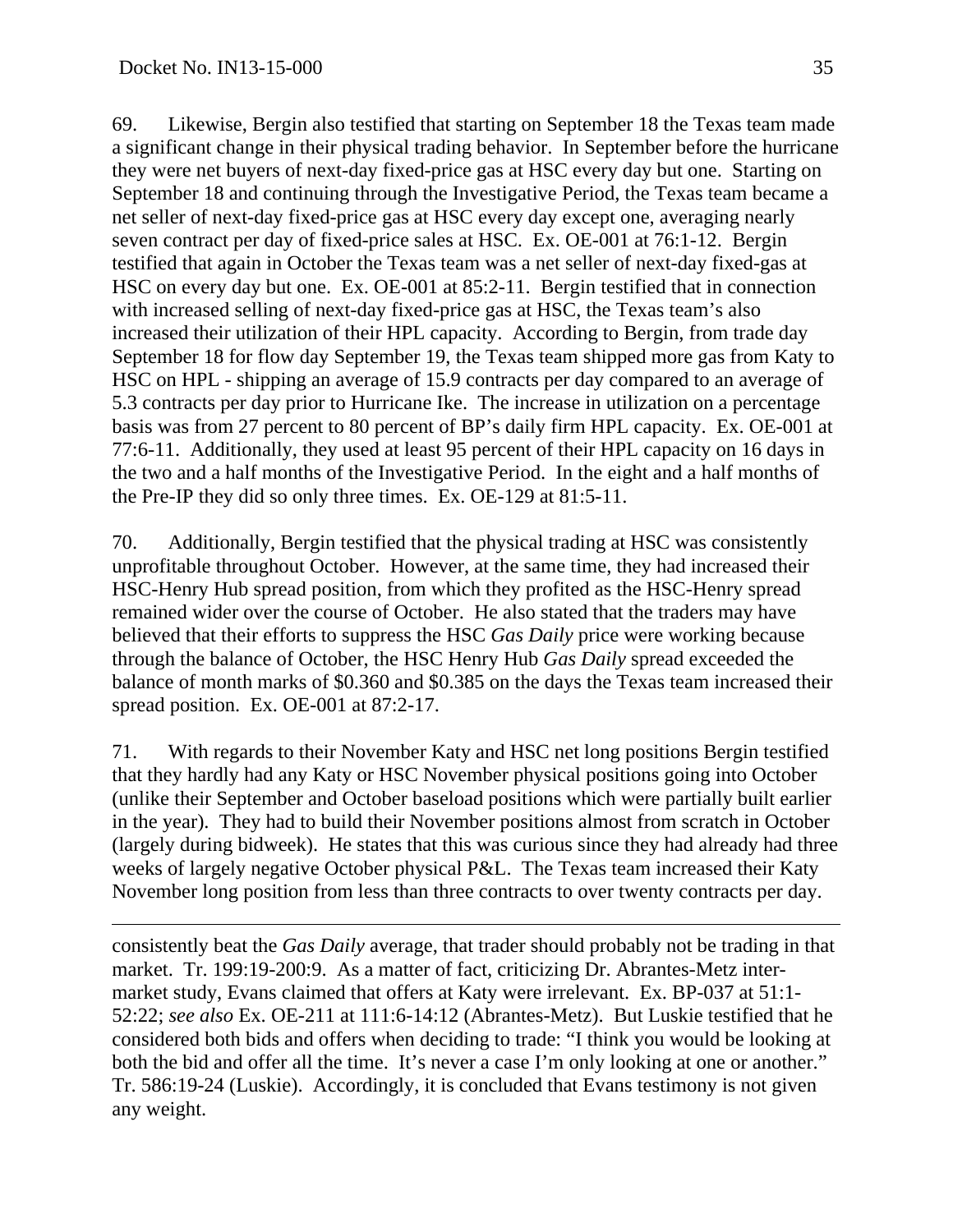At the same time they also bought November HSC contracts to flatten their HSC short position to 2.7 contracts. As a result, the Texas team's net long position going into the month was 18.3 contracts per day. *Id*. at 89:1-12.

72. The evidence in this case shows that the Texas team's lost money on their nextday physical gas trading during the Investigative Period and their trading patterns in this time frame cannot be explained as profit seeking behavior. In terms of losses Bergin testified that from September 19 through September 30 the Texas team's physical trading at HSC and Katy and use of the HPL transport was unprofitable. Their net physical P&L (combining cash P&L and transport P&L) lost \$34,372. In contrast, in the time frame January 2008 through August 2008 the Texas team's physical trading was consistently profitable in each months, averaging \$75,475 per month. Ex. OE-001 at 78:14-20; 102:16-22.

73. In October 2008 their physical trading at HSC and use of the HPL transport was unprofitable and showed consistent losses. Their net physical P&L during October was a loss of \$51,567 (\$23,725 loss on their cash P&L from trading at HSC and a loss of \$59,012 on their HPL transport), contrasting with the general success the Texas team had with optimizing the HPL transport in 2008 before the Investigative Period. They lost money on their physical trading on 74 percent of the days in October 2008, according to Bergin. Ex. OE-001 at 86:3-11.

74. In the early part of November (before the November 5 recorded phone call) the Texas team liquidated a large portion of their net long position at HSC in the next-day fixed-price market by continuing the late September and October trading patterns of heavy and early selling. They suffered large losses on their physical trading on those days. *Id*. at 89:13-90:2.

75. According to Bergin, in all they lost money on physical trading on 67 percent of the flow days during the Investigative Period. In the Pre-IP they lost money on physical trading just 23percent of the flow days. Ex. OE-001 at 103:4-7.53 Additionally, Bergin testified that daily losses during the Investigative Period stood out from their minor losses in the Pre-IP. In the Pre-IP when they lost money on their daily physical trading the average daily loss was \$2,878 and no larger than \$12,864. On the days in the Investigative Period when they lost money (prior to the November 5 recorded call), the losses averaged \$6,262 and the largest single day loss was \$53,540. Ex. OE-001 at 103:8-15.

76. Significantly, after the November 5 recorded phone call the Texas team's physical trading was profitable over the remainder of the month. *Id*. at 90:6-15. According to

 <sup>53</sup> Comfort did not dispute Bergin's testimony in this regard. Tr. 1408:19-1410:6.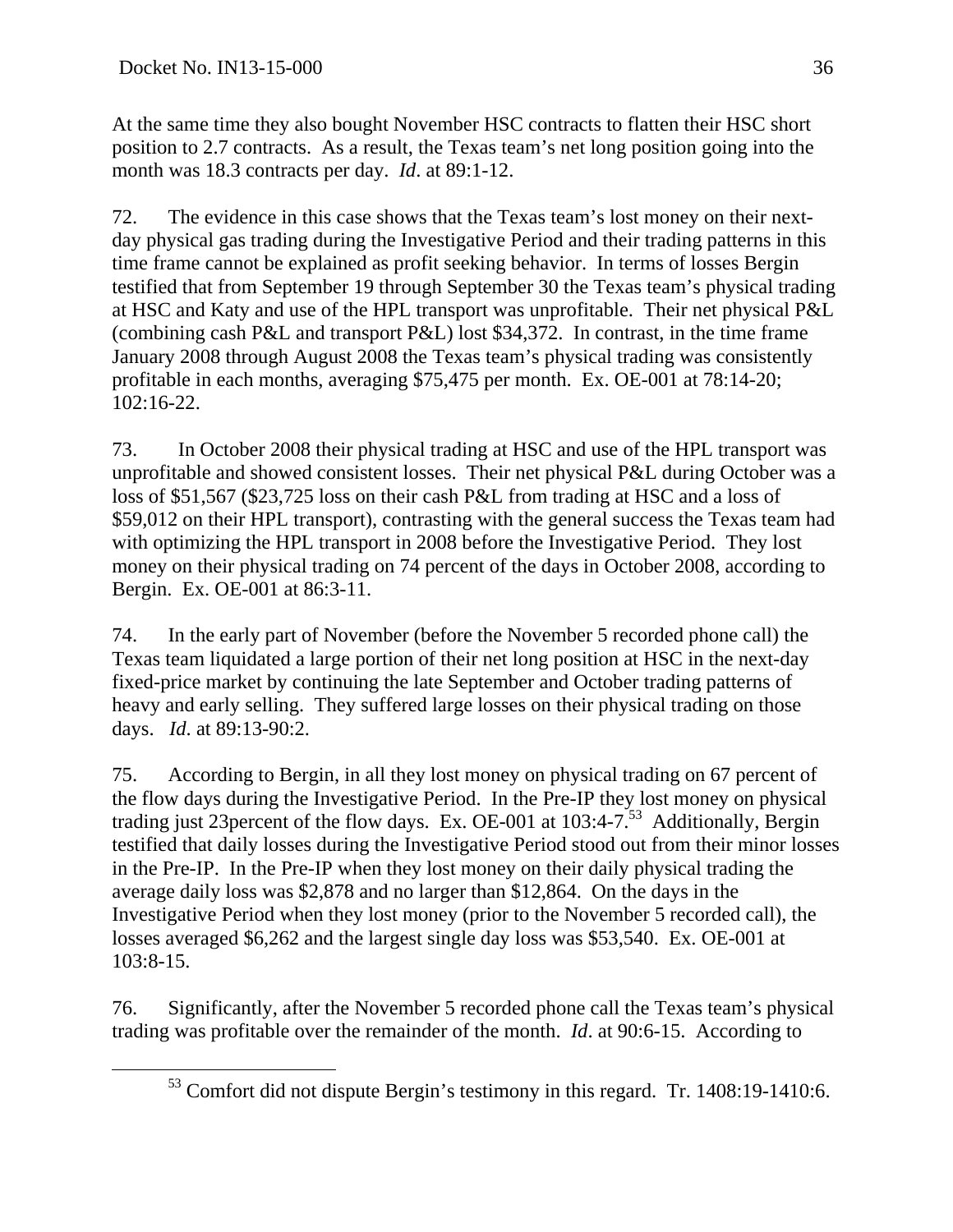Bergin, the reversal in losses indicates that the Texas team may have changed their trading behavior after the November 5 recorded phone call. He states that this would not be surprising since the traders knew on November 6 that BP's Compliance department would be looking at their trading as a result of the call. Ex. OE-001 at 91:1-7. *Id*. at 92: 1-10. *See* Exs. OE-256 ("Pre-Katy sales by Comfort"); OE-256 ("Pre-Katy sales by the Texas team").

77. BP has not adequately explained the changes in their trading behavior.<sup>54</sup> As Bergin testified, the traders do not address the key grounds for his conclusion that their trading at HSC and use of HPL transport during the Investigative Period was intended to manipulate the HSC *Gas Daily* index. He testified that they do not dispute and ignore that: during the Investigative Period, the Texas team shifted to heavy fixed-price selling at HSC, was a net seller on 48 out of 49 Investigative Period days, sold at HSC early in the trading day (before the first Katy trade) much more often, built up a large net long physical baseload position at Katy and HSC during October and November 2008, and incurred consistent losses on both their HSC physical trading and their use of the HPL transport, in contrast to their generally profitable trading at HSC and use of the HPL transport in prior months of 2008. Ex. OE-161 at 12:6-19.

78. Moreover, at the hearing BP witnesses had to admit key elements of Dr. Abrantes-Metz analyses. For instance, Comfort agreed with Dr. Abrantes-Metz finding that in the Pre-IP they typically waited a longer period to make the first sale at HSC than they did in the Investigative Period. Tr. 1376:23-1377:8. Exs. OE-260, 260A and 263. Comfort also did not dispute Dr. Abrantes-Metz finding that the Texas team became the seller with the largest share in the next-day fixed-price market at HSC. Tr. 1392:14-1394:14. Additionally, Comfort did not dispute various changes in trading patterns on which he was cross examined. Some of these changes were flagged by BP's Compliance Department in 2008. Tr. 1405:6-1407:17. *See, e.g.*, Ex. OE-290 through 293 (October 21, 2008 dashboard and trader anomaly reports, flagging Comforts' physical and financial trading at HSC). Tr. 2128:16-2152:7 (Simmons) (discussion of Comfort's trading behavior flagged by BP Compliance).

<sup>&</sup>lt;sup>54</sup> BP's defense of physical disruptions on HPL due to the hurricanes is inconsistent with the traders' own statements immediately after the hurricanes. Comfort noted on September 17, 2008 that HPL was back up by September 16, after it was initially "unable to accept deliveries from Katy due to Bammel power loss and shutdown." Ex. OE-192 at 1. Further, this defense is also contradicted by BP's own expert Black and Veatch: "Based on review of available pipeline transportation information, [BP's] utilization of HPL transportation in Oct-Nov 2008 was not limited by operational events such as pipeline operational flow orders or declarations of force majeure." Exs. OE-206 at 4; OE-161 at 20:18-21:3 (Bergin Reb.Test.).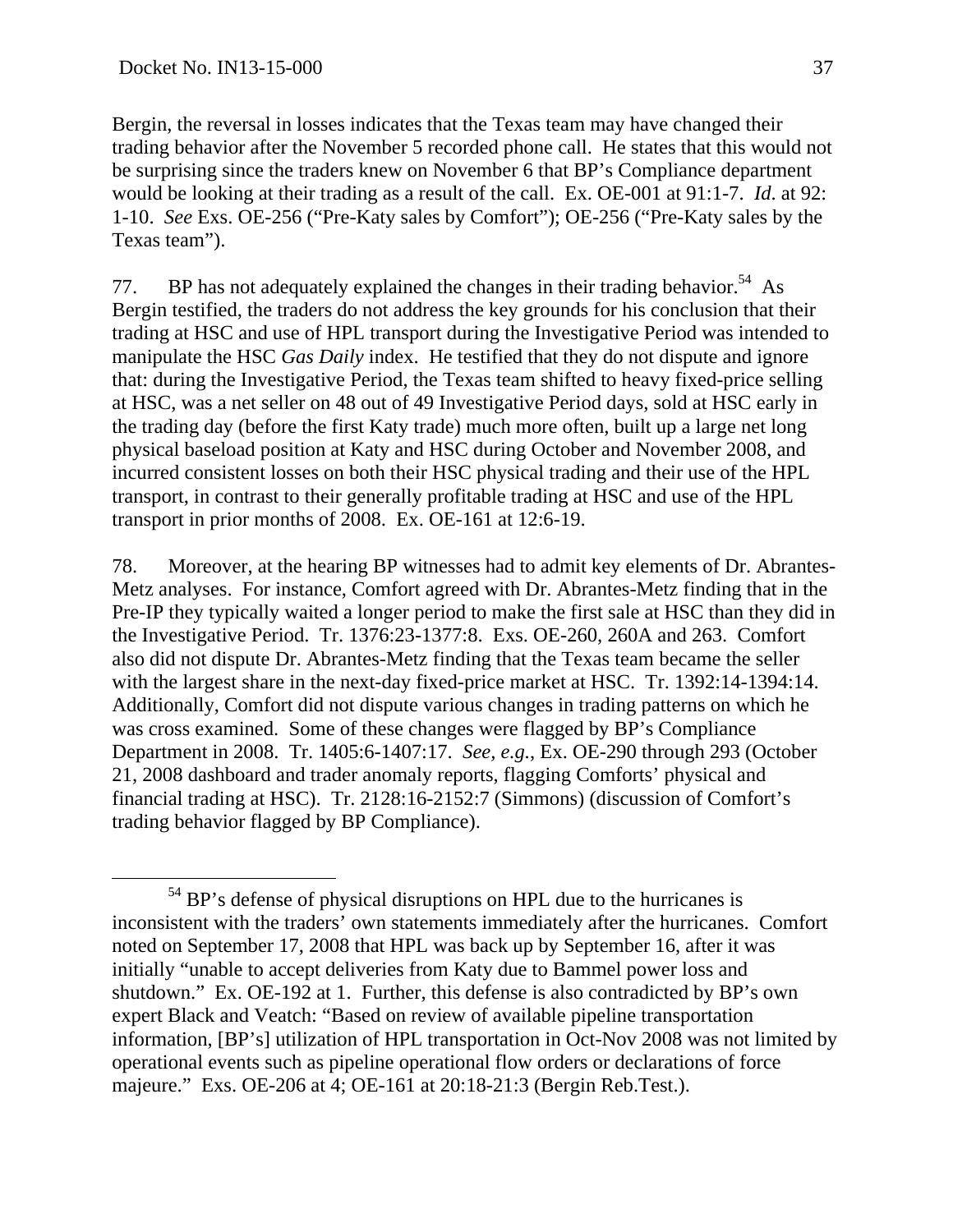79. *Barclays*<sup>55</sup> supports the conclusion that there is manipulation in this case. In *Barclays* the Commission established that fraud is a question of fact, to be determined by all the circumstances of a case. It noted the definition of fraud "to include any action, transaction, or conspiracy for the purpose of impairing, obstructing or defeating a wellfunctioning market." In the cited case the Commission considered (i) a consistent pattern across the months at issue of building substantial Physical Positions directly opposite to large Financial Swap positions, and the subsequent flattening of those Physical Positions through the use of Dailies in a manner that was inconsistent with fundamental supply and demand concerns but instead was in a direction which would tend to move price to the benefit of Respondents' Financial Swaps; (ii) the difference in Respondents' trading behavior in the manipulation months versus the Respondents' trading behavior in months where manipulation was not alleged to have occurred; (iii) communications among the traders which describe and substantiate the scheme and demonstrate the affirmative, coordinated, concerted, and intentional effort, as well as the individual actions, among the Respondents to effectuate the scheme (iv) Respondents' failure to respond at all in their answers to allegations made by OE Staff concerning the building of Physical Positions and Financial Swap positions as being part of the manipulative scheme-material allegations that, under the Commission's rules at the very least, should have been answered - and Respondents attempts to instead address only the Dailies trading, (v) the uneconomic nature of the Dailies trading, (vi) the inconsistency between the Individual Traders' testimony under oath concerning certain of their communications and behavior, and the explanation the traders present in their Submissions of those same communications and behavior, and (vii) the failure of Respondents' economic, statistical and legal analyses to provide explanation of or defense for the Physical Position, Financial Swaps and the Dailies trading. *Barclays*, 144 FERC ¶ 61,041 at PP 7, 32*.* 

80. Enforcement Staff is correct that BP's meager attempts to obfuscate the data and their attempt to analogize the Texas trader's behavior to that of other two large companies does not explain their changed trading patters during the Investigative Period. *See Barclays*, 144 FERC ¶ 61,041 at P 40 & n. 137 (rejecting Barclays' minute-byminute trading analysis as an attempt to "disaggregate" the daily trading. "This attempt at disaggregation . . . is nothing more than an attempt to obfuscate the evidence of the scheme."). As Dr. Abrantes-Metz testified, "Given all the other examples I have in my testimony, it is difficult to think of any other reason than a motive to manipulate that would justify all of these changes . . . ." Tr. 1831:1-1832:4.

81. In the case at bar there are various acts in furtherance of a scheme and the Texas traders' actions injected inaccurate information into the market and impaired its functioning. The Commission considers profitability as a relevant factor in the determination as to whether an entity engaged in market manipulation. *See, e.g., Barclays,* 144 FERC ¶ 61,041 at P 43. The Texas team's financial performance on their

 <sup>55</sup> *Barclays*, 144 FERC ¶ 61,041 at PP 7, 32.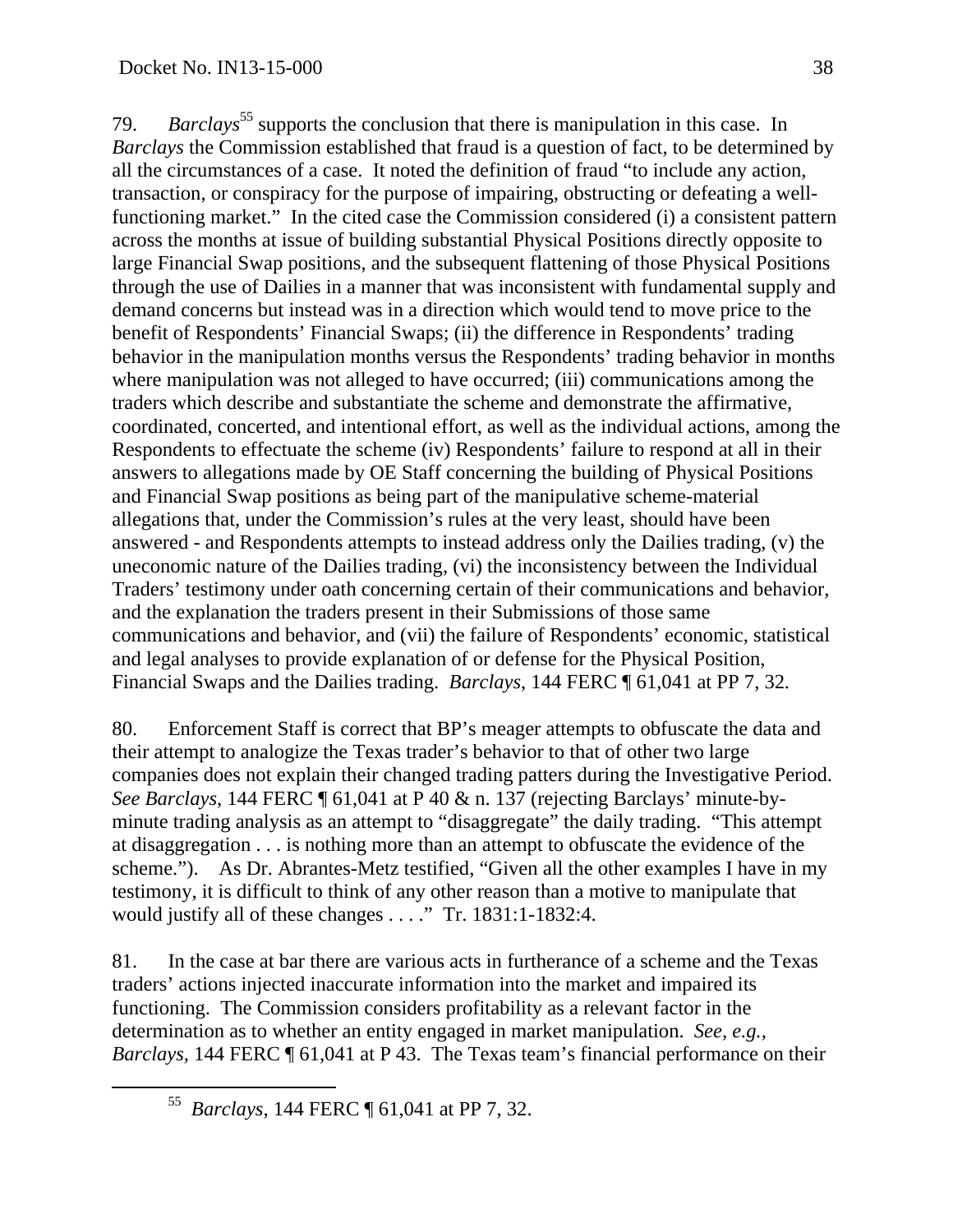next-day physical trading worsened significantly during the Investigative Period. The change in their trading patterns cannot be explained as appropriate profit seeking behavior. Additionally, they increased the use of their HPL transport capacity in the Investigative Period and this also was not economically justified. They increased transport of gas in the Investigative Period when the HSC-Katy price spread was mostly negative and incurred significant losses as compared to their performance in the Pre-IP.

82. It is concluded that the evidence in this case supports the finding that BP violated Sections 1c.1 of the Commission's Regulations and 4A of the NGA. BP through the Texas team participated in a scheme to manipulate the market by selling next-day, fixed price natural gas at HSC during the Investigative Period, in such a way that they managed to suppress the *Gas Daily* index and benefit their financial positions. Their financial positions benefited from the *Gas Daily* index for HSC being lower than the index at Henry Hub. Among others as described above, BP took affirmative actions by and through its traders with no profit explanation for Texas team's primary responsibility as physical day asset traders other than unlawful gains through successful market manipulation of the *Gas Daily* index price at HSC. *See Barclays,* 144 FERC ¶ 61,041 at PP 7, 32.

# 2. Scienter/Intent

# *Parties Contentions*

83. Enforcement Staff argues that BP, through the Texas team, acted with actual intent to manipulate the HSC *Gas Daily* index to benefit their financial position. EF IB at 49, 51. This intent meets the requisite scienter requirement under the Commission's Anti-Manipulation Rule.<sup>56</sup> EF IB at 50, 51. Intent is evident both through Comfort's actions and the Texas team's trade coordination during the Investigative Period. EF IB at 49.

84. Enforcement Staff asserts Comfort intended to manipulate the HSC *Gas Daily* index following Hurricane Ike's positive effects on the Texas team's financial positions. EF IB at 51. Comfort, an experienced trader, was aware of the financial relationship between the HSC *Gas Daily* index price and the Texas team's financial positions. EF IB at 51. His experience suggests he was also aware that by conducting heavier, early HSC sales he could affect HSC's price. EF IB at 51. Comfort ended his economic use of HPL transport by engaging in a new strategy, increasing natural gas shipments from Katy to HSC, regardless of the price difference. EF IB at 51-52. These actions constitute "suspicious timing or repetition of transactions, execution of transactions benefiting derivative positions, and lack of legitimate economic motive or economically irrational conduct," which the Commission has previously found as evidence of scienter. *Barclays*, 144 FERC ¶ 61,041, at P 62, cited in EF IB at 52.

56 18 C.F.R. § 1c.1 (2014).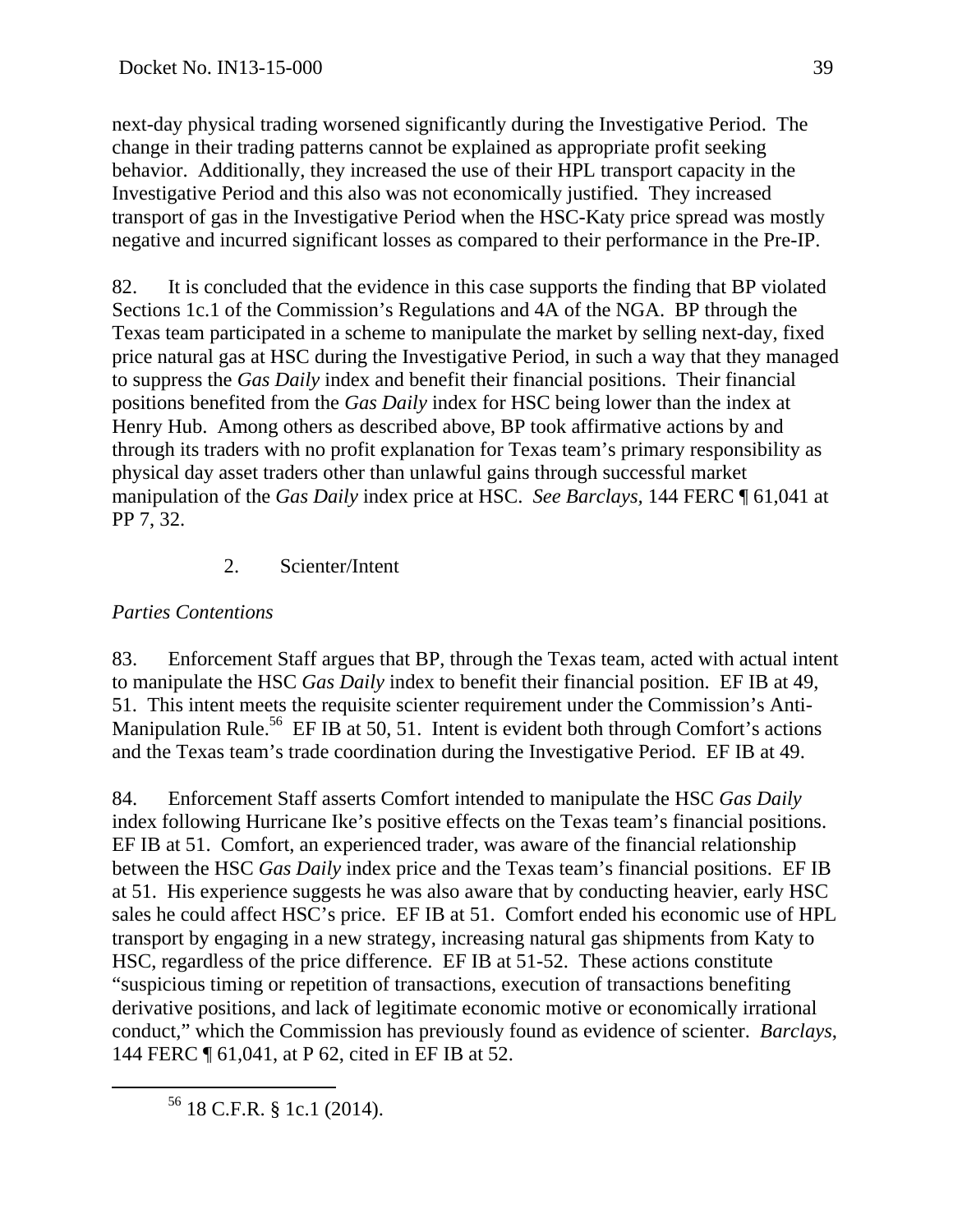85. Direct evidence, revealed through a November 5, 2008 recorded call, also shows Comfort's intent to manipulate. EF IB at 52. Enforcement Staff contends that the Texas team's manipulative scheme was revealed by Luskie during the Assessed Training Course (ATC) and a November 5, 2008 recorded phone call (November 5 call) with Comfort. EF IB at 17, 19-20.

86. Enforcement Staff also contends although Luskie understood the Texas team's trading strategy, he did not know it to be unlawful. Enforcement Staff IB at 56. Luskie must have understood the team's strategy because his responsibilities required him knowing the Texas team's positions and the daily P&L calculations. EF IB at 56-57. Additionally, by the November 5, 2008 phone call, he had been on the Texas team for five months. EF IB at 57. But though he understood the Texas team's trading practices, Luskie's limited compliance training did not provide him with the knowledge as to what constituted a physical for financial market manipulation. EF IB at 57. Luskie never questioned the legality of Comfort's physical trading. EF IB at 57.

87. The coordination between the Texas team's physical and financial trades during the Investigative Period is circumstantial evidence of the team's scienter. EF IB at 58. Looking to the Texas team's month-to-month trading decisions in physical and financial markets shows their efforts to implement a manipulative scheme. EF IB at 58-59.

88. Enforcement Staff asserts Comfort's explanations for his trading during the Investigative Period also suggest his improper intent. EF IB at 66. Comfort's pre-filed testimony stated that his trades met all "compliance, regulatory, legal, and ethical guidelines," based on his understanding. EF IB at 67. During the hearing, his explanation for a change in his trading patterns during the Investigative Period "was that '[w]e did make some incorrect trades.'" EF IB at 67. Comfort's pre-filed and hearing testimony do not address why the Texas team failed to take steps to "unwind" or "turn off" HPL transportation when doing so would be economic. EF IB at 68. Additionally, Comfort consistently shifted his trading during the Investigative Period to heavy, early HSC selling. EF IB at 67. This led to consistent losses, suggesting he had a motive to pursue this strategy. EF IB at 67-68. This evidence overcomes Comfort's weak denial of wrongdoing BP relies on. EF RB at 23. Enforcement Staff contends that Comfort's motive to manipulate natural gas trading was due to concern for his status at BP and the amount of his compensation. EF RB at 24.

89. Enforcement Staff further represents that Barnhart's testimony should be given no weight. EF IB at 69. She is biased, as she was a member of the Texas team who benefitted from the manipulation. EF IB at 69-70. Barnhart either knew Comfort's manipulative scheme or refused to acknowledge it. EF IB at 70. Barnhart's testimony at hearing also contradicted her pre-filed testimony. EF IB at 70. Like Comfort, Barnhart's denials of wrongdoing are outweighed by evidence to the contrary. EF RB at 23-24.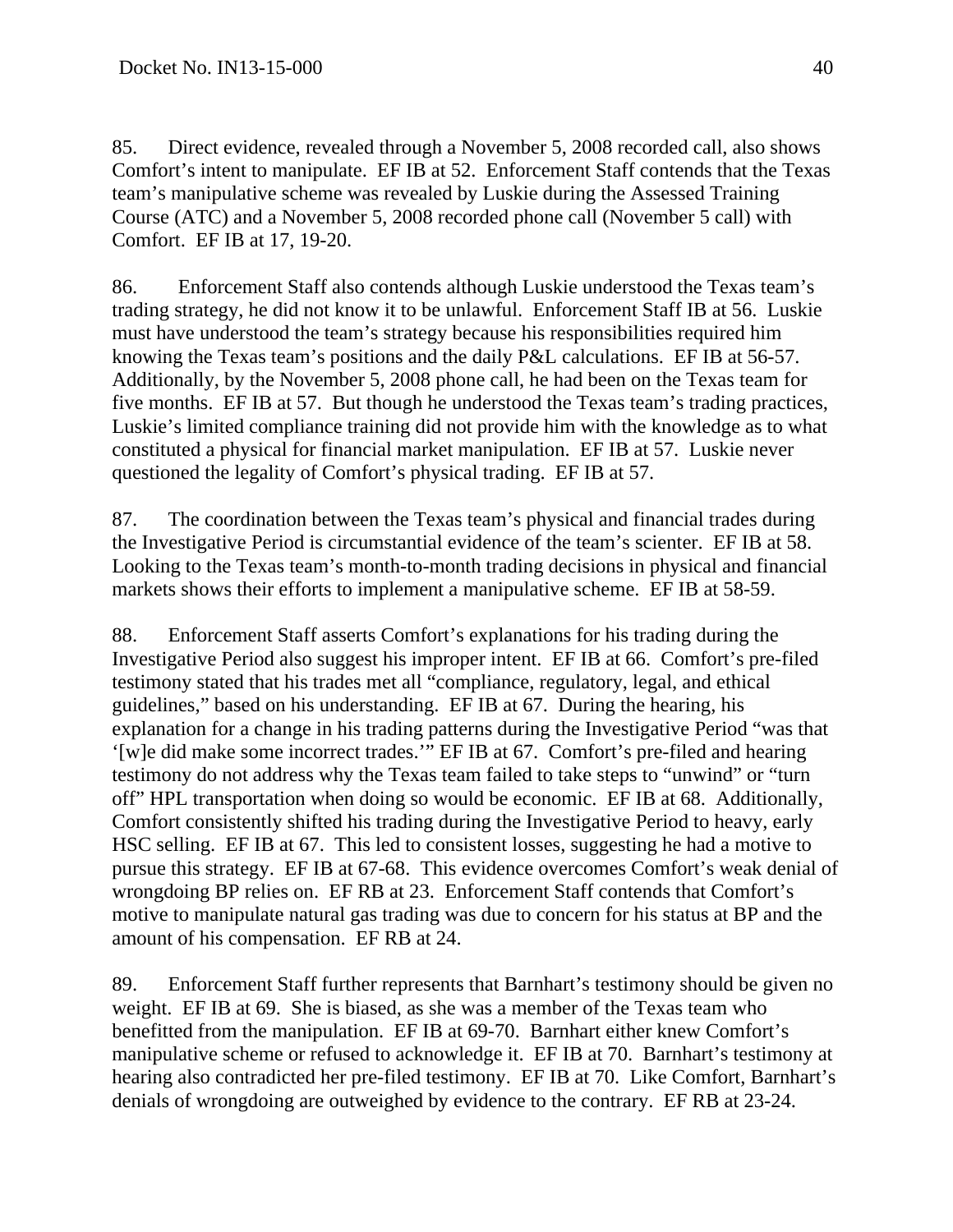90. BP maintains that there is no direct or circumstantial evidence to support Enforcement Staff's claim that BP acted with actual intent or recklessness. BP IB at 48. BP argues that the "Tape"<sup>57</sup> shows no intent to manipulate. BP IB at 50. The "Tape" does not support the six analyses Enforcement Staff witness Dr. Abrantes-Metz provides in proving a manipulative scheme. BP IB at 51. Specifically, the "Tape" fails to refer to (i) the Texas team's trading of fixed-price instruments; (ii) the timing of the Texas team's HSC trading; (iii) that the Texas team's HPL transport was driven by a Katy-HSC spread; (iv) whether the Texas team executed trades through bid-hitting; (v) increasing offer "distance" at HSC; and (vi) whether the Texas team was engaged in uneconomic trading. BP IB at 52. Additionally, Comfort's reactions—pausing and hesitating throughout the call—do not suggest guilt. BP RB at 27. Rather, his reactions reveal his irritation at the false suggestion by a third party that he acted improperly, knowing this was on a recorded line, and understanding this call would lead to an unwarranted and long investigation. BP RB at 27.

91. BP contends the unrecorded calls between Comfort and Luskie immediately following the November 5 recorded call cannot show intent, as neither trader can recall the substance of those conversations. BP RB at 27. Any suggestion as to the content or purpose of those call are speculative. BP RB at 27.

92. Moreover, Luskie has testified he was mistaken in his characterization of the Texas team's transport. BP IB at 51, 52. He also received effective anti-manipulation training. BP IB at 53. Luskie understood generally what constituted a physical for financial manipulation at the time of the November 5, 2008 recorded call with Comfort, but made a mistake in his explanation to Parker. BP IB at 52-54.

93. BP further argues that the Texas team traders have consistently denied intent. BP IB at 54. Both Comfort and Barnhart were trained on the prohibition of market manipulation, testified they individually never engaged in market manipulation, and have never been involved in any compliance incident. BP IB at 54. Barnhart also testified that she never saw Comfort or Luskie engage in any improper or questionable trading activity, including market manipulation. BP IB at 54. Comfort, Barnhart, and Luskie all provided numerous reasons why their trading strategy during the Investigative Period was non-manipulative. BP IB at 55.

94. BP contends Parker, a supervisor at BP, further refutes Enforcement Staff's theory. BP IB at 55. Parker, a BP trading supervisor with whom Luskie had a conversation with at the ATC, recalled that Luskie discussed how to aid a cash position

<sup>&</sup>lt;sup>57</sup> BP does not go into detail explaining what the "Tape" is; however, based on the context of the arguments, it is assumed that the "Tape" is the November 5, 2008 recorded call between Luskie and Comfort.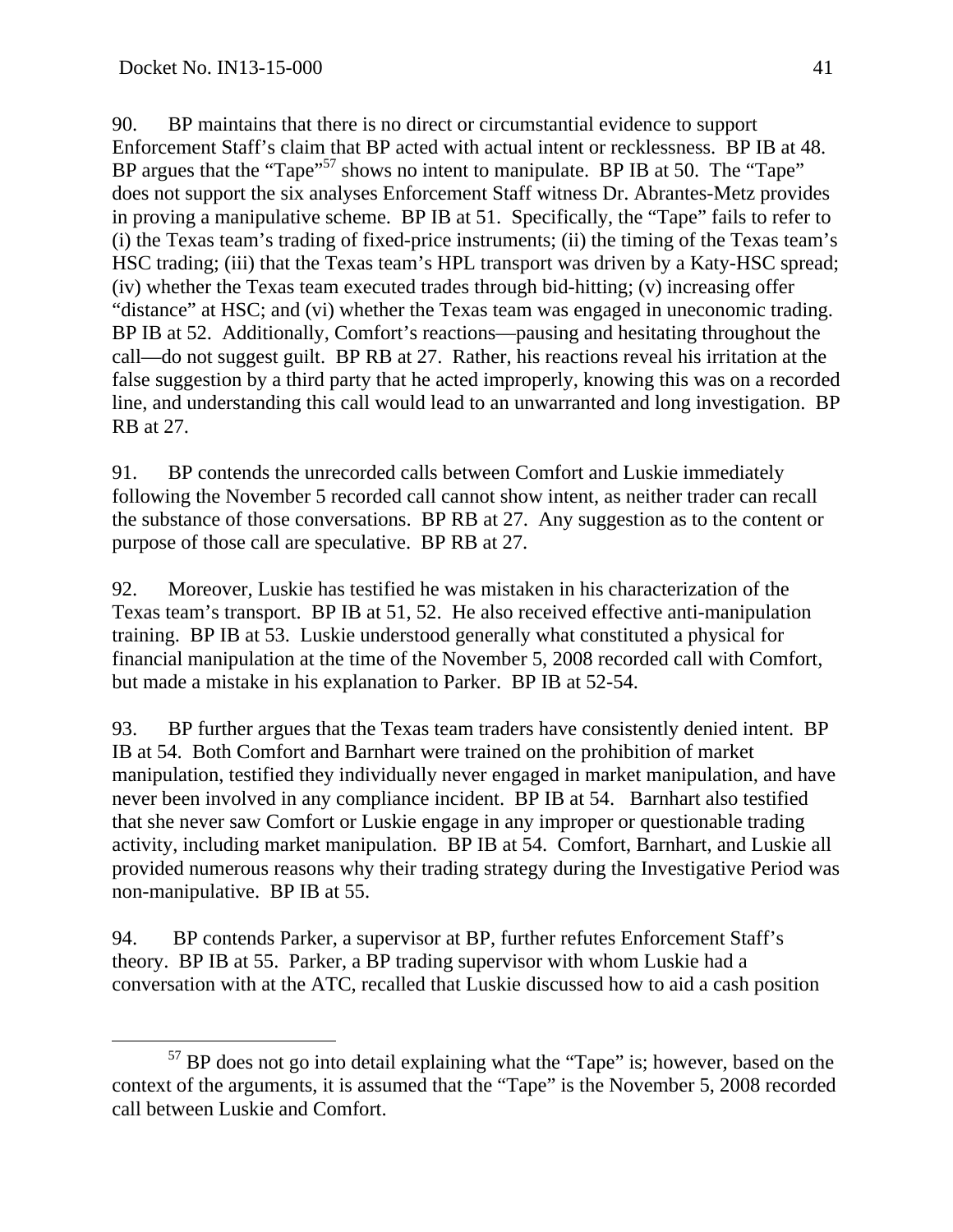by not flowing transport. BP IB at 55. This contrasts with Enforcement Staff's theory the Texas team hurt its cash position by transporting gas to HSC. BP IB at 55.

95. BP also states that the evidence contrasts with Enforcement Staff's theory of Comfort's motive in engaging in manipulative behavior. BP IB at 55. Enforcement Staff suggests Comfort wanted to generate P&L to provide him with a sizable bonus and continue employment beyond 2008. BP IB at 55-56. While Enforcement Staff suggests that Comfort's move from BP's West team to the Texas team was due to his trading abilities, BP suggests that Comfort's departure was due to circumstance. BP IB at 57. Comfort was a highly-regarded natural gas trader. BP IB at 57. **[CONFIDENTIAL]** His move to the Texas team occurred because of marketplace changes. BP IB at 56-57. Additionally, the record suggests Comfort's one incentive to stay with BP was to reach his 50th birthday, whereby he would have life-long medical benefits. BP IB at 50. Comfort turned 50 in August 2008, prior to the Investigative Period, and therefore there was no incentive for him to stay. BP IB at 58.

96. BP contends no evidence in the record suggests the Texas team coordinated physical and financial trading decisions. BP RB at 29. Barnhart's failure to purchase three additional BALMO contracts on September 17 was not the beginning of a manipulative scheme. BP RB at 29. No evidence exists that the team engaged in trading that caused consistent and heavier losses, contrasting with Enforcement Staff's allegation that Comfort would have seen negative P&L daily. BP RB at 30.

97. BP also states no evidence of a cover-up exists. BP RB at 30. BP's daily reports- "dashboard" reports, Trader Anomaly reports, spade reports, and large transactions reports-would have made it difficult or impossible for a trader to hide a manipulative scheme. BP RB at 30-31. Both the Independent Monitor and BP Compliance oversaw BP's trading activities. BP RB at 31. Finally, BP employees were trained and informed of their obligation to report instances of potential misconduct or violation of the law. BP RB at 31.

## *Discussion*

98. To establish scienter the Commission requires reckless, knowing, or intentional actions taken in conjunction with a fraudulent scheme, material misrepresentation, or material omission. It is knowing or intentional misconduct designed to deceive or defraud. Recklessness satisfies the scienter element. *Prohibition of Energy Market Manipulation*, Order No. 670, FERC Stats. & Regs. ¶ 31,202 (2006) (Order No. 670) at PP 50-53. *See also*, *Maxim Power*, 151 FERC ¶ 61,094, at P 83 (2015). Fraud can be established by all the circumstances of a case. Order No. 670 at 50. Likewise, scienter can be shown through both direct and circumstantial evidence and it is often proven through circumstantial evidence based on the totality of the evidence. The Commission has held that, "[t]he presence of a fraudulent intent is rarely susceptible of direct proof,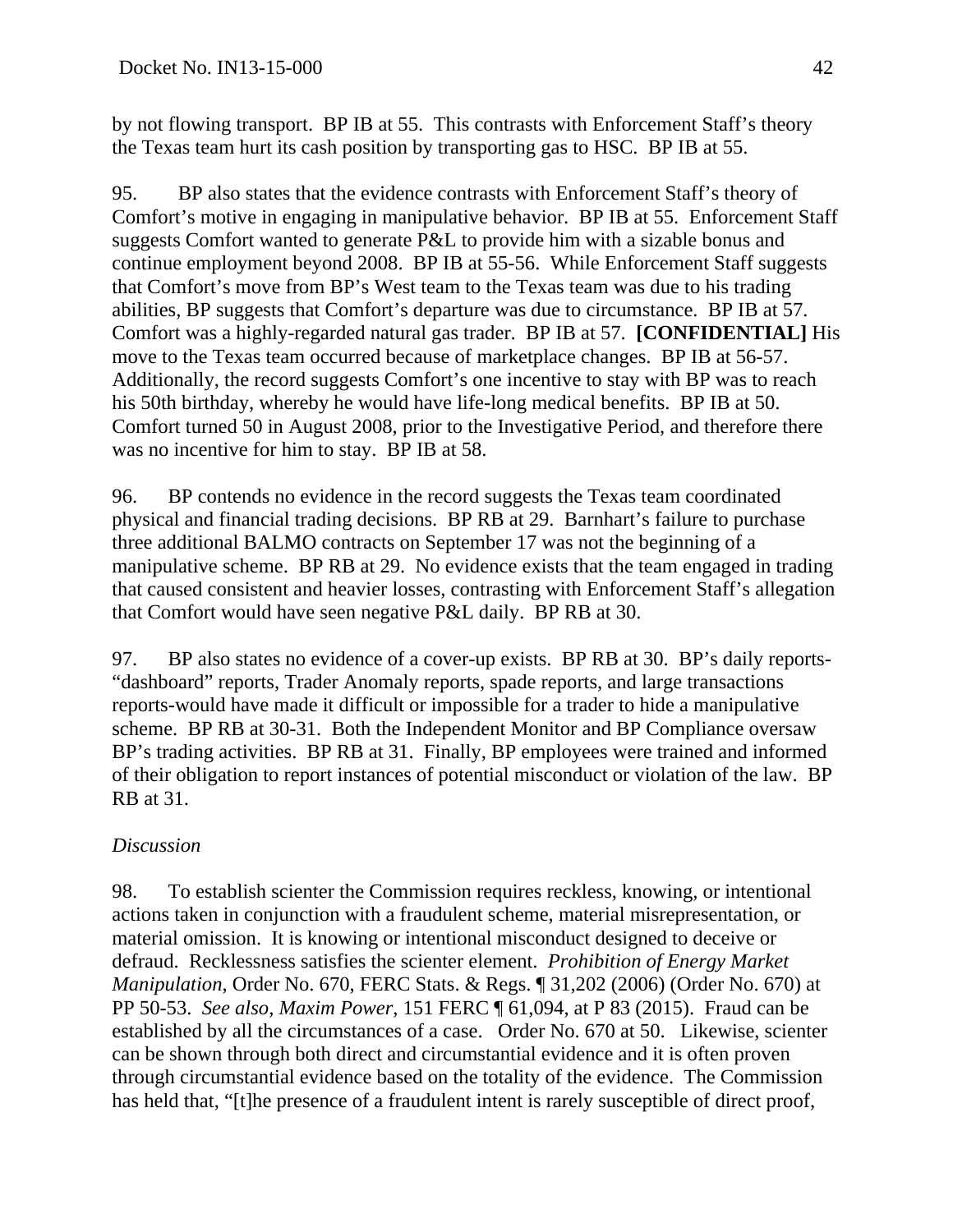and must instead be established by legitimate inferences from circumstantial evidence.<sup>58</sup> These inferences are based on the common knowledge of the motives and intentions of men in like circumstances. 59 Open market transactions undertaken with manipulative intent are sufficient to establish scienter. $60$ 

99. Enforcement Staff is correct that BP acted with intent. The evidence shows that the Texas team, and in particular Comfort, had the intent to manipulate the HSC *Gas Daily* index after the effects of Hurricane Ike's which resulted in significant gains to their pre-existing financial positions (subject to the HSC *Gas Daily* index price). Comfort was aware of what he was doing. He knew the relationship between the HSC *Gas Daily* index price and the Texas team's financial positions. He increased the financial transactions for October and November 2008. He and the team had a new strategy of heavier, earlier selling at HSC supported by their larger, long physical natural gas baseload positions at Katy. Comfort was an experienced trader. He knew he could affect the price at HSC by transporting increased supplies and with heavier, early selling at lower prices. The evidence in this case shows that Comfort abandoned his historically economic use of his HPL transport to increase shipments of natural gas from Katy to

58 *Barclays*, 144 FERC ¶ 61,041 at P 75.

<sup>59</sup> *Barclays,* 144 FERC ¶ 61,041 at P 75 (citing *U.S. v. Sullivan*, 406 F.2d at 186 (2d Cir. 1969). *See Maxim Power,* 151 FERC ¶ 61,094 at P 88 n. 209; *Desert Palace, Inc. v. Costa,* 539 U.S. 90, 100 (2003) ("circumstantial evidence is not only sufficient, but may be more certain, satisfying and persuasive than direct evidence."); *Herman & MacLean v. Huddleston,* 459 U.S. 375, 390 n. 30 (1982) ("proof of scienter … is often a matter of inference from circumstantial evidence); *United States v. Philip Morris USA Inc.,* 566 F.3d 1095, 1118 (D.C. Cir. 2009) ("A person's state of mind is rarely susceptible of proof by direct evidence, so specific intent to defraud may be, and most often is, inferred from the totality of the circumstances, including indirect and circumstantial evidence."); *United States v. Salameh*, 152 F.3d 88, 143 (2d Cir. 1998) ("[A]s a general rule most evidence of intent is circumstantial . . . ."); *United States v. O'Brien,* 14 F3d 703, 306 (1st Cir. 1994) (citation omitted) ("Guilty knowledge, like specific intent . . . seldom can be established by direct evidence. This principle has particular pertinence in respect to fraud crimes which, by their very nature, often yield little in the way of direct proof.").

<sup>60</sup> *Barclays*, 144 FERC ¶ 61,041 at PP 50-58 (citing *Brian Hunter*, 135 FERC ¶ 61,054 at P 51 n. 78); *see also In re Amaranth Nat. Gas Commodities Litig*, 587 F. Supp. 2d 513, 534 (S.D.N.Y. 2008) ("A legitimate transaction combined with an improper motive is commodities manipulation."); *SEC v. Masri*, 523 F. Supp. 2d 361, 368 (S. D. N. Y. 2007) (otherwise legitimate trades with real customers can constitute unlawful manipulation solely due to the actor's fraudulent purpose).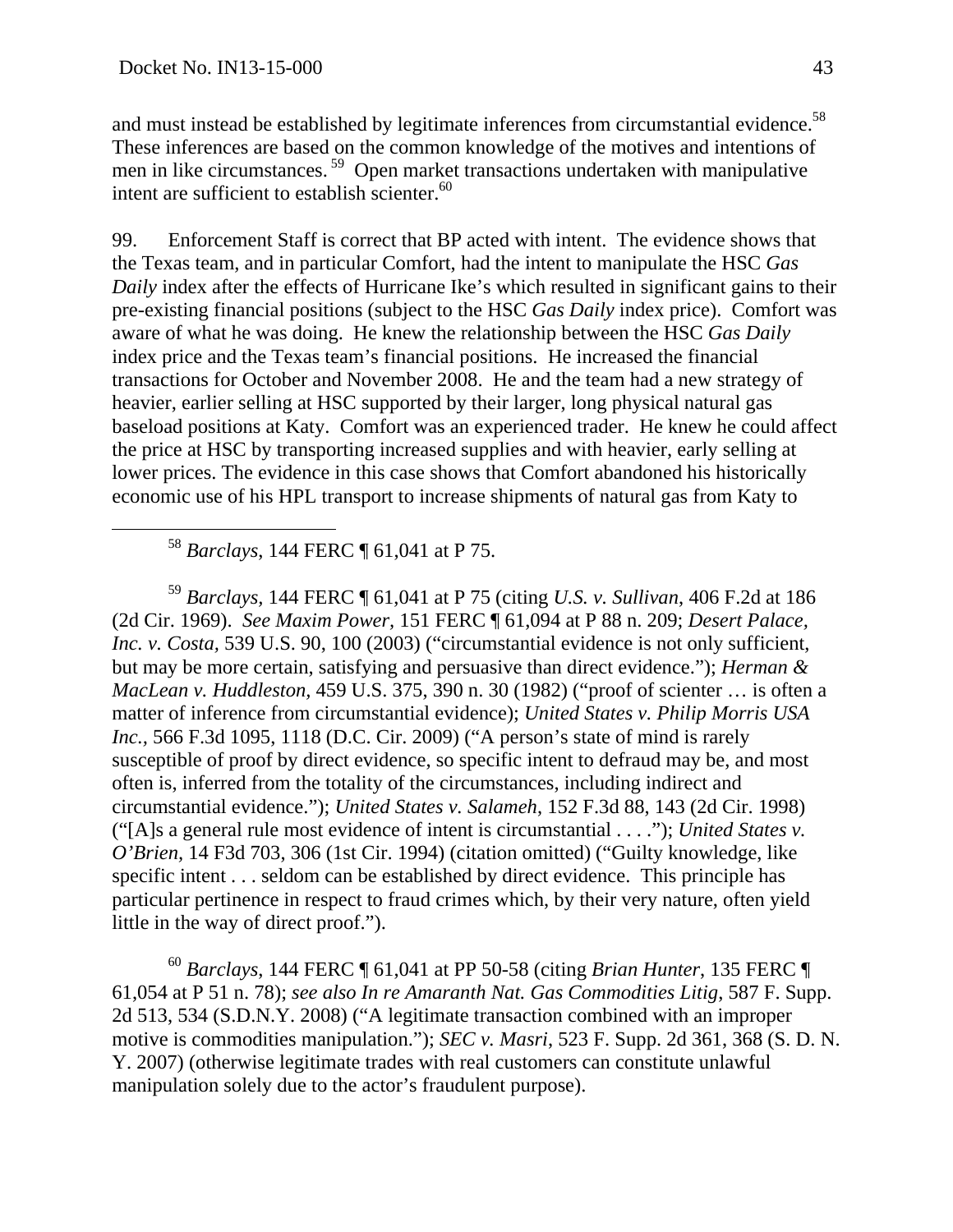HSC without regard to his economic losses or the price differential between these two points.61 The way he reacted to the November 5 call shows guilt. Additionally, the evidence shows that the intent of the Texas team traders was for their physical trades to benefit their financial positions. Comfort or BP have not offered a legitimate explanation of this trading.

100. The manipulative trading behavior was disclosed by Clayton Luskie $^{62}$  on November 5, 2008, to a senior BP official James Parker.<sup>63</sup> This happened during a

 61 *Brian Hunter*, 135 FERC ¶ 61,054 at P 88 (Commission upholding finding that Hunter's trading pattern during the manipulation months "departed significantly from his prior practice," which was additional evidence of an intent to manipulate).

 $62$  In 2006, out of college Luskie was hired into BP's three-year "Graduate" Development Program" (GDP). This gave him a career path into employment if he successfully completed work in various divisions. Tr. 224:20-225:13. He began working with the Texas team in July 2008 in his final year of the GDP program. In July 2008, Luskie was a cash trader/optimizer. Tr. 225:21-23. His primary responsibility as a trader was to optimize BP's transportation capacity in the cash market on the Kinder Morgan Tejas pipeline and to trade the Tennessee Zone 0 pool. Tr. 229:10-230:1. He also did daily position tracking, and calculated profit and loss. Tr. 240:13-241:3. To do this he needed to have a thorough understanding of the Texas team's positions and the daily P&L calculations. Tr. 227:17-230:25; Tr. at 1420:12-1422:3 (Comfort) (Luskie generally had a good understanding of the Texas team's positions, daily P&L, and of Comfort and Barnhart's views). He had limited authority to trade short term physical products. Tr. 229:17-230:10; 252:22-24. He calculated the Texas team's daily P&L and traded physical gas to balance some of the Texas team's intrastate pipelines at small pools. Tr. 161:25-162:6 (Lukefahr); Tr. 229:13-230:25 (Luskie). At this point in time Luskie had already concluded he wanted to be a trader. Tr. 321:20-22. He had created the "Texas Fun Sheet" which tracked the team's forward positions and he was writing a widely circulated "Daily Texas Trading Update" email. He communicated to others in the NAGP his observations about the day's cash trading in the Texas markets. Tr. 240:18-241:22; 242:2-243:4 (Luskie).

Luskie's talents were recognized by others at BP as Keo Lukefahr (former South Commercial Manager and later SEGT book lead) testified she like Luskie because of his intelligence and his curiosity. Tr. 151:18-24. Lukefahr, Comfort and Barnhart mentored Luskie. Tr. 151:10-13 (Lukefahr); 279:11-16 (Luskie). He was one of two out of nine who passed the November 2008 ATC. Tr. 255:16-18. His evaluation stated: "He consistently performed at a high level and understood almost all concepts." "He was quick to identify arbitrage opportunities … and aggressively pursued them." "Clayton could comprehend all of the fundamental information and used it in applying appropriately sized Value Trades. He was very confident in what he did and could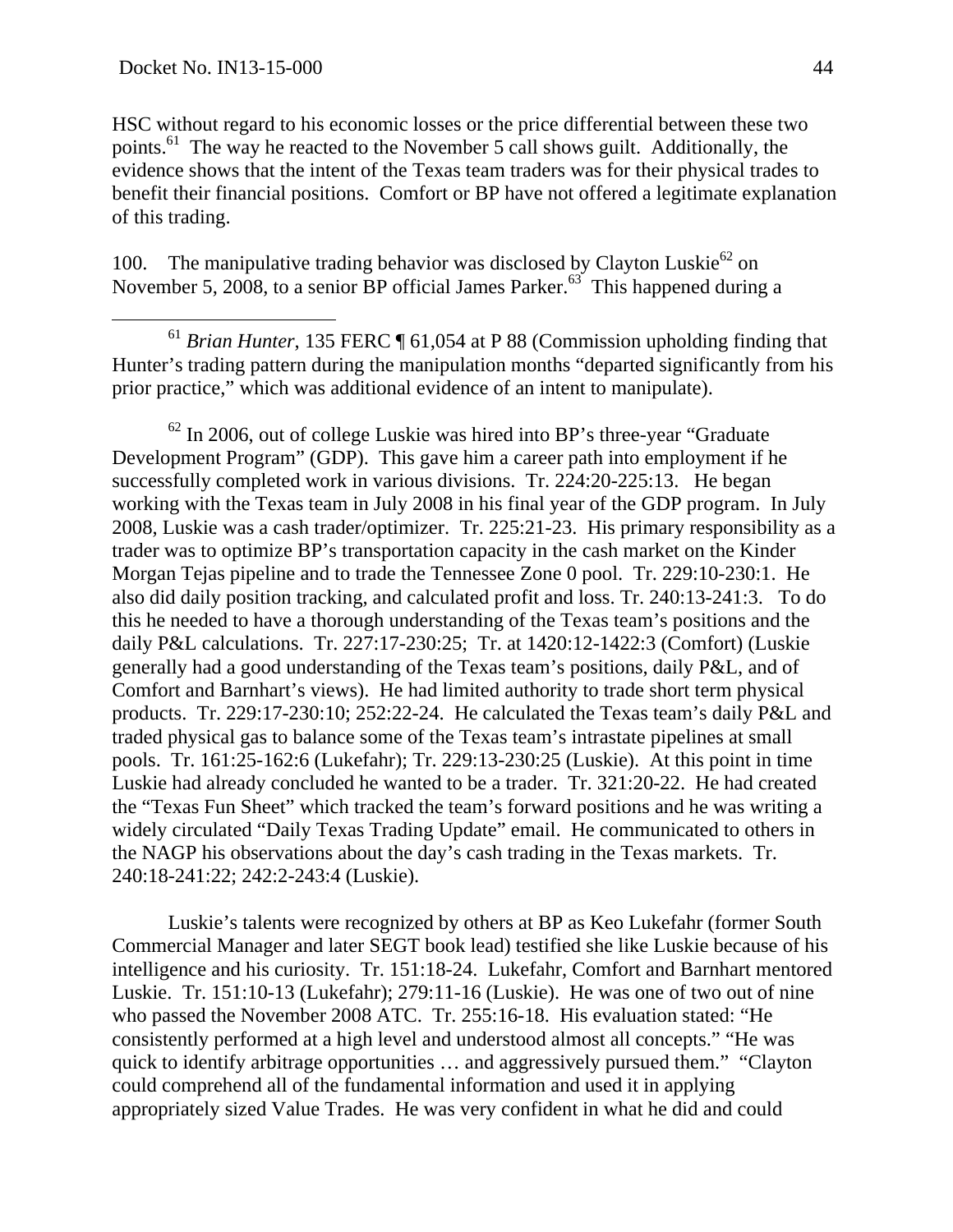$\overline{a}$ 

private conversation in a hotel room while Luskie was attending an off-site trader training and assessment program.<sup>64</sup> Soon after this conversation, Luskie called Comfort, at the time, the primary physical trader for HSC. This is known in this record as the recorded November 5, 2008 phone call.<sup>65</sup> In this recorded phone call Luskie told Comfort what he had told Parker and stated: "So I was telling him how we, you know, what we are doing at Ship Channel this month . . . . what kind of what we do and strategy and what not. And I was telling him about our HPL transport. And the way I explained it was not very good. And I came off sounding like we either transport or don't transport solely on the – kind of how we think it's going to affect the index and help our paper position." Ex. OE-162 at 3:5-15. Luskie referred to the Texas team's use of their  $HPL$  transport<sup>66</sup> "to affect the

explain the rationale behind all of his trades." Ex. BP-018.

 $63$  Ex. OE-219 at 52:17-19 (Parker Dep. Tr.) (he wanted to meet Luskie because he was the top performer at the ATC.

 $64$  Luskie testified that he told Parker he liked being allowed to trade Comfort's larger and more active HSC and Katy positions when Comfort was out of the office. Tr. 260:5-23. Luskie also testified that he was trying to impress Parker. Luskie knew Parker was the head of trading for BP North. Tr. 257:15-258:7; 330:6-13; *see also* Ex. OE-219 at 18:14-23 (Parker Dep. Tr.). Luskie admitted he, "absolutely freaked out" due to Parker's reaction. Ex. BP-016 at 7:8-9; Tr. 266:21-267:1.

<sup>65</sup> Luskie called Comfort on the trading desk, thus the call was recorded and preserved. Ex. OE-016 (recording). Luskie knew it was against BP policy for a trader to have a conversation using a cell phone on the trading floor. Tr. 287:4-15.

<sup>66</sup> For 2008, BP had 200,000 MMBtus of firm daily capacity on the Houston Pipeline system ("HPL") between HSC and Katy. This was by virtue of a transportation agreement between BP and HPL entered into in April 2006 through March 31, 2009. Ex. OE-001 at 31:5-7; Tr. 419:10-18. The HPL capacity gave the Texas team the ability to move gas from Katy points to the HSC market. BP paid HPL a daily fixed demand charge of \$0.03 per MMBtu for the firm capacity whether it shipped or not. Additionally, BP paid a variable charge based on the volume of gas it shipped on HPL. During 2008, the variable charge was approximately \$0.013 per MMBtu. Exs. OE-032 at 10-11; OE-085 at 28:6-14; OE-001 at 31:8-14. Luskie testified that the Texas team primarily used their HPL transport capacity for next-day (or "cash") trading on a day-today basis. *See* Tr. 447:6; Ex. OE-001 at 33:13-34:2. He also testified that they used it to trade their next-day physical positions between Katy and HSC, and various delivered markets. Tr. 260:24-261:16. Pursuant to the agreement, the Texas team could only flow gas from Katy to HSC on HPL, or receive gas at HSC and move it elsewhere in the HSC region. BP was not contractually permitted to flow gas from HSC to Katy on HPL. Tr. 592:12-25.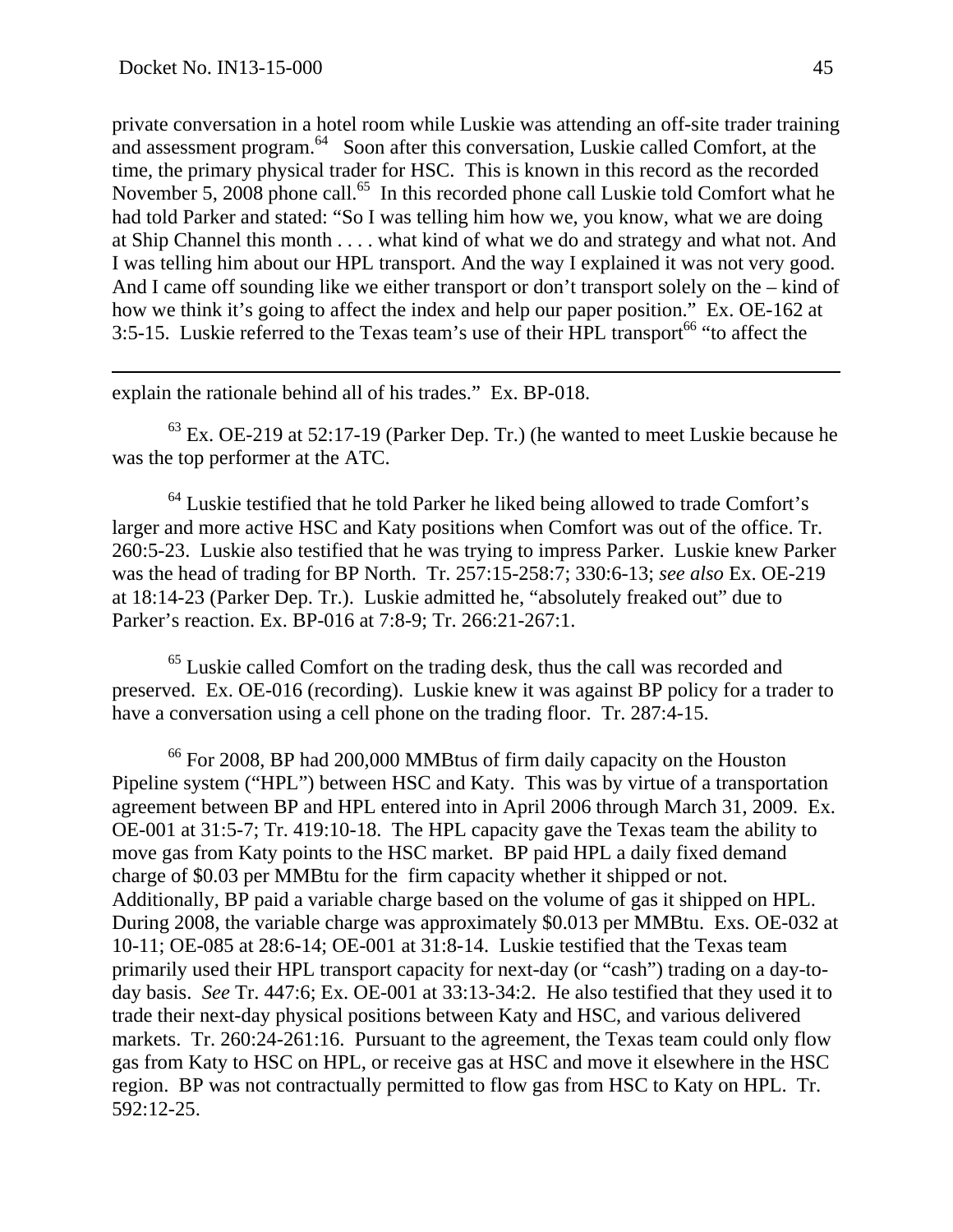index and help our paper position." *Id*. Ta 3:14-15. Luskie used paper position and financial position interchangeably in 2008. Tr. 262:5-24. *See* Exs. OE-001 at 99:8, 101:3-14. At the time of this phone call the Texas team had a substantial short exposure.

101. Luskie asked Comfort "[s]o how would you explain our dealings on HPL and with our paper position<sup>67</sup> that don't make it sound like we're ---. Comfort tries to interrupt Luskie but Luskie continues "don't make it sound like we're ---[Comfort: "Clayton, Clayton"] – manipulating the index." Ex. OE-162 at 3:18-23.

102. Comfort responded by saying that most of the time "we ship economically." OE-162 at 4:4-5. Comfort interrupted Luskie three times and on Comfort's side of the conversation there are multiple extended pauses between his statements to Luskie. *Id*. at 3-5. Luskie never got an answer<sup>68</sup> but there were two other calls between Luskie and Comfort that were not recorded. $69$  Luskie's phone records show he tried to call Comfort's cell phone less than a minute after hanging up on the recorded line. Tr. 285:5- 8 (Luskie). Ex. OE-019 at 5. Three minutes later Comfort called Luskie's cell phone and the conversation lasted ten minutes. Ex. OE-019 at 5 (cell phone bill); Tr. 286:6-11 (Luskie). Comfort chewed Luskie out on this phone call. Tr. 1210:3-14. Luskie remembers that Comfort helped him "organize thoughts" and helped "get facts straight." There was a second cell phone conversation with Comfort. Tr. 293:22-294:6, 296:22- 297:19. Luskie spoke with two people including an individual from the Market Monitor staff, who recommended he contact BP compliance. Tr. 318:8-24; 289:2-291:2; 301:15- 302:3 (Luskie). Luskie went back to Parker to assure him that he was incorrect concerning the Texas team's trading. Tr. 309:17-310:1 (Luskie). Luskie testified that in

 $67$  A paper position is the same as a financial position which can consist of financial products and physical products. Tr. 262:5-15 (Luskie).

 $68$  Luskie agreed at the hearing that on this phone call Comfort never did give an answer to his key concerns and that Comfort was "was to some extent incoherent" as he was trying to explain the trading. Tr. 280:25-281:17. According to Luskie, Comfort had never been at a loss of words when asked about what he was doing as a trader or about the Texas team's trading. Tr. 280:15-24. BP argues that this November 5 phone call lacks probative value. BP is not correct. The phone call is telling, Comfort never did give an answer to Luskie as to why what they were doing was not market manipulation. Ex. OE-162 (transcript).

 $69$  Luskie testified that he realized Comfort did not want to have the conversation on a recorded line. Tr. 283:18-284:7; 1206:1-9 (Comfort) ("I was most certainly not comfortable with Clayton's call with me at that point in time, and yes, I wanted that to be off a recorded line.").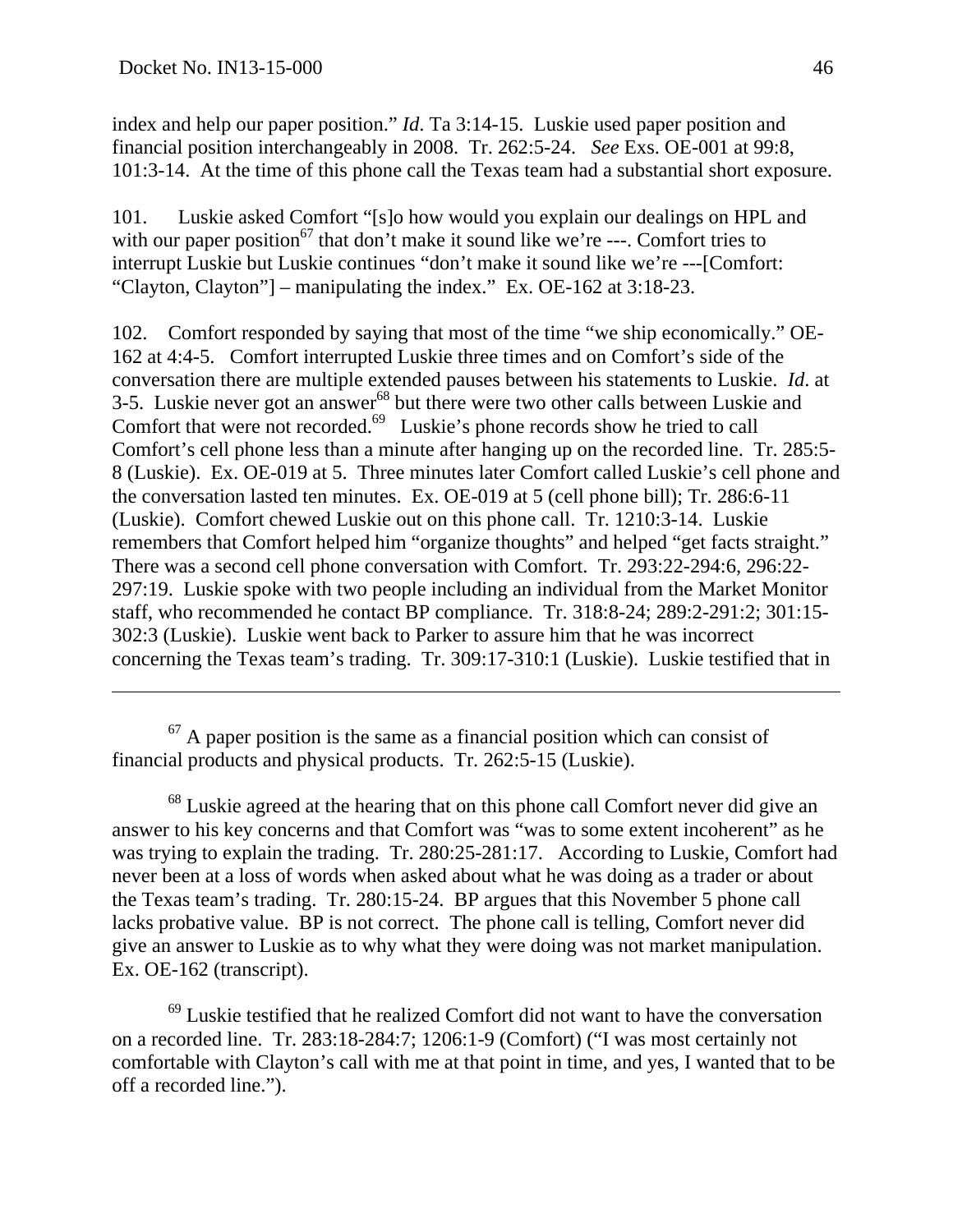this 30-60 second conversation, he told Parker that the Texas team didn't transport to influence the index and sometimes they have to ship uneconomically because of liquidity issues. Tr. 308:11-309:1. However, Parker was still concerned. Ex. OE-219 at 104:4-7; 123:14-17 (Parker Dep. Tr.). Luskie and Comfort cannot recall any discussion in which Comfort actually substantively answered Luskie's question and explain why the Texas team's trading at HSC and use of the HPL transport was not part of an attempt to manipulate the index. Tr. 1212:11-17; 1216:15-1217:8; 1227:20-24 (Comfort); Tr. 292:14-293:21 (Luskie).

103. As a result, the evidence in this case shows that Luskie disclosed that the Texas team had a specific strategy at HSC in the Investigative Period when he said what "we are doing at Ship Channel this month." Exs. OE-016; OE-162 at 3:5-7.70 *See* 1. Conduct, *supra*. In addition, Luskie revealed that BP's capacity on HPL was a component of the strategy, stating "and strategy and what not. And I was telling him about our HPL transport." Exs. OE-016; OE-162:8-10. Luskie also revealed that the Texas team had a benefitting financial position at HSC when he stated that they trade based on "how we think it's going to affect the index and help our paper position." Exs. OE-016; OE-162 at 3:13-15*.* 71

104. In addition, the evidence in this case shows Comfort had guilt. His responses to Luskie on the recorded call and the absence of a bona fide explanation for the trading during the Investigative Period are evidence of his guilt. Exs. OE-016 and OE-162. His tone was angry, he was pausing and non-responsive, interrupting Luskie and his lack of answers show his guilt. Enforcement Staff is correct that he wanted to prevent Luskie from revealing any further incriminating information on the recorded line. Enforcement Staff is also correct that his demeanor betrays his guilt. In addition, Enforcement Staff is correct that Comfort, an experienced trader, should have been able to explain his trading if he had not been guilty of the scheme. It is found that at a minimum he did not want to be having this conversation on a recorded line. Thus, it is found that this behavior warrants negative inference against BP on intent. As a matter of fact the recorded call itself is found to be an admission against interest. Moreover, Comfort's and Luskie's allegation that the reason Comfort was unable to give an explanation on the recorded call was due to Luskie's inaccurate description of the Texas team's trading<sup>72</sup> are not credible

 $70$  In his conversation with Parker he was describing "some kind of trading and transport behavior." Tr. 327:1-7. (Luskie).

 $71$  Luskie testified he used interchangeably the terms "paper" and "financial" position." Tr. 262:10-15.

 $^{72}$  Exs. BP-014 at 7:1-11 (Comfort Resp. Test.); BP-016 at 9:1-3 (Luskie Resp. Test); Tr. 272:24-273:6.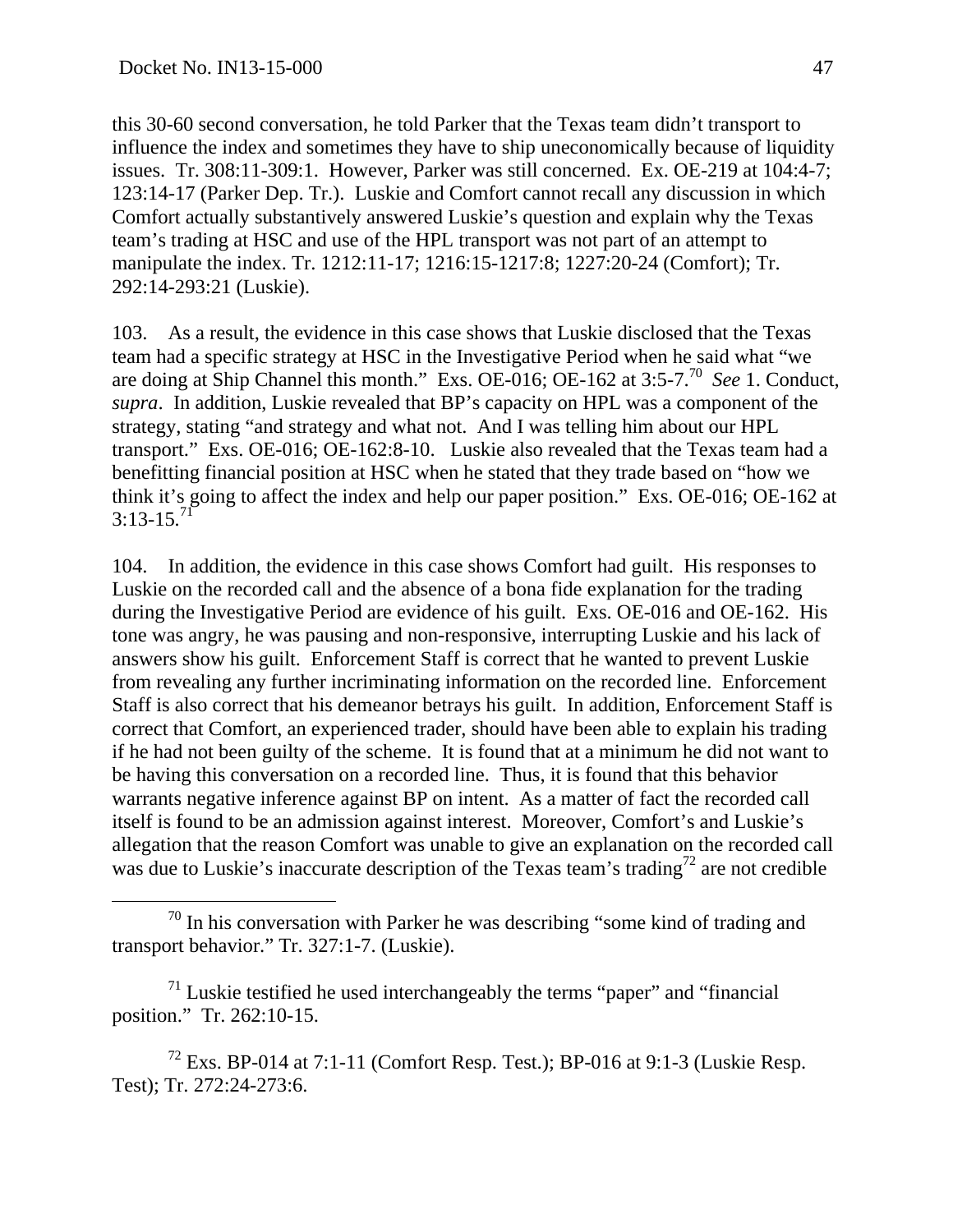and are contrary to the record evidence in this case. Luskie at the time accurately described the scheme. *See* 1. Conduct, *supra.*

105. Comfort<sup>73</sup> has never provided an explanation of why the Texas team's trading and use of transport was not being used to affect the index to help their paper position. His explanations<sup>74</sup> are found not credible (even Luskie found them "vague" and "inadequate" and he was left with the impression that Comfort's attempts at an explanation were

 $74$  Comforts statements included generally we "shipped economically." There are times we can't unwind our positions. Ex. OE-162 at 4:2-5 and 14-16. He also references multiple factors that go into cash trading decisions. *Id.* at 4:20-24. These statements lack support in record evidence and when viewed in light of all the evidence in this case are not credible.

 $73$  In terms of motive BP argues Enforcement Staff failed to prove motive. BP IB at 55-59. Enforcement Staff is correct that proof of motive is not needed for scienter. *Tellabs, Inc. v. Makor Issues & Rights, Ltd*, 551 U.S. 308, 325 (2007) (motive can be a relevant consideration which can favor an inference of scienter, the absence of a motive allegation is not fatal to a fraud complaint). However, in this case the evidence shows that there is motive. Comfort's trading bonus was tied to his P&L, he cared about his status at BP and the amount of his compensation. Tr. 1156:8-25 (Comfort). He also testified that "it cost me money not having worked harder to gain Kevin's perspective of what was going on" in response to Barnhart having received a higher bonus than him (he believed they were equals). Tr. at 1187:21-23 and 1185:8. Comfort initially insisted that he had been and remained a higher status "value trader" at BP, even though BP documents identified him as a physical trader. Tr. 1165:13-18, 1166:6-12 (Comfort). Yet his job was a physical trader or asset optimizer. Tr. 1166:13-21; Ex. OE-028 at 3. He also testified that the largest money makers, were actually his contribution to the team. Tr. 1190:11-14. Comfort's desire for greater compensation is a motive for manipulation. Therefore, it is found that Comfort indeed had a motive to manipulate. *Tellabs*, 551 U.S. at 325 ("personal financial gain may weigh heavily in favor of a scienter inference . . . ."). *Florida State Bd. of Admin. v. Green Tree Fin. Corp.,* 270 F.3d 645, 661 (8th Cir. 2001) (magnitude and timing of executive's compensation package can show motive to commit fraud); *see Novak v. Kasks,* 216 F.3d 300, 307-08 (2d Cir. 2000) (adequate motive can arise from the desire to profit from extensive insider sales). Comfort had been fired from his previous job at BP and the Texas team was the only trading desk with whom he recalled interviewing. Tr. 1118:13-1119:22. Comfort's job on the Texas team as an asset optimizer was a regression in his natural gas trader career ladder. Tr. 190:20-193:9 (Lukefahr). The fact that Comfort remained working at BP contradicts BP's allegations that he was wealthy enough to retire and that he did not have a motive to manipulate.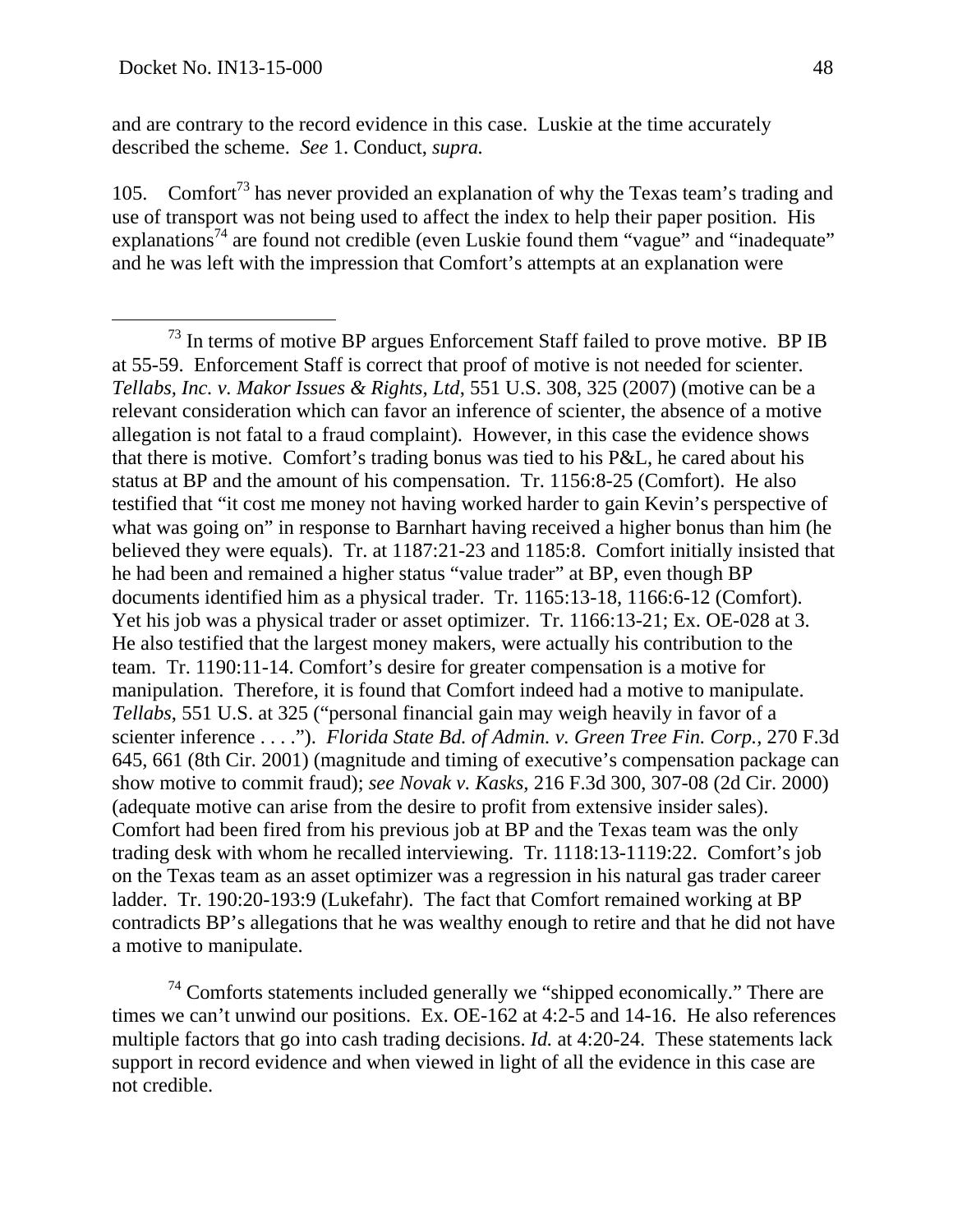"incoherent").<sup>75</sup> His attempt at exculpatory explanations are another indicia of guilt. Federal Courts have found that it is a "well settled principle that false exculpatory statements are evidence – often strong evidence – of guilt." *Al-Adahi v. Obama,* 613 F.3d 1102, 1107 (D.C. Cir. 2010). *E.g*., *United States v. Berrios*, 676 F.3d 118, 130 (3d Cir. 2012) ([F]alse exculpatory statements may be introduced as evidence of the defendant's consciousness of guilt of the underlying charges . . . ."); *United States v. Vu,* 378 F. App'x 908, 909 (11th Cir. 2010) ([I]t is reasonable for the jury to infer that a defendant's false statement to police demonstrates a consciousness of guilt."); *United States v. Elashyi*, 554 F.3d 480, 495 (5th Cir. 2008) ("[Defendant's] false exculpatory statement provide [] persuasive circumstantial evidence of [his] consciousness of guilt.") (*citing United States v. Diaz-Carreon*, 915 F.2d 951, 955 (5th Cir. 1990); *United States v. Clark*, 45 F.3d 1247, 1251 ( $8<sup>th</sup>$  Cir. 1995) ("The false exculpatory statement instruction is aimed at pretrial fabrications, on the theory that the innocent do not fabricate to avoid being accused of crime.").

106. Comfort's additional calls (unrecorded) with Luskie are another indicia of his guilt. His purpose with these phone calls was to start a cover-up of the facts to make sure that Luskie got his facts "straight" before he got back to Parker. Tr. 297:15-19; 298:5-7 (Luskie). Luskie called Comfort back less than a minute after the end of the recorded call. Tr. 285:4-286:5. He did not answer but two minutes later, Comfort called Luskie back and engaged in two unrecorded phone calls. One lasted 10 minutes and the second lasted nine minutes. Tr. 287:11-14 (Luskie); Ex. OE-019 at 5, 6. Comfort and Luskie do not recall the details of these phone calls. Luskie recalls he was called "stupid and foolish," for saying those things over a recorded line but Comfort did not give him any new information. Tr.292:1-13; Ex. OE-231 at 183:17-18. *See also* Tr. 292:14-294:3; 298:5-7. Comfort recalls he was angry during the first cell phone call and that in the second they agreed to inform Bass and BP Compliance of the recorded call. Tr. 1216:10- 14; 1230:6-9 (Comfort); *see also* BP-016 at 10:16-18. Enforcement Staff is correct that these limited recollections are not credible.

107. Enforcement Staff is correct that BP's scienter may be established by the conduct any of the traders. However, Comfort is the key since he was the "point owner" of HSC for the Texas team.<sup>76</sup> Tr. 197:9-15 (Lukefahr).<sup>77</sup> As a result, it is found that scienter for

 75 Tr. 278:8-12; 281:6-17. Luskie testified that he realized Comfort was uncomfortable during the recorded call. Tr. 283:22-23.

 $76$  At this point in time Comfort had been in the gas industry for 17 years. Ex. BP-014 at 4:9-5:11. During most of that time he traded physical gas. However, from 2005- 2007 he moved up to become a financial trader on BP's California desk, (Tr. 1083:10-16, Comfort) but he did not perform well in this role and in mid-2007 he was given two months to find a new job at BP. Ex. OE-029 (Comfort's 2007 mid-year evaluation). In mid-December 2007 he started with the Texas team. By mid-2008, still executing some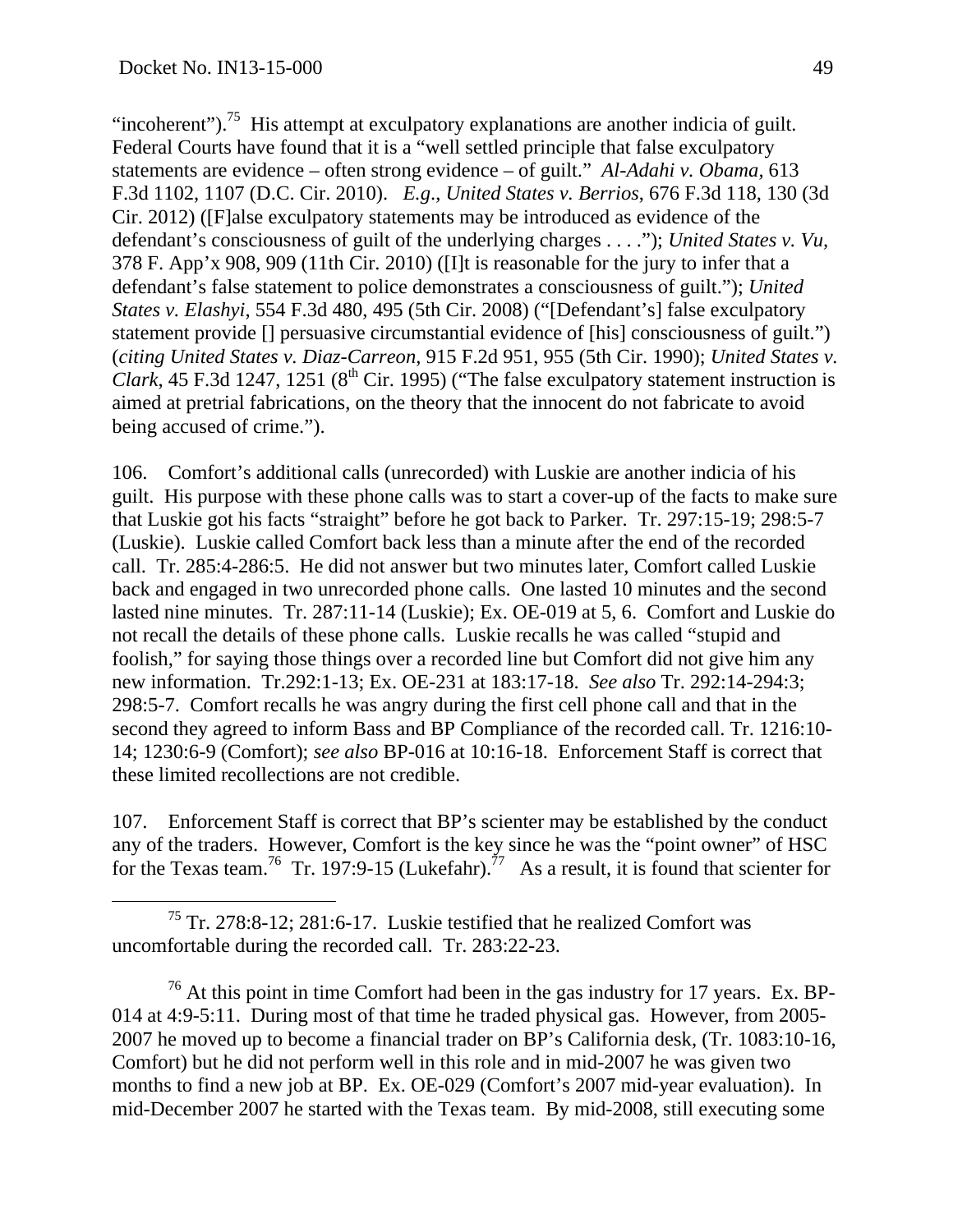$\overline{a}$ 

the Texas team can be established solely through his intent and actions. Additionally, it is found that Banhart knew, gave tacit consent or turned a blind eye to the scheme because she benefitted from it.

108. Enforcement Staff's theory is that Luskie was "guileless." EF IB at 51 n. 170. However, the evidence shows that Luskie knew the scheme since he revealed it to Parker<sup>78</sup> and on the November 5, 2008 phone call. As a matter of fact, this very intelligent and successful new trader was proud of the fact that they were making money from this scheme as demonstrated by his action to reveal the scheme to Parker. By November 5, 2008, Luskie had been on the Texas team for five months and had daily opportunities to watch Comfort and Barnhart trade. He testified he participated in discussions with Comfort and Barnhart every day about the Texas team's views, strategies and actual trading. Tr. 250:22-251:13 (Luskie).79 Luskie testified he traded for Comfort on August 2008 when Comfort was absent. He traded his HSC-Katy position. Tr. 450:16-25. He also traded the same position for Comfort three days in October 2008. Tr. 488:18-22. He also participated in a conversation with Comfort and Barnhart on October 31, 2008 at the end of the trading day when they observed an unknown counterparty who had lifted a high volume of offers late in the trading day and increased

financial trades, his "primary responsibility was short-term physical trading and transport optimization in Texas." This included next-day physical trading at HSC and Katy and managing BP's daily firm transport capacity on HPL. Ex. OE-028at 3; Tr. 328:11-16. Physical trading involving asset optimization generally generated more modest bonuses than financial trading. Ex. OE-028 ("Financial traders generally receive a higher percentage of the value they generate."); Tr. 663:20-665:5 (Luskie); Tr. 1157:1-1158:7 (Comfort); Tr. 831:6-22 (Ketcherside); Tr. 210:3-10 (Lukefahr). Keo Lukefahr testified there is a career path for natural gas traders, starting with physical trading and moving up to financial trading. Tr. 190:20-193:16. Physical trading results in "physical delivery of the actual gas," while financial trading involves a "derivative on that underlying physical molecule." Tr. 156:9-11.

 $77$  Comfort was accountable for marking the value of the HSC market, he estimated the basis and the physical premium and the cash balance of month values. Tr. at 197:16-23; 198:4-14; 198:20-22.

 $78$  In his pre-filed testimony Luskie claimed that he was "distracted" by a simulation game when talking to Parker. However, at the hearing he admitted that the conversation occurred "between data sets during a down period." Tr. 259:8-260:4.

 $79$  Luskie sat next to Comfort as he traded the HSC and Katy positions. Tr. 490:11-13. In a November 3, 2008 phone call, Luskie showed he had an understanding of the Texas team's positions and trading activities. Exs. OE-021; OE-163 (transcript).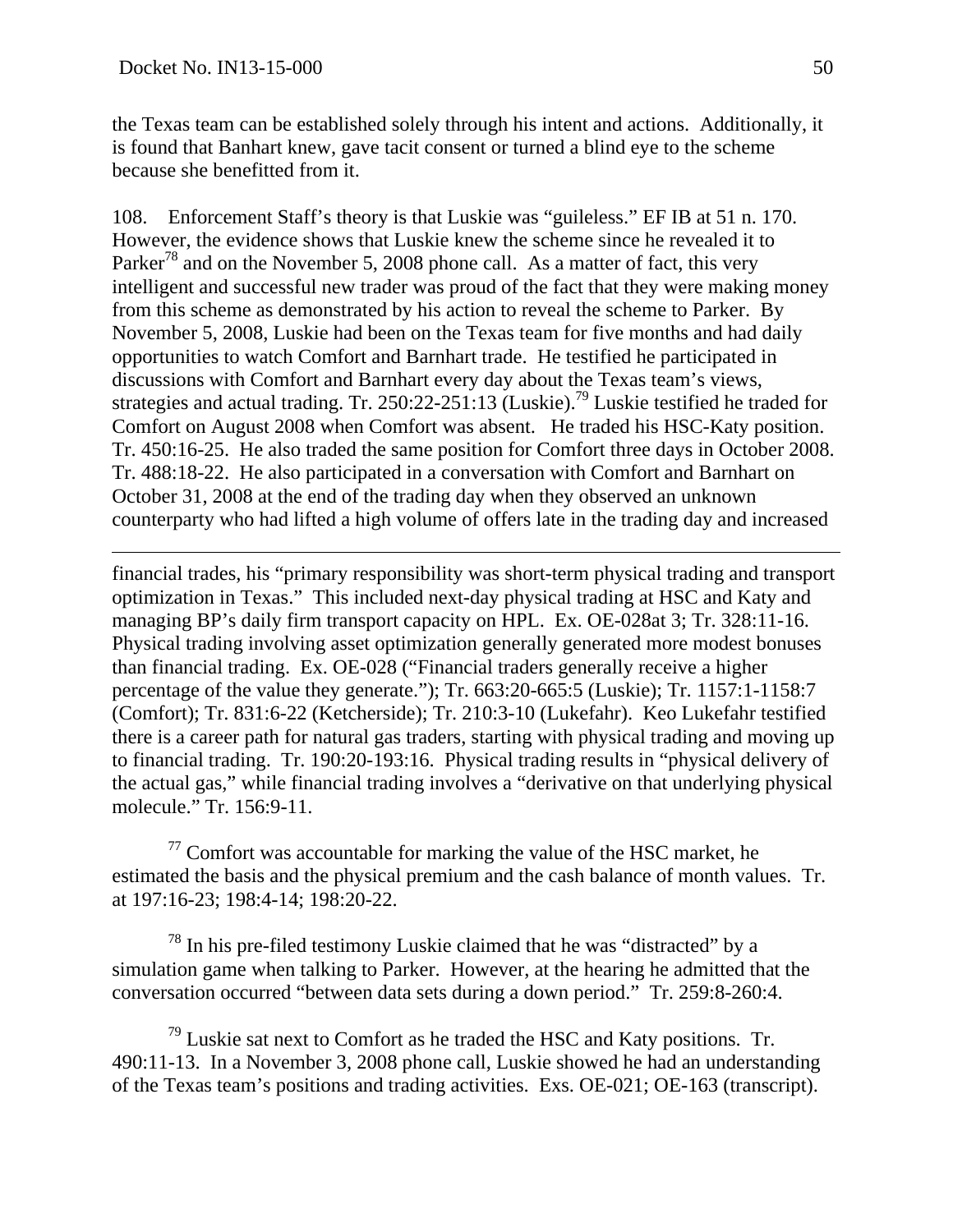the *Gas Daily* average for the day by approximately ten-cents. They recognized this as a possible manipulation of physical trading to affect a financial position and the team speculated that the counterparty might have an opposite financial position (a long position) that would benefit from an increase of the *Gas Daily* index. Tr. at 368:2- 371:13. Luskie's contention that the tape is a mischaracterization is not credible.

109. At a minimum Enforcement Staff is correct that Luskie understood that the Texas team's use of the HPL transport capacity in this period was different from the typical use of pipeline capacity to arbitrage prices between two locations.80 He was learning from watching his mentors Comfort and Barnhart. Further evidence of Luskie's understanding is his trading on behalf of Comfort on October 16 and 17, 2008 when Comfort was out of the office. He lost money on his transport from Katy to HSC and sold early at HSC. Ex. OE-239 (Luskie's Oct. 16, 2008 next-day fixed price trades on ICE); Ex. OE-236 (Luskie's Oct. 17, 2008 next-day fixed price trades on ICE); Tr. 566:22-567:12 (Luskie). This is in contrast to his trading in August 2008, when he also traded for Comfort. In August Luskie generated positive cash and transport P&L. Ex. OE-237 (Luskie's Aug.

<sup>&</sup>lt;sup>80</sup> The evidence in this record shows that at this point in time Luskie had had limited training on trading practices which may constitute a physical for financial market manipulation. Before joining the Texas team he attended two BP market manipulation trainings which did not discuss FERC's anti-manipulation rule. Ex. BP-019 (Luskie's training log); Tr. 347:9-15; Ex. OE-047; Tr. 350:18-361:9 (Luskie) (no examples of physical for financial trading). The only example of market manipulation in a training involved the CFTC and it was on banging the close (artificial price based on end of day trading). Ex. OE-241; Tr. 657:16-662:14 (Luskie). At the ATC there was no compliance training about a physical for financial type of market manipulation. Ex. OE-235; Tr. 345:17-346:4 (Luskie). However, this does not negate the fact that he knew, at that point in time, how the trading was being conducted or the manipulative scheme. Whether he knew at that point in time that the trading violated Commission rules is only indicative of Comfort's intent to manipulate the market by making Luskie an accessory to his manipulative conduct. From this record one is left to wonder about Luskie's intent or motivation and whether he indeed was guileless. It is a close call. He was smart enough to figure it out and smart enough to leave doubt. Moreover, to conclude market manipulation in this case, it is sufficient to hold Comfort and Barnhart accountable. Luskie to a certain extent was a whistle blower (whether he knew it was manipulation or not), but for him, the manipulation would still be going on. It is found to be a stretch of the imagination to hire individuals to conduct such a serious enterprise and not adequately train them on market rule violations. At a minimum, it indicates negligence on the part of the hiring authority or lack of respect for the rules. *See* BP's compliance program below. Enforcement Staff avers Luskie prior to his conversation with Parker had not paused to question the legality of Comfort's physical trading. There is no evidence in this record to support this and Enforcement Staff does not cite any.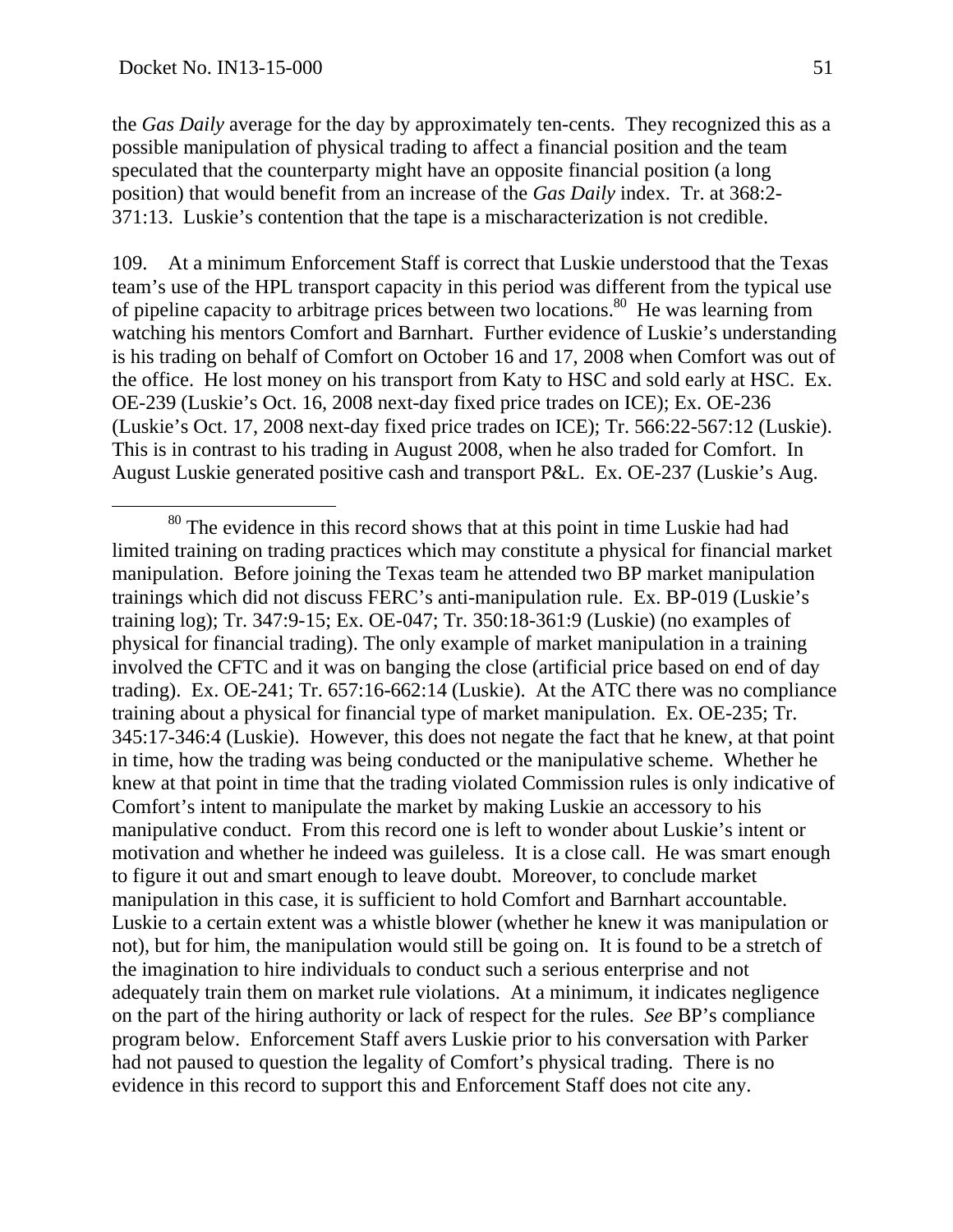21, 2008 next-day fixed price trades on ICE); OE-238 (errata to Ex. OE-237); Tr. 476:10- 16 (Luskie). This evidence corroborates that Luskie understood the scheme and helped execute it.

110. Parker's deposition testimony described what Luskie said as the "gist of what he said to me was that he could or would make a decision not to flow his transport if it would benefit his cash position." Ex. OE-219 at 53:16-18. Parker was concerned that what Luskie said about the HSC and HPL trading and transport activities "made it sound as if [they] traded physical position in order to affect [their] paper position<sup>381</sup> and could be perceived as market manipulation. Ex. OE-219 at  $53:12-13$  (Parker Dep. Tr.).<sup>82</sup> Parker suggested that Luskie speak to his manager, Kevin Bass, to make sure that he was not doing anything wrong. Ex. BP-016 at 7:13-14 (Luskie).

111. BP's allegations that they did no wrong are not credible. For instance, right after the November 5, 2008 phone call, Kevin Bass<sup>83</sup> immediately indicated his support for Comfort and the BP defense that Luskie was young and inexperienced, and had misspoken about trading he knew next to nothing about. At the time he started making these allegations Bass had not reviewed any trading data and did not wait for compliance to conduct an internal inquiry. Bass told his superior, Calvin Schlenker, who in turn communicated it to Parker in a telephone call on November 7, 2008. Schlenker based on

 $81$  Tr. 261:22-262:1; 330:14-18 (Luskie).

 $82$  Parker recalled that Luskie "said something to the effect of something that we could do or do in - or is to not flow our transportation, depending on our cash position." Ex. OE-219 at 52:23-53:1. Parker said he was "really surprised that [Luskie] said what he did. And I – I thought that either he was just trying to show how clever he could be somehow in a naïve, misguided way or that he – or that there was actually a problem." *Id.* at 54:15-19. *See* Tr. 263:4-6, 265:12-17 (Luskie).

<sup>83</sup> Kevin Bass died in June 2009 before he could be deposed for this case. BP argues in its IB that Parker refutes Enforcement Staff's theory of the case in a November 7, 2008 phone call to Calvin Schlenker (head of South Gas Trading in 2008) stating they were talking about cash optimization (helping the cash position by not flowing transport). IB at 55. BP's argument is not supported by the evidence. Parker's deposition states that "[t]he gist of what he said to me was that he could or would make a decision not to flow his transport if it would benefit his cash position." Referring to cash position, he stated he was "talking about a position that has exposure to the cash market." Ex-OE-219 at 53:16-22. Luskie testified that "cash positions" that generate daily P&L include any spread position between HSC and Henry Hub that settled based on the Gas Dailies. Tr. 612:1-6. These are the types of positions Bergin showed benefited from the Texas team's manipulation.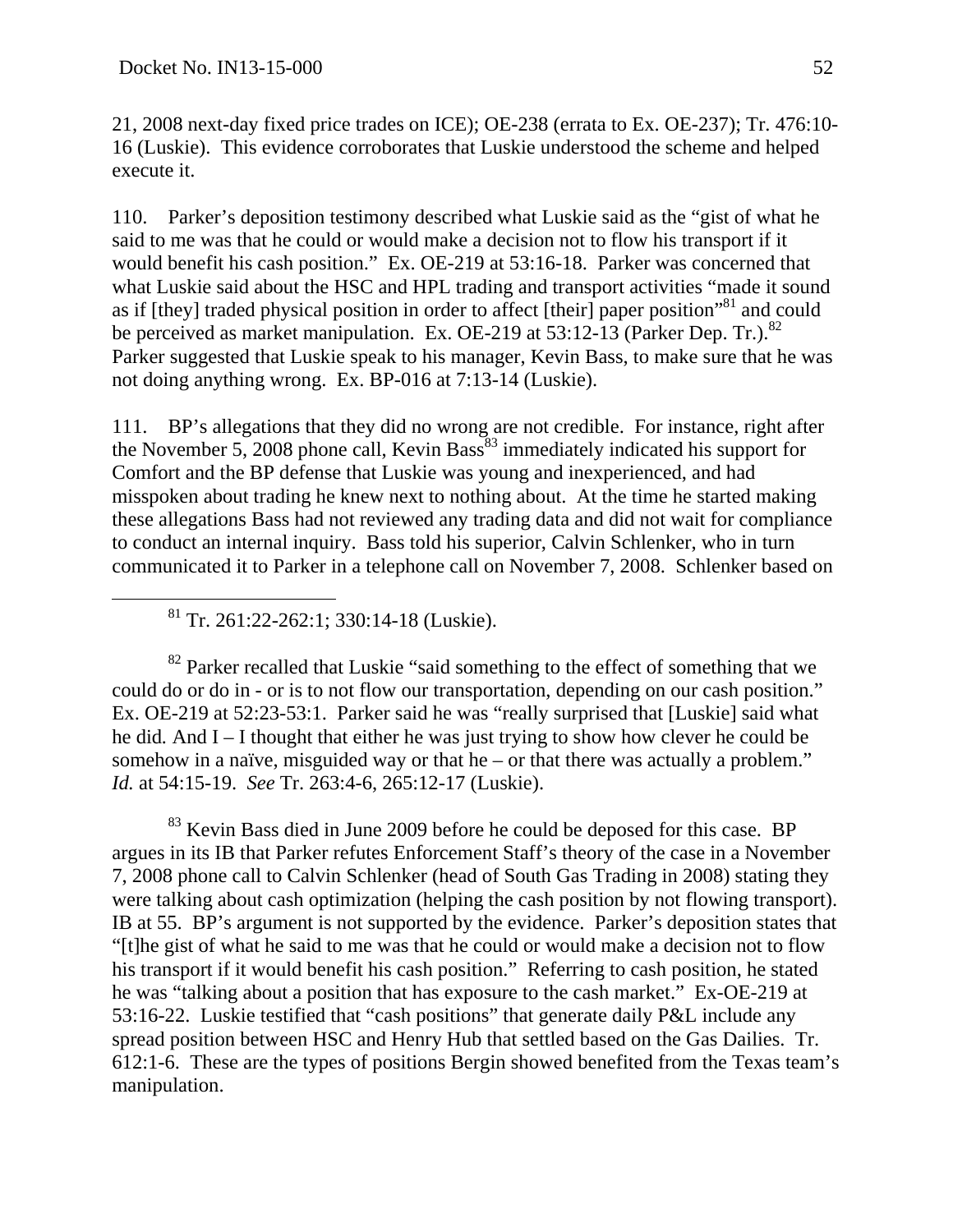what Bass communicated to him, told Parker in a telephone call on November 7, 2008, that all the cash and asset optimization trading going on in the Texas team was compliant and that they had done nothing wrong. Ex. OE-164 (transcript of November 7, 2008 call) Tr. 1978:22-24; 1979:18-21; 1981:15-19; 1982:4-12 (Schlenker). Schlenker told Parker that Luskie was confused and that he had been speaking about something in which he was not involved. Tr. 1978:14-24; 1979:10-25; 1980:5-8; 1977:8012.

112. In *Barclays*,<sup>84</sup> the Commission considered the following evidence to reach its conclusion on intent. First, it considered the compelling evidence presented by OE Staff which demonstrated that the Individual Traders understood the impact their Dailies trading would have on the Index and that they executed those trades for precisely that reason, communicating freely about "trying to drive price," "protect[ing] their positions, and "mov[ing]" or "affect[ing]" the Index. It went on to state that speaking documents as direct evidence of a violation are rare in fraud and manipulation cases. Additionally, the Commission noted that fraud and manipulation cases, do not require direct evidence of intent and instead typically rely on more indirect inferences of intent from circumstantial evidence. The Commission pointed out that in *Barclays* there were "speaking" documents and in addition in some instances OE Staff was actually able to tie the expressions of intent in such documents to contemporaneous (or near contemporaneous) trading in furtherance of the scheme. In addition, Respondents' in the *Barclays* case were not able to rebut this evidence. The same is true in the case at bar.

113. Additionally, the Commission has found that evidence of "suspicious timing or repetition of transactions, execution of transactions benefiting derivative positions, and lack of legitimate economic motive or economically irrational conduct" are evidence of scienter sufficient to support a finding of manipulation.<sup>85</sup> All of these are present in this case.

114. Dr. Abrantes-Metz and Bergin confirmed the manipulative scheme by examining the trading data before and during the Investigative Period. As Dr. Abrantes Metz testified, the unique confluence of changed trading patterns by the Texas team in the Investigative Period do not make economic sense and cannot be explained by general market conditions. The changed trading patterns confirm the outline of the manipulative scheme set forth in the November 5 recorded call. Ex. OE-211 at 9:4-13; 18:3-19:3. The only explanation for the changed trading patterns is market manipulation. As the Commission has stated: "its approach to enforcement: will be based on a consideration of the facts and circumstances of the conduct at issue to determine its purpose and intended or foreseeable result. We recognize that manipulation of energy markets does not happen

 <sup>84</sup> *Barclays*, 144 FERC ¶ 61,041 at PP 7, 75.

<sup>85</sup> *Barclays*, 144 FERC ¶ 61,041 at PP 62-64.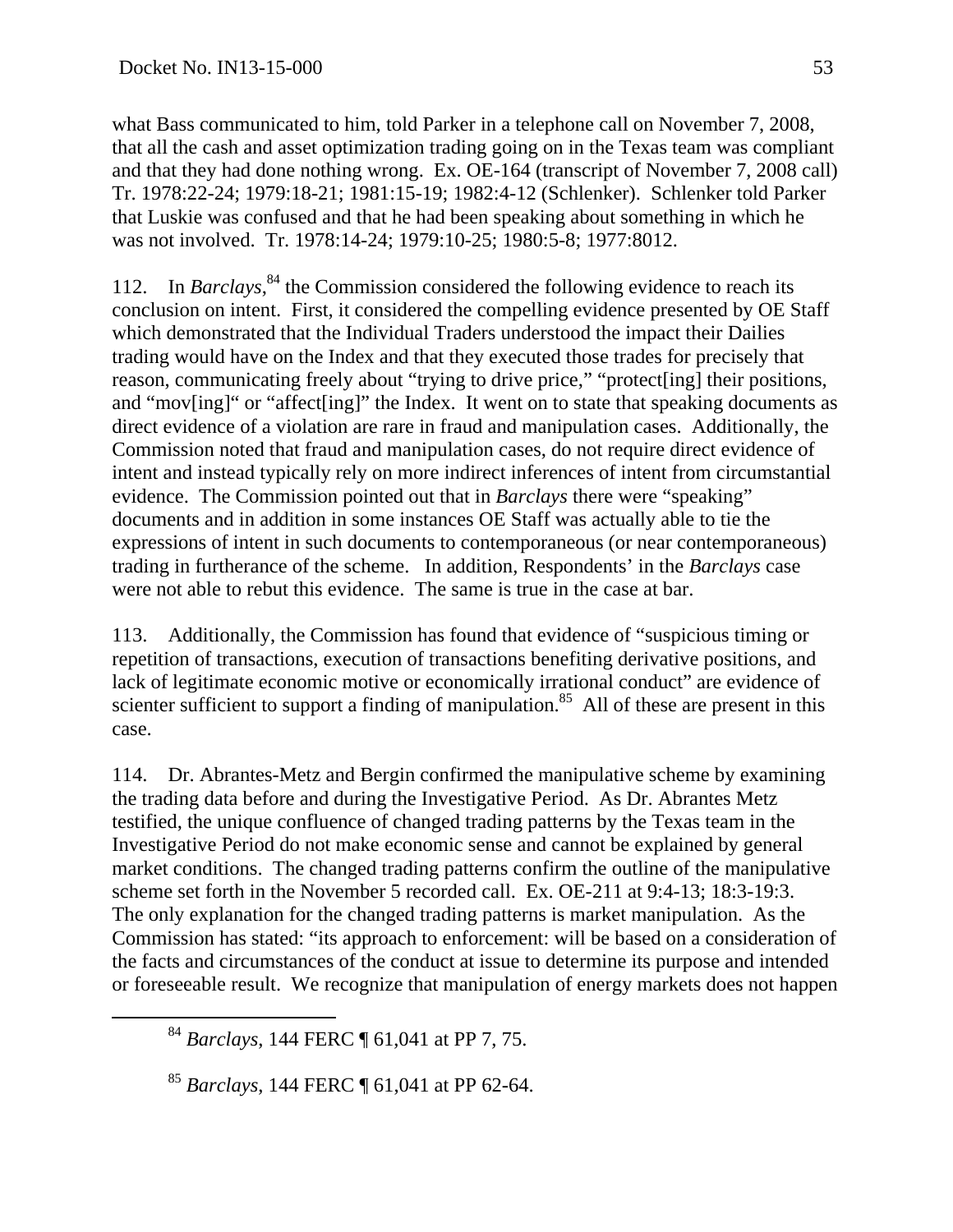by accident. However, *we also recognize that intent must often be inferred from the facts and circumstances presented*." *Barclays*, 144 FERC ¶ 61,041 at 75. The evidence of these coordinated trades confirms that the Texas team acted with scienter.

115. Their actions began in mid-September 2008 when Hurricane Ike caused prices at HSC to sharply decline relative to Henry Hub.<sup>86</sup> This resulted in the Texas Team preexisting HSC-Henry Hub spread position<sup>87</sup> becoming very valuable.<sup>88</sup> On September 17, 2008 Barnhart did not pursue an opportunity to make substantial profit on at least 3 contracts of the spread, in a BLMO trade. $89^{\circ}$  Later that day the BALMO offer prices reduced significantly.<sup>90</sup> Barnhart agreed that she lost opportunities by not buying back more of their short position and she lost the chance to immediately lock in a substantial portion of value created by the hurricane.<sup>91</sup> Tr. 1034:25-1035:7; Ex. OE-001 at 70:9-71:5

86 Ex. OE-001 at 68:13-19.

 $87$  Ex. OE-001 at 64:13-16 (the Texas team had a short September HSC to Henry Hub spread position of 17.5 contracts per day when Hurricane Ike hit.) (Bergin).

88 The reduction in HSC prices resulted in sizeable realized and unrealized (potential) profit for the Texas team's HSC-Henry Hub spread position). By the end of trading on September 16, the value of the position increased to \$3,499,425 where more than half (close to \$1.9 million) was unrealized profit. Ex. OE-001 at 69:1-14. The evidence in this case shows that traders viewed their short HSC to long Henry Hub spread financial position as a major position in their book. Traders also knew that they benefited when the HSC *Gas Daily* index price decreased relative to other points including but not limited to Henry Hub. Tr. 682:5-684:21 (Luskie) (when HSC prices weaken, the spread widens and the Texas team position is more valuable); *see also* Ex. OE-161 at 47:13-48:3 (Bergin Reb. Test.). The November 3, 2008 recorded call between Luskie, Barhart and Comfort focused on their short HSC *Gas Daily* exposure, and they expressed hope that the HSC prices would decline relative to other points. Ex. OE-021 (Nov. 3 call); Ex. OE-163 (transcript); Tr. 671:24-672:20.

<sup>89</sup> Barnhart testified that on September 17, 2008 she received an offer to close out four contracts of the spread position at \$1.50. If she had closed out these contracts she would monetize some of the unrealized profit. She only closed out one contract. Tr. 1033:20-1034:1; Exs. OE-001 at 70:9-71:5; OE-25 (IMs dealing with offer).

 $90$  Tr. 1034:10-21 (Barnhart) (the spread narrowed to \$1.08); Ex. OE-001 at 70:18-71:5.

 $91$  The Texas team's ability to realize the value on the rest of their spread that they had not locked in would be determined by whether the HSC-Henry Hub *Gas Daily* spread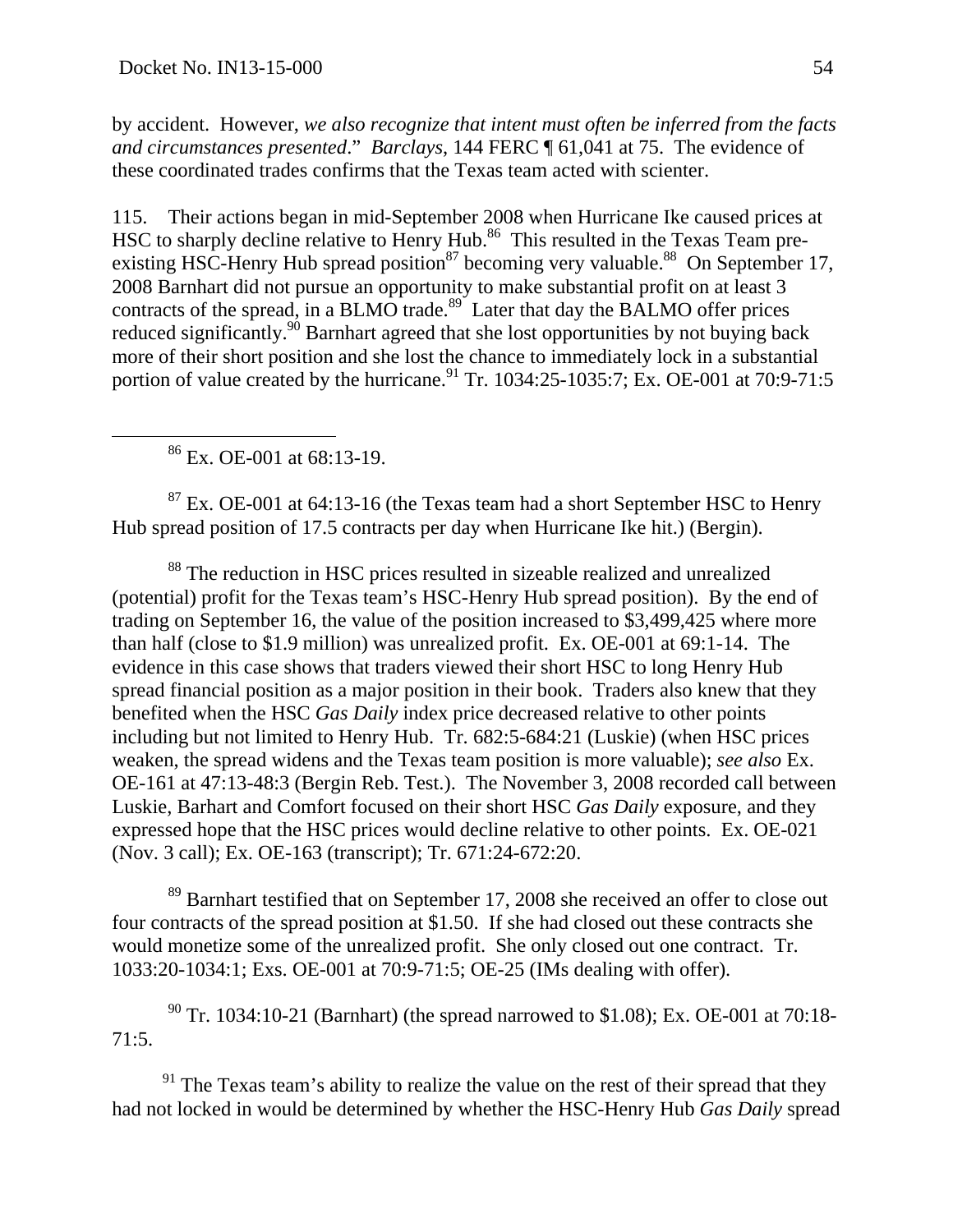(description of lost opportunity). The very next day is the beginning of the Investigative Period and the Texas team started their scheme selling heavy and early next-day gas at HSC.

116. Bergin testified that in evaluating the Texas team traders' intent, "it makes sense to think in terms of the probabilities of an upside versus a downside result. He said that this could be seen by examining market conditions in mid-September after Hurricane Ike. According to Bergin, the Texas team knew that as a result of the hurricane "their HSC-Henry Hub spread position had become very profitable" but much of that profit was unrealized. Bergin further testified that the Texas team would "have known that they would actualize more of their unrealized profit the slower the HSC-Henry Hub spread narrowed each day until the end of the month." Further, Bergin testified that the "Texas team's expected losses on physical trading, even with a new heavy and early sales pattern, were likely to be small." Ex. OE-001 at 110:4-12. Specifically, Bergin determined "that in late-September, for every cent that the Texas team could slow the narrowing of the HSC-Henry Hub spread, their spread value would retain \$19,800." *Id*. at 110:13-16.

117. According to Bergin, the spread was \$2.345 on September 18, and predicted by BP's own marks to narrow by more than a dollar over the twelve flow days left in the month, "it was reasonable for the Texas team to believe that their potential for gain on the spread, by slowing its decline a few pennies every day, far outweighed any losses from their physical trading. In contrast, the likelihood of losing \$19,800 per day on their physical trading was much lower because trading physical fixed-price against the physical *Gas Daily* is less risky." Bergin concluded that the Texas team traders believed at the outset of the Investigative Period that the additional profits on their spread position in September would likely outweigh any physical losses incurred from their physical trading behavior intended to suppress the HSC *Gas Daily* index.<sup>92</sup> *Id.* at 110:16-111:3. He reached the same conclusion for October. *Id* at 111:1-5. Bergin continued:

I conclude it was likely that the Texas team traders believed that their selling had contributed to the wider spread and to the greater profitability of their spread position for that month. Further, the Texas team's late October

widened or narrowed over the balance of September – a narrowing of the spread would reduce the amount of profits realized. Ex. OE-001 at 69:1-16; 71:12-16.

 $92$  Before the Investigative Period, in 2008, the Texas team had not lost more than \$10,000. Ex. OE-001 at 103, Figure 12. Their largest one day loss was \$12,864. *Id.* at 103:9-11. The Texas team knew that trading physical fixed-price against the *Gas Daily* index is less risky in general. Tr. 677:19-25 (Luskie). *See also* Ex. OE-001 at 110-111; Tr. 210:7-21 (Lukefahr).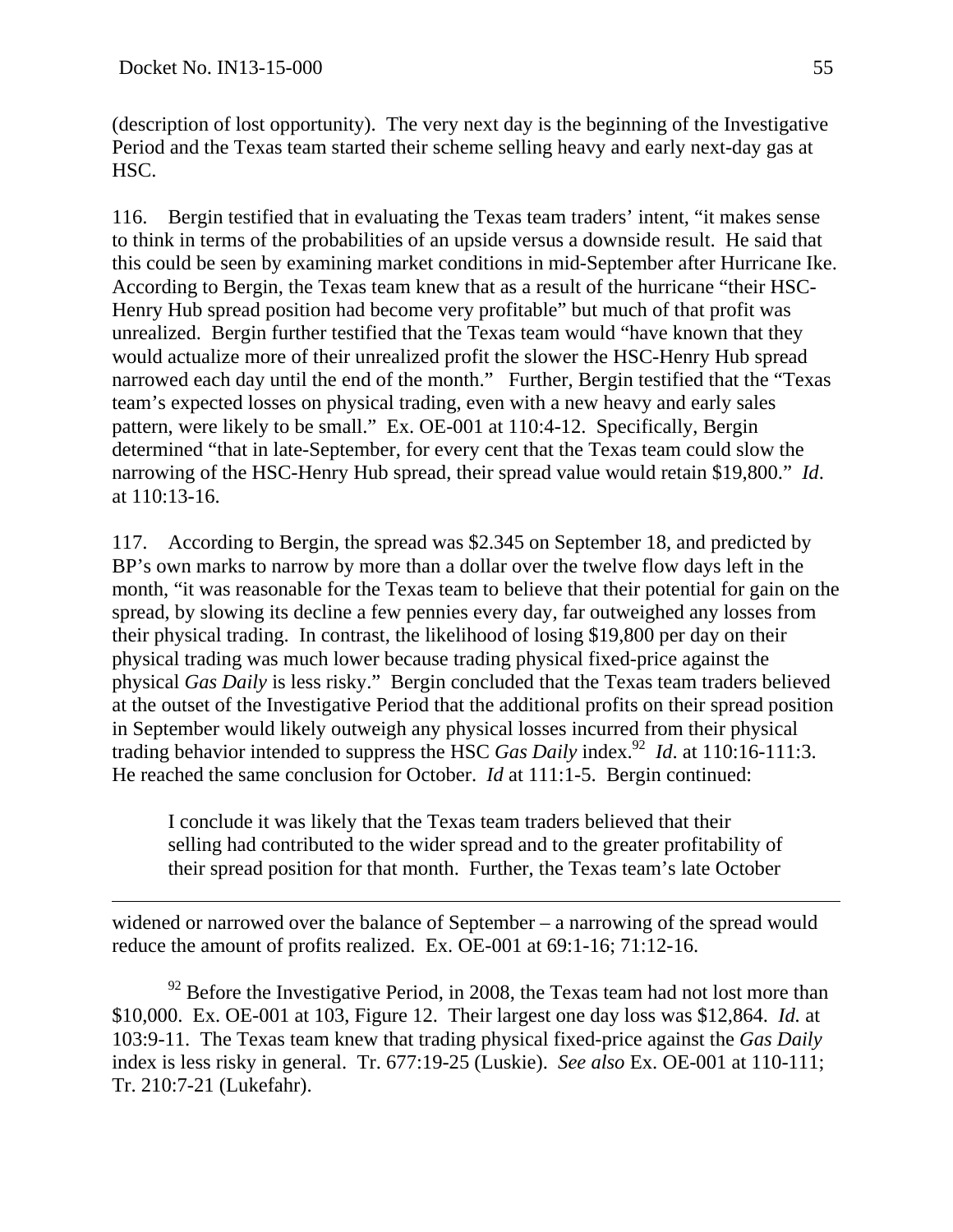decisions to take even larger November physical and financial positions into the cash month also supports the conclusion that they believed their effort to suppress the October HSC index had produced an overall benefit to their bottom line.

*Id.* at 111:12-17. Bergin's testimony is given substantial weight. Consequently, it is concluded that the Texas team believed that their potential for gain on the HSC-Henry Hub spread (even if they just slowed the narrowing of the spread by a few pennies a day) would outweigh any incremental losses from selling more heavily at HSC.<sup>5</sup>

118. The trading data supports the findings regarding intent and manipulation or the fact that they used their physical trading to suppress the HSC *Gas Daily* index to benefit their financial positions. The Texas team's HSC-Henry Hub spread position made more than \$1.5 million in profit from September 18 to the end of the month. Ex. OE-001 at 72:14-18. They only lost around \$34,000 on the next-day physical trading. *Id*. at 78:14- 20. During the first few days in October, Comfort increased the Texas team's HSC-Henry Hub swing spread by more than doubling the spread position Barnhart had put on before the month. Comfort continued the changed trading patterns throughout October. Ex. OE-277 (Comforts October 2008 BALMO swing swap trades from Entegrate data); Tr.1427:10-1432:2 (Comfort). The changed trading patterns resulted in consistent and heavier losses on the Texas team's next-day fixed-price selling. Exs. OE-001 at 85:2- 88:2 (Bergin); OE-129 at 83:1-87 (Abrantes-Metz). Comfort did not dispute the testimony showing that his trading patterns in the Investigative Period, up to the November 5 call, resulted in physical losses. *See* Ex. BP-014; Tr. 1356:11-1357:19 (Comfort).

119. The evidence in this case shows that Comfort was the primary trader of the Texas team's 2008 next day trading at Katy and HSC. Tr. 1285:3-7 (Comfort); Ex. OE-211 at 29:7-14 (Abrantes-Metz). Comfort was aware of the losses as each cash trading session progressed. As Comfort testified, traders are generally aware of their physical cash P&L since they know the price they transacted at and they also have an idea where the *Gas Daily* indices will set throughout the trading session. Tr. 1419:8-15. The negative physical P&L was calculated on a daily basis and shown on the Katy Ship Sheets

<sup>&</sup>lt;sup>93</sup> The Texas team had a net long baseload position at Katy in the second half of September due to force majeure events from Hurricane Ike (reduced baseload demand at HSC). Exs. OE-001 at 68:7-12; OE-161 at 23:12-25:2, Figure 1 (Bergin). The Texas team's paper position was tied to HSC *Gas Daily* index; thus, selling the additional volume at HSC would help suppress prices and help their paper position. Selling the additional volume at Katy would not have the same effect. Ex. OE-001 at 104:11- 108:15.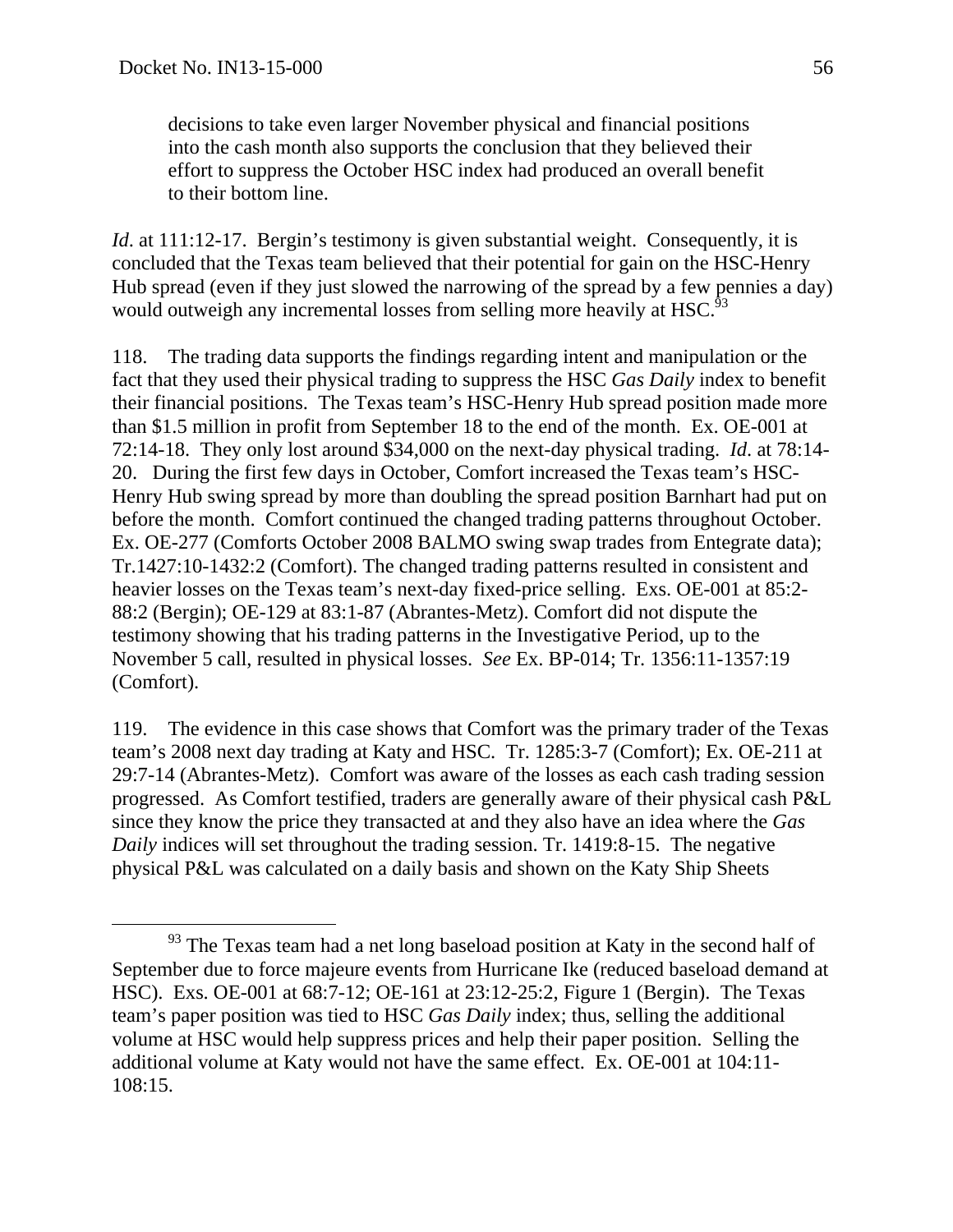completed each day.<sup>94</sup> Comfort used the Katy Ship Sheets during each cash session. Exs. OE-013 (Katy Ship Sheets); OE-014 at 6, 12-13 (explanation of Katy Ship Sheets); OE-001 at 49:15-50:4, 59:10-60:2, 158:4-23 (Bergin).

120. Enforcement Staff is correct that consistent, repeated losses on physical trading such as the ones in this case are a marker of an intent to manipulate in a cross-market manipulation. *Barclays*, 144 FERC ¶ 61,041 at P 43. Further, Comfort's manipulative intent in the Investigative Period is established by the fact that up until the Investigative Period he had a track record of being able to consistently generate physical profits on both his next day physical trading at HSC and his use of the HPL transport capacity. Ex. OE-001 at 102:16-22. Lukefahr testified that Comfort made a good living in his asset optimization position by consistently making a profit on his physical trading. Tr. 210:11- 13. In October again the financial spread position was profitable (the trading to suppress the HSC *Gas Daily* index was successful). Ex. OE-001 at 87:2-88:2. Comfort knew that the HSC-Henry Hub spread position was making money since the HSC-Henry Hub price spread was wider during October than the average cost of the BALMO swing swaps he had used to increase the spread position in early October. *Id*.

121. The scheme was repeated in November by building a coordinated financial short position at HSC and a larger net long Katy baseload position. Also Comfort built and grew a HSC financial short position for November 2008 which resulted in a spread position larger than the Texas team had going into any other month in 2008 (except March). *Id*. at 92:11-93:9. In a November 3, 2008 recorded call the Texas team discussed this position's large effect on their November 2008 P&L and how heavily dependent their monthly profits were on HSC weakening against other locations. Exs. OE-021 (recorded call); OE-163 (transcript); Tr. 670:21-672:14.

122. Their November baseload physical gas positions were developed beginning in October as part of the coordinated scheme. They began October with small November baseload gas positions at Katy and HSC. Throughout the month Comfort built new November baseload positions at both places. At Katy, Comfort built the largest net long

 $94$  The Katy Ship Sheets separately tracked each day's estimated cash P&L (combined performance against the Katy and HSC indices) and the transport P&L (transport diff) and combined both for a total physical P&L number. Tr. 520:9-11 (Luskie). The total physical P&L was an estimate of whether the Texas team made or lost money at Katy, HSC and on transport in the next-day cash session for that day. Tr. 606:17-607:6 (Luskie). Luskie testified that the P&L formulas embedded in the Katy Ship Sheet were the same formulas that BP's back office used (after the final *Gas Daily* prices were published) to "roll" the Texas team's next-day physical gas trading results into an aggregate P&L that included all of the Texas team's other "cash" positions. Tr. 606:17-24. Therefore, the use of the Katy Ship Sheets by Enforcement Staff's witnesses was correct.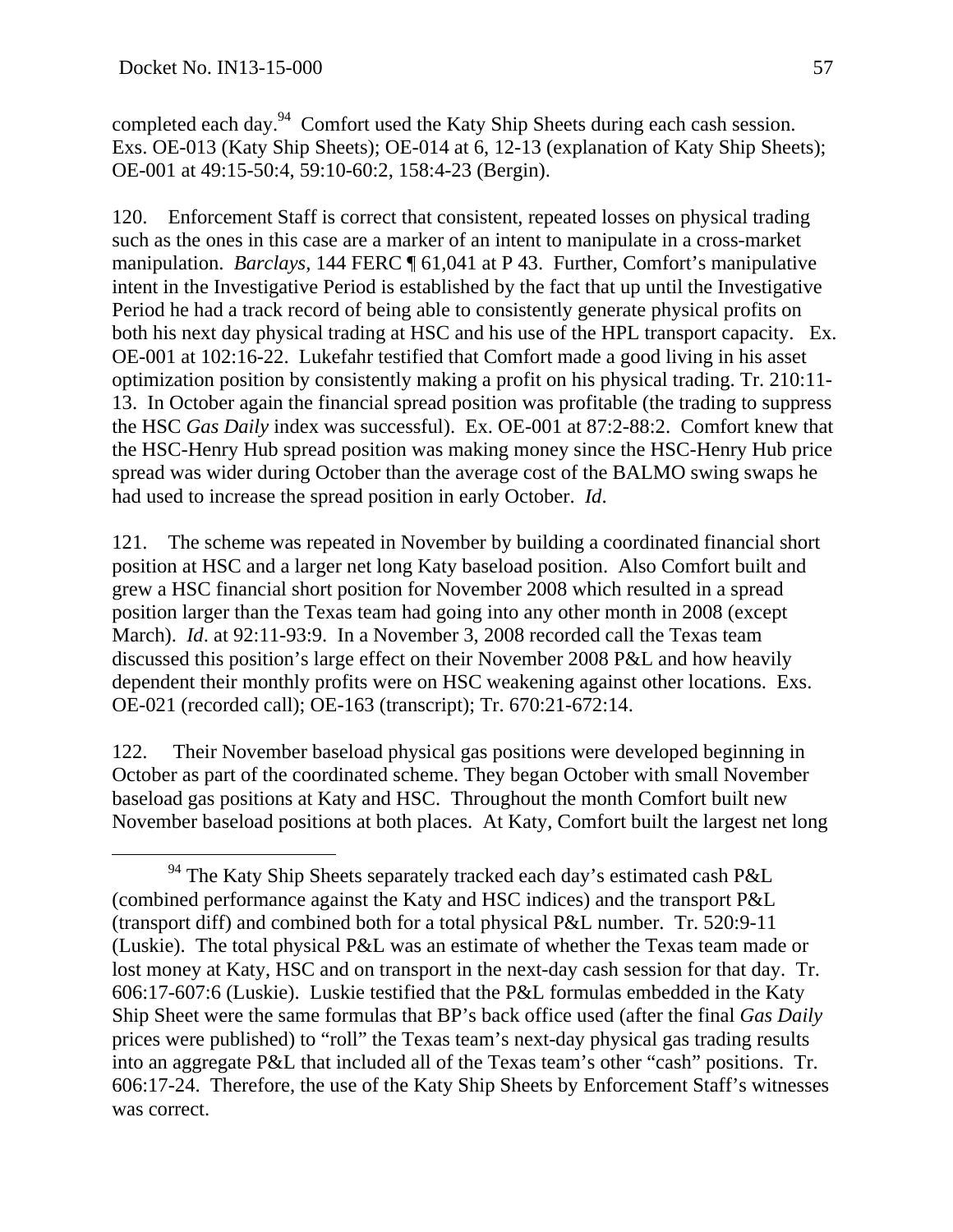physical position for the year by buying new November baseload contracts (from 3 contracts per day to more than 20 contracts per day). At HSC, he reduced the Texas team's November HSC short baseload position to close to zero (the November short HSC position was reduced to 2.7 contracts thus they started the month with a combined net long physical baseload position at Katy and HSC of 18.3 contracts per day). Ex. OE-001 at 88:9-89:12 (Bergin). The team's increased net long baseload positions were voluntary or based on transactions with marketers as opposed to obligations with producers or end users and were largely put on by Comfort consulting with Barnhart. Ex. OE-161 at 26:1- 27:12 (Bergin); Tr. 1346:18-22 (Comfort). Enforcement Staff is correct that their losses in physical trading at HSC should have indicated a contrary result. Exs. OE-001 at 89:1- 7 (Bergin); OE-129 at 133:7-134:8. Bergin testified he would not have expected a profitmaximizing trader to take a larger net long Katy baseload position due to the large September and October physical trading losses. Ex. OE-001 at 88:9-8. No new market information would had demanded this build up. Especially in light of the fact that prior to the Investigative Period in 2008 the Texas team held their long Katy and short HSC baseload positions generally equivalent. This baseload position strategy reflected a neutral view as to the direction of Katy and HSC prices relative to each other and had less of an obligation to trade in the next-day market to flatten the physical position. Ex. OE-001 at 57:2-58:10. The change in baseload strategy resulted in larger amounts of gas that they sold each day in the next-day market. Ex. OE-161 at 28:1-29:5. (Bergin). The negative P&L shows that this was in furtherance of their scheme. Ex. OE-001 at 102:16- 104:10.

123. The evidence in this case shows that the only explanation for these monthly positions is that they were intentional acts to further the Texas team's scheme. Dr. Abrantes-Metz testified that a central feature of the manipulative scheme was the transport of excess volumes of gas to HSC that otherwise would not have been sold there. The advance set up of large net long baseload positions at Katy, prior to November, allowed the Texas team to obtain a large daily supply of gas that it could sell and transport daily to HSC in furtherance of the scheme. Ex. OE-161 at 28:1-29:5. Moreover, the traders were indifferent to their next-day physical P&L and this reinforces their manipulative intent. Tr. 678:15-18 (Luskie). On the November 3 recorded call no mention was made of the physical cash P&L at HSC on that day, even though cash had been strong and the Texas team had been a large fixed-price seller. Tr. 675:4-18 (Luskie); *see also* Exs. OE-021 (November 3 call); OE-163 (transcript). As noted by Dr. Abrantes-Metz and Bergin, the Texas team's P&L on their HSC trading and on HPL transport improved after the November 5 call was reported to Bass and BP Compliance. Exs. OE-001 at 90:6-91:21; OE-211 at 46:1-10. It is significant that the Texas team was able to reduce the consistent (and larger) losses once their trading came under scrutiny. It is found that this is further evidence that during the Investigative Period these losses would not had occurred had the Texas team not had a manipulative intent (had they not been intentionally using their next-day fixed price trading to suppress the HSC *Gas Daily* Index).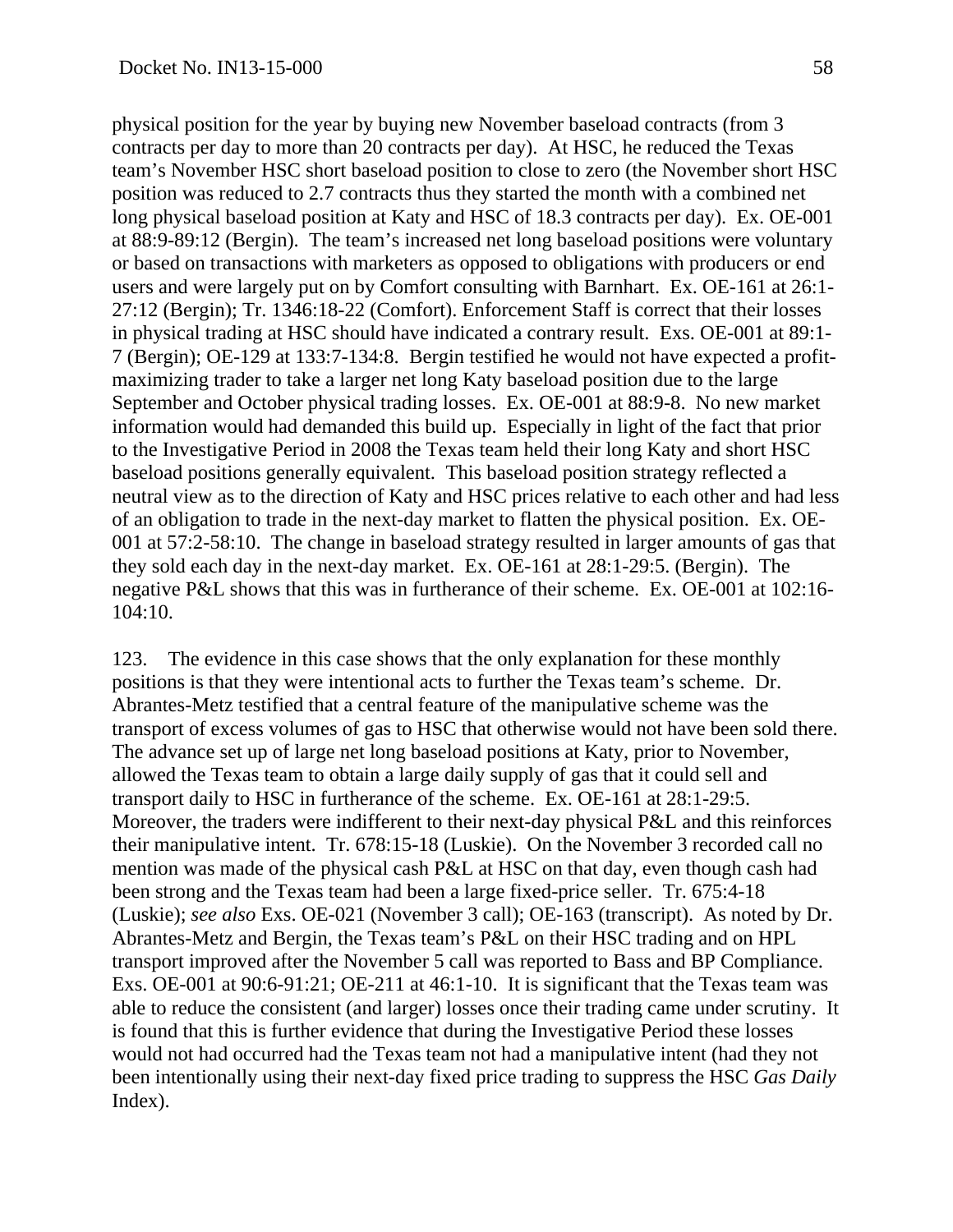124. Moreover, the evidence in this case shows that Comfort knew that the way in which the Texas team kept their books and calculated their cash P&L made it unlikely that management or BP Compliance would detect his scheme. The Katy Ship Sheet was the only document that showed the Texas team's P&L on their next day physical trading at Katy and HSC. However, in 2008 BP Compliance did not review the Texas team's P&L. Tr. 2121:13-2122:6 (Simmons). At the end of the trading session, the next-day cash trades were rolled up by the BP Entegrate system with all of the Texas team's other physical and cash month positions. The cash P&L reported to management did not break out the individual components of the Katy Ship Sheet trading in a way that would isolate Comfort's actions. Tr. 610:24-611:10 (Luskie) (Bass received a "high-level understanding" of the Texas team's P&L).<sup>95</sup> Moreover, as Luskie testified, relative to the daily P&L the HSC and Katy next-day P&L was a very small component. Tr. 678:15-18 (Luskie); Ex. OE-087 at 23:18-24:14. Further, Comfort continued trading next-day gas profitably at Katy, thus he knew that even larger losses on the HPL transport and against the HSC index were most likely going to be overlooked. This is particularly evident in light of the fact that the cash P&L cell on the Katy Ship Sheet combined the HSC and Katy trades against these indices. Tr. 430:14-23 (Luskie). As Enforcement Staff points out, it is common practice to hide losses in large books.<sup>96</sup>

125. Enforcement Staff is correct that Comfort's non-persuasive explanations or his failure to offer legitimate economic motives for his trading evidences scienter. *Barclays*. 97 For instance, Comfort testified that during the Investigative Period, "[a]ll of my trades stand on their own, have merit in their own accord, and fall within compliance, regulatory, legal, and ethical guidelines . . . " Ex. BP-014 at 9:9-10. However, as Enforcement Staff points out, he never explained why he did not alter his trading strategy during the Investigative Period after consistently losing money on his trading. Additionally, he never explained why he always made money before but lost money

<sup>96</sup> *See U. S. Commodity Futures Trading Comm'n v. Brooks*, No. 13 CV 6879 KMW, 2014 WL 4443446, at 3 (S.D.N.Y. filed Aug. 1, 2014) (trader falsified profits to hide losses); *cf. In re Enron Corp. Sec., Derivative & ERISA Litig*., 235 F. Supp. 2d 549, 677-78 (S.D. Tex. 2002) (discussing Arthur Andersen's awareness of Enron's use of hundreds of partnerships, many with the sole purpose of concealing debts and losses). Enforcement Staff is correct that in the case at bar, Comfort relied on the size of the overall book to disguise the intentional losses.

<sup>97</sup> *Barclays*, 144 FERC ¶ 61,041 at P 62.

 $95$  The yearly P&L considered for evaluations and bonuses did not separately break out the Texas team's HPL transport-related P&L. The Texas team's evaluations were based on gross margins from trading activity around all of the Texas team's positions (and SEGT's). Tr. 1414:19-1416:4 (Comfort); Ex. OE 115 (Comfort's evaluation based on gross margins).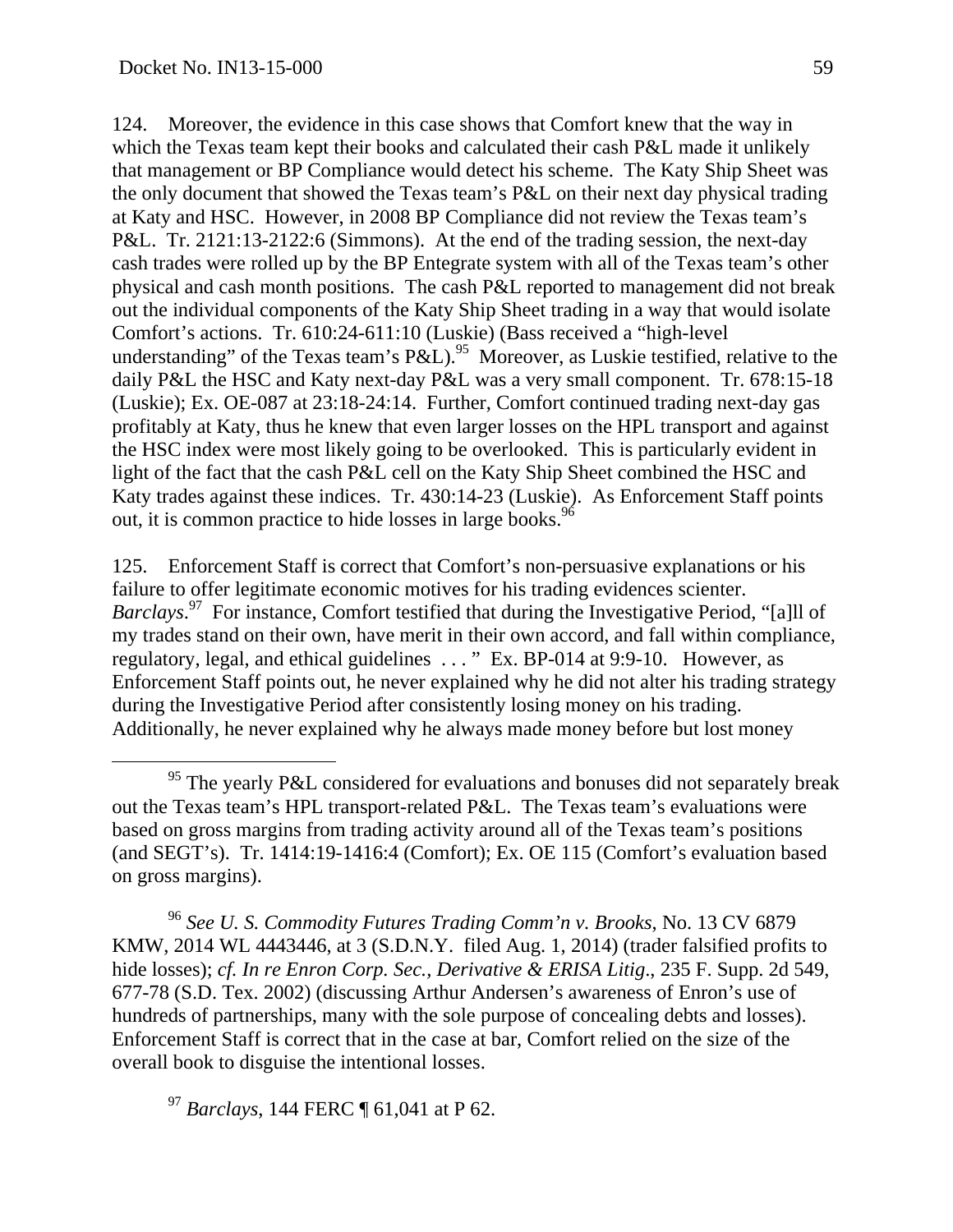during the Investigative Period. His testimony disagrees with Bergin's and Dr. Abrantes-Metz's conclusions but he does not contest their analyses of his trading. He also does not dispute Bergin and Dr. Abantes-Metz' calculations and conclusions that his trading patterns during the Investigative Period resulted in consistent physical losses and that the daily losses were of greater magnitude than in the previous eight and a half months. At the hearing Comfort for the first time and in a qualified way, admitted that his next-day trading patterns at HSC in the Investigative Period were different from his trading during the first eight and months of 2008. Tr. 1286:9-1293:4; 1293:5-15. His only explanation was that they made some incorrect trades. Tr. 1411:18-22. This testimony in light of all the evidence in this case is not believable. Comfort agreed there was positive net P&L prior to the Investigative Period and losses from September 18 until the November 5 recorded call. Tr. 1356:11-1357:19. Moreover, Comfort did not contest the shift to net selling at HSC during the Investigative Period or that they sold more heavily at HSC earlier in the trading day. Exs. OE-274 and 274A, 256 and 256A, 258 and 258A, 260 and 260A, 270 and 270A; Tr. 1337:2-8; 1405:10-15; 1406:16-21. Comfort acknowledged various changes in trading from the Pre-IP to the Investigative Period. Tr. 1404:3- 1410:6.

126. On the other hand, Enforcement Staff experts have conclusively shown that Comfort's allegations (incorrect or uneconomic trades) are not credible. As Dr. Abrantes-Metz testified, the confluence of factors in this case shows that there was no legitimate reason to explain the trading and that there was manipulation. Tr. 1915:13-24. She testified to "the essential statistical impossibility that the confluence of factors that we observe are due to anything else but manipulation." Tr. 1911:3-5. *See* Ex. OE-211 at 20, 22-25 (Tables 1.A, 1.B, 2 and 3). Comfort's trading was intentional and executed to suppress the HSC *Gas Daily* prices. The following are evidence of this. First, the shift to heavy early selling at HSC. The record in this case establishes that selling at HSC without an active Katy market could not be considered an arbitrage strategy. For instance, Luskie testified that his pre-Katy sales at HSC was a speculative strategy, rather than arbitrage, because "I'm buying gas without knowing which way the market's going. So I'm just taking a view on the market and hoping to make money on it." Tr. 472:25- 473:3; 580:7-15. Even though both Comfort and Luskie attempted to describe this as a speculative "view" about the direction of the market that  $day^{98}$  they acknowledged that heavy early selling at HSC created more risk,<sup>99</sup> and as a result, produced heavier losses in the Investigative Period. Moreover, Evans tried to explain the early selling at HSC as a

98 Tr. 544:5-14; 580:7-12 (Luskie); 1343:5-18 (Comfort).

 $99$  Tr. 482:23-483:1 (Luskie) (speculative view increases risk); Tr. 547:9-12 (Luskie) ("The more you sell at Ship early . . . you are increasing your risk that you're going to be right or wrong."); Tr. 1398:22-1399:8 (Comfort) (a trader selling faster than the rest of the market is increasing his price risk.).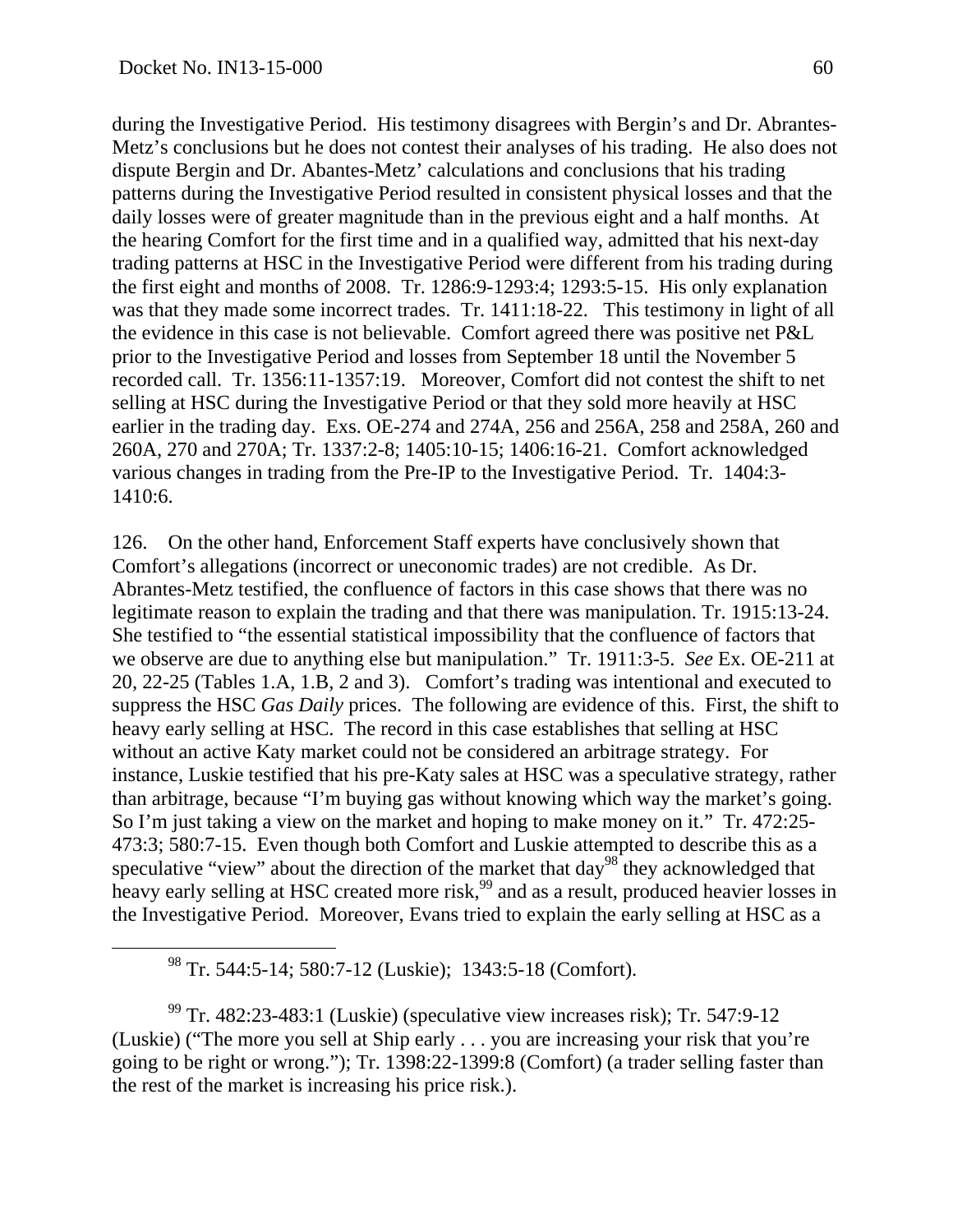result of an increased long baseload position that had a "physical risk" associated with flattening the increased physical position which outweighed the risk of losses on the cash P&L ("price risk") created by selling disproportionately early.<sup>100</sup> Bergin testified that this testimony is incorrect. Ex. OE-161 at 58:6-59:14. Comfort conceded that he could not recall ever having a baseload position at Katy in 2008 that was too large to optimize the transport successfully. Tr. 1413:7-24. Luskie and Barnhart also contradict Evans' assertions concerning trading in the Investigative Period to "manage risk."101 Luskie testified that early selling increased price risk and Barnhart agreed that next-day fixedprice physical trading in the second half of September 2008 "was not a way to manage the fixed-price financial risk" or a way to manage $102$  the outright fixed-price risk. Tr. 547:9-12 (Luskie); Tr. 989:13-990:4 (Barnhart). As Dr. Abrantes-Metz testified, it was irrational for Comfort, a successful physical trader, to persist in a consistently losing strategy such as heavy early selling without a bad motive.<sup>103</sup> Ex. OE-129 at 83:2-87:22; OE-161 at 14:13-15:9, 49:12-51:2

<sup>100</sup> Ex. BP-037 at 28:3-29:5.

<sup>101</sup> BP IB at 47; Tr. 2619:8-15 (Evans).

 $102$  BP supports Evans testimony about "risks" with a quote from Luskie about "risk exposure buckets." BP IB at 48 (citing Tr. 647:10-648:8 (Luskie)). Enforcement Staff is correct that this is misleading. Luskie testified that his reference to other "risk buckets" was only relevant to the remainder of the monthly position, and that risk could only be addressed by a balance of the month (BALMO) trade and not in the next-day market. He agreed the only consideration when trading a beginning of day position at fixed-price was how he would do against the *Gas Daily* indices and on transport. Tr. 648:13-651:19.

<sup>103</sup> In its IB, BP argues that early selling had a "risk perspective" component since the traders needed an "adequate 'home' for the long gas position," and viewed the HPL transport less as an instrument for arbitrage between two locations and more as a valuable tool to increase selling alternatives. BP IB at 45. There is no record support for this proposition. Enforcement Staff is correct that this new theory is contradicted by evidence in this record. First, the Texas team's repeated purchases of more next-day gas early at Katy. Ex. OE-161 at 64:1-13 (Bergin) (early purchases at Katy on October 13 increased their physical risk); Ex. OE-211 at 79:12-82:5 (Abrantes-Metz) (early HSC selling and Katy buying). Second, Comfort's November 20, 2008 HPL Transport Memo which spells out an unqualified arbitrage strategy for the HPL transport capacity. Ex. OE-036 at 2. Luskie testified the memo was consistent with the Texas team's arbitrage strategy during the Investigative Period. Tr. 447:25-450:15. Third, the traders' testimony confirms that they viewed their increased net long baseload positions in the Investigative Period as consistent with their stated goals of optimizing the transport and seeking profit in the cash markets at Katy and HSC. Comfort could not recall ever having a baseload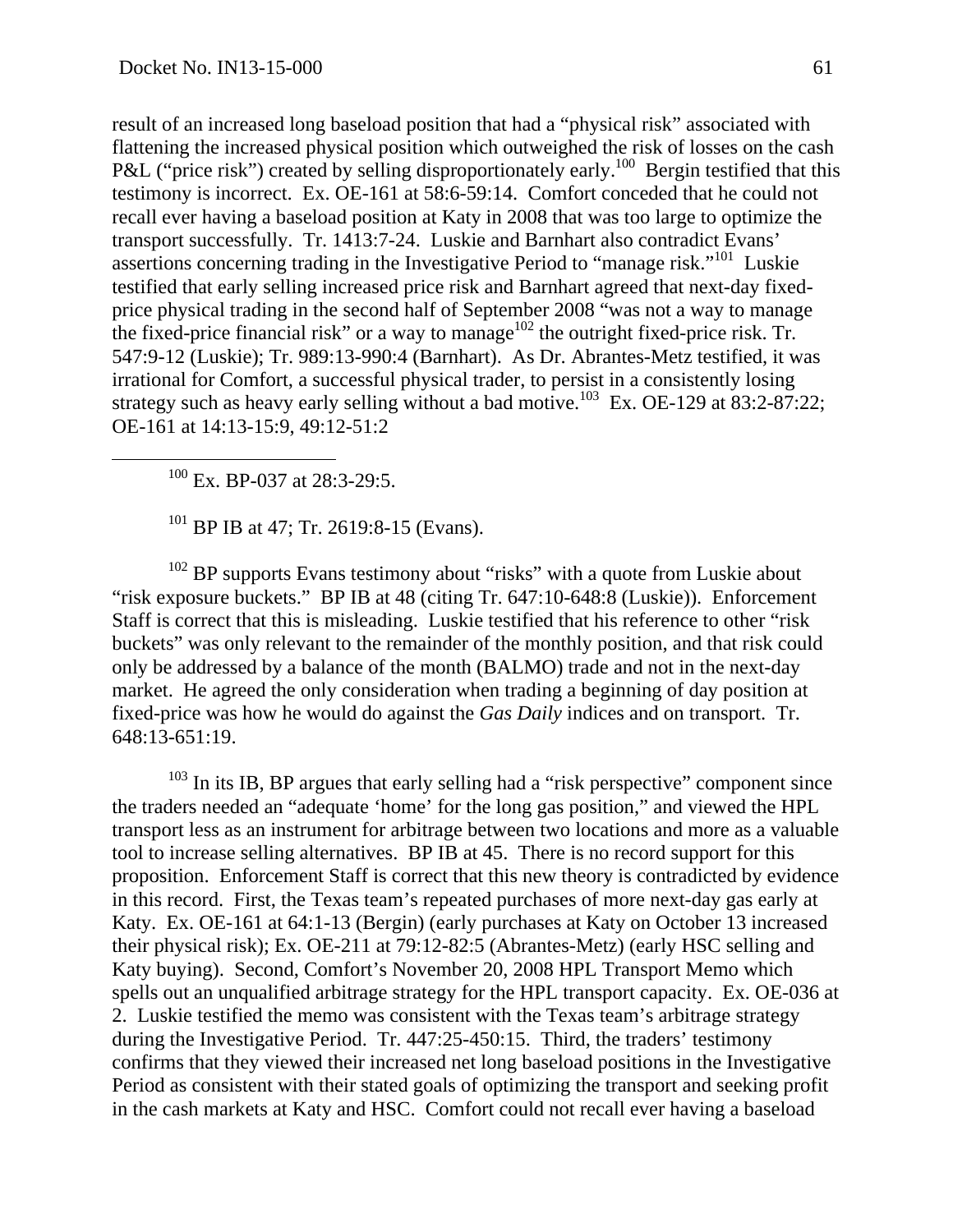127. Bergin testified a "rational trader seeking to optimize their transportation would have attempted to unwind as much of their transportation as possible when prices at Katy were higher than HSC by selling Katy gas and buying HSC gas."<sup>104</sup> Ex OE-161 at 75:13-15. Comfort and Luskie understood the concept of unwinding transport as part of economic decision-making based on transportation. Tr. 384:8-385:11 (Luskie); Ex. OE-243; Tr. 702:2-23 (Comfort). As Bergin testified, during the Investigative Period the Texas team "turned off" their transportation on a single day (October 22) out of a total of 73 flow days. This is directly in contrast with the first eight and a half months of 2008, when they turned off transport on 70 percent of the days or 183 of 261 flow days. Their decision to routinely turn off transport when prices dictated resulted in an overall positive P&L before the Investigative Period. Ex. OE-161 at 77:7-78:2, Figure 12. Second, Comfort did not give any reason why the Texas team frequently failed to "unwind" or "turn off" the HPL transport during the Investigative Period when it was economic to do so. Further, he denied any specific memory of not turning off transport in the Investigative Period. Tr. 1278:8-14. As Bergin testified, the Texas team's trading behavior during the Investigative Period was consistent with an intent to suppress the HSC *Gas Daily* index. Ex. OE-161 at 78:2-79:5. This testimony is in direct disagreement with Evans testimony on the use of the HPL transport in the Investigative Period, Evan asserted that it was fully responsive to HSC/Katy price differentials.<sup>105</sup>

position at Katy in 2008 that he felt was too large to optimize the transport successfully. Tr. 1413:7-24. Additionally, Luskie testified that a net long baseload position of about 110,000 to 115,000 MMBtus was not unmanageably long,"it's kind of what we do". Tr. 507:10-18.

<sup>104</sup> Bergin testified that each day, the Texas team's baseload gas deals appeared as a long or short beginning-of-day position on the Katy Ship Sheet. Ex. OE-001 at 49:15- 50:4; OE-161 at 56:6-19; Tr. 1488:14-1489:16 (Bergin) (describes Texas team's "mustsell" baseload setup). The Texas team had long Katy and short HSC baseloads during the Investigative Period which allowed them to flow some of their net long position form Katy to HSC, but prices should have been relevant and critical in the economic decision whether to flow gas or not. Bergin explained as follows: if HSC prices were below Katy prices, the Texas team could have sold their baseload positions at Katy, "turned off" their transport, and bought next-day gas at HSC to more economically meet their HSC short baseload obligation. Ex. OE-161 at 29:9-14, 66:19-67:2. Enforcement Staff is correct that their experts proved by various analyses that the Texas team's choice to pass up opportunities to "turn off" some or all of their HPL transport in the Investigative Period when it was economic was additional proof that the Texas team was not responding to price signals at HSC. *Id.* at 74-79 (describing the Texas team's failure to turn off transport); Ex. OE-129 at 89:18-101:4 (calculates excess volume the Texas team shipped to HSC) (Abrantes-Metz).

<sup>105</sup> As Luskie testified, purposely not unwinding transport when it makes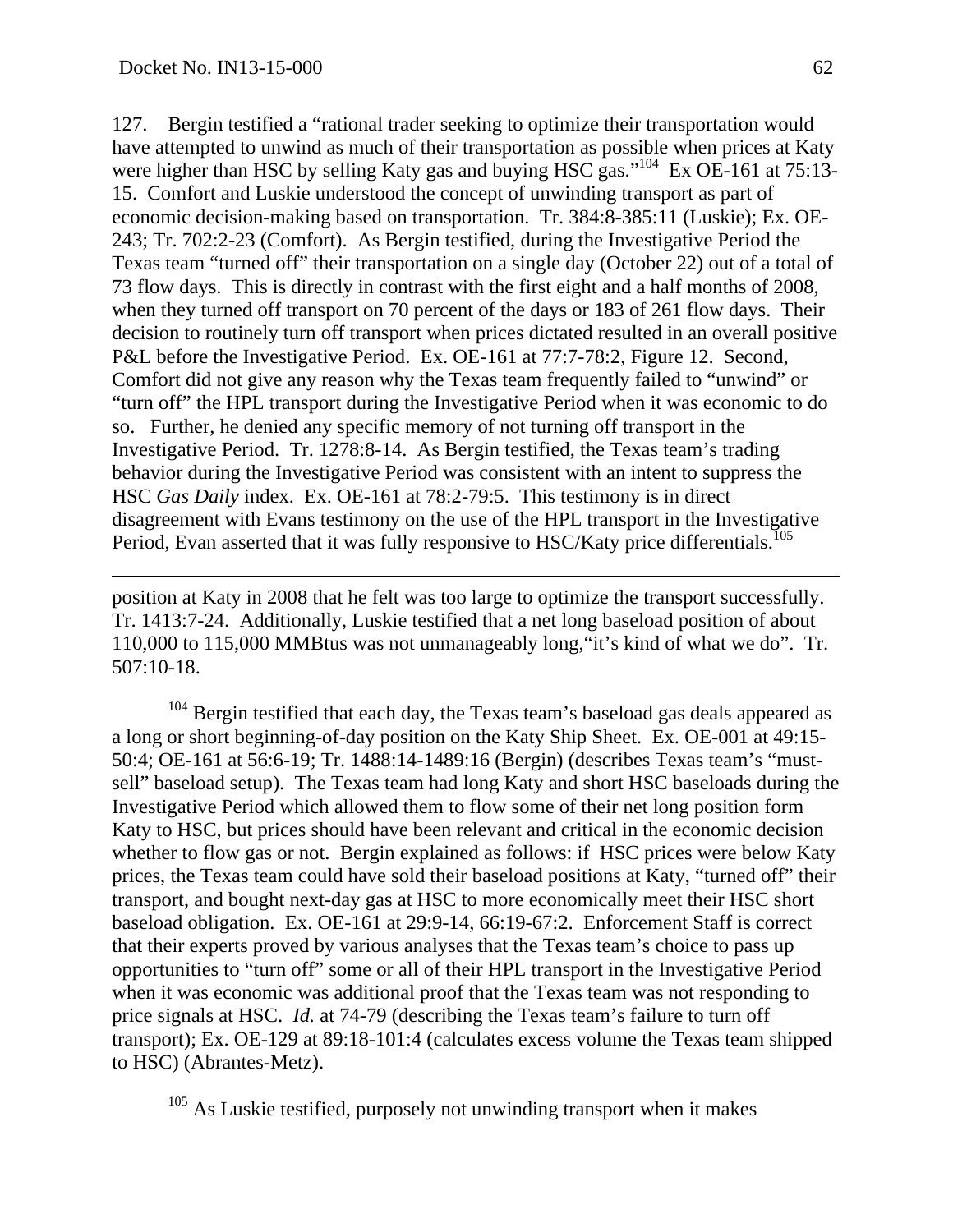Bergin's testimony is given significant weight. On the other hand, Comfort's lack of memory of significant matters, $106$  his testimony that he did nothing wrong and that trading during the Investigative Period was business as usual<sup>107</sup> are not credible<sup>108</sup> in light of the evidence in this case.<sup>109</sup>

economic sense to do so would bring gas molecules to a market that did not need them. Tr. 385:12-18. He also acknowledge that flooding a market with additional molecules it does not need could be an aspect of a market manipulation. Tr. 382:18-23.

106 Tr. 1217:14-1219:14.

107 Tr. 1218:15.

 $108$  Kevin Bass's review of Comfort is also not credible. Ex. OE-115 at 3; Tr. 1441:3-1442:1 (Comfort). There is no record evidence to support his favorable comments and he did nothing to investigate the November 5 phone call, he did not even review the Team's trading data. Tr. 1443:17-1447:22 (Comfort).

<sup>109</sup> Likewise, Barnhart's written exculpatory testimony is not credible. As she testified at the hearing, her written testimony lacked support and relevance. Tr. 906:10- 17, 965:1-4, 970:6-12, Tr. 907:8-11, 973:6-22. She was a member of the trading team at the time in question. Tr. 883:2-13. She was the one who primarily traded financially for the Texas team at HSC and Katy. Tr. 877:5-7. She and Comfort jointly developed their views and traded both physical baseload and financial positions in and around HSC during the Investigative Period. Ex. BP-020 at 6:15; Tr. 881:6-11, 882:12-14 (Barnhart); Tr. 1346:18-22 (Comfort). It is found that Barnhart most likely knew about the additional HSC to Henry Hub spread positions, that the Texas team benefited from lower HSC *Gas Daily* prices and that the next-day fixed-price trading was suppressing the index and increasing the team's P&L. Moreover, Bergin responded to all of the potential justifications Barnhart provided in her written testimony and found that there were macroeconomic impacts of the hurricanes and the financial crisis but these occurrences do not provide an explanation for the Texas team's uneconomic trading at HSC and the use of their HPL transport during the Investigative Period. Ex. OE-161 at 17-42. Bergin responded to BP's financial crisis excuse with his review of the creditworthiness of the Texas team's next-day fixed-price counterparties. *See* Ex. OE-161 at 30-38. He found a lack of material change in the number of counterparties and the Texas team was able to sell gas at Katy or HSC in the Investigative Period. *Id.* Moreover, Enforcement Staff is correct that BP's challenge to this testimony based on the lack of use of certain ICE data received from the CFTC fails. Because the data was unclear, and its probative value in question, the data was deemed inadmissible. BP IB at 42. *See* Tr. 1797:15-1802:18. Further, Bergin responded concerning the impact of the hurricane and stated that generally the impact of fundamentals, such as weather events, are reflected in prices. Ex. OE-001 at 67:15-68:12 (describing immediate effects of Hurricane Ike); *see also* Ex. OE-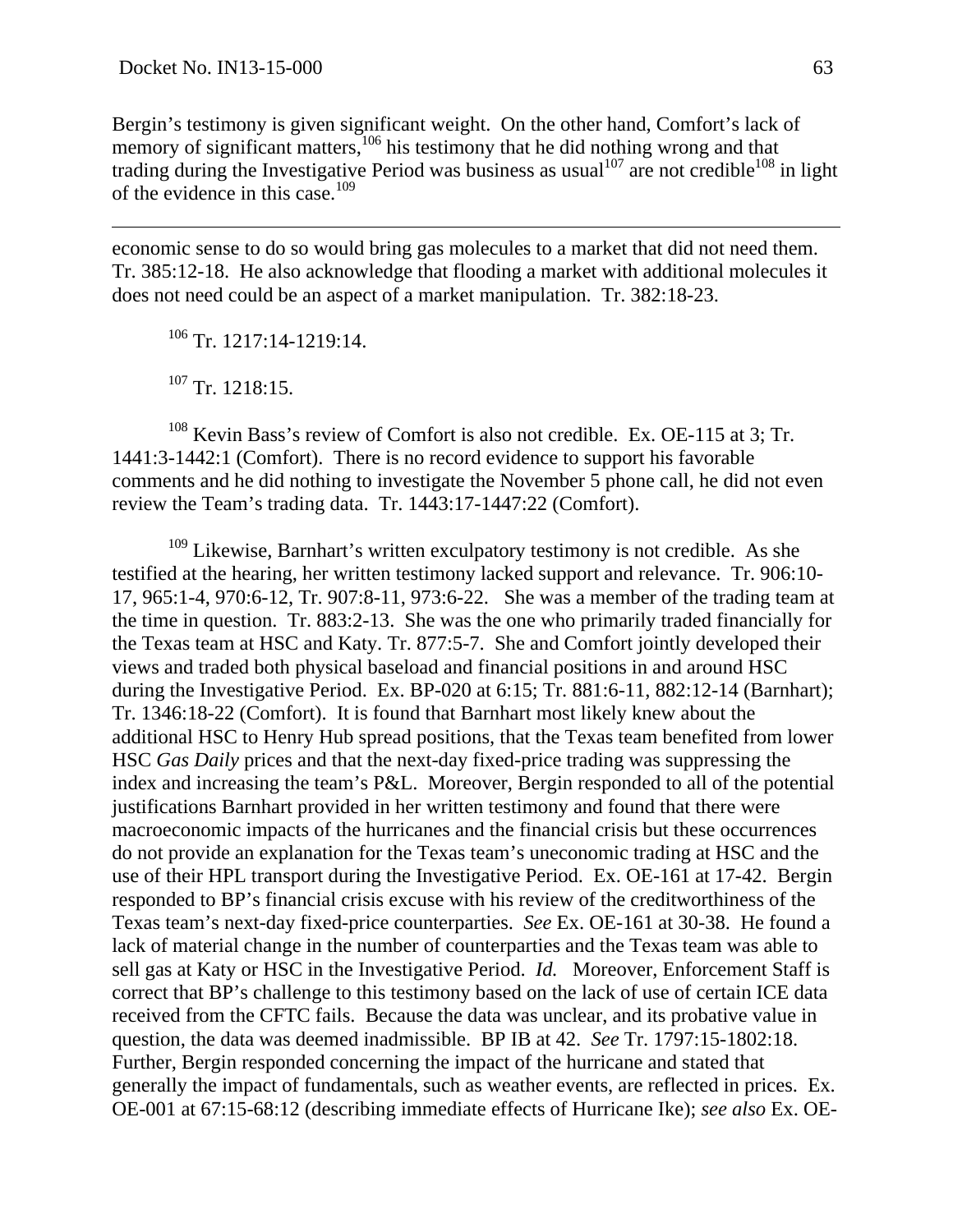128. Based on the evidence in this record it is found that BP through the Texas team, acted with intent to manipulate the HSC *Gas Daily* index to benefit their financial position. Additionally, it is found that this intent meets the requisite scienter requirement under the Commission's Anti-Manipulation Rule.

## 3. Jurisdiction

#### *Parties Contentions*

 $\overline{a}$ 

129. Enforcement Staff claims it proved that BP's conduct during the Investigative Period is subject to the Commission's jurisdiction. EF IB at 71. According to Enforcement Staff Section 4 of the NGA "in connection with" language applies to "situations in which there is a nexus between the fraudulent conduct of an entity and a jurisdictional transaction." Enforcement Staff contends NGA § 4A authority attaches if a manipulative scheme's conduct is intended to affect jurisdictional transactions. EF IB at 72. In this case, Enforcement Staff maintains it proved the Commission's jurisdiction in three ways. EF IB at 71.

130. First, the Texas team's effect on third-party jurisdictional sales of interstate gas for resale based off the lowered HSC *Gas Daily* index. EF IB at 71. Second, an interstate pipeline and its shippers made jurisdictional cash-out transactions priced off the manipulated HSC *Gas Daily* index. EF IB at 71. Third, BP made next-day, fixed price natural gas sales of interstate gas at HSC for resale. EF IB at 71. In every case, these transactions were jurisdictional. EF IB at 71. BP's manipulative conduct was "in connection with" and affected sales for resale and cash-out transactions based off the HSC *Gas Daily* index. EF IB at 71. BP's own sales for resale were part of their manipulative scheme, and are therefore jurisdictional sales "in connection with" BP's manipulation. EF IB at 71.

131. Enforcement Staff claims the 46 examples it submitted of third party physical natural gas transactions are jurisdictional and were priced off the HSC *Gas Daily* index. EF IB at 75. These transactions were sales of natural gas in interstate commerce, the sales were for resale, and they were not "first sales."<sup>110</sup> EF IB at 75-76. Their

161 at 17:1-29:18, 33:1-7. Again, this Bergin testimony is given significant weight.

<sup>110</sup> "First sale" is a sale from producer to consumer, unless and until the gas is purchased by an interstate pipeline, intrastate pipeline, or local distribution company or affiliate thereof. 15 U.S.C. § 3301 (2) (21) (A) (2000), cited by EF IB at 64, n. 284. The NGPA, 15 U.S.C. §§ 3301 *et seq*. (2000) and the Wellhead Decontrol Act of 1989, Pub. L. No. 101-60, 103 Stat. 157 (1989) exclude all "first sales" from the Commission's NGA jurisdiction. EF IB at 75, n. 284.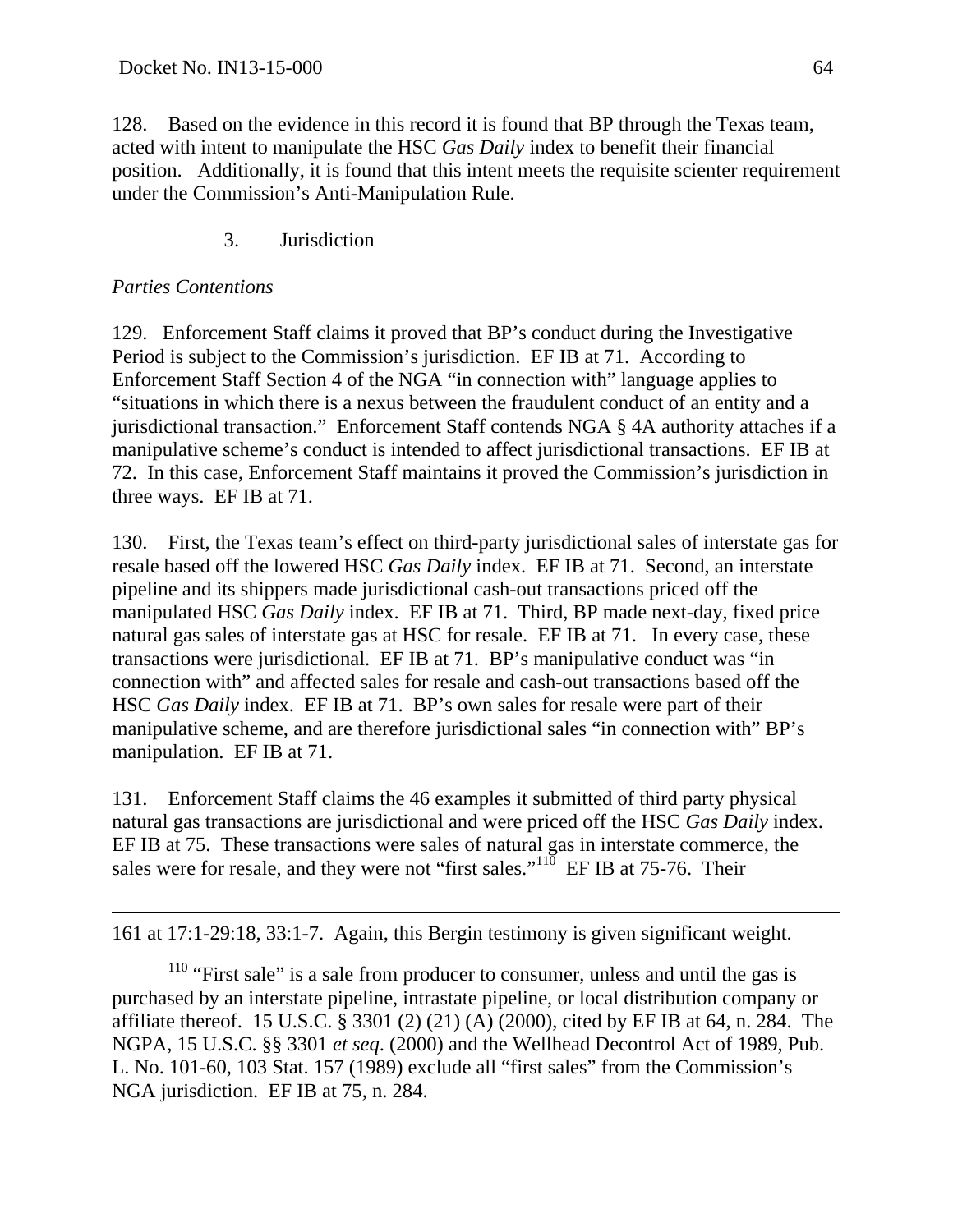characteristics qualify them as Commission jurisdictional transactions. EF IB at 75. These jurisdictional sales were priced off of the HSC *Gas Daily* index. EF IB at 76.

132. For example, Enforcement Staff states that the record establishes Northern Natural Gas Company (NNG) priced imbalances using the HSC *Gas Daily* index during the Investigative Period. EF IB at 78. NNG did this as part of its FERC Gas Tariff cash-out transaction process. EF IB at 78. Cash-out transactions are used by both shippers and pipelines in accounting for receipt and delivery imbalances. EF IB at 78. A cash-out transaction between shippers and an interstate pipeline falls under the Commission's jurisdiction. EF IB at 78. NNG, during the Investigative Period, billed its shippers for imbalances using the Average Gulf Coast Monthly Index Price, which incorporated the HSC *Gas Daily* index. EF IB at 78. The HSC *Gas Daily* index therefore affected these transactions. EF IB at 78.

133. Furthermore, Enforcement Staff contends it proved that the Texas team's own next-day, fixed-price sales of physical gas at HSC during the Investigative Period included interstate sellers of physical natural gas for resale, which falls under the Commission's NGA § 1(b) jurisdiction. EF IB at 78. The sales were part of the Texas team's scheme to suppress HSC *Gas Daily* index through next-day fixed-price sales at HSC. EF IB at 67. Enforcement Staff provided 52 examples<sup>111</sup> of the Texas team's jurisdictional, next-day fixed-price sales for resale of physical natural gas during the Investigative Period. EF IB at 68. These sales were jurisdictional because they constituted (i) sales of interstate gas in interstate commerce; (ii) sales for resale; and (iii) not first sales. EF IB at 79.

134. Enforcement Staff avers BP's slippery slope argument that any entity reporting to any index would fall under Commission authority omits the requirement for the link between manipulation and Commission jurisdictional transactions as described in Order No. 670. EF RB at 26. The Commission's mandate, according to Enforcement Staff, is to protect its jurisdictional markets from manipulation. EF RB at 19. This mandate includes an entity intentionally manipulating an index that sets prices for Commission jurisdictional transactions. EF RB at 26.

135. Additionally, Enforcement Staff asserts that BP's testimony fails to rebut the evidence that BP's sales were made pursuant to the Commission's jurisdiction. EF IB at 73. Smead did not address third party jurisdictional sales priced off the HSC *Gas Daily* index. EF IB at 84. Nor did he address specifically whether BP's next-day, fixed-price physical natural gas sales were jurisdictional. EF IB at 85. Though Smead did testify

<sup>&</sup>lt;sup>111</sup> Enforcement Staff states that Bergin set forth all facts and supporting evidence of these 52 examples in Appendix A of his rebuttal testimony, OE-161 at 110-174. EF IB at 79, n. 303.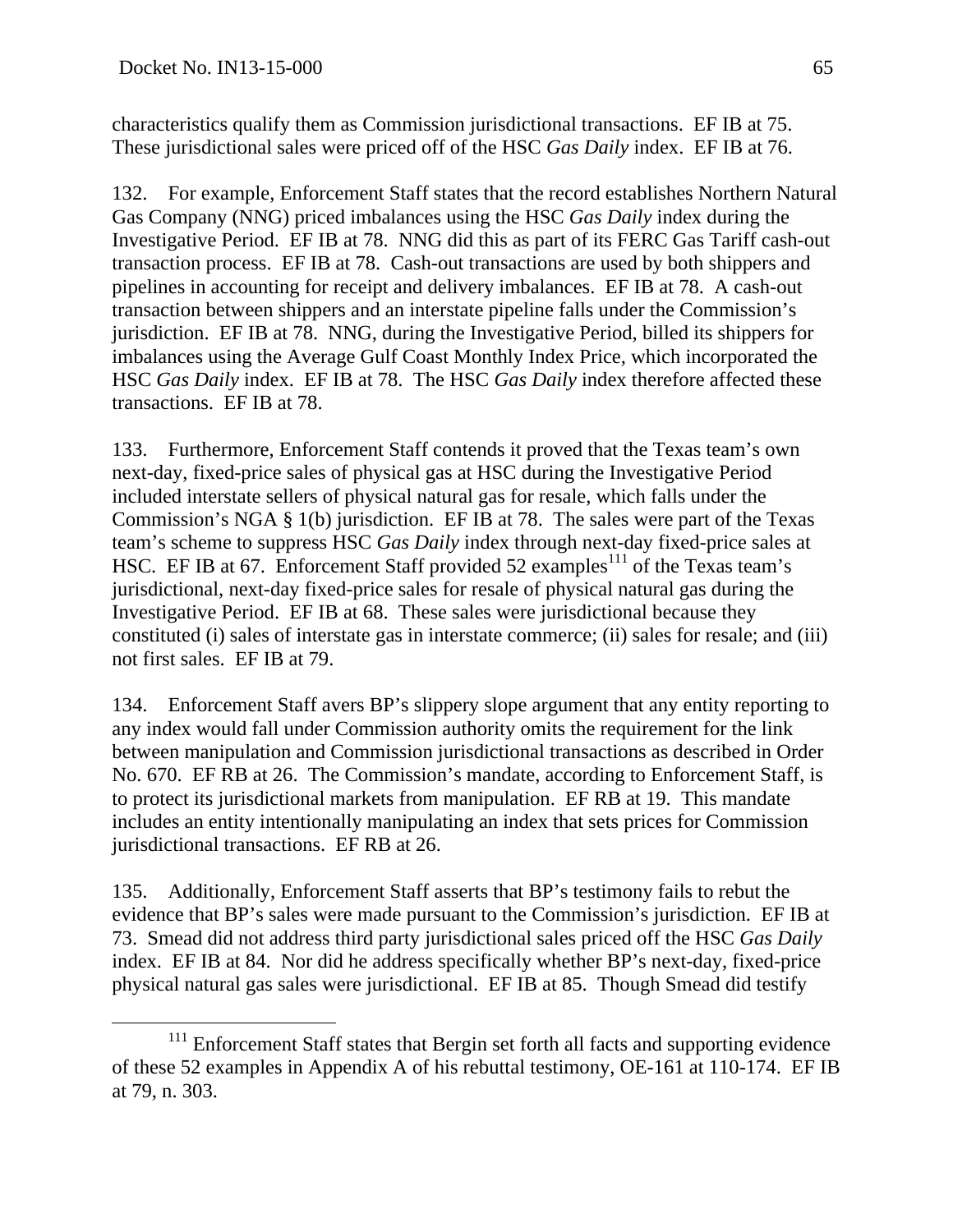about the volume of BP's HSC transactions, volume is irrelevant when determining the Commission's authority over manipulative conduct. EF IB at 85. Enforcement Staff claims it established the nexus between the fraudulent conduct and jurisdictional transaction here, in accordance with Order No. 670. EF RB at 33.

136. Enforcement Staff further challenges BP's claim that intracompany sales negate Commission jurisdiction. EF RB at 36. Specifically, BP claims  $18$  examples<sup>112</sup> fall under this category. EF RB at 36. Enforcement Staff states intracompany sales are not a factor in determining jurisdiction. EF RB at 36.

137. BP claims Enforcement Staff has failed to prove the Commission has jurisdiction in this proceeding. BP IB at 59. BP states it made no jurisdictional natural gas sales at HSC for resale relating to the alleged manipulative practices during the Investigative Period. BP IB at 59. Additionally, BP argues Enforcement Staff failed to allege or prove that the Commission possesses NGA jurisdiction over any transportation services in this case. BP IB at 59.

138. BP notes that section 1(b) of the NGA does not give the Commission jurisdiction over intrastate transportation, intrastate sales, direct sales, or first sales of natural gas. BP IB at 60. The Tape has been Enforcement Staff's "cornerstone" of this case, but that recorded call relates only to HPL, an intrastate pipeline outside Commission jurisdiction. BP IB at 60. Enforcement Staff also fails to connect BP's trading and alleged manipulative behavior to transportation in interstate commerce or sales for resale in interstate commerce, as required under NGA section 4A. BP IB at 60. Instead, Enforcement Staff presents flawed jurisdiction arguments, including arguing BP's alleged behavior affected prices generally and by providing examples of BP sales that at one point travelled over interstate pipelines. BP IB at 60-61. While Enforcement Staff relies on Order No. 670 in stating the Commission's anti-manipulation authority under NGA § 4 is not limited by NGA § 1, that order is inapplicable. BP RB at 32-33. That order predates multiple federal appellate decisions. BP RB at 32-33. Enforcement Staff's reliance on the Hearing Order is inapplicable here; it is also pending rehearing. BP RB at 33.

139. BP states that intrastate transactions affecting an index do not fall under the Commission's jurisdiction. BP IB at 61. Enforcement Staff's argument in this respect fails because it would extend the Commission's jurisdiction to transactions it otherwise would not reach, i.e., intrastate transactions. BP IB at 61. All intrastate and interstate transactions that are reported to *NGI* or *Platts* contribute to the index. BP IB at 61. BP asserts market participants are not required to report transactions to the publishers of *NGI* and *Platts*. BP IB at 61-62. If the Commission asserted jurisdiction over transactions

 <sup>112</sup> Examples 2, 4, 6, 8, 10, 12, 14, 16, 18, 20, 22, 24, 33, 34, 36, 39, 44, and 46, in Appendix A to Ex. OE-161. EF RB at 38, n. 160.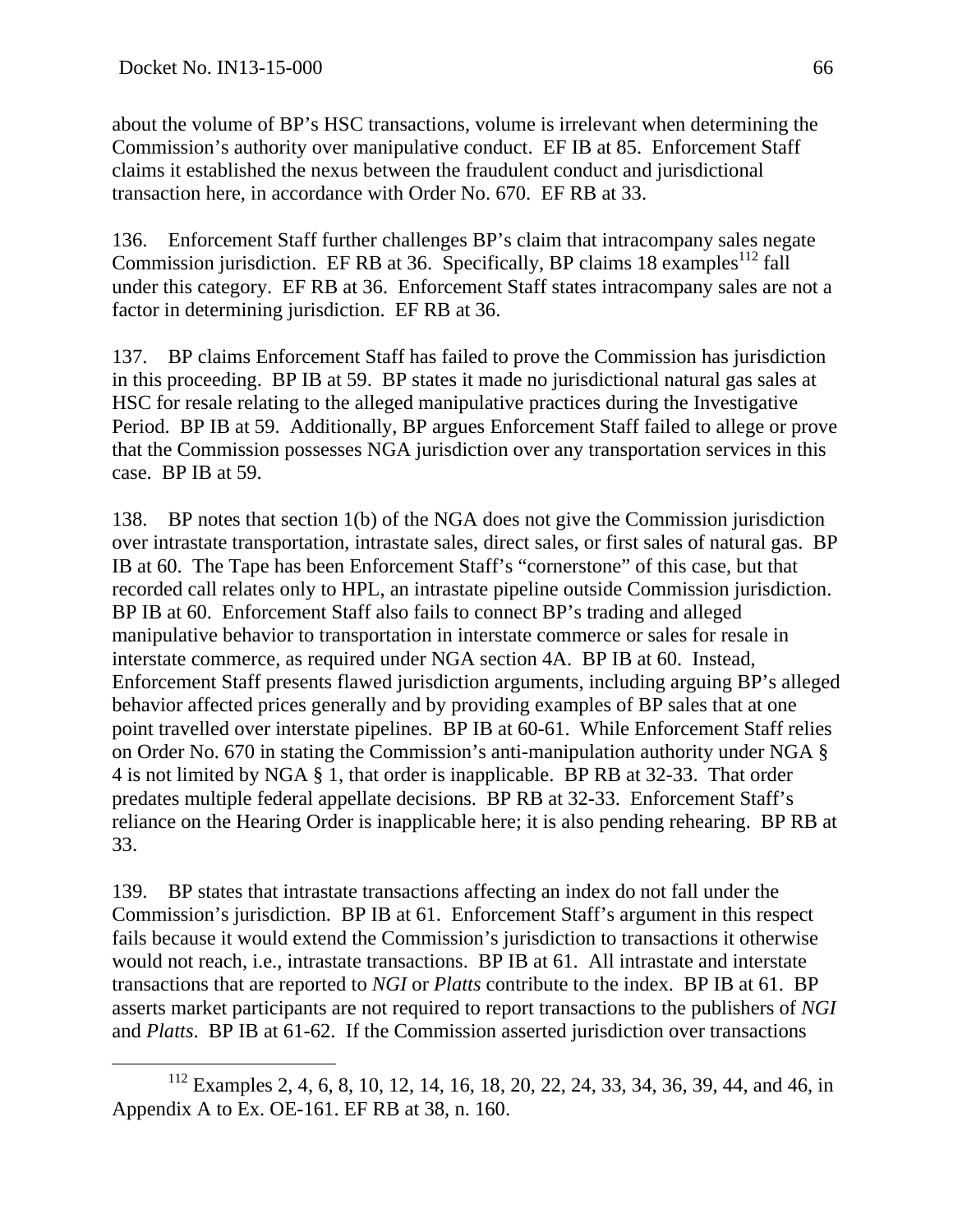contributing to the index, it would subject all parties reporting to those publishers to its jurisdiction, including those making non-jurisdictional intrastate transactions. BP IB at 62. This goes against both the section 1(b) of the NGA and the Court's holding in *Panhandle E. Pipe Line Co. v. Pub. Serv. Comm'n of Ind.*, 332 U.S. 507, 519 (1947). BP IB at 62. Enforcement Staff's argument also conflicts with the NGA's plain language and purpose. BP IB at 55. Section 4A of the NGA's "in connection with" language must be read together with the limiting language of section 1(b). BP IB at 63.

140. Moreover, BP contends that cash-out transactions affecting the HSC *Gas Daily* index fall outside Commission jurisdiction. BP IB at 63. Though the HSC *Gas Daily* index is a component of a cash-out calculation, it does not follow that the Commission has jurisdiction over all sales that contribute to an index. BP IB at 64. This could lead to the Commission asserting "in connection with" jurisdiction over futures transactions or physical gas sales for resale that incorporate the NYMEX price as a component. BP IB at 64.

141. In addition, the Commission does not have jurisdiction over BP's direct sales in this case. BP IB at 65. BP contends all of its sales in this proceeding constitute intrastate sales. BP RB at 34. Enforcement Staff tries to demonstrate that some of the Texas team's transactions constitute "direct sales," where the Texas team sold interstate natural gas, not produced by BP, for resale at a fixed price at HSC. BP IB at 65. But BP contends none of these examples are connected to manipulative conduct. BP IB at 65. Even if they were in connection with the alleged manipulative conduct, these were all non-jurisdictional transactions. BP IB at 65-66.

142. BP asserts Enforcement Staff failed to make specific allegations that the BP sales Bergin identifies are subject to the NGA and tied to the alleged manipulation. BP IB at 66. Because the natural gas was transported on HPL either under an intrastate contract or non-jurisdictional Section 311 contract, the Commission cannot have jurisdiction over these transactions. BP IB at 67.

### *Discussion*

143. The NGA provides for the Commission's jurisdiction generally over interstate natural gas. The NGA states, in part,

The provisions of this chapter shall apply to the transportation of natural gas in interstate commerce, to the sale in interstate commerce of natural gas for resale . . . and to natural-gas companies engaged in such transportation or sale . . . but shall not apply to any other transportation or sale of natural gas or to the local distribution of natural gas . . . .

15 U.S.C. § 717(b) (2012). The NGA defines "interstate commerce" as "commerce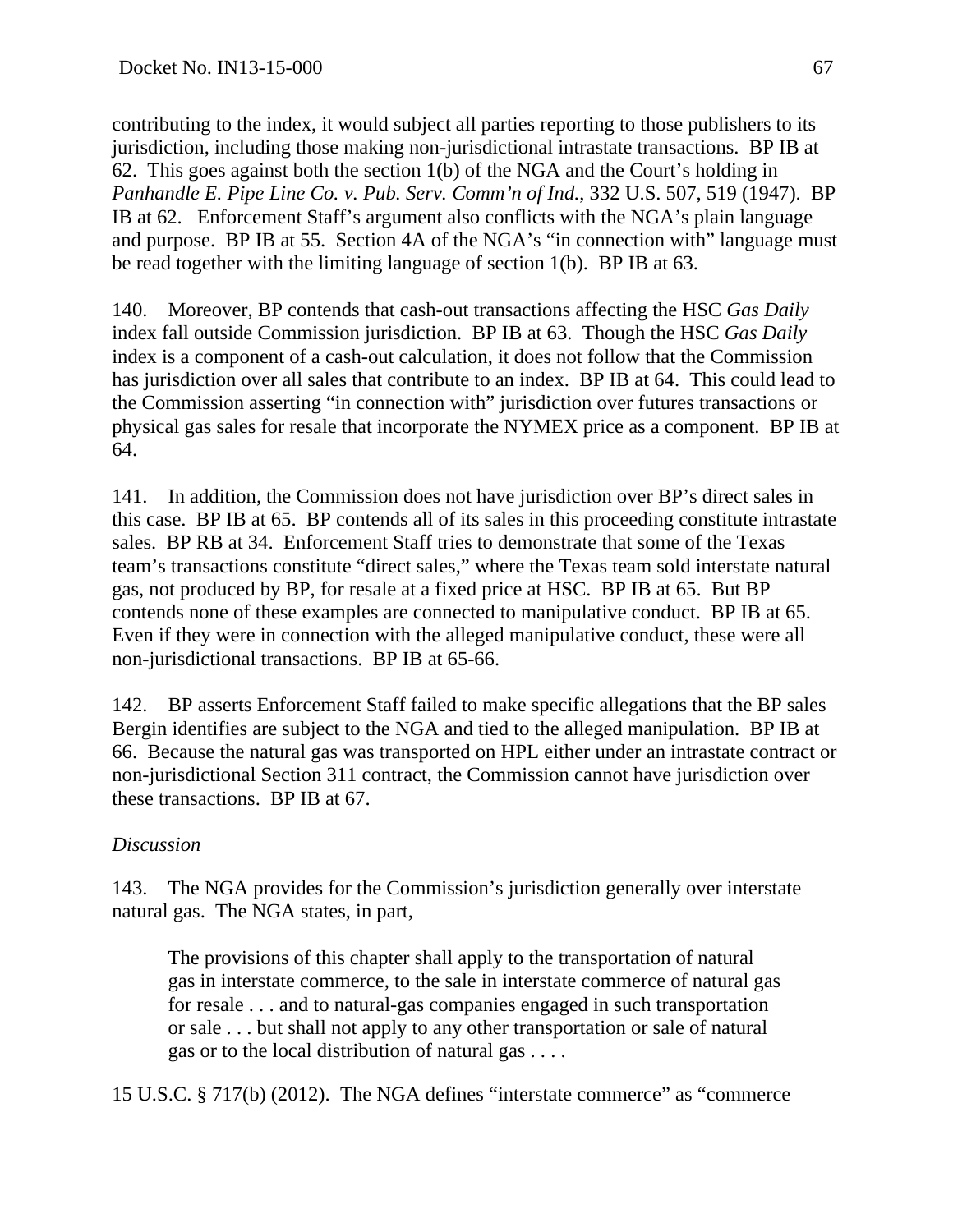between any point in a State and any point outside thereof, or between points within the same State but through any place outside thereof, but only insofar as commerce takes place within the United States." 15 U.S.C. § 717a(7) (2012).

144. The NGA also provides for the Commission's jurisdiction in natural gas market manipulation. The NGA § 4A states, in part,

It shall be unlawful for any entity, directly or indirectly, to use or employ, *in connection with* the purchase or sale of natural gas or the purchase or sale of transportation services subject to the jurisdiction of the Commission, any manipulative or deceptive device or contrivance . . . in contravention of such rules and regulations as the Commission may prescribe as necessary in the public interest or for the protection of natural gas rate payers.

15 U.S.C. § 717c-1 (2012) (emphasis added).

145. "[T]he Commission views the 'in connection with' element . . . as encompassing situations in which there is a nexus between the fraudulent conduct of an entity and a jurisdictional transaction." Order No. 670 at P 22. In addition, when "committing fraud, the entity must have intended to affect, or have acted recklessly to affect, a jurisdictional transaction." *Id*. The Commission clarifies, providing the following example:

[A]ny entity engaging in a non-jurisdictional transaction through a Commission-regulated RTO/ISO market, that acts with intent or recklessness to affect the single price auction clearing price (which sets the price of both non-jurisdictional and jurisdictional transactions), would be engaging in fraudulent conduct in connection with a jurisdictional transaction and, therefore, would be in violation of the Final Rule.

### *Id*.

146. Enforcement Staff proved Commission jurisdiction in this proceeding through third party transactions priced off of the HSC *Gas Daily* index, cash-out transactions priced off the HSC *Gas Daily* index, and BP's own next-day, fixed-price sales of gas at HSC made to suppress the HSC *Gas Daily* index.

### Third Party Transaction that Affected the HSC *Gas Daily* Index

147. Third party sales for resale, priced off of the manipulated HSC *Gas Daily* index, provide the Commission with jurisdiction in this proceeding. To make a showing of jurisdiction, these sales must have been made in interstate commerce,  $113$  must have been

<sup>&</sup>lt;sup>113</sup> The sales must be made in interstate commerce for Commission jurisdiction, as provided under the NGA. *See* 15 U.S.C. § 717(b) (2012). Additionally, natural gas sold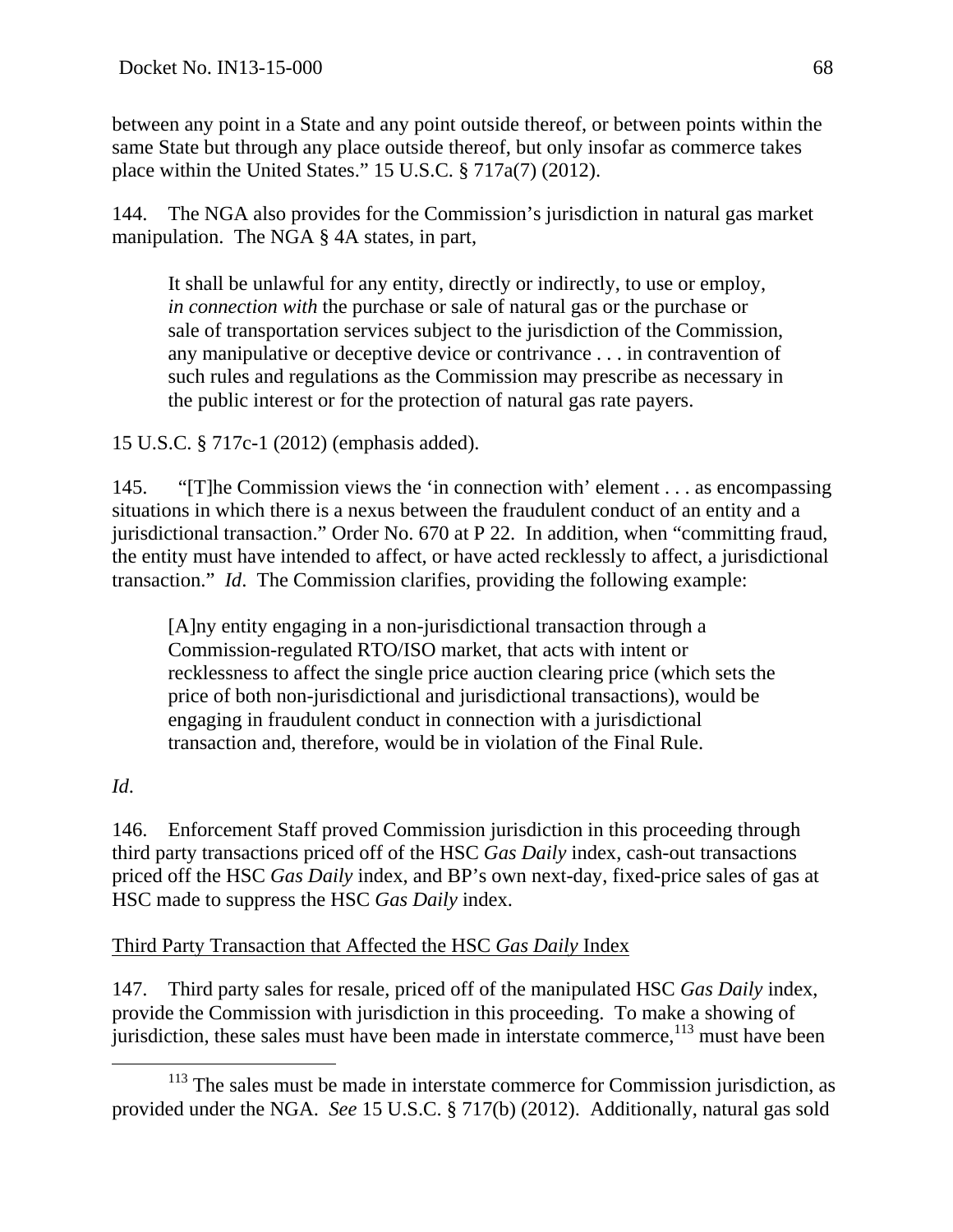$\overline{a}$ 

for resale,<sup>114</sup> cannot be first sales,<sup>115</sup> and must have been priced off of the HSC *Gas Daily* index.<sup>116</sup> Enforcement Staff's 46 examples of third party sales for resale priced off of the HSC *Gas Daily* index are sufficient in proving Commission jurisdiction.

148. Example 1, from Bergin's rebuttal testimony, provides one such example. This sale involved **[CONFIDENTIAL]** selling physical natural gas to **[CONFIDENTIAL]**. Ex. OE-161 at 176. The **[CONFIDENTIAL]**, which fall within the Investigative Period. OE-161 at 176. This gas was sold "at an interconnect with Trunkline Gas Company, LLC, an interstate pipeline", making this a sale in interstate commerce. OE-172 at 3, P 6c. **[CONFIDENTIAL]** purchased this natural gas for the purpose of resale. Ex. OE-171 at 2, P 8. Moreover, this sale is not a "first sale." **[CONFIDENTIAL]** is a natural gas pipeline. Ex. OE-172 at 3, P 6b. Additionally, the natural gas did not come from **[CONFIDENTIAL]** own production, nor from any of **[CONFIDENTIAL]** affiliate's production. Ex. OE-172 at 3-4, P 6c. Finally, the sale was priced off of the HSC *Gas Daily* index, because "purchases of natural gas by **[CONFIDENTIAL**]<sup>117</sup> for flow dates in November 2008 were priced off the HSC *Gas Daily* index. Ex. OE-171 at 2, P 7. *See also* OE-172 at 3, P 6c. This example, along with 45 other examples of jurisdictional sales for resale of natural gas in this proceeding, is explained in depth in Ex. OE-161 at 175-191.

at an interstate meter becomes interstate natural gas. *See* Tr. 1709:14-15. *See also Energy Transfer Partners, L.P.*, *et al.*, 120 FERC ¶ 61,086 at P 173 (2007).

114 Sales for resale of natural gas in interstate commerce are jurisdictional. *See* 15 U.S.C. § 717(b) (2012).

115 First sales of natural gas are outside the Commission's jurisdiction. *See* 15 U.S.C. § 3431 (a)(1)(A) (2012) ("For purposes of section 1(b) of the Natural Gas Act…the jurisdiction of the Commission under such Act shall not apply to any gas solely by reason of any first sale of such natural gas.") *See also Amendments to Blanket Sales Certificates*, Order No. 644, FERC Stats. & Regs. ¶ 31,153 at P 14 (2003), *reh'g denied*, 107 FERC ¶ 61,174 (2004) ("Under the NGPA, first sales of natural gas are defined as any sale to an interstate or intrastate pipeline, LDC or retail customer, or any sale in the chain of transactions *prior* to a sale to an interstate or intrastate pipeline or LDC or retail customer.").

116 The sale must have been priced off the HSC *Gas Daily* index because that would prove that third parties relied on the HSC *Gas Daily* index for pricing a natural gas trade and thus relied on a manipulated price in making the transaction. BP's conduct that affected this index is "in connection with" the third parties' purchase or sale of natural gas, subject to the Commission's jurisdiction. *See* 15 U.S.C. § 717c-1 (2012).

 $117$  Both Enforcement Staff and BP protected a lot of material in this portion of their briefs which is deemed unnecessary and abuse of confidentiality rules.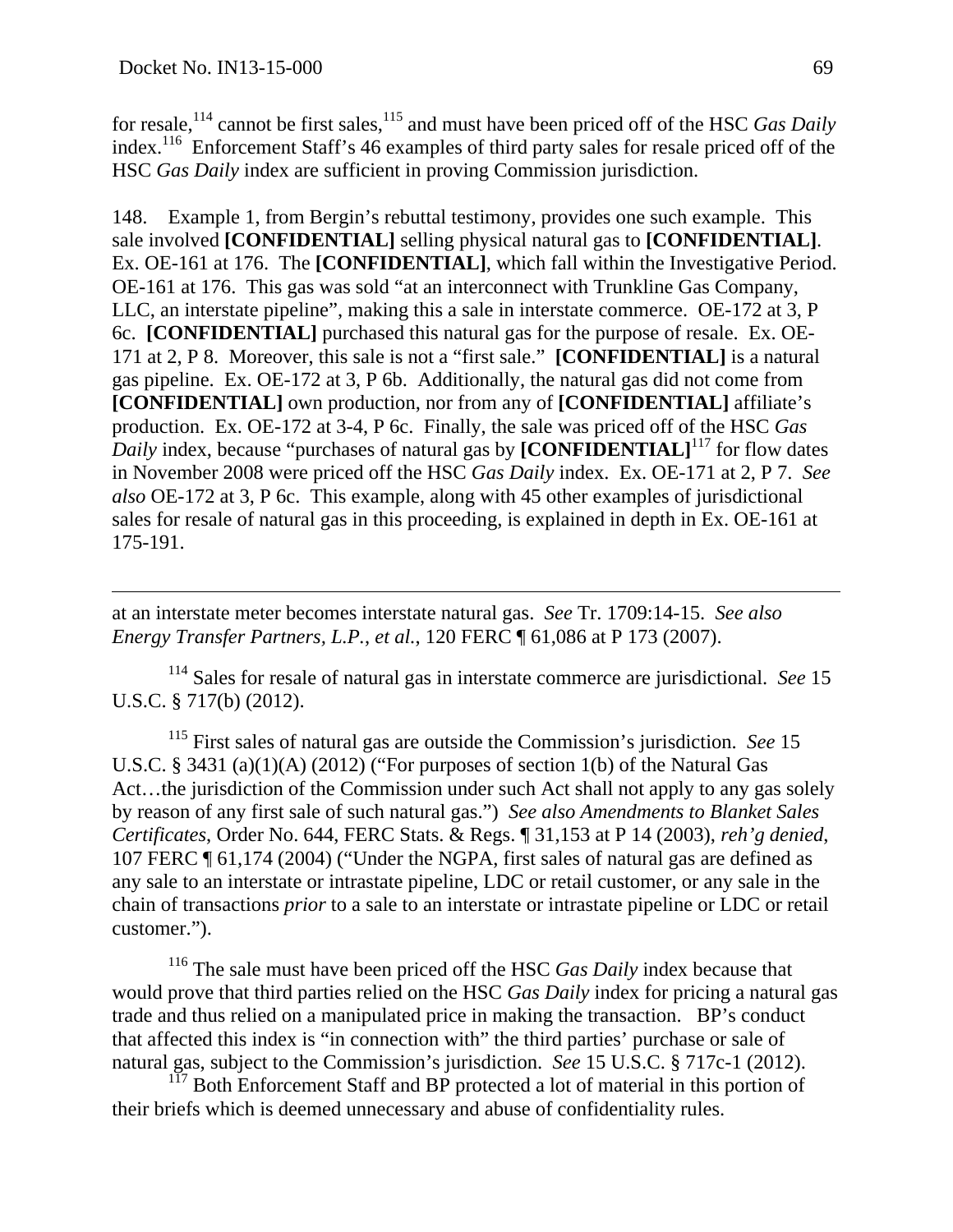149. BP argues that the Commission cannot assert its jurisdiction over sales that contribute to an index because this would necessarily include intrastate transactions. BP IB at 61. BP states that all natural gas transactions, be they interstate or intrastate, are reported to *NGI* or *Platts* and contribute to the index. BP IB at 61. Extending jurisdiction to intrastate sales that affect an index would be at odds with NGA  $\S$  1(b), according to BP. BP IB at 62. However, the Hearing Order has already addressed these arguments. NGA § 4A's "in connection with" language gives the Commission jurisdiction over otherwise "non-jurisdictional" transactions. Hearing Order at P 23. BP's assertion "that the Commission may not exercise section 4A jurisdiction over any transaction that is covered by [NGA] section 1(b)…is incorrect as a matter of law." Hearing Order at PP 22-23.

150. BP's argument that accepting jurisdiction over sales for resale affecting an index would be a case of "the exception swallowing the rule" is not persuasive. It is BP's contention that if the Commission asserted jurisdiction over transactions that contribute to the index, it would subject all parties reporting transactions to its jurisdiction (which would necessarily include parties not otherwise subject to Commission jurisdiction). BP IB at 62. However, a nexus must exist between manipulation and Commission jurisdictional transactions in order for the Commission to properly have jurisdiction. Order 670 at P 22. Therefore, not every transaction reported would be subject to Commission jurisdiction; only those transactions where there exists a connection between manipulative behavior and jurisdictional transactions.

151. BP's reliance on cases to support its NGA § 4A interpretation also fail. BP cites *Texas Pipeline Ass'n v. FERC*, which dealt with the Commission obtaining natural gas information from "any market participant," including owners and operators of intrastate pipelines. 661 F.3d 258, 260-261 (5th Cir. 2011). The court there held the Commission had no jurisdiction to gather information from any market participant. *Id*. at 263. But that case interpreted NGA § 23 in the context of NGA § 1(b). *Id.* at 259-260. This proceeding is dealing with § 4A, which "closely track[s] the prohibited conduct language in section 10(b) of the Securities Exchange Act of 1934 . . . ." Order No. 670 at P 6. Order No. 670 also noted that "[s]ection 10(b)'s 'in connection with' requirement has been construed broadly…to encompass many circumstances where securities transactions 'coincide' with the overall scheme to defraud." Order No. 670, P 22 (citations omitted). Similarly, NGA § 4A includes transactions affected by the HSC *Gas Daily* index.

152. BP also submits that NGA § 4A's jurisdictional scope must be interpreted with the understanding that states continue to regulate intrastate transactions. BP IB at 62, 62 n. 189. But its citation to *ONEOK, Inc. v. Learjet Inc.*, 135 S. Ct. 1591 (2015) is misplaced. *ONEOK* held that state antitrust lawsuits directed at practices effecting retail rates are not pre-empted by the NGA. *Id*. at 1599-1600. But here, manipulative conduct affecting Commission-jurisdictional transactions is at issue. State-regulated action is not restricted by this reading of NGA § 4A. BP also cites *Conoco Inc. v. FERC*, 90 F.3d 536, 552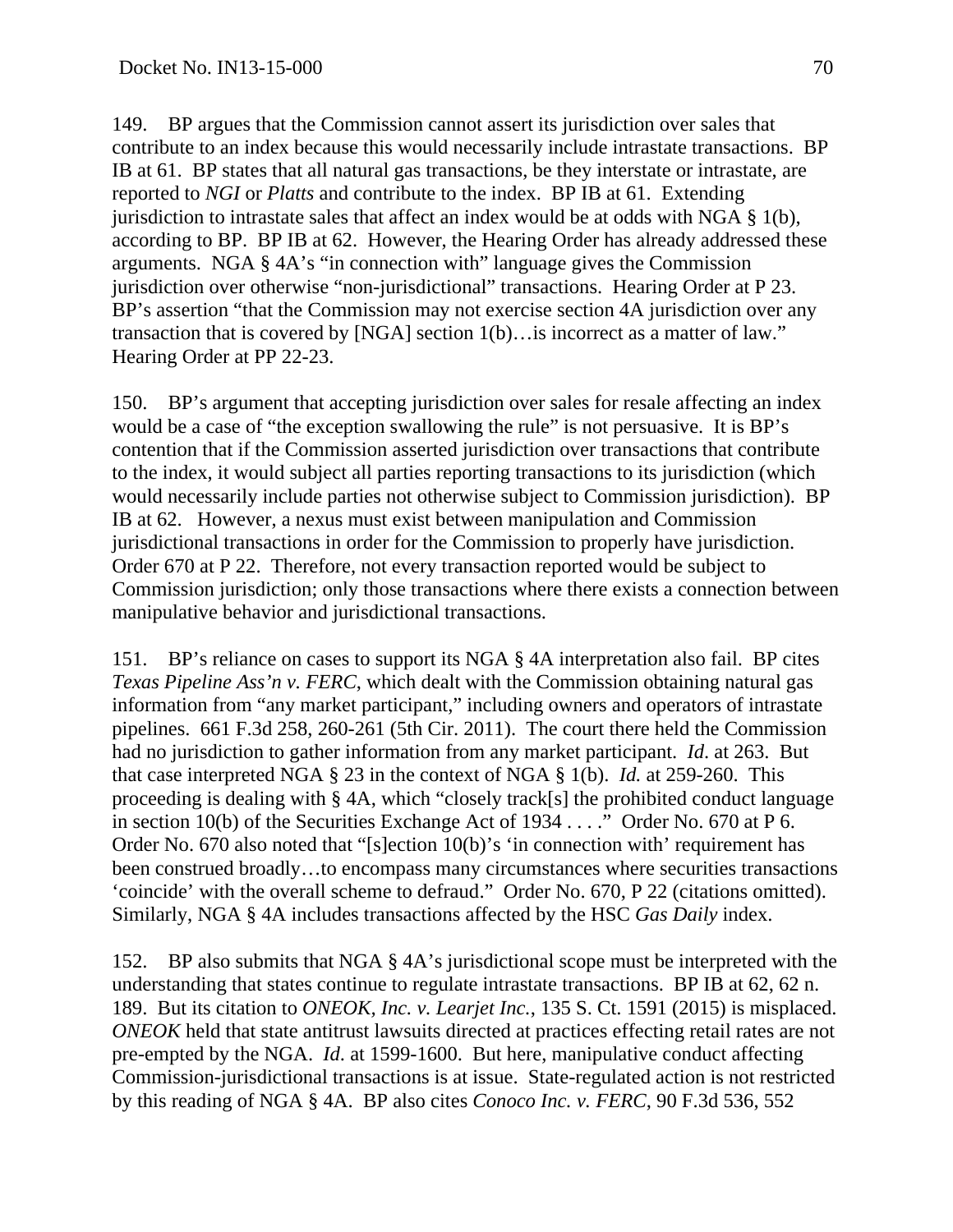(D.C. Cir. 1996) for the proposition that the "in connection with" language found in NGA § 4A must be read within the context of the limiting language of NGA § 1(b). BP IB at 55. However, as the Commission noted in its hearing order, *Conoco* also found that the Commission has jurisdiction over non-jurisdictional matters "intertwined with jurisdictional activity." Hearing Order at P 24 (citing *Conoco*, 90 F.3d at 549). In this proceeding, jurisdictional sales for resale, influenced by the combined effect of intrastate and interstate sales on the HSC *Gas Daily* index, fall under the Commission's jurisdiction. These jurisdictional sales were priced off of that manipulated index, and therefore fall under Commission's jurisdiction.

### Cash-Out Transactions Priced Off of the Manipulated HSC *Gas Daily* Index

153. In addition to jurisdictional sales for resale priced off the HSC *Gas Daily* index, Enforcement Staff proved that certain cash-out transactions were priced off the manipulated HSC *Gas Daily* index. "[C]ash-out transactions…are subject to the Commission's jurisdiction under sections 4 and 7 of the Natural Gas Act." *Transcontinental Gas Pipe Line Corp.*, 55 FERC ¶ 61,446 at P 62,370 (1991). Cash-out transactions are also considered sales for resale in interstate commerce. *Id*. In September, October, and November 2008, the three months of the Investigative Period, NNG priced its imbalance charges off of the Average Gulf Coast Monthly Index Price, which used the HSC *Gas Daily* index. Ex. OE-173 at 2-3, P 7. *See also* Ex. OE 161 at 93:8–94:2. Because these transactions, subject to NGA § 4, were made in reliance on the manipulated HSC *Gas Daily* index, these transactions were made "in connection with" BP's manipulative behavior. The Commission therefore has jurisdiction over these NNG's cash-out transactions.

154. BP argues that proving the HSC *Gas Daily* index is a component in calculating a cash-out transaction is insufficient to establish Commission jurisdiction in this case. BP IB at 62. BP argues this could lead to the Commission establishing "in connection with" jurisdiction over futures transactions where cash-out prices incorporate the NYMEX price as a component. BP IB at 62. However, this proceeding is not addressing NYMEX prices on jurisdictional transactions, nor is it addressing futures subject to CFTC's jurisdiction. Cash-out transactions based on NYMEX and CFTC regulated futures would remain unaffected by this proceeding.

155. BP's argument that *Elec. Power Supply Ass'n v. FERC*, 753 F.3d 216 (D.C. Cir. 2014) (*EPSA*) should restrict Commission jurisdiction over cash-out transactions is invalid. BP contends that "without boundaries" extending NGA § 4A's jurisdiction here could arguably extend jurisdiction over any factor affecting cash-out prices. *EPSA* at 221, cited by BP RB at 37. However, *EPSA* dealt with Commission jurisdiction under Sections 205 and 206 of the Federal Power Act, not the Commission's anti-manipulation authority under NGA § 4A. *Elec. Power Supply Ass'n v. FERC*, 753 F.3d 216, 221 (D.C. Cir. 2014). *Barclays* is a more appropriate comparison. The Commission in *Barclays*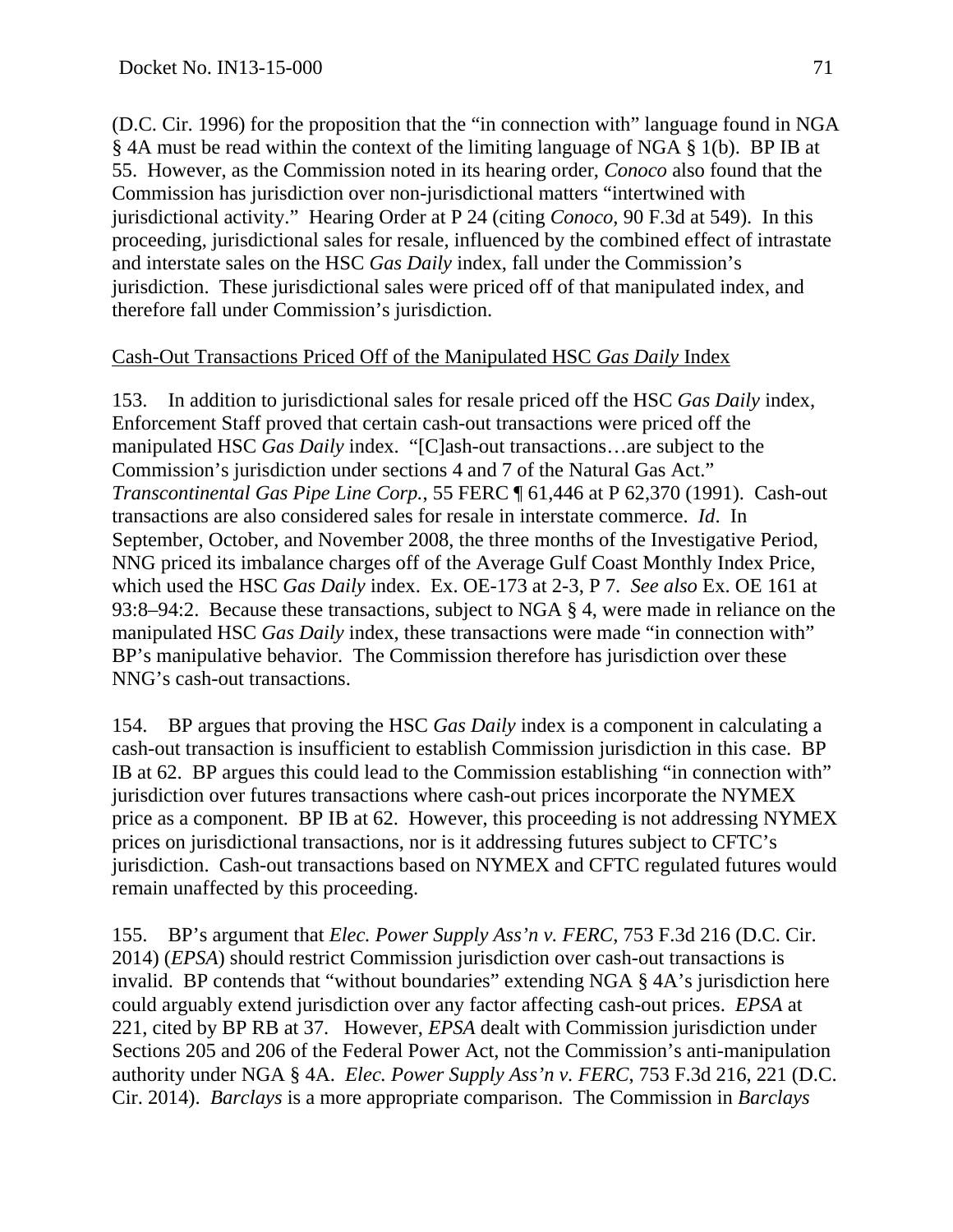held that the respondents "traded 'to affect' an index 'which sets the price of both nonjurisdictional and jurisdictional transactions' and therefore, they are subject to Commission jurisdiction under both Section 222 of the FPA and the Commission's Anti-Manipulation Rule." *Barclays*, 144 FERC ¶ 61,041 at P 115. This finding has since been supported in federal district court, where the court denied Barclays' Motion to Dismiss, the court held that where

[t]he markets in which Defendants traded were relied on by other market participants . . . . combined with the allegations of manipulation . . . adequately establishes FERC's jurisdiction to pursue anti-manipulation penalties under the FPA §§ 201 and 222.

*FERC v. Barclays, et al.*, No. 2:13-cv-2093-TLN-DAD, 2015 WL 2455538, at \*15 (E.D. Cal. filed May 20, 2015). Similar to the Commission's order in *Barclays*, Enforcement Staff has proved here that other market participants traded off of the manipulated HSC *Gas Daily* index. It therefore follows the Commission has jurisdiction in this proceeding of NNG's cash-out transactions affected by the manipulated HSC *Gas Daily* index.

#### BP Texas Team's Next-Day, Fixed-Price Sales for Resale of Natural Gas

156. Furthermore, Enforcement Staff proved 52 examples<sup>118</sup> of the Texas team's nextday fixed-price sales for resale of physical natural gas during the Investigative Period to be jurisdictional. As noted in Paragraph 147, *supra*, sales for resale of natural gas in interstate commerce are subject to the Commission's jurisdiction.<sup>119</sup> These examples are all subject to the Commission's jurisdiction because they all were made in interstate commerce, the sales were sales for resale, and none were first sales.

157. Bergin proved these examples were made in interstate commerce through pathing the natural gas. Bergin testified that the gas industry uses pathing as a proxy to follow natural gas transportation routes flowing through contracts. Ex. OE-161 at 95:17-19. Pathing traces a contractual route, according to Bergin, which is "determined by matching upstream receipts of gas that flows by contract number to associated downstream delivery contract numbers." Ex. OE-161 at 94:12-15. Bergin also testified that pathing documents serve as "a paper trail that is referenced for purposes of invoicing, confirmations, balancing, and scheduling." Ex. OE-161 at 98:13-14. Bergin further testified that pathing is common within the natural gas industry, as tracing physical

<sup>&</sup>lt;sup>118</sup> These 52 examples are outlined in Appendix A of Bergin's rebuttal testimony, Ex. OE-161 at 110-174.

<sup>&</sup>lt;sup>119</sup> *See* 15 U.S.C. § 717(b) (2012) ("The provisions of this chapter shall apply to . . . the sale in interstate commerce of natural gas for resale . . . . ").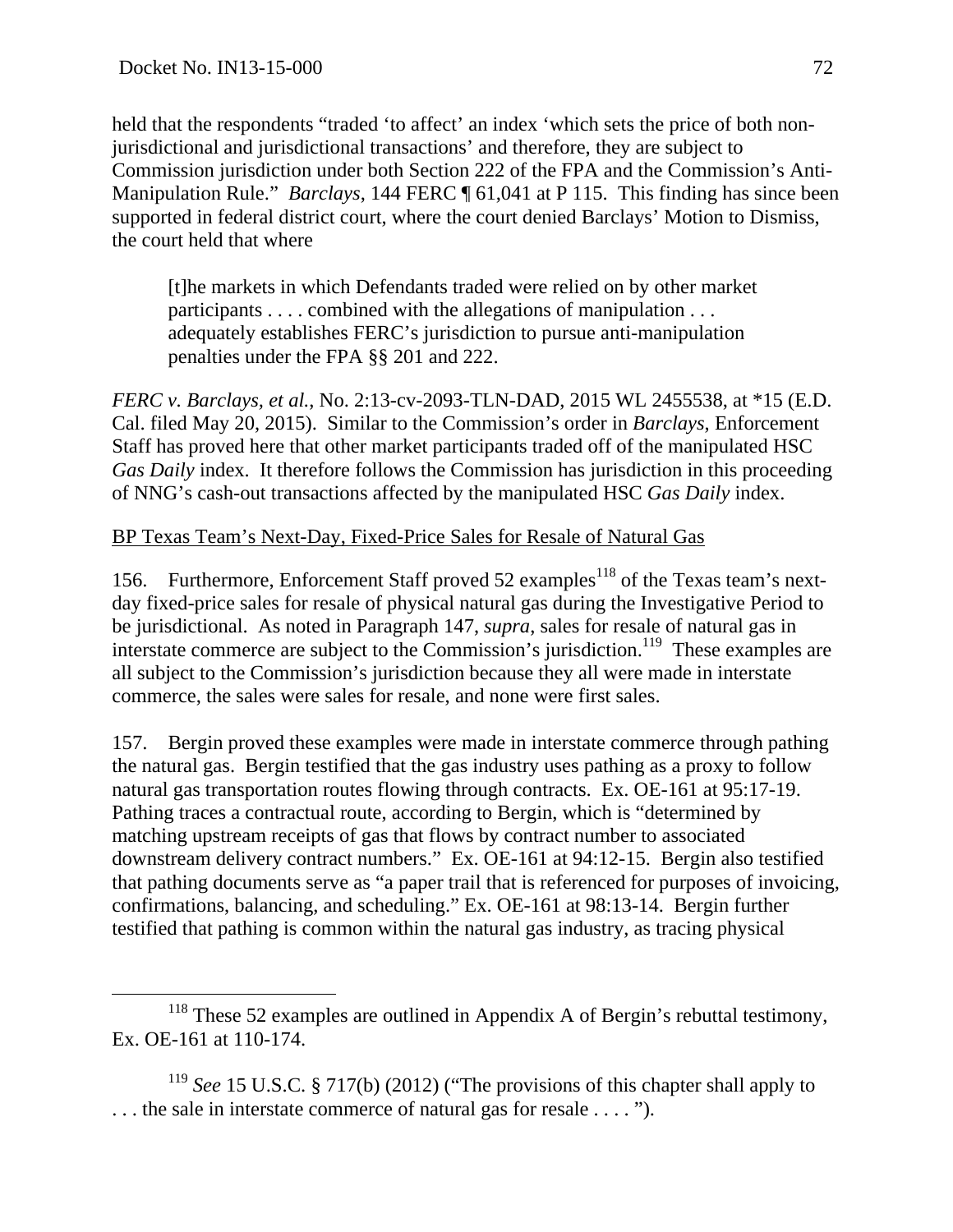natural gas molecules is impossible. Ex. OE-161 at 94:18-20; at 95:16-17. Pathing is done on a daily basis. Ex. OE-161 at 98:10-12.

158. Through Bergin's contractual pathing, he was able to path Commission jurisdictional sales for resale of natural gas made by BP in the Investigative Period. As Smead testified, gas transported from an interstate pipeline to an intrastate pipeline remains interstate natural gas. Tr. 2380:22-25. Bergin testified there are 52 examples he identified during the Investigative Period of BP's sales traced upstream to an interstate pipeline. Ex. OE-161 at 92:8-12. In each of these examples, the natural gas came off interstate pipelines **[CONFIDENTIAL]**. Ex. OE-161 at 110-174. BP also subsequently shipped the gas on HPL, an intrastate pipeline. Ex. OE-161 at 110-174; Ex. OE-161 at 101: 6-13. But this does not transform the interstate gas into intrastate gas. *See Westar Transmission Co.*, 43 FERC ¶ 61,050, at 61,141 n. 12 (1988) ("Gas in interstate commerce is considered to remain in interstate commerce all the way to the burner tip."). Thus, these examples all include interstate natural gas.

159. These 52 transactions also all qualified as sales for resale. Bergin testified that he used the same documents he used in pathing to determine that these qualified for sales for resale. Ex. OE-161 at 102:9-13. These documents included nomination sheets, Entegrate data, Keo reports, Katy Ship Sheets, Oasis Transport sheets, and pipeline invoices. OE-161 at 102:2-4. Using these documents, Bergin was able to determine these qualified as sales for resale. Ex. OE-161 at 110-174.

160. Finally, these sales were also not first sales. "Under the NGPA, first sales of natural gas are defined as any sale to an interstate or intrastate pipeline, LDC or retail customer, or any sale in the chain of transactions prior to a sale to an interstate or intrastate pipeline or LDC or retail customer." *Amendments to Blanket Sales Certificates*, Order No. 644, FERC Stats. & Regs. ¶ 31,153 at P 14 (2003), *reh'g denied*, 107 FERC ¶ 61,174 (2004). Here, none of the 52 sales Bergin identified came directly from BP's production. This is evidenced in Ex. OE-188, where in a data request BP stated that "BP . . . would not have had any equity gas produced and or delivered in the Katy area." Ex. OE-188 at 6. During the hearing, Clynes agreed that the term "equity gas" refers to natural gas produced by either a BP entity or BP affiliate. Tr. 2357:1-4. As no equity gas was produced by BP or a BP affiliate that was in the Katy area, these 52 transactions cannot be classified as "first sales." As these transactions were sales of natural gas in interstate commerce, constituted sales for resale, and were not first sales, they all are jurisdictional.

161. BP further claims that the two examples of BP's sales for resale Bergin presented in his direct testimony are not linked to the manipulative trading. BP IB at 67. BP points out both trades occurred after trading began at HSC and Katy, both were economic as defined by Dr. Abrantes-Metz, and both were traded after 15 percent of the HSC market had already been traded on that day. BP IB at 67. But this allegation is contradicted by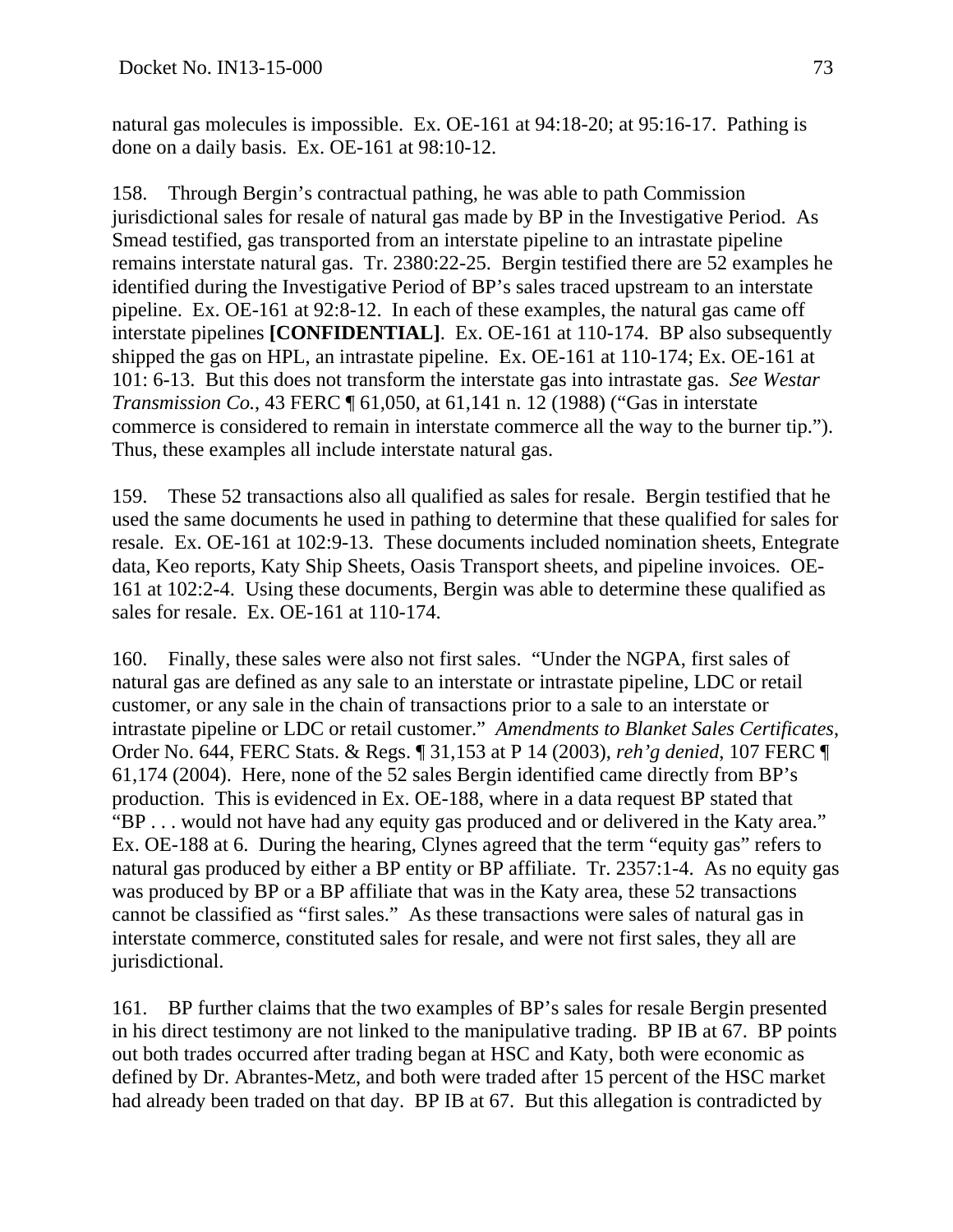Dr. Abrantes-Metz. As Dr. Abrantes-Metz testified, during the Investigative Period, the Texas team changed its trading patterns. OE-129 at 31:1-6. These changes were "consistent with an effort to influence other market participants and to reinforce artificial downward pressure on the HSC *Gas Daily* index." OE-129 at 31:15-17. Therefore, the two examples BP focuses on were part of a BP's larger scheme to manipulate the HSC *Gas Daily* index, and are connected to the manipulation.

162. BP claims that because the Commission does not have jurisdiction over HPL in this proceeding, none of these transactions that eventually flowed on the HPL pipeline are jurisdictional. BP IB at 66. However, as noted in Paragraph 158, *supra*, once gas becomes subject to the Commission's jurisdiction, transport on an intrastate pipeline does not change it into non-jurisdictional gas. Therefore, because the gas was transported upstream on interstate pipelines, this gas remains interstate gas, subject to the Commission's jurisdiction.

163. BP also tries to say that Bergin's pathing is inappropriate, and that it is impossible to trace gas through a pool. BP IB at 69, 70, 73, 74. Though Clynes does testify that the HSC Pool "has a lot of gas coming in, a lot of gas going out. Not the same gas, but the same volume," Bergin agreed physical molecules cannot be traced. Tr. 2341:10-12; Ex. OE-161 at 89:20-21. Instead, as Bergin explained, the industry uses pathing as a proxy for tracing physical natural gas molecules. Ex. OE-161 at 95:17-19. But Bergin noted that there is no distinction between a pool meter and physical meter, in terms of pathing gas. Tr. 1706:11-14. It therefore follows pathing natural gas through a pool is possible.

164. BP attempts to cast doubt on the accuracy of Bergin's pathing. More specifically, BP tries to discount Bergin's use of pathing through balancing sheets. BP IB at 69-71, 73. It is undisputed that Bergin used balancing sheets when making his pathing calculations, as he testified. Tr. 1705:5-7, 16-18. Bergin testified that using balancing sheets, one can see where BP sold natural gas, and "the different downstream contracts…where [BP] sent the gas to." Tr. 1705:22-25. It is found that balancing sheets can be used to path natural gas, as they show where gas is sold and where gas was shipped to. Moreover, BP ignores that Bergin also relied on nomination sheets, in addition to balancing sheets, in making his pathing determinations. Tr. 1705:6-7, 16-18. Bergin testified that a nomination sheet "lists all the upstream contracts from where gas is coming from. It also shows where the gas is being taken to, what meter, and one of those meters is the meter for the HPL pool." Tr. 1705:9-12. As noted in Paragraph 159, *supra*, Bergin relied on multiple documents in conducting his pathing calculations. He did not solely rely on balancing sheets in making his calculations, and suggesting he did otherwise is incorrect. Bergin's testimony is given significant weight.

165. BP further argues that certain intracompany sales are exempt from Commission jurisdiction. BP IB at 72, 73. These examples, from Bergin's Appendix A, include: 2, 4, 6, 8, 10, 12, 14, 16, 18, 20, 22, 24, 33, 34, 36, 39, 44, and 46. BP IB at 64, 65. BP cites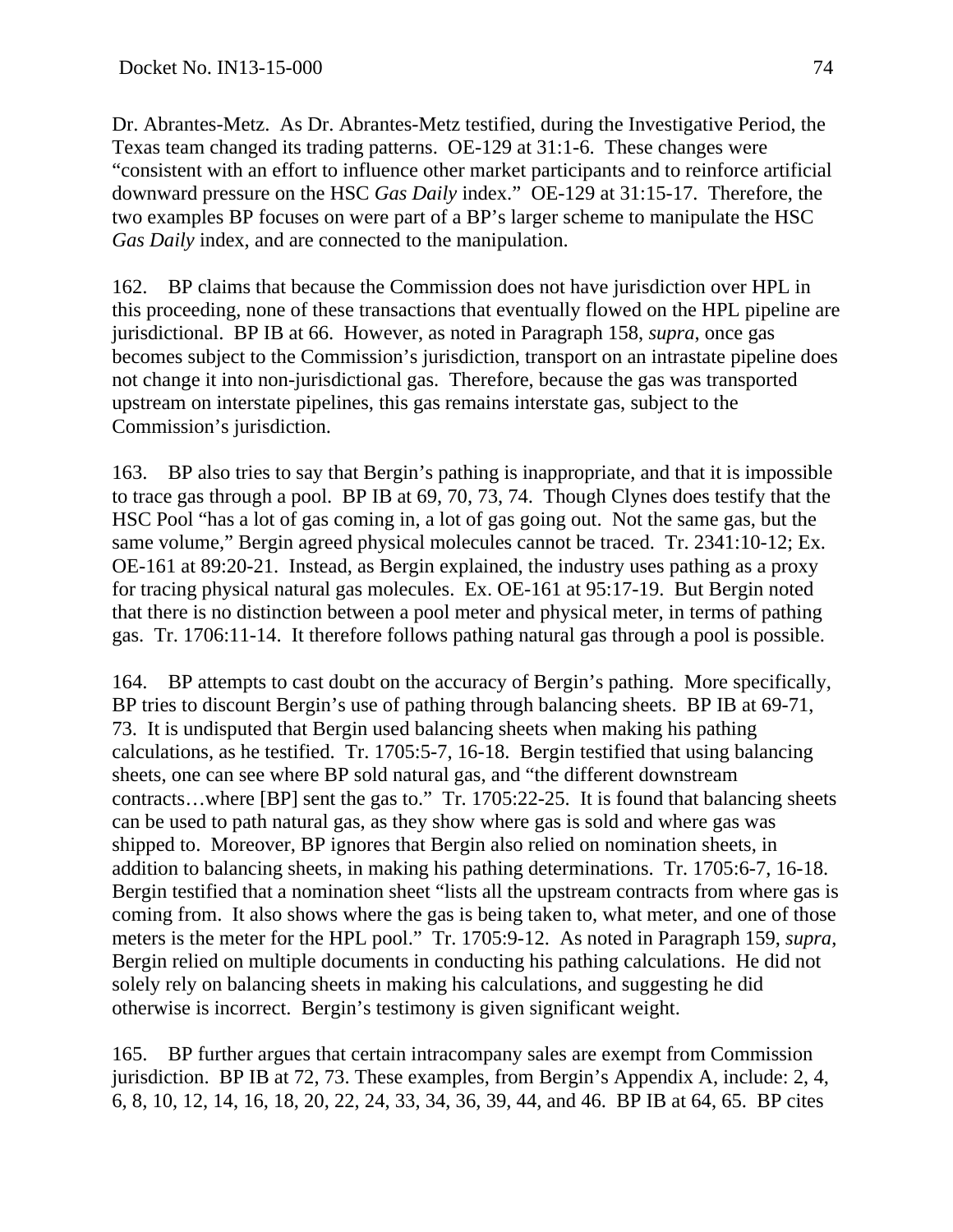*Utah Power & Light Co.*, 45 FERC ¶ 61,095, at 61,296 (1988), *order on reh'g*, 47 FERC ¶ 61,209 (1989), *order on reh'g*, 48 FERC ¶ 61,035 (1989*), aff'd in part and remanded in part sub nom.*, *Envtl. Action, Inc., et al* v. FERC, 939 F.2d 1057 (D.C. Cir. 1991) (*Utah Power*), stating "intra-company transactions by and between the two divisions would no longer be 'sales for resale' and therefore will not be subject to a rate schedule or tariff on file with this Commission." BP IB at 72, n. 242 (citation omitted). BP further notes that that case deals with an FPA provision analogous to the NGA. BP IB at 72, n. 242.

166. However, *Utah Power* is distinguishable. *Utah Power* specifically prohibited intracompany transactions from being considered sales for resale under the FPA. *Utah Power* at 61,296. But *Utah Power* did not address downstream transactions, made subsequent to an intracompany sale, involving third parties. It is true that all the examples (2, 4, 6, 8, 10, 12, 14, 16, 18, 20, 22, 24, 33, 34, 36, 39, 44, and 46) in the "BP's Sales in Interstate Commerce" column, involved sales from **[CONFIDENTIAL]** or intracompany sales. OE-161, Appendix A, at 111-122, 126-129, 132, and 133. However, BP's subsequent sales for resale to third parties downstream from the intracompany transactions are jurisdictional. *Id*.

167. With respect to Examples 1, 3, 5, 7, 9, 11, 13, 15, 17, 19, 21, 23, 38, 41, 42, 43, 45, and 47 (Ex. OE-161 at 110-121, 129-133) BP alleges that these transactions are nonjurisdictional first sales. BP IB at 72. First sales involve sales from a party's own production. *See* Paragraph 147, *supra*. First sales are outside the Commission's jurisdiction. 15 U.S.C. § 3431 (a)(1)(A) (2012). In all the cited examples BP did not sell natural gas from its own production. *See* Exs. OE-161, at 110-121, 129-133. Bergin's testimony supports this. Ex. OE-161 at 110-121, 129-133. Therefore, it is found that these examples do not constitute non-jurisdictional first sales.

168. BP also claims that these sales are non-jurisdictional because they did not ship on an NGA transportation contract. BP IB at 69. BP cites *Westar Transmission Co.*, 43 FERC ¶ 61,050 (1998) stating that these examples are not jurisdictional. BP IB at 69. BP contends *Westar* held "since the intent of sections 601(a)(1)(D) and 601(a)(2)(B) is to prevent any person from becoming subject to NGA jurisdiction by reason of exempt transactions…those sections…remove the downstream transactions from NGA jurisdiction." *Westar*, 43 FERC at 61,140. This removes from jurisdiction "sales [of first sale gas] to [] intrastate customers, those customers' sales for resale, and the transportation involved in those transactions." *Id*. at 61,141. However, the examples in the case at bar were shipped upstream on the interstate pipeline of **[CONFIDENTIAL]**. Ex. OE-053 at 9, OE-167 at 173-175. The upstream transportation contract, therefore, was not a section 311 transportation contract, but an NGA transportation contract. As noted in Paragraph 158, *supra*, jurisdiction over natural gas, from a previous upstream transaction, makes these transactions jurisdictional.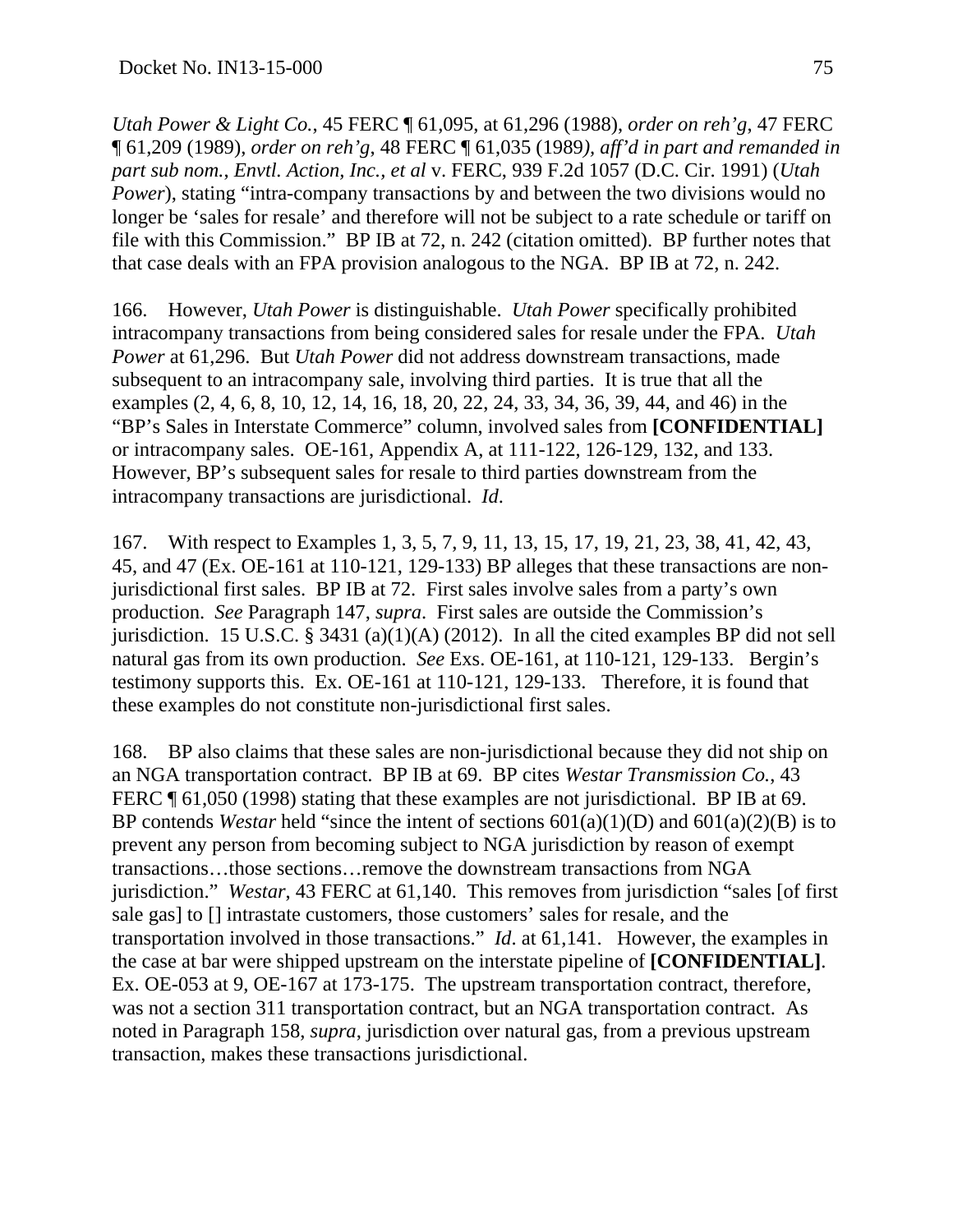169. Enforcement Staff is correct that this proceeding is analogous to *Delhi Gas Pipeline Corporation*, 19 FERC ¶ 61,189 (1982). There, the Commission stated "[a]lthough the proposed Section  $311(a)(a)$  transaction is clearly non-jurisdictional ... [t]he sale of Oklahoma gas to HPL in Texas is clearly a sale in interstate commerce for resale." *Delhi*, 19 FERC at 61,336. The Commission continued: "Upon receiving gas… transported or sold under Natural Gas Act jurisdiction, HPL's subsequent transportation and sale of that gas would be 'in interstate commerce.'" *Id*. As the Commission noted in *Westar*, specifying the difference between *Westar* and *Delhi*, in *Delhi*, "the sale across a state line placing the gas in interstate commerce was not exempt from the NGA, but in [*Westar*] the sale, as well as the transportation, across state lines are both exempt from the NGA." *Westar*, 43 FERC at 61,142. The main difference being the exempt transactions. *Westar* at 61,142. Moreover, unlike *Westar*, BP is not a Hinshaw Pipeline and thus its transactions are not exempt under the NGA. *Westar* at 61,139 n.1. Here, as noted *supra*, the gas was transported in interstate commerce by **[CONFIDENTIAL]**. Exs. OE-053 at 9, OE-167 at 173-175. The case at hand is clearly distinguished from *Westar* because the upstream transportation was done pursuant to a Commission jurisdictional, NGA transportation contract thus placing the gas in interstate commerce and Commission jurisdiction.<sup>120</sup>

170. BP further claims that the two examples of Bergin presents in his direct testimony involve small percentages of volumes. BP IB at 68. It is not stated, but implied, that this small amount of natural gas would somehow constitute the trades as being nonjurisdictional. This cannot be the case. NGA § 4A does not require a minimum volume of natural gas in order for the Commission to asserts its jurisdiction over market manipulation. Regardless of the how small the total volume in relation to the larger market, as long as the Commission has jurisdiction, the jurisdiction must stand. *See Union Transmission, Inc.*, 41 FPC 810, 818 (1969) ("The fact that the quantity of gas System transports to South Coffeyville is minimal (1/4 of 1%) in relation to its total volumes, and would be its only sale outside the State of Kansas, has no relevance to the issue of whether System at this point is engaged in interstate commerce by reason of such deliveries since Commission jurisdiction would attach regardless of the *de minimis* aspect of the situation.").

<sup>&</sup>lt;sup>120</sup> *Westar* is not only differentiated by the facts in this case but in addition, the natural gas industry and the Commission's overview of natural gas markets evolved. Since the issuance of *Westar*, the Commission embraced its duty and obligation to protect the sanctity of natural gas markets from abuses and manipulation. Order No. 670, *supra*. Indeed the market self-regulating principles adopted by the agency are tantamount to the success of open-access and workably competitive market place for sales, transportation services, and trading of natural gas in today's energy industry's dynamic environment. Obviously, the Commission's duty is to eliminate, as much as practical, abuses and manipulative schemes which alter the natural market dynamics.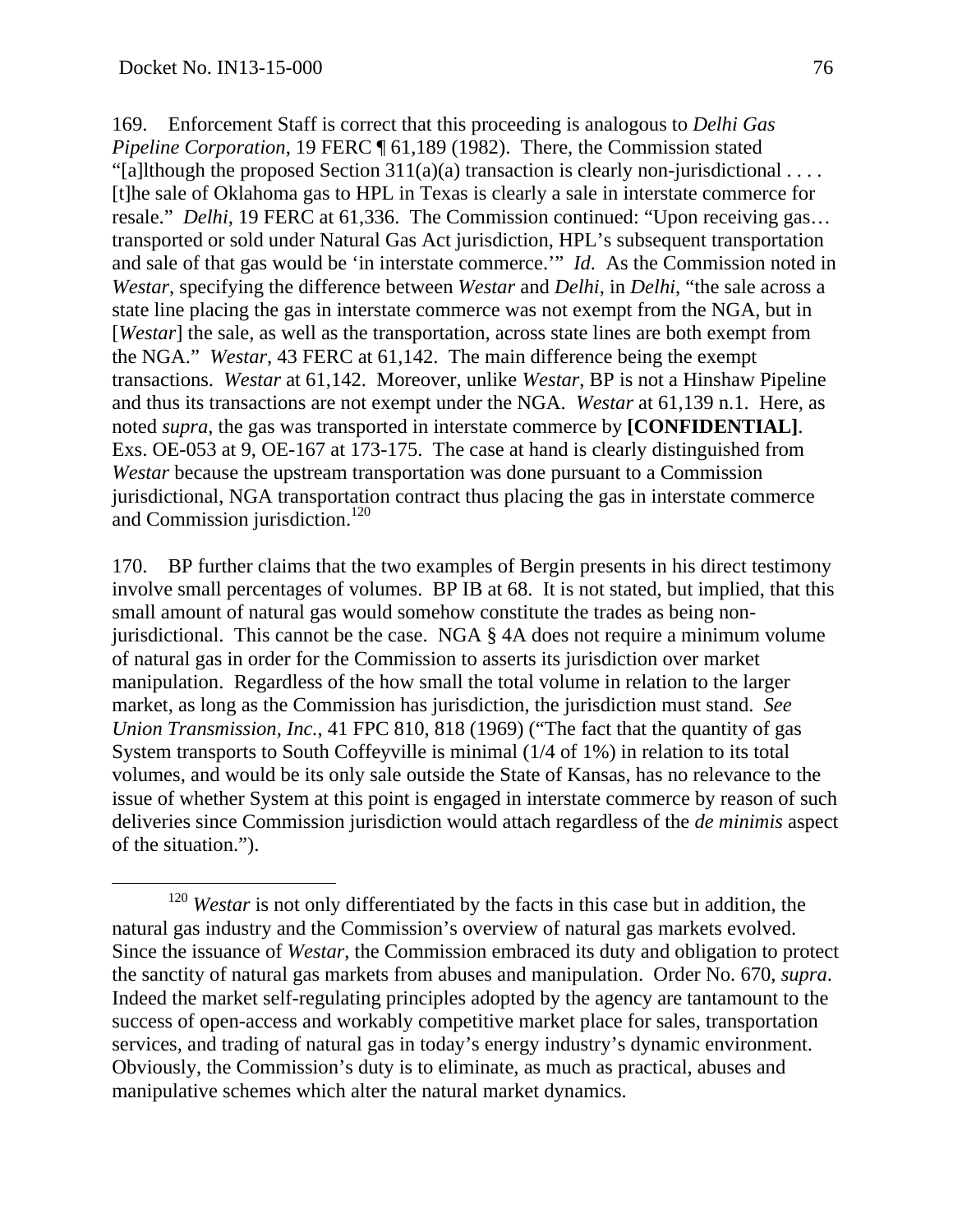171. BP's arguments against Enforcement Staff's using the September 2007 baseload contract also fall flat. The September 2007 baseload contract includes Examples 25-32, 35, 37, and 40 which flowed October 17-21, 2008. BP IB at 74. BP attempts to characterize Bergin's testimony as stating that these examples should not have been included, as the Investigative Period only runs from September 18, 2008 through November 30, 2008. BP IB at 74-75. This is, however, a mischaracterization. The quote BP relies on is the following:

Q: Mr. Bergin, one quick question about the **[CONFIDENTIAL]** contract that you reference. Do you contend that the manipulative scheme in this case began in September 2007?

A: September 2007?

Q: Yes.

A: No. We talked about this investigative period being September 18, 2008, through November 30th, 2008.

Tr. 1609:6-12. This exchange, however, does not suggest Bergin believed he made a mistake in including a baseload contract executed in 2007 with his examples. This exchange only involves him stating dates included within the Investigative Period. Additionally, regardless of when BP purchased this natural gas, the natural gas was sold during the Investigative Period, therefore affecting the HSC *Gas Daily* index. Ex. OE-161 at 122-128, 130. Bergin confirmed this at hearing. Tr. 1703:20-25. The fact that it was bought in 2007, outside the Investigative Period, does not mean it should be excluded from Bergin's examples.

172. BP's claims that Bergin fails to account for volumes of gas are unsupported. As an example, BP states that Bergin failed to account for BP shipping 10,000 MMBtu of natural gas to the HSC, with 49,000 MMBtu being shipped to a downstream party. BP IB at 69. This was example 38 in Appendix A of Bergin's rebuttal testimony. *See* Ex. OE-161 at 129. However, these numbers do not suggest that a "mismatch in volumes" existed. The 10,000 MMBtu was shipped from Katy Oasis to HPL. Ex. OE-071 **[CONFIDENTIAL]**. This natural gas was purchased from **[CONFIDENTIAL]**. Ex. OE-073 **[CONFIDENTIAL]**, Ex. OE-071 **[CONFIDENTIAL]**. The natural gas was subsequently sold to **[CONFIDENTIAL]** for flowdate **[CONFIDENTIAL]**. Ex. OE-072 **[CONFIDENTIAL]**. This natural gas, shipped from Katy-Oasis on **[CONFIDENTIAL]** was later shipped on HPL **[CONFIDENTIAL]**, then was part of the natural gas sold to **[CONFIDENTIAL]**. *See* Exs. OE-071 **[CONFIDENTIAL]**., OE-073 **[CONFIDENTIAL]**, OE-072 **[CONFIDENTIAL]**. This is merely a situation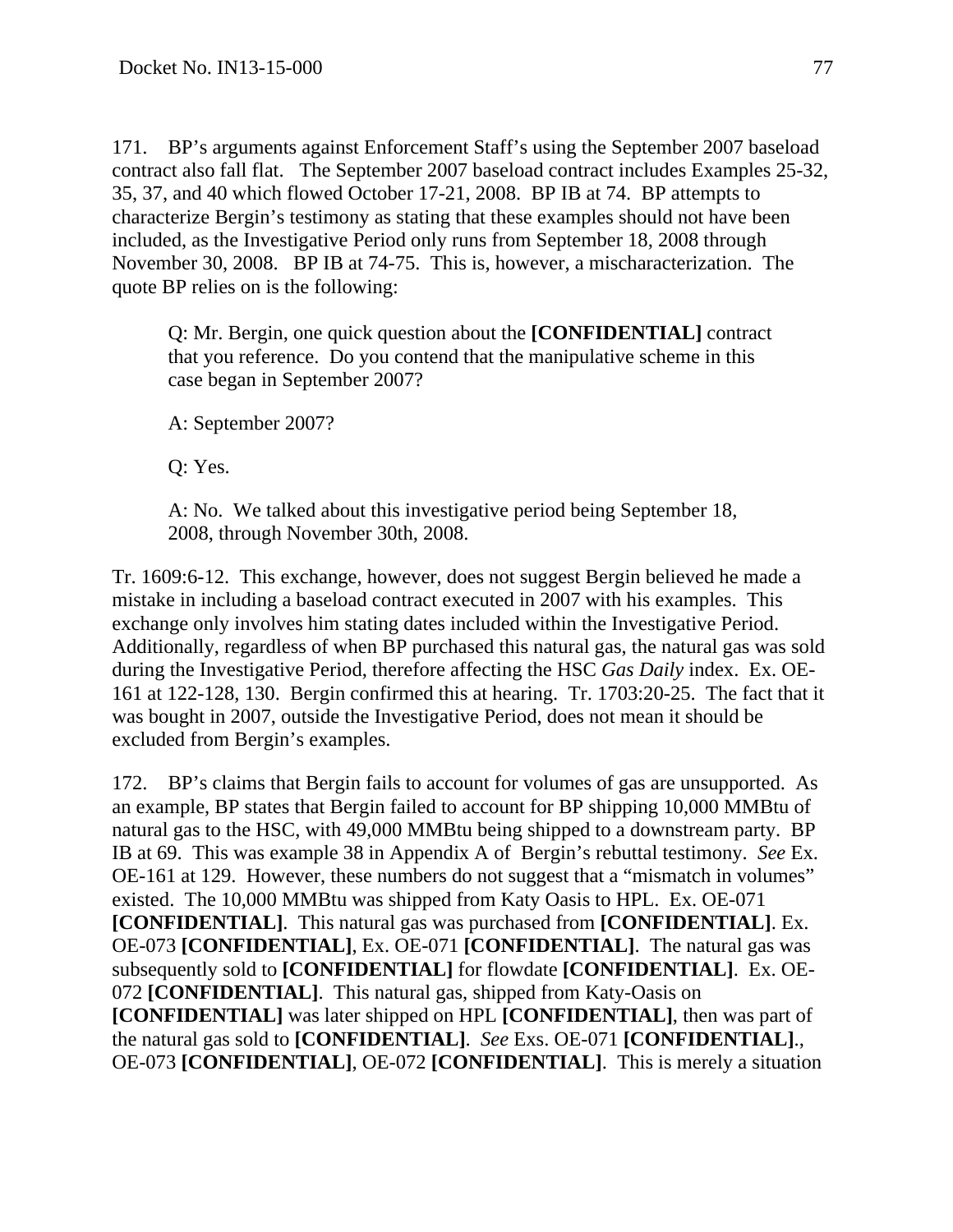where some of the original interstate gas was later shipped with other gas; it does not mean there is a mismatch fatal to proving the Commission's jurisdiction in this case.<sup>121</sup>

173. BP also contends that of the 52 sales for resale of interstate gas BP made during the Investigative Period, Bergin made no allegation of market manipulation on 39 of the 73 days. Tr. 1595:8 – 1599:9, cited by BP IB at 71. However, when taking into account the end of the month cash-out transactions that relied on the manipulated HSC *Gas Daily* index in September, October, and November 2008, it is clear that all days during the Investigative Period contributed to BP Texas team's manipulative scheme.

174. Finally, BP reiterates its objection to the introduction of Bergin's 50 examples he first referenced in his rebuttal testimony. BP IB at 71. BP states that it constitutes sandbagging, as they could have been included in Bergin's direct testimony and should therefore be struck as improper rebuttal testimony. BP IB at 71. BP provided no additional argument regarding its objection to Bergin's examples. At hearing, the Presiding Administrative Law Judge admitted the examples into evidence, over BP's objection. Tr. 1780:14-1783:4, 1785:23-1787:5 (BP's objection), Tr.1787:9-17 (admission into evidence). No additional reasons being provided, there are no reasons to reconsider the ruling. BP had ample time to prepare to cross examine this witness.

- B. **Issue 2:** Penalty Factors
	- 1. Number of Violations

## *Parties Contentions*

175. Enforcement Staff claims BP committed hundreds of NGA violations during the Investigative Period's 49 trading days, and at a minimum committed 48 violations. EF IB at 86.

176. For example, Enforcement Staff identifies four affirmative acts the Texas team committed in its manipulative scheme. EF IB at 88. These acts included (i) shifting HSC trades to almost entirely net selling; (ii) increasing the volume and percentage of fixedprice sales at HSC; (iii) selling higher volumes earlier in the trading day at an amount that made the Texas team the largest seller during the first five minutes of the HSC trading session; and (iv) conducting more offer-initiated sales at HSC even when it was more economic to sell at Katy. EF IB at 88. These changes in trading patterns created downward pressure on the HSC *Gas Daily* price, allowing the Texas team to actualize profits on financial positions with exposure to the HSC *Gas Daily* index. EF IB at 88.

<sup>&</sup>lt;sup>121</sup> BP provides what it alleges as other volume mismatch examples. *See, e.g.*, BP IB at 74, citing Bergin's examples 28-32. As noted *supra*, Bergin's testimony is given significant weight and BP's arguments are not valid.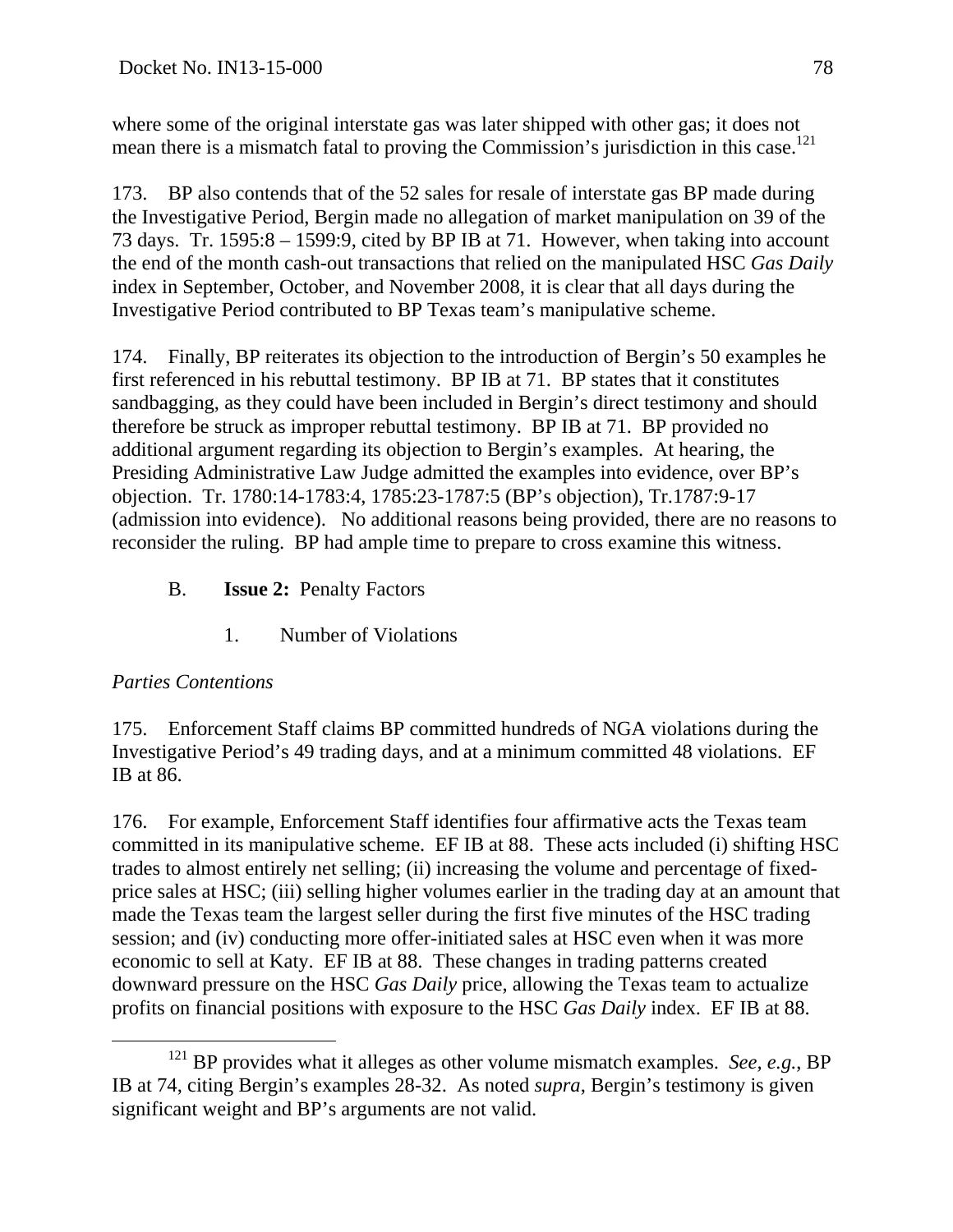177. Enforcement Staff states that during the Investigative Period, the Texas team made 680 fixed-price HSC sales, 101 bid-initiated sales at HSC when a more economic bid existed at Katy, and 129 offer-initiated sales when the team could have sold more economically by adjusting the offer price at Katy. EF IB at 88, n. 358. But at a minimum, BP made no fewer than 48 violations, equaling the number of days of net selling by the Texas team during the Investigative Period. EF IB at 86, 88-89; EF RB at 41, n. 177.

178. According to Enforcement Staff, BP seeks a higher standard of proof than necessary in determining penalties. EF RB at 41. BP asserts that Enforcement Staff must prove that each '"violation' had every indicia of the confluence of acts comprising the scheme." EF RB at 41 (citation omitted). However, the Commission has previously rejected this approach in *Barclays*, 144 FERC ¶ 61,041 at PP 7, 32, 120. EF RB at 41. Enforcement Staff further contends BP has not rebutted evidence it committed hundreds of NGA violations. EF RB at 41.

179. In addition, jurisdictional transactions need not "link" with trading transactions meeting Dr. Abrantes-Metz's definition of manipulative trading. EF RB at 42. The Commission treats each purchase, sale, or transaction of a larger scheme as separate violations. EF RB at 42. Taking this step is unnecessary, as Enforcement Staff has proved the Commission's anti-manipulation authority over BP's manipulative scheme during the Investigative Period. EF RB at 42.

180. BP maintains that it committed no violations during the Investigative Period. BP IB at 75. However, assuming *arguendo* that BP did commit violations, the number of days is fewer than the Investigative Period's 73 days. BP IB at 75.

181. BP contends that individually, not one Dr. Abrantes-Metz factors (number of days BP was a net seller; number of fixed-price sales at HSC; number of times sales were made by hitting bids when Katy bid was within cost of transport and number of times sales at HSC were made by lifted offers when Katy sold more economically) constitute a violation of the Commission's anti-market manipulation rule. BP IB at 75-76. Additionally, Enforcement Staff's own witness, Bergin, undermines Dr. Abrantes-Metz's testimony. BP IB at 76. Bergin's 52 examples of jurisdictional transactions cover only 24 trade days and 34 flow days during the Investigative Period. BP IB at 76.

182. Moreover, Dr. Abrantes-Metz's testimony failed to identify any day when the alleged manipulative acts occurred. BP IB at 76. Because Dr. Abrantes-Metz identified no dates, Enforcement Staff did not link Bergin's examples of sale for re-sale with transactions meeting the manipulative characteristics in Dr. Abratntes-Metz's testimony. Additionally, of the 24 trade days Bergin alleged BP made a jurisdictional transaction,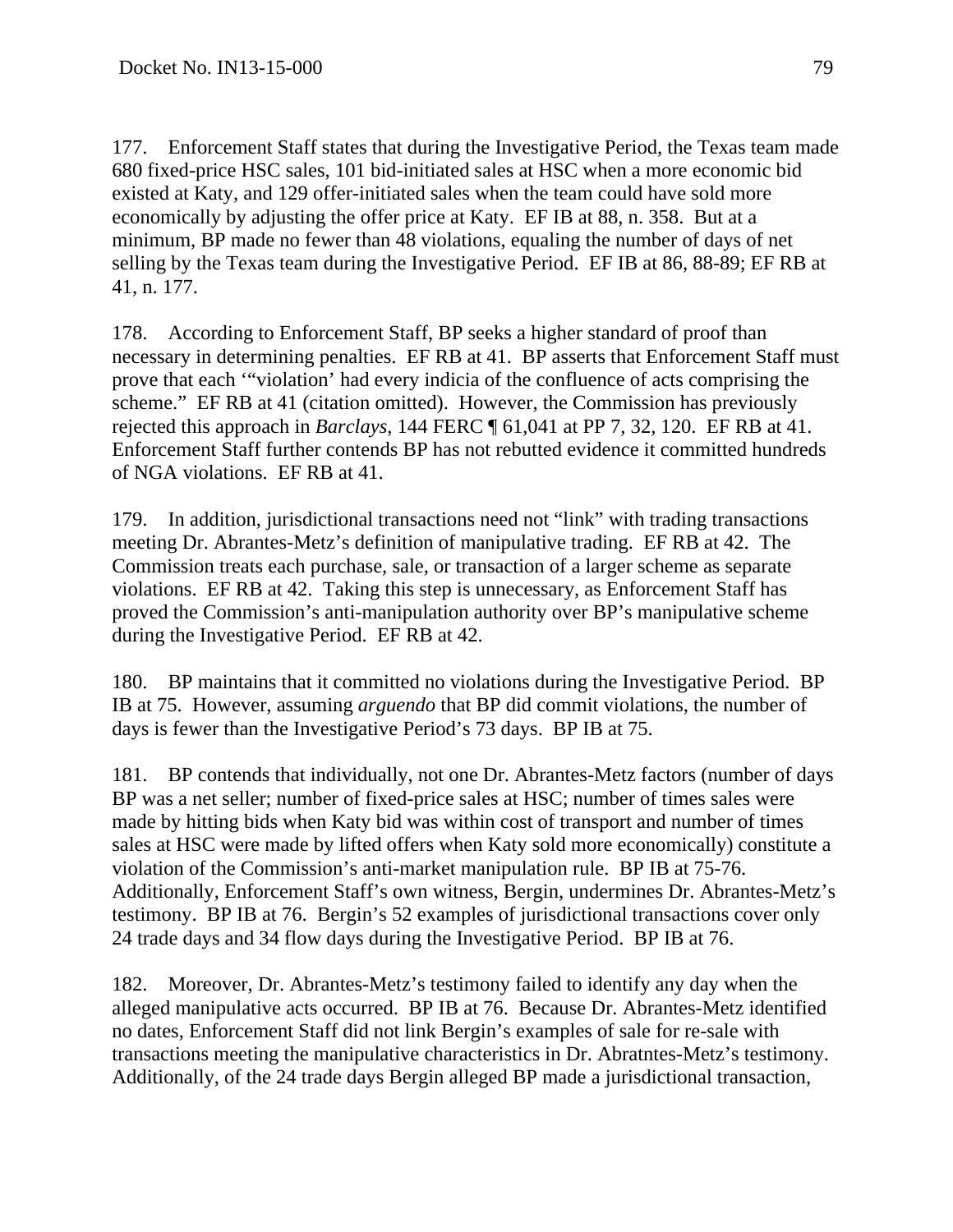few (if any) of those days contained the manipulative characteristics Dr. Abrantes-Metz identified. BP IB at 77.

183. BP disputes Enforcement Staff's claim it proved BP committed hundreds of NGA violations, with the minimum number of violations being 48. BP RB at 40. To support this claim, Enforcement Staff cited prefiled testimony that fails to identify specific trades as violations. BP RB at 40. Enforcement Staff urges the Presiding ALJ to ignore the Commission's charge to determine the number of violations by stating the Texas team engaged in "affirmative acts." BP RB at 40. Affirmative acts, however, do not qualify as violations. BP RB at 40. The Commission charged the presiding ALJ to determine violations, not affirmative acts. BP RB at 40.

184. Additionally, the "affirmative acts" that Enforcement Staff included BP's net selling at HSC, BP engaging in fixed-price sales at HSC, BP selling at the beginning of a trading session, and BP selling through offer-initiated transactions are not violations of the Commission's rules or the NGA. BP RB at 41.

# *Discussion*

185. In the hearing order the Commission directed that findings be made: (i) on the number of violations, if any, committed by BP and the number of days on which any such violations occurred; (ii) regarding loss, the amount of natural gas involved (separately calculating financial and physical natural gas positions) and duration; (iii) whether BP "committed any part of the [alleged] instant violation less than five years after a prior Commission adjudication of any violation or less than five years after an adjudication of similar misconduct by any other enforcement agency"; (iv) whether "the commission of the [alleged] instant violation violated a judicial or Commission order or injunction directed at [BP] by the Commission or other Federal and state enforcement agencies that adjudicate similar types of matters as the Commission"; (v) respecting BP's compliance program on each of the factors specified in § 1B 2.1 of the Penalty Guidelines; and (vi) the amount of profits obtained by BP for its alleged manipulative trading conduct, entertaining any reasonable method for calculating this amount, and provide both a gross number of profits and a net amount that deducts BP's losses from its physical trading. Hearing Order at P 49.

186. The evidence in this case establishes that the Texas team engaged in a manipulative scheme during the Investigative Period. The scheme involved suppressing the HSC *Gas Daily* index through a series of coordinated affirmative acts. Exs. OE-129 at 2-3, 31:1-32:16; OE-211 at 18:3-20 (Abrantes-Metz); OE-001 at 76:5-10, 85:2-9, 87:2- 8, 89:13-90:15 (Bergin). The affirmative acts were: (1) the shift to almost exclusively net selling at HSC, Exs. OE-129 at 43:7-13, OE-211 at 9:15-17, OE-161 at 12:12-14 (Bergin); (2) increasing the percentage and volume of their fixed-price sales at HSC, Ex. OE-129 at 44:6-46:13; (3) selling heavier volumes early in the trading day, they became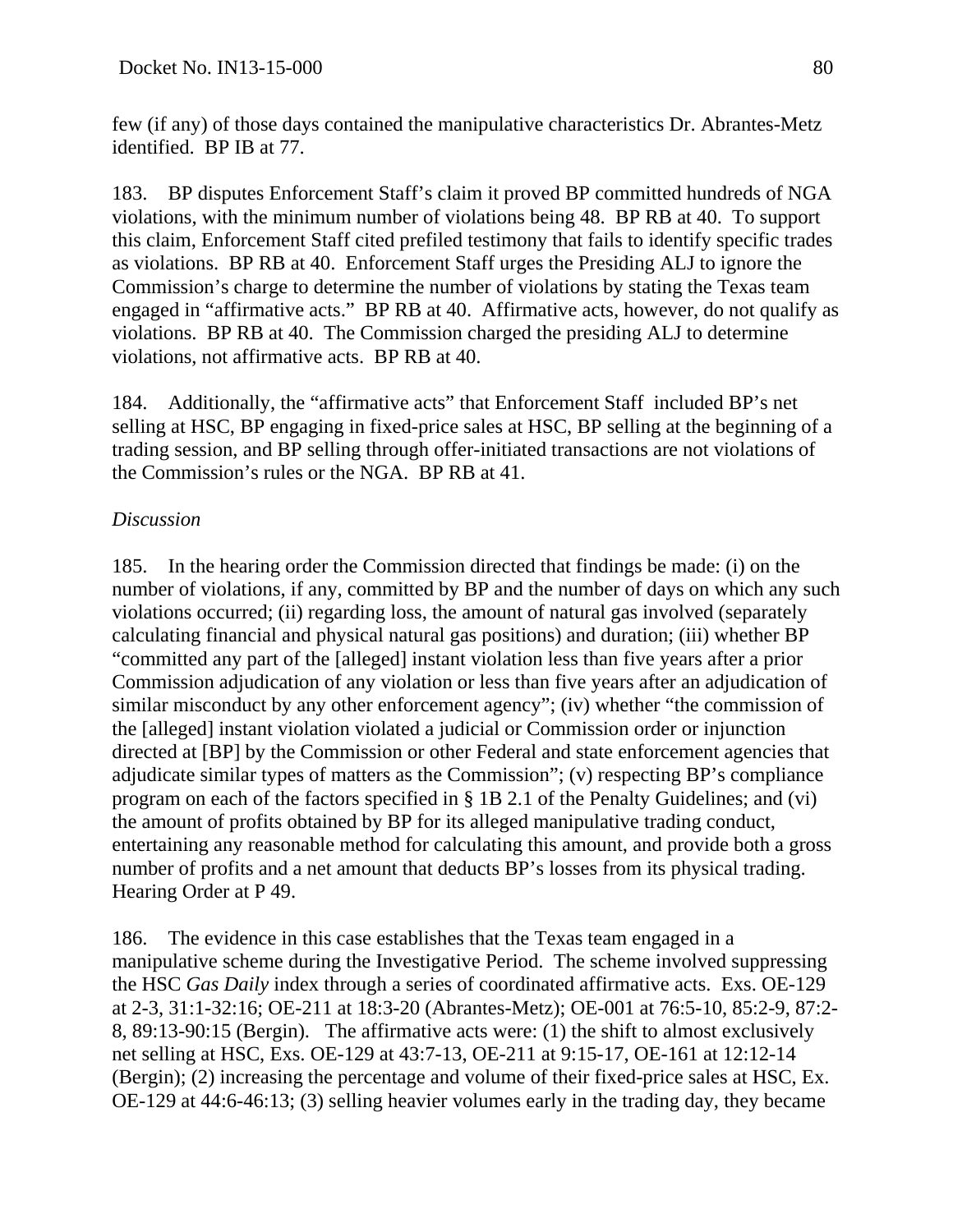the largest seller in the first five minutes of the HSC trading session, Ex. OE-129 at 52:12-13, OE-211 at 123-26; (4) making more offer-initiated sales at HSC when they had a contemporaneous opportunity to sell more economically at Katy, Exs. OE-129 at 105:7- 16; 113:5-116:2; OE-211 at 123:8-126:13. The shift to net selling in the Investigative Period, and other changes in the trading patterns facilitated the manipulative scheme since they were successful in creating downward pressure on the HSC *Gas Daily* price. Ex. OE-129 at 44:1-4; Tr. 1818:18-1819:8 (Abrantes-Metz); *see, e.g.*, Tr. 382:18-23, 622:9-23 (Luskie). This allowed them to profit on their financial positions (the ones with exposure to the HSC *Gas Daily* index) as the artificially depressed HSC *Gas Daily* price settled on each flow day of the Investigative Period. Ex. OE-001 at 45:3-46:3, 75:10-13.

187. Further, the evidence in this case shows that the Texas team had hundreds of affirmative acts in furtherance of the manipulative scheme during the Investigative Period (49 trading days covering a period of 73 flow days). They made 680 fixed-price sales at HSC, 101 bid-initiated sales at HSC when they could have hit a more economic bid at Katy, and 129 offer-initiated sales when they could have sold more economically by adjusting their offer price at Katy. Ex. OE-129 at 149:9-150:5. If each individual trade is treated as a separate violation the facts support a high number of violations. 122 However, Enforcement Staff recommends a minimum number of 48. This is because the Texas team pursued its manipulative scheme throughout each of the 48 days in the Investigative Period in which they were net sellers at HSC. This means that all transactions on a given day are treated as a single violation. Commission rules allow counting each act as a violation. Therefore, the record supports the finding that BP committed at a minimum, 48 violations.123 Ex. OE-129 at 150:4, Tr. 1818:12-17 (Abrantes-Metz). At a rate of one

<sup>123</sup> BP is incorrect, Enforcement Staff did not have to prove that each "violation" had every indicia of the confluence of acts comprising the scheme. The Commission rejected this approach in *Barclays. Barclays* is on point since it also involved a scheme with multiple indicia of manipulation. *Barclays*, 144 FERC ¶ 61,041 at PP 7, 32, 120 & n. 347. *See Houlian Chen*, 151 FERC ¶ 61,179, at P 150 (2015). Contrary to BP's assertion *Barclays* is still good law.

<sup>&</sup>lt;sup>122</sup> The Commission counts each purchase, sale, or transaction by the alleged manipulator as a separate violation. *See, e.g., Brian Hunter*, 135 FERC ¶ 61,054 at P 135; *Barclays*, 144 FERC ¶ 61,041 at P 120 & n. 347; *SEC v. Pentagon Capital Mgmt*, *PLC*, 725 F.3d 279, 288 n. 7 (2d Cir. 2013) (district court methodology of counting each trade as a separate violation upheld); *SEC v. Robinson*, No. 00 Civ. 7452 RMB AJP, 2002 WL 1552049, at \*12 (S.D. N.Y. July 16, 2002) ("[e]ach sale in this case could be deemed a violation); *Otto v. Variable Annuity Life Ins. Co*, 816 F. Supp. 458, 464 (N.D. Ill. 1992) (each 'purchase' supports a separate and independent cause of action); *United States v. Reader's Digest Ass'n, Inc.*, 494 F. Supp. 770, 774 (D. Del. 1980) (each individual distribution of nearly 18 million travel checks in violation of cease and desist order constituted that many separate violations of Federal Trade Commission Act).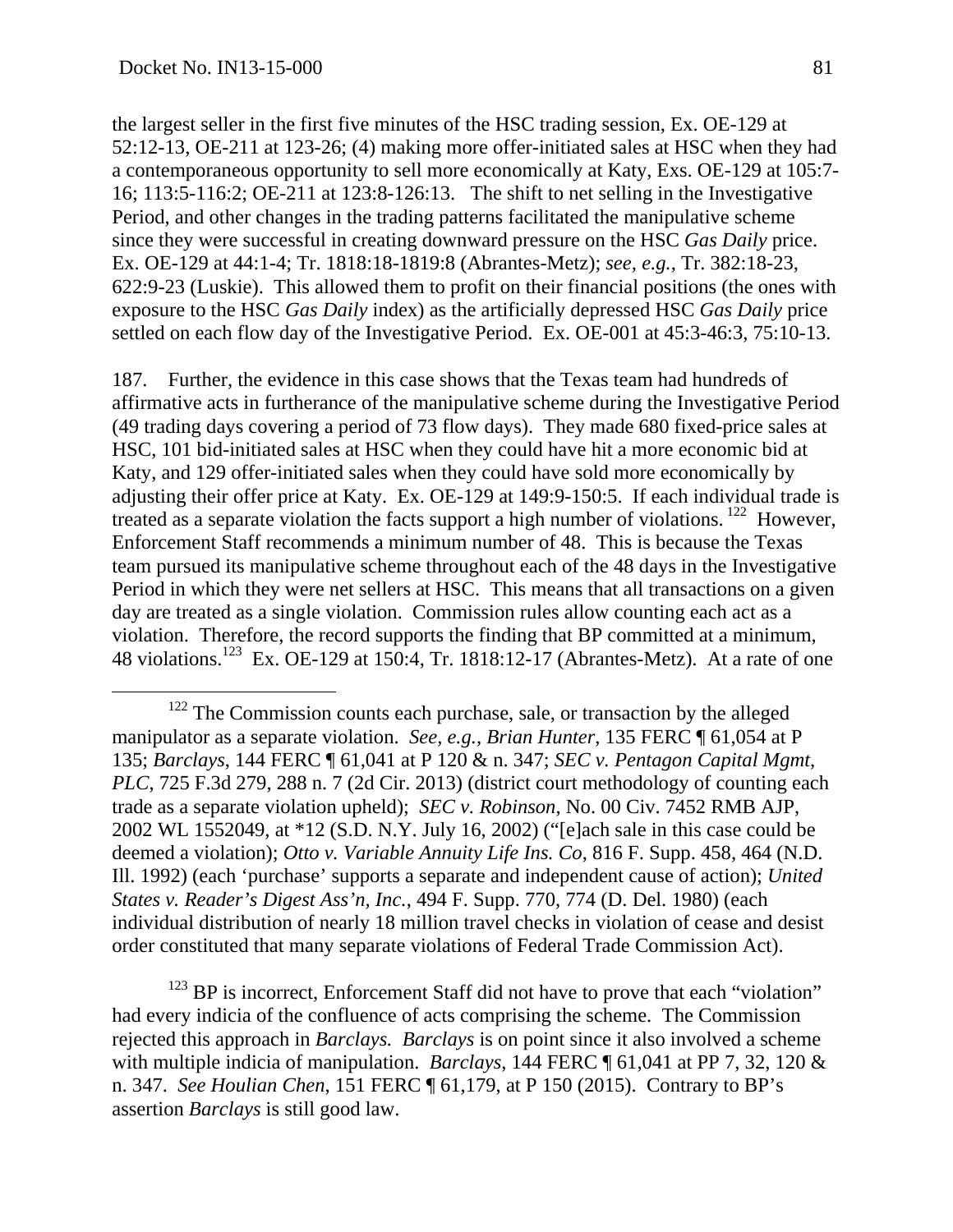violation per day this would support a penalty of \$48 million under the NGA. *Barclays*, 144 FERC ¶ 61,041 at P 120 & n. 347.

2. Estimate of Loss

# *Parties Contentions*

 $\overline{a}$ 

188. Enforcement Staff claims that BP's market manipulation artificially depressed the HSC *Gas Daily* index. EF IB at 89. This is relevant to civil penalty factors on which the Commission ordered factual findings. EF IB at 89. BPs manipulative scheme resulted in financial impact of \$1,375,482 to \$1,927,728 on next-day natural gas markets at HSC and Katy during the Investigative Period. EF IB at 90. Bergin concluded that the amount of natural gas involved in BP's next-day, fixed-price physical gas sales at HSC during the Investigative Period was 10,632,400 MMBtus. EF IB at 91. Bergin also found the total amount of natural gas involved in BP's HSC financial positions was 25,310,000 MMBtus. EF IB at 91. The losses occurred on each of the 49 trading days of the Investigative Period. EF IB at 91.

189. BP contends no financial impact exists, as the Texas team did not commit any violations or engage in any manipulative transactions. BP IB at 77. BP further states that the estimate Enforcement Staff provides of harm to the market is unreliable. BP IB at 77. These estimates are faulty because they (i) incorporate Dr. Abrantes-Metz's flawed price impact analysis; (ii) reflect the financial impact of points that are not subject to this proceeding; and (iii) reflect the financial impact of trades on which Enforcement Staff has not alleged any manipulative activity. BP IB at 78. Dr. Abrantes-Metz's price impact analysis is flawed because her estimates are small, ranging from \$0.005 to \$0.022. BP IB at 78. She fails to control for price changes at the related Texas/Gulf area or other fundamental control variables. BP IB at 78.

190. Additionally, BP contends Dr. Ronn erred by including Katy trades for the price impact for trades. BP IB at 78-79. Enforcement Staff never alleged BP engaged in manipulation at Katy. BP IB at 79. Also, Dr. Abrantes-Metz never found evidence of manipulative activity at Katy. BP IB at 79. BP asserts that including any of BP's Katy trades in Dr. Ronn's calculations was improper. BP IB at 79. Additionally, BP maintains tha Dr. Ronn's computations are inconsistent with Bergin's computations. BP IB at 79. Bergin did not take into account additional alleged losses to BP's Katy sales and financial exposures in calculating alleged net profits. BP IB at 79. But Dr. Ronn included the Katy-priced trades in his calculations, artificially inflating the purported market harm computations. BP IB at 79. Dr. Ronn's harm calculation is also inaccurate because it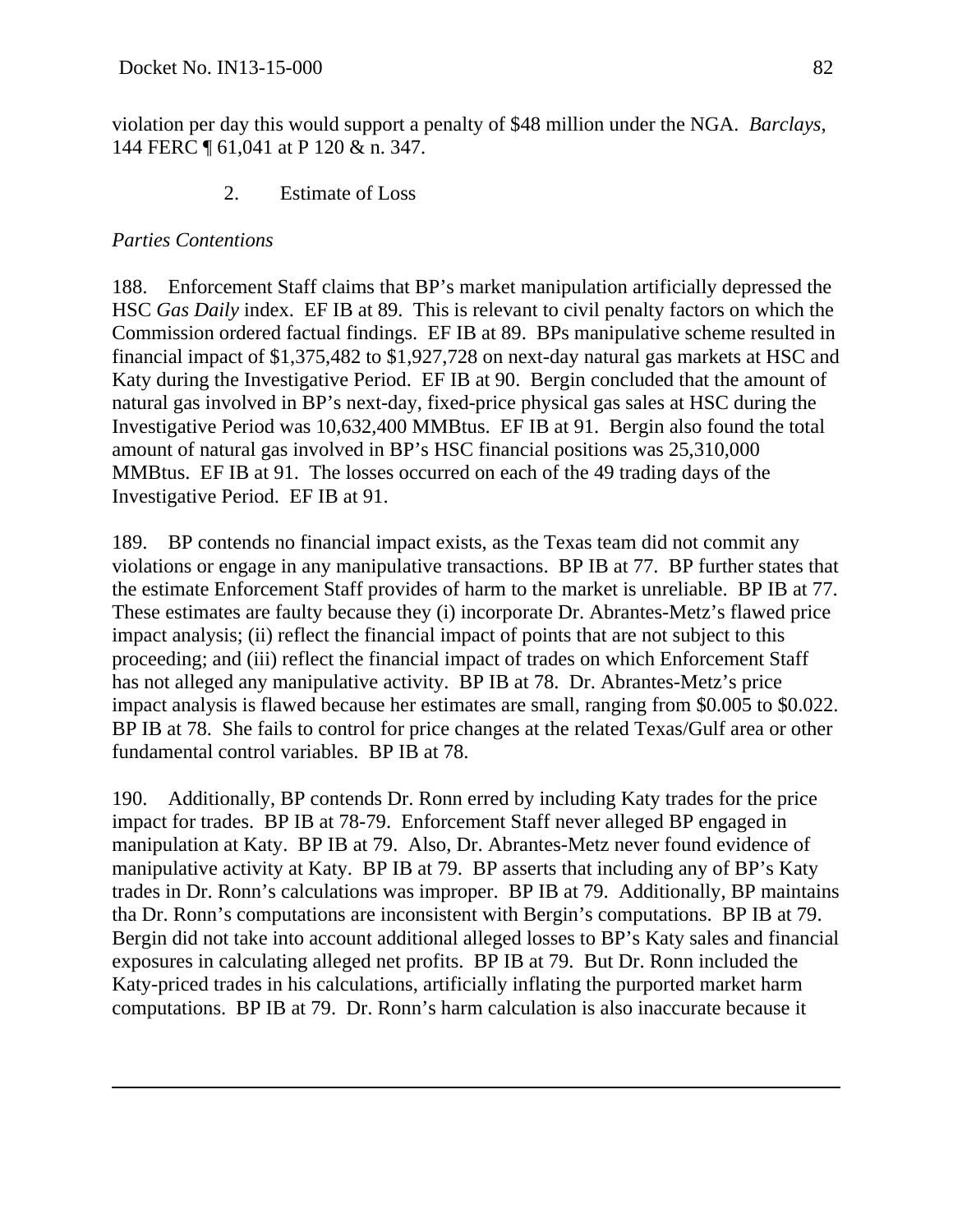included trades on days on which there was no alleged manipulative activity.<sup>124</sup> BP IB at 79.

191. BP asserts Enforcement Staff's conclusions of the amount of natural gas involved in the alleged violations are either unsupported or contradicted by Enforcement Staff's witnesses. BP IB at 80. Bergin states 10,632,400 MMBtu of natural gas sales were in BP's physical natural gas trading, along with 25,310,000 MMBtu of natural gas involved in BP's financial natural gas positions. BP IB at 72. But BP states that these calculations are flawed because they ignore both the limited number of days Dr. Abrantes-Metz asserts the acts occurred and the limited number of days Bergin asserts involved jurisdictional transactions. BP IB at 80. Bergin's calculations include transactions from all 73 days in the Investigative Period incorrectly. BP IB at 80. He includes volumes from at least 49 trade days not alleged to be jurisdictional. BP IB at 80.

## *Discussion*

192. Commission precedent establishes that proof of an artificial price is not required to find violations of the Anti-Manipulation Rule. *Barclays,* 144 FERC ¶ 61,041 at P 59 & n. 191. However, the amount by which the HSC *Gas Daily* index was suppressed by the Texas team's manipulation is relevant to (1) the determination of the financial impact of the manipulation on the next-day fixed price markets at HSC and Katy; and (2) the amount of gross profits BP obtained as a result of the manipulation. Hearing Order at P 49 (ii) and (vi). There is substantial evidence in this case to make a reasonable estimate of losses. Penalty Guidelines § 2B1.1, Commentary Note 2 (C) (a reasonable estimate of loss does not violate the requirement that sanctions be based on substantial evidence).<sup>125</sup>

193. Dr. Abrantes-Metz used four metrics to quantify the Texas team's suppression of prices at HSC. Ex. OE-129 at 138:3-18, 139:1-12. First, in the Investigative Period, the Texas team sold Katy gas at HSC that could have been sold at better prices at Katy. This "effectively flooded" the HSC market with "excess volume" of fixed price gas. This excess volume artificially increased the "supply" of fixed-price gas at HSC, creating a "lower per unit sale price at HSC than the price that would have been but for the Texas team's conduct." Ex. OE-129 at 138:1-18; 140:1-17. Second, the Texas team also

 $124$  BP contends these dates were November 6 through November 25, 2008. BP IB at 79.

<sup>&</sup>lt;sup>125</sup> Federal Courts have made reasonable loss calculations under the U.S. Sentencing Guidelines without an exacting level of precision. *See United States v. Uddin*, 551 F.3d 176, 180-81 (2d Cir. 2009) (estimate of loss even if not based on precise data, was reasonably based on "known" data such as the average dollar amount of food stamp redemptions); *Unites States v. Bryant*, 128 F.3d 74, 76 (2d Cir. 1997) (per curiam) (affirming district court's loss calculation based on extrapolation from average loss amounts).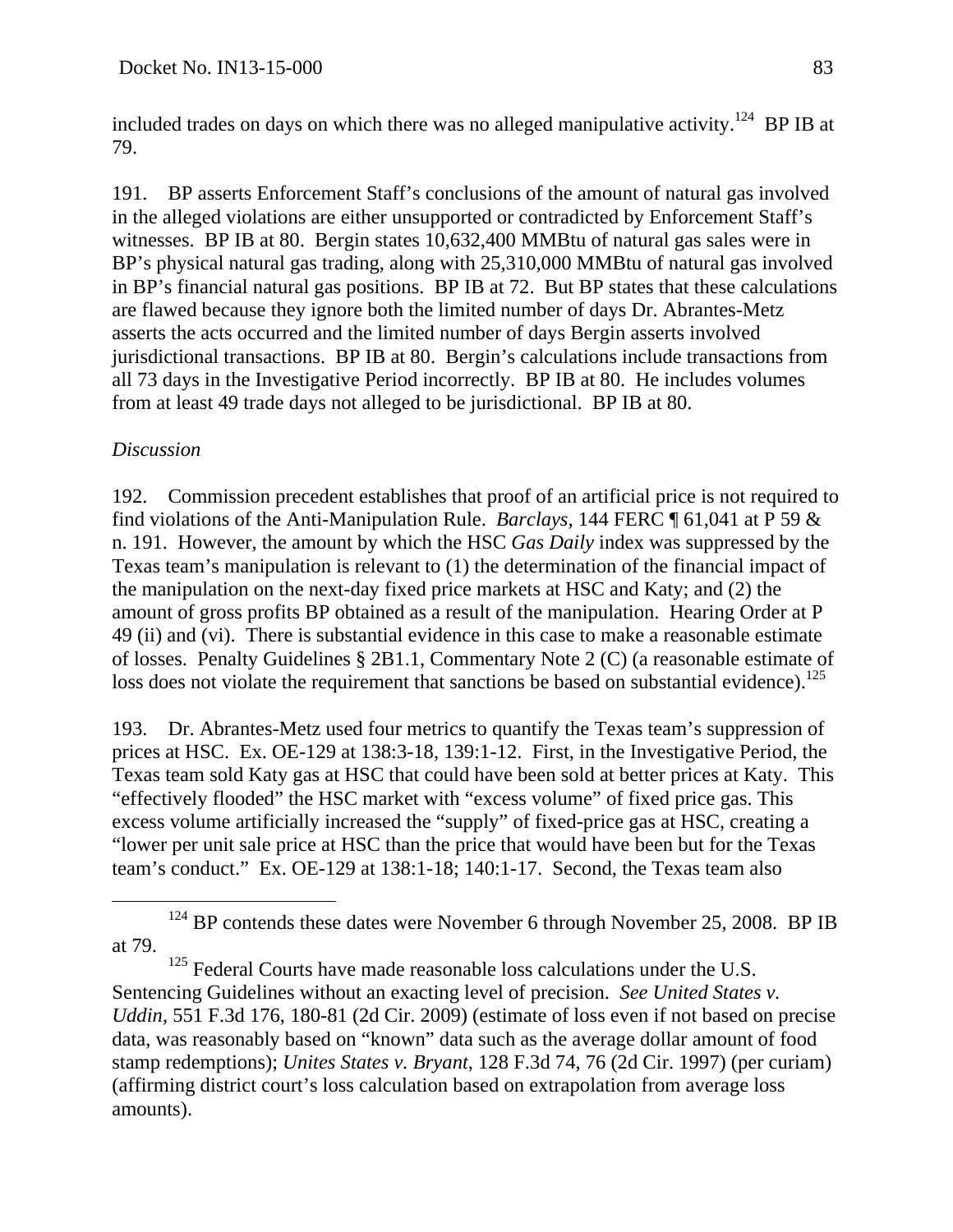suppressed prices in the next-day fixed-price market at HSC during the Investigative Period by selling more volume earlier in the day in absolute terms and as a proportion of their overall sales for each day. According to Dr. Abrantes-Metz, this practice increased their share of the earliest sales (in the period of greatest price discovery), further suppressing the HSC *Gas Daily* index. *Id.* at 141:3-142:7*.* Third, the Texas team sold at artificially low prices at HSC by offering at prices that were lower than the contemporaneous offers of other market participants. *Id*. at 143:1-144:2. Fourth, the Texas team increased the proportion of their sales by hitting bids. *Id*. at 144:5-145:16.

194. As Dr. Abrantes-Metz concluded, all four of these trading behaviors contributed to the overall suppression of HSC prices and artificiality of the HSC *Gas Daily* index. *Id.* at 138:16-18. Conservatively, Dr. Abrantes-Metz estimated that the Texas team's manipulation of the next-day fixed-price market at HSC in the Investigative Period suppressed the HSC *Gas Daily* index by a range of \$0.015-\$0.022 from September 19 to the end of that month; by \$0.012-\$0.015 in October, and by \$0.005-\$0.007 in November. Ex. OE-129 at 146:9-147:1. According to Dr. Abrantes-Metz, Evans simply restates each of his critiques of her testimony. She responded to each of his critiques and concluded that her estimates are valid. Evans did not challenge her methodology. Accordingly, Dr. Abrantes-Metz testimony is given significant weight.

195. Dr. Ronn calculated the manipulations' financial impact on next-day physical gas transactions at HSC and Katy by multiplying the sum of open interest in MMBtus of next-day physical gas at both locations by Dr. Abrantes-Metz's estimates of the price artificiality caused by the manipulation. Ex. OE-155 at 11:7-16, 14:1-15:3. He also calculated the impact of the Texas team's trading in financial index swaps at HSC by multiplying the open interest of financial index swaps at HSC against the price artificiality estimates. *Id*. at 16-17. Dr. Ronn derived the total financial impact of the manipulation by summing the impact of the next-day physical gas trading at HSC and Katy with the impact of the HSC index swaps trading. *Id*. at 18:1-9. BP's manipulation resulted in financial impact of \$1,375,482 to \$1,927,728 on the next-day natural gas markets at HSC and Katy during the Investigative Period. *Id.* at 18:6-9. This is a conservative estimate of the losses because the market harm caused by the manipulation extends to a broad range of transactions and market participants within and potentially beyond the natural gas markets. However, Dr. Ronn limited his calculations to only the transactions directly affected by the Texas team's behavior. He eliminated transactions in which counterparties partially or wholly netted out their transaction through offsetting trades for the same flow day, and excluded BP's next-day fixed price sales and *Gas Daily* sales. Dr. Ronn testified that such sales depressed prices but would not have harmed the buyers paying artificially-low prices. *Id*. at 18:10-20. BP's arguments are without merit. Dr. Ronn explained his methodology and his testimony is given significant weight. The losses were during 49 trading days of the Investigative Period. Ex. OE-129 at 150:4.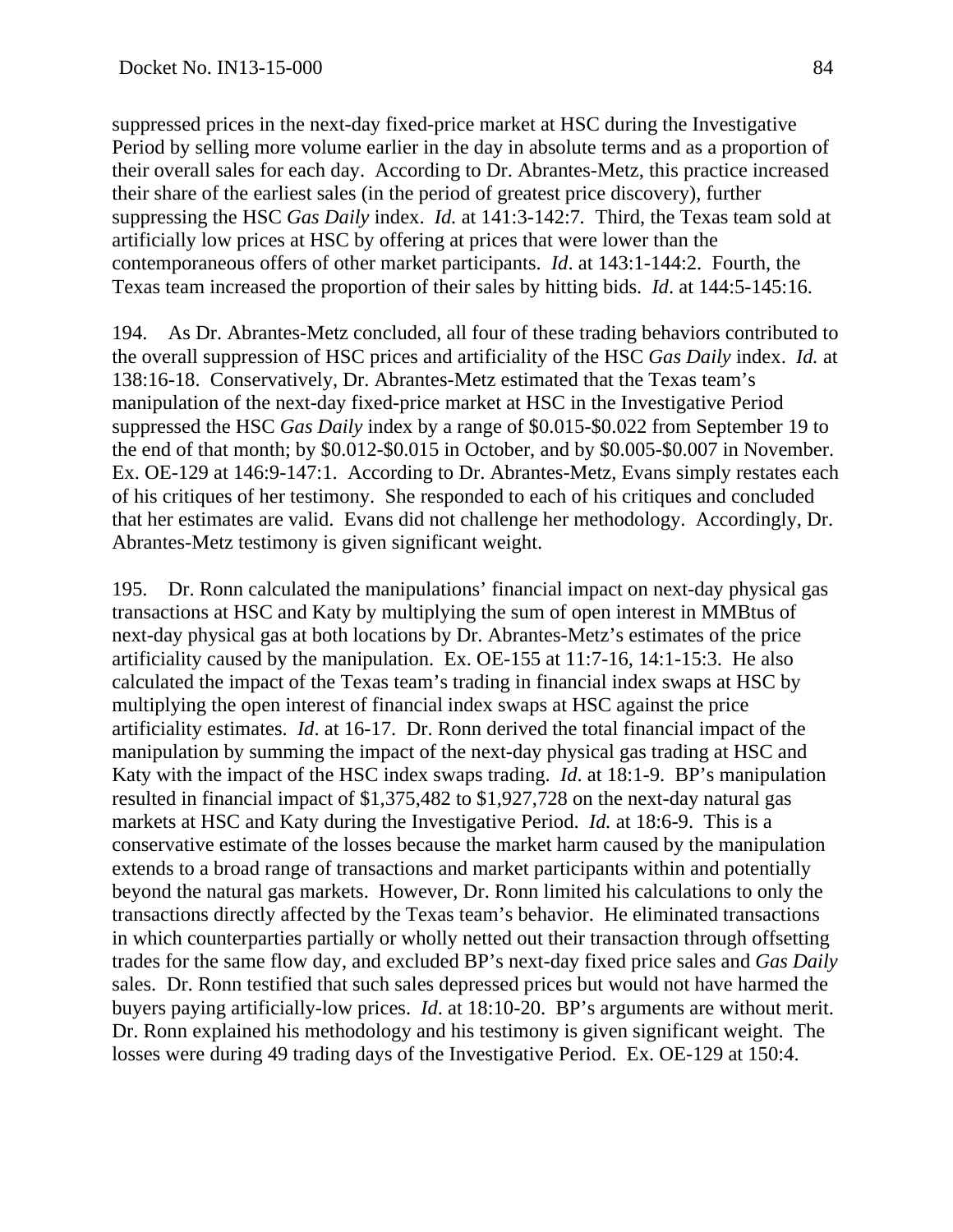196. In terms of volume Bergin concluded that the amount of natural gas involved in BP's sales of next-day, fixed-price physical gas at HSC in the Investigative Period was 10,632,400 MMBtus. This is the sum of the Texas team's next-day, fixed-price sales at HSC during the Investigative Period. Ex. OE-001 at 117:11-18. The amount of natural gas involved in the financial natural gas positions at HSC in the Investigative Period was 25,310,000 MMBtus. This is the sum of the Texas team's HSC *Gas Daily* index exposure in the Investigative Period. *Id.* at 117:19-118:5.

197. *Barclays* supports the methodology followed in this case to estimate losses. *Barclays*, 144 FERC ¶ 61,041 at P 122 n. 353 (OE Staff reached the estimate by measuring the total open interest of financial and physical instruments settling against the indices and then multiplying that figure by Barclays' cash trading price distortion). Dr. Ronn followed this approach. Ex. OE-155 at 11:7-16. As Enforcement Staff avers, its loss estimate is conservative since it is limited to ICE transactions directly affected by the Texas team's behavior and excludes those in which BP was a seller.<sup>126</sup> The use of ICE data minimizes market harm because it does not take into account off-ICE transactions affected by the manipulation. The loss estimate is conservative since it excludes counterparty transactions netted out through offsetting trades. *Id*. at 18. Moreover, Dr. Ronn included the open interest of next-day physical gas at both HSC and Katy because Dr. Abrantes-Metz' empirical findings demonstrate that price discovery by market participants happens primarily at HSC (even though the prices are tightly related to each other, Ex. OE-129 at 203:2-205:4) and to the extent the Texas team's trading affected prices at HSC, then Katy prices were affected as well.<sup>127</sup> Exs. OE-155 at 11:17-12.

> 3. Within 5 years from a Prior Commission Adjudication or Adjudication of Similar Misconduct by Any Other Enforcement Agency

# *Parties Contentions*

198. Enforcement Staff claims that BP's manipulative trading during the Investigative Period violated three relevant settlements and are therefore subject to enhanced penalties under the Penalty Guidelines. EF IB at 92. These settlements include one self-reported

<sup>127</sup> Enforcement Staff calculates physical losses at Katy in the Investigative Period to be in the range of \$13,798 to \$17,723. This is done by applying Dr. Abrantes-Metz ranges of price artificiality to the volume of the Texas team's next-day (bench) deals at Katy (Ex. OE-013) during the Investigative Period. This is a reasonable approach.

<sup>&</sup>lt;sup>126</sup> BP's argument that Dr. Ronn included the financial impact of BP's Katy-priced trades is incorrect. BP IB at 79. Dr. Ronn testified that he did not include BP's next-day fixed price sales and *Gas Daily* sales in his loss calculation. Ex. OE-155 at 13:18-21, 18:16-19.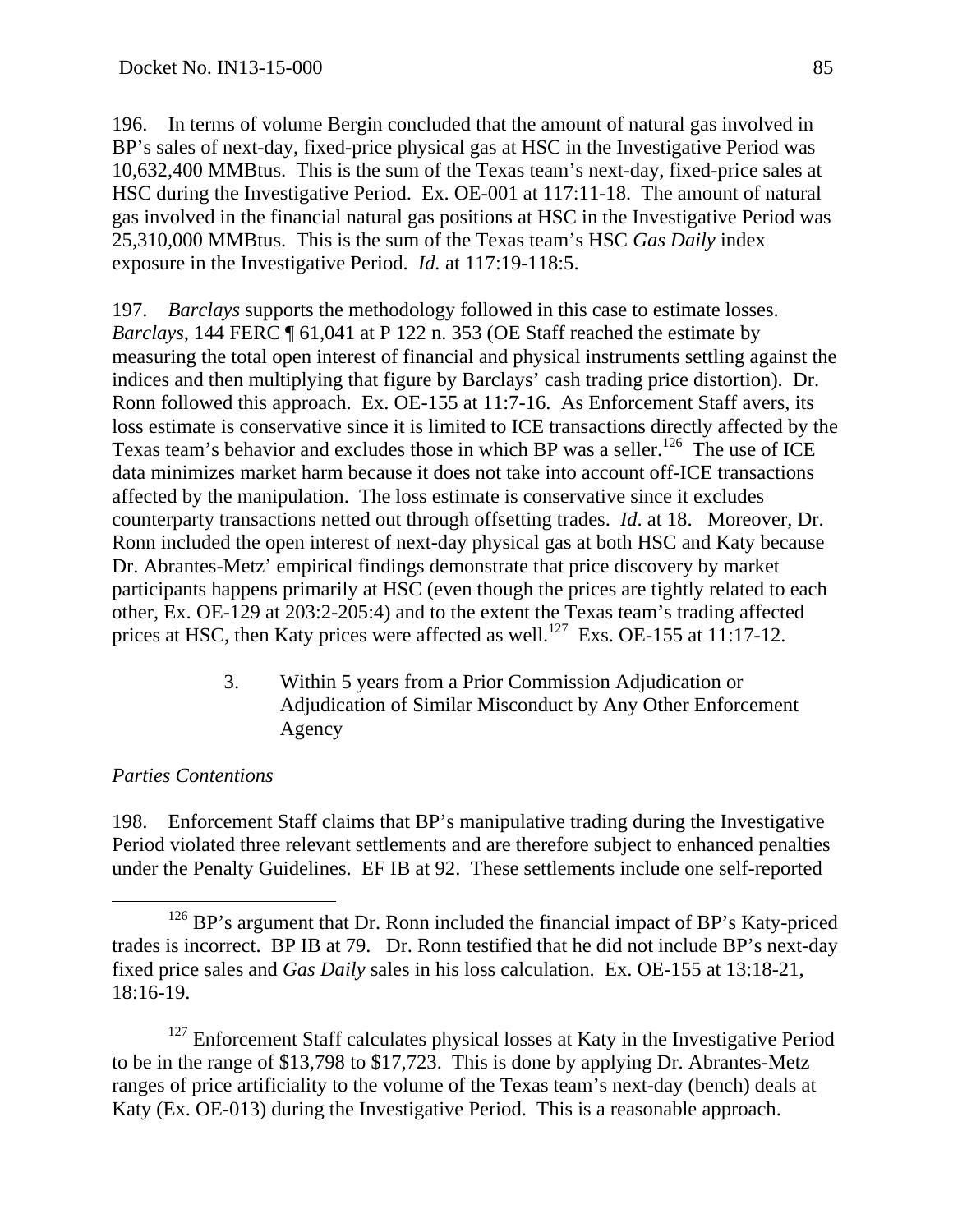capacity release violation (*In re BP Energy Co.*, 121 FERC ¶ 61,088 (2007)) and two separate actions alleging propane market manipulation with the U.S. Commodities Futures Trading Commission (CFTC) and the U.S. Department of Justice (DOJ). EF IB at 92.

199. BP's conduct in this matter also violates the permanent injunction in its CFTC settlement, constituting a violation of a prior injunction under the Penalty Guidelines. EF IB at 93. The injunction prohibited BP from "[m]anipulating or attempting to manipulate the price of any commodity in interstate commerce or for future delivery on or subject to the rules of a registered entity." EF IB at 93. Here, BP's manipulative natural gas trading practices constitute manipulation of a commodity in interstate commerce. EF IB at 93. Therefore, for purposes of Penalty Guidelines calculations only, the Presiding ALJ should find that BP's conduct violates this injunction. EF IB at 93.

200. Additionally, Enforcement Staff disagrees with BP's argument that the Penalty Guidelines are non-binding policy statements. EF RB at 45. BP's argument ignores that in this proceeding, the Commission set for hearing the issue of whether BP had prior adjudications. EF RB at 45. The Commission routinely uses the Penalty Guidelines to evaluate whether corporations should be assessed a civil penalty. EF RB at 45. The Commission does this by considering the two NGA § 22 factors: (i) the nature and seriousness of a violation and (ii) efforts to remedy a violation. EF RB at 45. Even without the Penalty Guidelines, the Commission can consider prior settlements under those two factors. EF RB at 45. Both cases BP cites on policy statements (*Pac. Gas & Elec. Co. v. FPC*, 506 F.2d 33 (D.C. Cir. 1974) and *Panhandle E. Pipe Line Co. v. FERC*, 198 F.3d 266 (D.C. Cir. 1999)) make clear that federal agencies may release policy statements. EF RB at 45, n. 197.

201. Enforcement Staff further contends that in arguing settlements are not adjudications, BP ignores multiples factors regarding Commission-approved settlements. EF RB at 45. First, settlements only come before the Commission upon Enforcement Staff's recommendation and the Commission's independent conclusion that there is sufficient evidence of a violation. EF RB at 45. Furthermore, settlements only go into effect following a Commission order approving its terms. EF RB at 45-46. Enforcement Staff seeks neither precedent nor approval of any of BP's prior settlements. EF RB at 46, n. 202.

202. Additionally, BP's argument that the 2007 settlement with the CFTC and DOJ is inapplicable because it was with BP Products North America Inc. (BPPNA) falls flat. EF RB at 46. Permitting BP to avoid penalties because of corporate structures would prevent the Commission from enforcing its rules against complex corporate entities. EF RB at 46. Even had BP provided evidence to support this contention, it is still subject to an enhanced penalty due to BP Energy Company's (a named respondent in this proceeding) settlement with the Commission. EF RB at 46-47.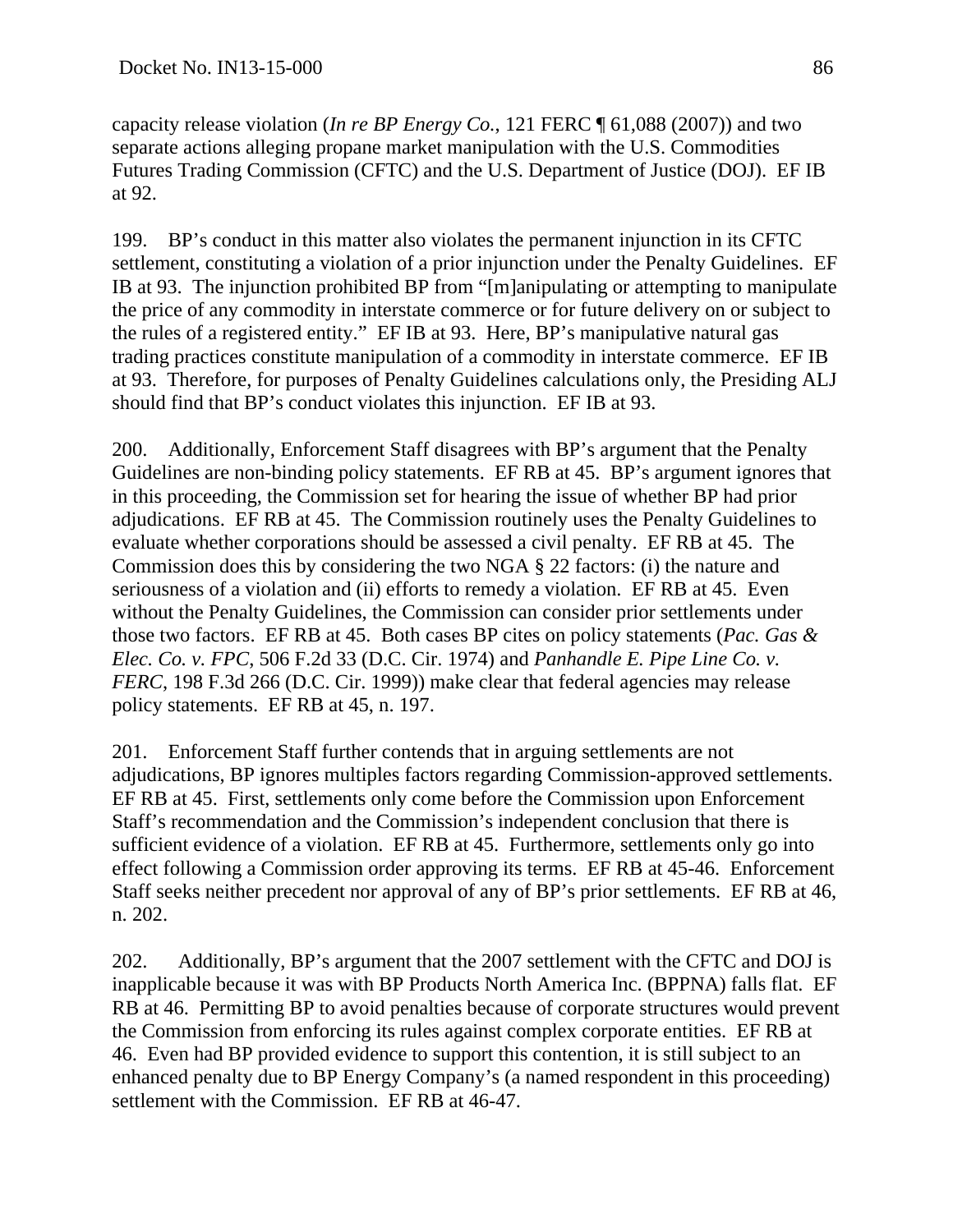203. BP cites certain pre-Penalty Guidelines settlements to argue the Commission would have included language in a settlement if it sought to use the settlement against a party in a future proceeding. EF RB at 47. According to Enforcement Staff, Commission practice in this area was not uniform. EF RB at 47. A settlement failing to have "prior violations" language cannot bar the Commission from treating BP's settlement as an adjudication. EF RB at 47.

204. BP contends that Enforcement Staff did not meet its burden of proving BP committed any part of the alleged violations in this case within five years of a prior Commission adjudication or within five years of an adjudication of similar misconduct by another other enforcement agency. BP IB at 81.

205. Regarding the settlement BP Energy Company entered into with the Commission (*In re BP Energy Co.*, 121 FERC ¶ 61,088 (2007)), no respondent in this proceeding was a party to that settlement. BP IB at 81. Moreover, the consent agreement in that case resolved issues unrelated to the alleged market manipulation here. BP IB at 81. 206. Two other agreements BP entered into with the federal government were not adjudications; instead, the agreements were agreed to in an attempt to avoid adjudication. BP IB at 81-82. In 2007, BPPNA entered into a propane trading-based consent order. BP IB at 81. *See CFTC v. BP Prods. North America, Inc.*, Civil Action No. 06-C-3503 (N.D. Ill. Oct. 25, 2007). BP IB at 81. In a related propane case, BP and certain affiliates entered into a DPA. BP IB at 81-82. *See United States v. BP America Inc.*, No. 07-CR-683 (N.D. Ill. Oct. 25, 2007). BP IB at 82. The record evidence in the latter case demonstrates that DOJ moved to dismiss the DPA in 2011. BP IB at 82.

207. Moreover, BP states that prior settlements are not adjudications. BP IB at 82. Settlements preceding the Commission's Penalty Guidelines' issuance should not be treated as adjudications. BP IB at 83. The Commission's Penalty Guidelines included "settlement" in its definition for "Prior adjudication." BP IB at 83. This Policy Statement on Penalty Guidelines was released on March 18, 2010 and revised on September 17, 2010 (Penalty Guidelines). BP IB at 83. The three settlements Enforcement Staff contends constitute "prior adjudications" all preceded the Penalty Guidelines' release. BP IB at 83. If the Commission had wanted to consider any settlement as "prior history," such an agreement would have included language to that effect. BP IB at 83-84.

208. Additionally, Commission policy statements are not precedential. BP IB at 84. According to *Panhandle E. Pipe Line Co. v. FERC*, 198 F.3d 266, 269 (D.C. Cir. 1999), an agency's policy statement does not carry the force of law. BP IB at 84. To that point, a policy statement constitutes a "press release," as it provides notice of the agency's views, allowing the public "a chance to contemplate an agency's views before those views are applied to particular factual circumstances." *Panhandle E. Pipe Line Co. v.*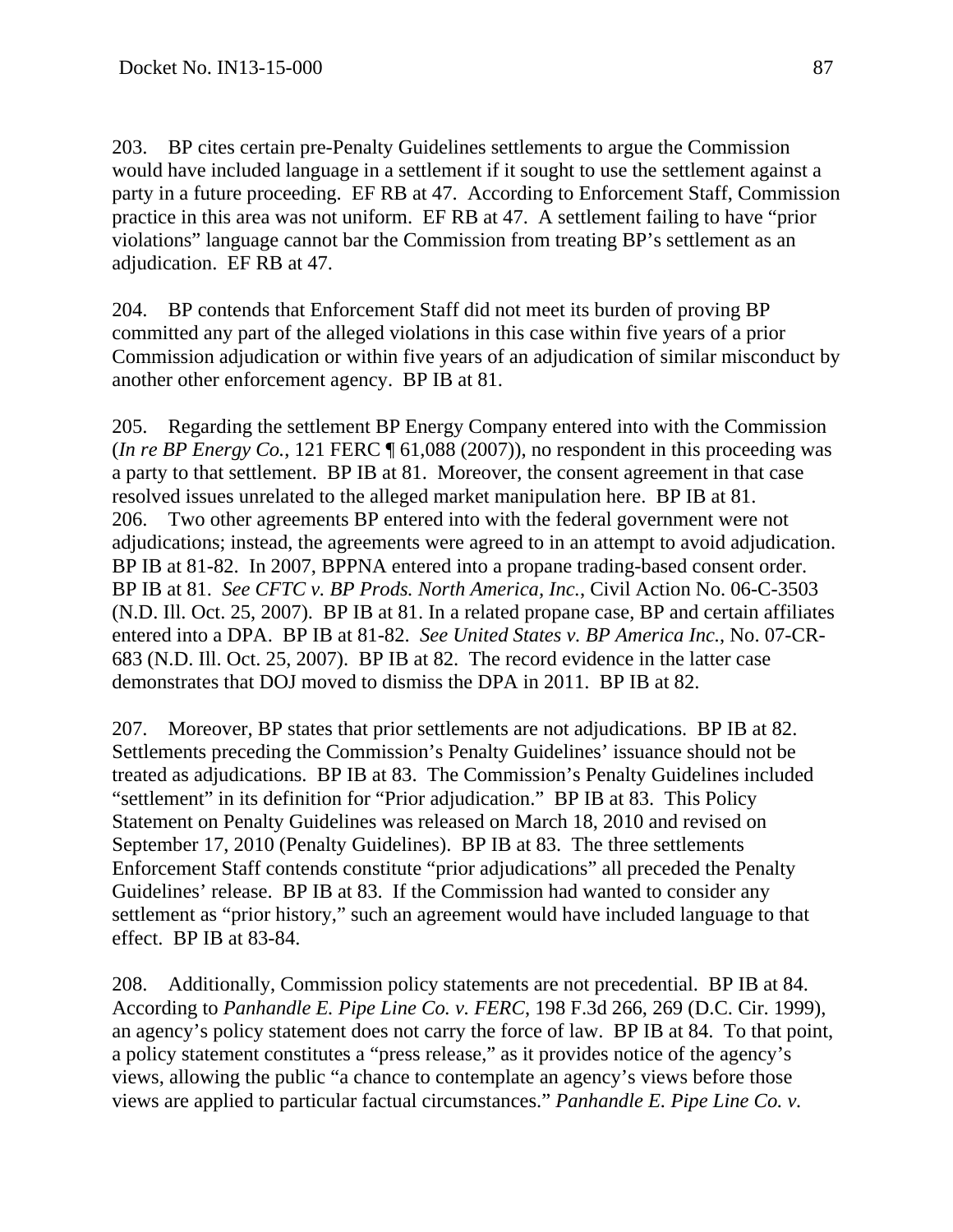*FERC*, 198 F.3d 266, 269 (D.C. Cir. 1999), cited by BP IB at 85. The Commission has not engaged in a rulemaking to establish a rule of general applicability nor established this policy through individual adjudications. BP IB at 85. This Commission policy statement merely indicates it is the Commission's view that settlements be treated as adjudications. BP RB at 43. Therefore, the Presiding ALJ can only determine that BP was the subject of a prior adjudication if the Presiding ALJ gives the policy statement the force of law. BP IB at 85. As this is barred by federal precedent, the ALJ and Commission must determine that the facts here warrant treating prior settlements as adjudications. BP IB at 85.

209. Enforcement Staff has failed to provide sufficient evidence to treat the settlements with the CFTC or the Commission as adjudications for the purposes of applying the Penalty Guidelines here. BP IB at 85-86. To treat settlements as adjudications for the purposes of applying the Penalty Guidelines, the record must contain evidence for the Presiding ALJ and Commission to rely upon. BP IB at 86. The record here contains no such evidence. BP IB at 86. Furthermore, when the Settling Parties entered into these agreements, no party anticipated that future investigations or proceedings could rely on those agreements. BP IB at 86.

210. BP further states that the Consent Order with BP Products North America Inc. (BPPNA) cannot be used against BP in this proceeding, as BPPNA is not a named respondent here. BP IB at 86. Additionally, the DPA should not be treated as an adjudication. BP IB at 86. That complaint was dismissed upon motion by DOJ for three reasons: (i) BP fully satisfied its relevant financial obligations; (ii) BP met its obligations to improve compliance policies and procedures for its commodity trading operations; and (iii) BP did not materially violate the terms of the DPA. BP IB at 86-87.

211. While Enforcement Staff continually refers to BP's misconduct, any "misconduct" is irrelevant to this issue. BP RB at 43. Allegations of misconduct or settlements dealing with such allegations are not adjudications. BP RB at 43.

## *Discussion*

212. The Penalty Guidelines provide that an organization's culpability score may be enhanced if it committed the current violation less than five years after a prior Commission adjudication of any violation or an adjudication of similar misconduct by any other enforcement agency. Penalty Guidelines § 1C2.3 (c)(2).

213. BP entered into three settlements which constitute prior history of adjudications under the Guidelines. Penalty Guidelines ¶ 162-164 (prior settlements are treated as "adjudications"). BP entered a settlement with the Commission regarding a 2007 selfreported capacity release violation (paid a \$7 million penalty). *In re BP Energy Co.,* 121 FERC ¶ 61,088 (2007) (Stipulation & Consent Agreement). In 2007 it also entered a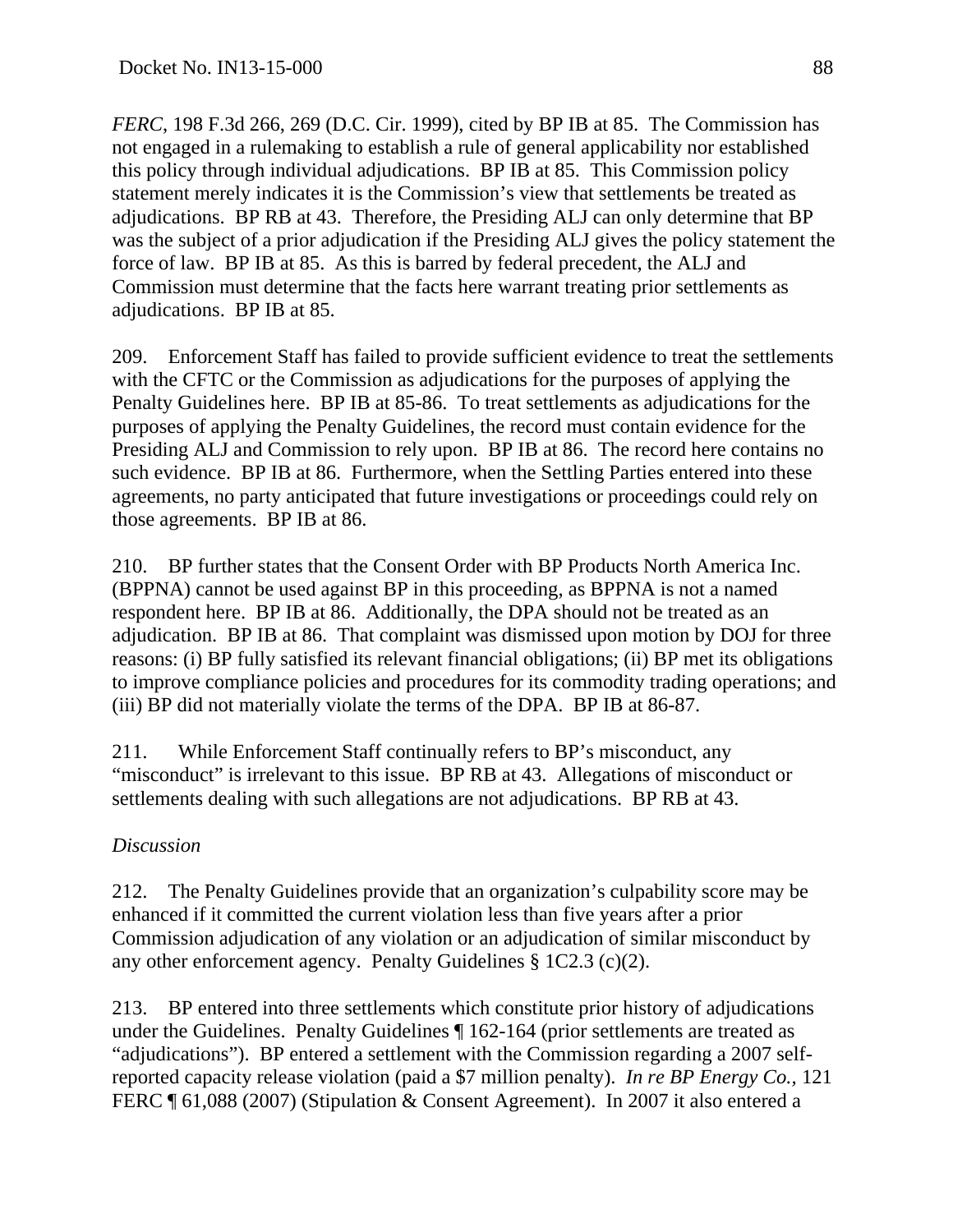consent agreement with the CFTC and DOJ for alleged manipulative actions in the propane market in 2003 and 2004 (paid \$125 million and \$100 million penalty plus \$53.5 million in restitution, respectively). *Commodity Futures Trading Comm'n v. BP Prods. N. Am., Inc.,* Consent Order for Permanent Injunction and Other Relief, Civil Action No. 06-cv-03503, ¶¶ 14-15, 38-43 (N.D. Ill. Oct 25, 2007) (CFTC Consent Order); *United States v. BP America Inc.,* Deferred Prosecution Agreement, No. 07 CR 683, ¶¶ 7-9 (N.D. Ill. Oct. 25, 2007). The CFTC Consent Order states that "BP unlawfully attempted to manipulate and did manipulate the price of February 2004 TET physical propane by cornering the market for February 2004 TET physical propane. Further, BP also attempted to manipulate the price of April 2003 TET physical propane, again by seeking to corner the April 2003 TET physical propane market." Consent Order at P 2. The Deferred Prosecution Agreement, in Attachment A, listed evidence of manipulation by BP that "[s]hould this matter proceed to trial, the United States is prepared to prove beyond a reasonable doubt." The Stipulation & Consent Agreement stated that "Enforcement confirmed violations by BP on 14 interstate pipeline or storage facilities, involving the transportation or storage of 49.3 Bcf of natural gas in 2005 and 2006. The violations, which arose under 23 separate asset management arrangements, include thousands of discrete transactions occurring over the two year period." Stipulation & Consent Agreement at P 6.

214. Enforcement Staff is correct that all three settlements constitute relevant prior history. The settlement with the Commission is relevant prior history since the current violation occurred within five years of the prior adjudication. Penalty Guidelines § 1C2.3 (c)(2). The settlements with the CFTC and DOJ are again prior history since they fall within the language of the guidelines "less than 5 years after an adjudication of similar misconduct by any other enforcement agency . . . ." *Id*.; *see also id*. ¶ 166. Therefore, BP's manipulation in this case warrants an increase of 2 points in its culpability score.<sup>128</sup>

215. BP's argument that the Penalty Guidelines are a non-binding policy statement is not persuasive. The Commission routinely uses its Penalty Guidelines in penalty assessment orders. *See, e.g.*, *Houlian Chen*, 151 FERC ¶ 61, 179 at PP 151-55 (2015); *Maxim Power Corp*., 151 FERC ¶ 61,094 at PP 105-08 (2015); *Lincoln Paper & Tissue, LLC*, 144 FERC ¶ 61,162 at PP 53-55 (2013); *Barclays*, 144 FERC ¶ 61,041 at 119-21. The Penalty Guidelines follow Congress' intent in the Energy Policy Act of 2005 enforcement framework. *See* Penalty Guidelines at P 212; *see also Lincoln Paper & Tissue, LLC,* 144 FERC  $\P$  61,162 at PP 8, 54 (although the PG are not mandatory, the Commission uses them and its policy statements on enforcement to guide its penalty analysis).

 <sup>128</sup> *Barclays*, 144 FERC ¶ 61,041 at P 123 & n. 355 (prior DOJ settlement on LIBOR rate manipulation warranted culpability score enhancement); *see also* Penalty Guidelines at P 19 (Commission has broad discretion to determine appropriate penalty).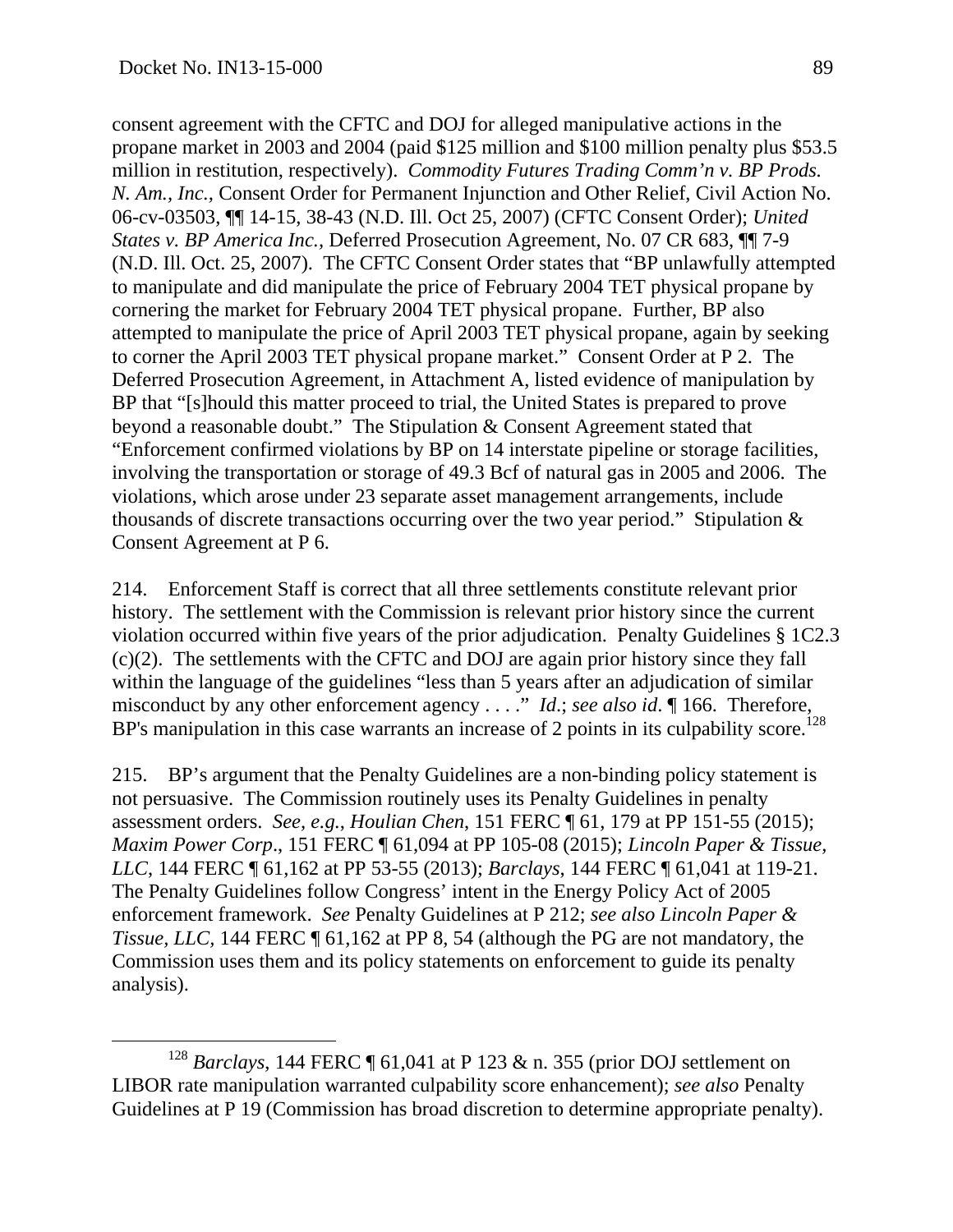216. Moreover, federal agencies routinely speak through policy statements and the pronouncements are not invalidated if they are subsequently followed. The cases cited by BP do not support its contention. To wit, those cases support the proposition that federal agencies may speak through policy statements, even if they "must be prepared to support the policy as if the policy statement had never been issued. *See, e.g.*, *Pac. Gas & Elec. Co. v. FPC,* 506 F.2d 33, 38 (D.C. Cir. 1974) (the court noted beneficial functions of agency statements of policy); *Panhandle E. Pipe Line Co. v. FERC,* 198 F.3d 266, 269 (D.C. Cir. 1999) (significant informational benefits of policy statements).

217. BP also argues that the PGs were not in effect at the time of the alleged violations and therefore the PG cannot be used against it. However, suffice it to say that the Commission mandated findings based on the PG in the Hearing Order in this case. *See*  Hearing Order at P 49. Additionally, the Commission has determined that prior settlements constitute adjudications. *See* Penalty Guidelines at 162. In the settlements at issue in this case, each agency independently determined prior to settling that BP had engaged in serious violations of federal law. *See* Paragraph 213, *supra*.

218. Further, in response to BP's allegations that the CFTC and DOJ settlements are with corporate entities that are not part of this proceeding [BP Products North America Inc. (BPPNA)] Enforcement Staff is correct that the Commission can disregard corporate forms when necessary to fulfill its statutory obligations. *San Diego Gas & Elec. Co. v. Sellers of Mkt. Energy & Ancillary Services,* 127 FERC ¶ 61,269, at P 221 (2009). *See, e.g,. Capital Tel. Co. Inc. v. FCC,* 498 F.2d 734, 738 (D.C. Cir. 1974) ([C]ourts have consistently recognized that a corporate entity may be disregarded in the interest of public convenience, fairness and equity . . . . [W]hen the notion of legal entity is used to defeat public convenience, justify wrong, protect fraud, or defend crime, the law will regard the corporation as an association of persons."

> 4. Violation of Judicial or Commission Order or Injunction of Federal and State Enforcement Agencies

# *Parties Contentions*

219. Enforcement Staff posits it is not required to prove a Commodity Exchange Act violation to use the consent order from the *CFTC v. BP Prods. North America, Inc.*, Civil Action No. 06-C-3503 (N.D. Ill. Oct. 25, 2007) in enhancing penalties here. EF RB at 47-48. That consent order lists manipulation of a commodity's price in interstate commerce as a prohibited activity. EF RB at 41. Here, BP committed manipulation of a commodity price, and the Commission has broad discretion to treat BP's behavior here as a violation of that injunction. EF RB at 48. Additionally, BP incorrectly asserts there must be action by the U.S. District Court for the Northern District of Illinois or the CFTC. EF RB at 48, n. 212. The Penalty Guidelines contain no requirement of an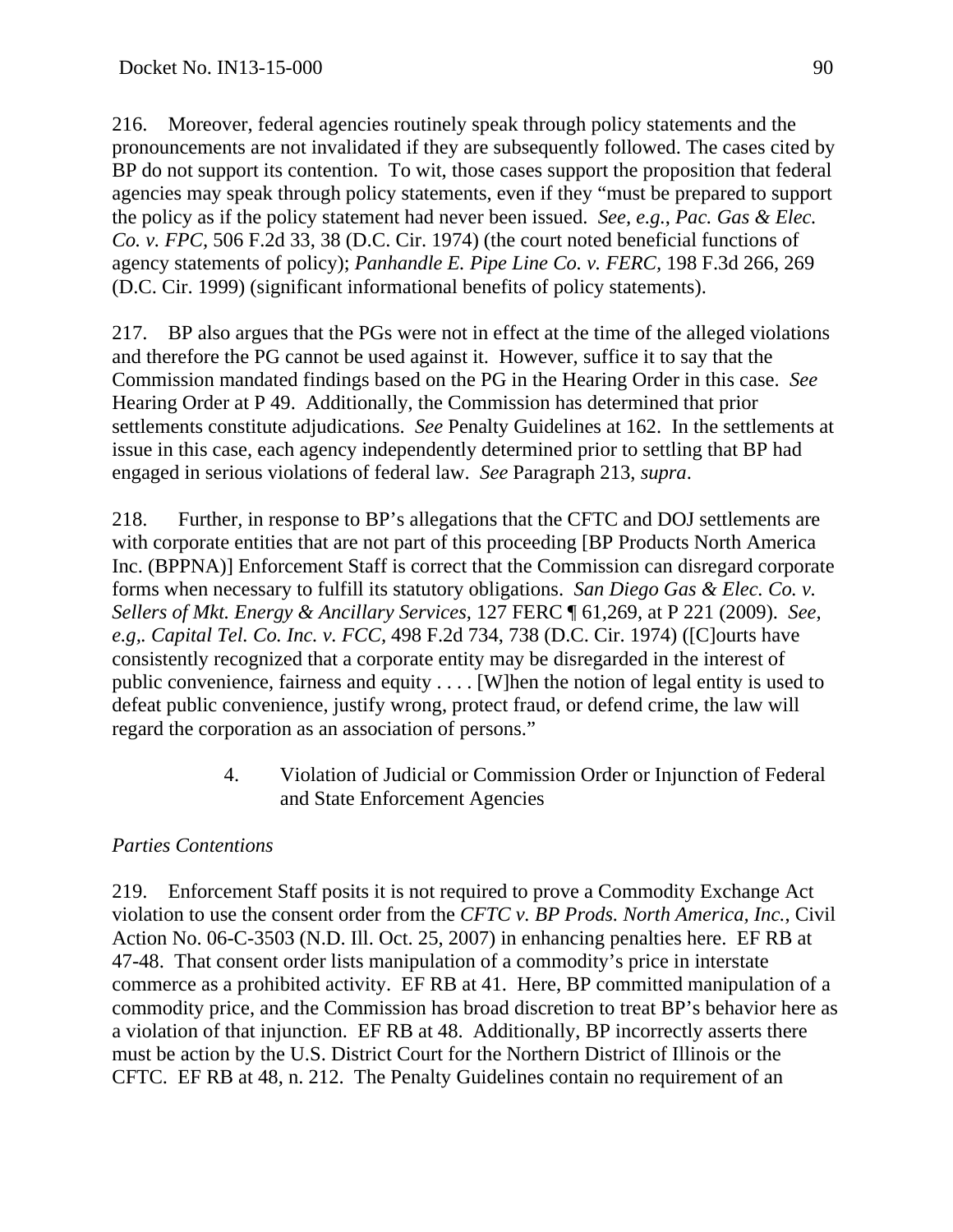injunction violation by a court before the Commission can apply a penalty enhancement. EF RB at 48.

220. BP asserts that Enforcement Staff failed to prove that any alleged market manipulative practices violated a judicial order, Commission order, or injunction directed at BP. BP IB at 87. Not the Commission, nor any other federal or state agency vested with jurisdiction in relation to similar matters, has issued an order or injunction that BP has since violated related to this proceeding. BP IB at 87.

221. Specifically, Enforcement Staff's contention that BP violated a consent order issued in *CFTC v. BP Prods. North America, Inc.*, Civil Action No. 06-C-3503 (N.D. Ill. October 25, 2007) is misplaced. BP IB at 87. That consent order defines "BP" to be "BPPNA," but in this case, the BP respondents are not subsidiaries of BPPNA, nor did they provide services to BPPNA at any time relevant to this complaint. BP IB at 87-88. BP Energy Company's compliance enhancements were voluntarily made and implemented to be consistent with the *CFTC v. BP Prods. North America, Inc.* consent order. BP IB at 88. It was not required to do so as a BPPNA subsidiary or service provider. BP IB at 88.

222. BP contends the consent order's language applies to Commodity Exchange Act violations only, not Section 4A of the NGA or 18 C.F.R. § 1c.1. BP IB at 88. Enforcement Staff has not attempted to prove, nor has it proved, a Commodity Exchange Act violation. BP IB at 88. Here, the record also does not show that the U.S. District Court for the Northern District of Illinois found its consent order violated. BP IB at 88. The consent order's language states: "[t]he [District] Court shall retain jurisdiction of this cause to assure compliance with this Order and for all other purposes related to this action." BP IB at 89. Without such a finding from the District Court, neither the Presiding ALJ nor the Commission can find that BP violated the consent order's injunction. BP IB at 89.

223. BP also argues that Enforcement Staff's position on this issue must be considered waived, as Enforcement Staff's Second Revised Brief groups this issue and the preceding issue together. BP RB at 45.

# *Discussion*

224. The Penalty Guidelines provide that an organization's culpability score may be enhanced if the instant conduct violated a judicial or Commission order or injunction by Federal and state enforcement agencies that adjudicate similar types of matters as the Commission. Penalty Guidelines § 1C2.3(d).

225. BP's conduct here also contravenes the terms of the permanent injunction of the 2007 settlement with the CFTC. This is clearly within the Penalty Guidelines § 1C2.3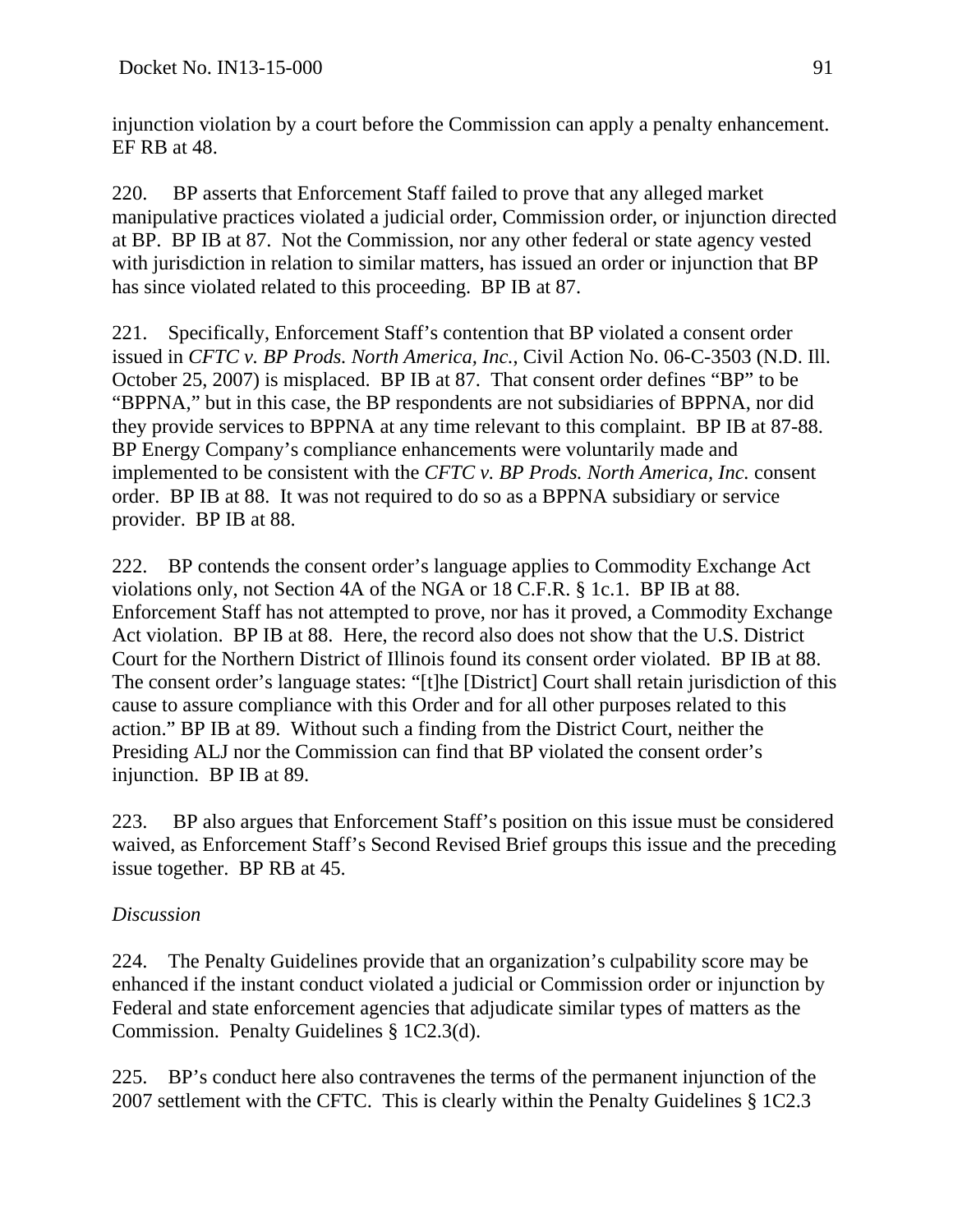(d). The injunction prohibited BP from "[m]anipulating or attempting to manipulate the price of any commodity in interstate commerce or for future delivery on or subject to the rules of a registered entity. . . ." CFTC Consent Order at  $\P$  83(a)(i). The conduct at issue in this case is a manipulation of a commodity in interstate commerce and violates the 2007 permanent injunction. Enforcement Staff is correct that Section 1C2.3(d) does not require a finding by the court that issued the order that the conduct in this case violated the Consent Order. Therefore, BP's manipulation in this case warrants an increase of 2 points in its culpability score.

# 5. Compliance Program

# *Parties Contentions*

226. Enforcement Staff submits that BP has an ineffective compliance program (BP Compliance) for three reasons. EF IB at 93-94. First, BP Compliance failed to prevent or detect the Texas team's manipulative scheme during the Investigative Period. EF IB at 94. Second, BP Compliance's internal inquiry was a "whitewash" of the team's manipulative actions. EF IB at 94, 97. Third, in moving to discredit Luskie's concerns, BP revealed itself more concerned with self-protection than uncovering the truth. EF IB at 94.

227. Enforcement Staff asserts that BP Compliance's ineffectiveness is evident in its poor oversight of the Texas team. EF IB at 94. Though BP Compliance created daily reports tracking the Texas team's trading activity, these reports failed to include the team's overall physical and financial positions, excluded its daily P&L, and did not isolate the team's next-day fixed-price trading by location. EF IB at 94. BP Compliance thus was unable to track suspicious trades as they occurred. EF IB at 94-95. Additionally, BP's bonus system incentivized the Texas team's manipulative scheme. EF IB at 95. Speculative traders at BP typically received a greater percentage of profits generated than did physical traders did. EF IB at 95. A "hybrid" trader working with both financial and physical positions, like Comfort, therefore had an incentive to shift their profits from physical to financial books to generate more personal income. EF IB at 95. Additionally, BP Compliance failed to properly follow its oversight protocols dealing with the Texas team's trades. EF IB at 96. When Hurricane Ike forced the Texas team to temporarily relocate to Austin, Texas in September 2008, neither Stephen Simmons (the primary compliance analyst for the Texas team) nor Mark Galicia (Simmons' supervisor) was present in Austin that week. EF IB at 96. Additionally, even after BP Compliance flagged one day of Comfort's trading during the Investigative Period, BP Compliance never made a documented follow up, though it was required to do so. EF IB at 96.

228. Moreover, Enforcement Staff contends BP Compliance's internal review was a "whitewash" of the scheme. EF IB at 97. Though Calvin Schlenker (then BP's Senior Vice President for South Trading) and Michael Berry (then the new head of Compliance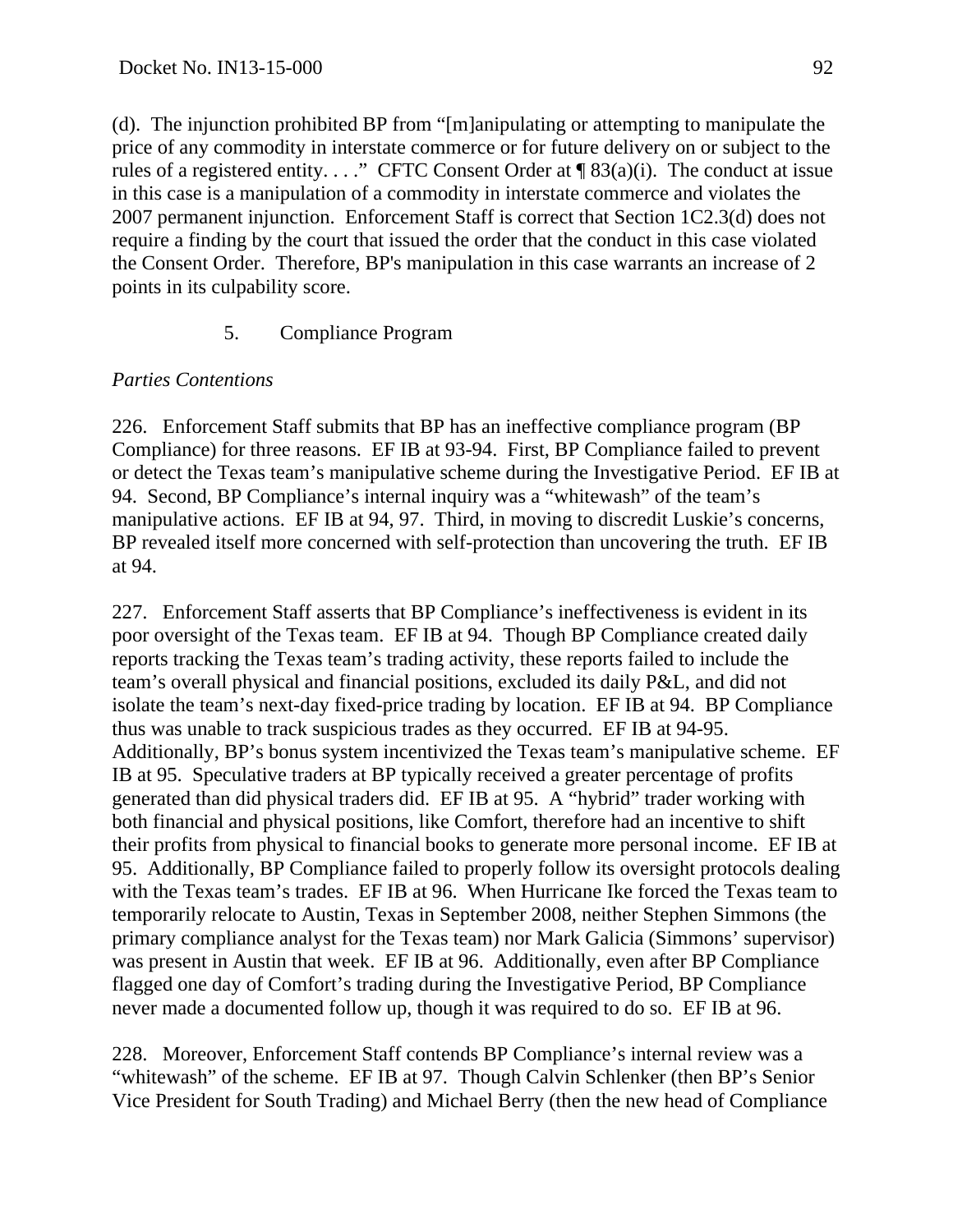for NAGP trading) took initial steps to investigate the November 5 call, BP Compliance and BP Legal conducted only "cursory interviews" of members of the Texas team. EF IB at 97. BP Compliance also did not confront the Texas team members with the trading data its analysts had already recovered. EF IB at 97-98. As the inquiry progressed into a report, draft reports removed certain analyses and relevant data. EF IB at 98. These drafts also omitted visually apparent changes in the Texas team's next-day physical natural gas trading patterns. EF IB at 98. During the same time period when these items were being removed from drafts, an unknown BP Compliance employee inserted a section clearing the Texas team of manipulative behavior. EF IB at 98.

229. Enforcement Staff further states that management's efforts to discredit Luskie while simultaneously defending Comfort and Barnhart reveal BP lacked a culture of compliance. EF IB at 99. Following the November 5 recorded call with Comfort, Luskie was never willing to discuss his understanding of how the Texas team traded during November 2008. EF IB at 99. Additionally, Bass, Comfort's supervisor, immediately supported Comfort in his contention he was not doing anything wrong. EF IB at 99-100. Bass then notified his supervisor, Schlenker, that he believed Luskie's allegations lacked merit. EF IB at 100. BP management chose to ignore Luskie's manipulation allegations, "spin[ning]" it as Luskie "being ill-informed and mistaken". EF IB at 100. Schlenker called Parker, and relayed the same, even knowing Parker would likely be a factual witness. EF IB at 100. Moreover, Simmons clearly pre-judged Luskie's credibility when he wrote in an e-mail he wanted "to take Luskie outside 'to run sprints and do push-ups until he pukes!'" Ex. OE-041, cited by EF IB at 100.

230. According to Enforcement Staff, BP's witness Thomas Nuelle's weak arguments that BP should be given credit for its compliance program can be dismissed. EF IB at 101. Though Nuelle claims BP should receive compliance credit for quickly contacting the Independent Monitor about the November 5 call, Luskie had already alerted the Independent Monitor of the call. EF IB at 101. Additionally, the Commission's and the CFTC's inquiry did not prevent and should not have interfered with BP from conducting its own investigation. EF IB at 102. Finally, though BP claims that it instituted a proper compliance program as a result of its 2007 propane market manipulation issues, this argument fails because its program still allowed Comfort's manipulative trading to go undetected. EF IB at 102. Berry acknowledged in 2009 that BP Compliance still had "major problems." EF IB at 102-103.

231. Problems existed within BP Compliance, generally. EF RB at 48. In April 2009, the Independent Monitor was concerned with BP Compliance's inadequacy to the point of observing that if serious changes were not made, BP could violate its Deferred Prosecution Agreement (DPA) with the U.S. Department of Justice. EF RB at 48.

232. On the other hand, BP argues it had an effective compliance program during and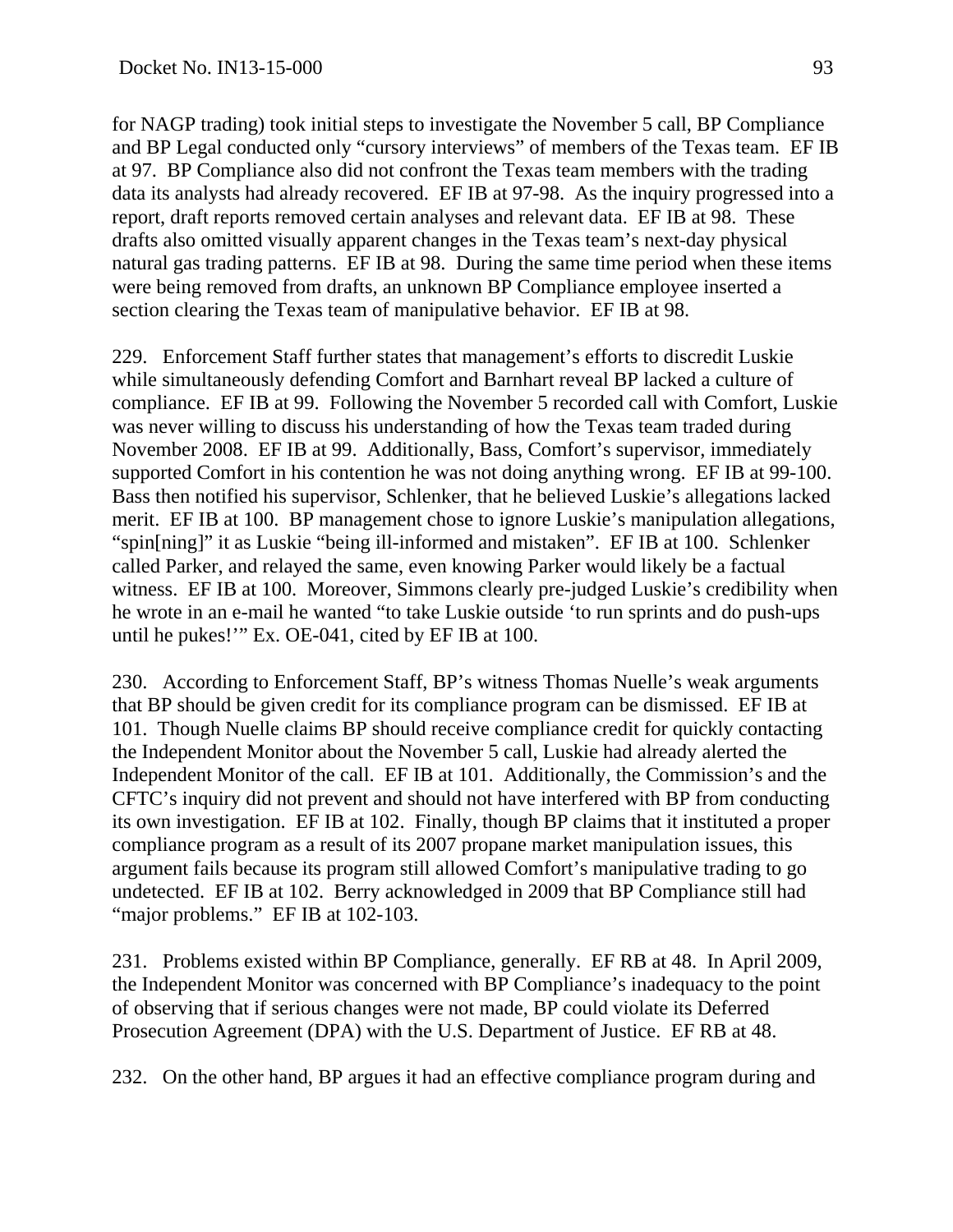following the Investigative Period, pursuant to the factors set forth in § 1B2.1 of the Penalty Guidelines. BP IB at 90.

233. BP first submits that Enforcement Staff failed to introduce any evidence into the record addressing the effectiveness of BP Compliance during the Investigative Period. BP IB at 90-91. Enforcement Staff alternatively focused on attempting to discredit the program while disregarding the contrary evidence BP introduced into the record. BP IB at 91. Though Enforcement Staff states that BP Compliance did not detect or prevent the alleged manipulative trading at issue in this proceeding, the Penalty Guidelines state that [t]he failure to prevent or detect the instant violation does not necessarily mean that the program is not generally effective in preventing violations." Penalty Guidelines at § 1B2.1(a), cited by BP IB at 91. Additionally, BP claims that it acted appropriately in addressing alleged market manipulation allegations. BP IB at 91. Enforcement Staff relies on Bergin, whom BP contends is an unqualified compliance witness. BP IB at 92. 234. According to BP, Enforcement Staff also misrepresents how BP implemented its compliance program. BP RB at 47. Specifically, Enforcement Staff suggests that while in Austin, the Texas team had no compliance oversight. BP RB at 47. This was not the case. BP RB at 42-43. Simmons also testified he remembered no problems with the Texas team while it was in Austin. BP RB at 48.

235. BP also states that the record shows BP Compliance's effectiveness. BP IB at 93. Enforcement Staff, in a 2010 preliminary findings letter and its Staff Report and Recommendation, endorsed BP's compliance program. BP IB at 93. Additionally, the Independent Monitor's support for BP Compliance led the federal government to file an unopposed motion to dismiss the case that had been pending in the Northern District of Illinois. *CFTC v. BP Products North America, Inc.*, Civil Action No. 06-cv-3503/*United States v. BP America Inc.*, Case No. 07-CR-18-683 (Dec. 15, 2010), cited by BP IB at 93. Dismissal of the case against BP eliminated the requirement to have an Independent Monitor. BP IB at 93. BP also established its current compliance program in 2006, has increased its training program, and implemented its Passport to Work program. BP IB at 93-94.

236. Enforcement Staff's contention that BP Compliance committed a "whitewash" is false. BP RB at 49. Schlenker's comment to Parker that he thought the Texas team was compliant was nothing more than that – not that BP was trying to cover up questionable trading behavior. BP RB at 50. Enforcement Staff also ignores Berry's testimony that BP Compliance had made dramatic improvements from the time he joined BP to the time of the Investigative Period. BP RB at 50. Moreover, the draft report was only a draft, with Berry testifying how changes were made to the draft as time went on. BP RB at 50-51. When the Commission and CFTC became involved in investigating the Texas team, BP's internal review was not completed. BP RB at 51. BP stopped its internal review and focused its resources on responding to Commission and CFTC data requests. BP RB at 51.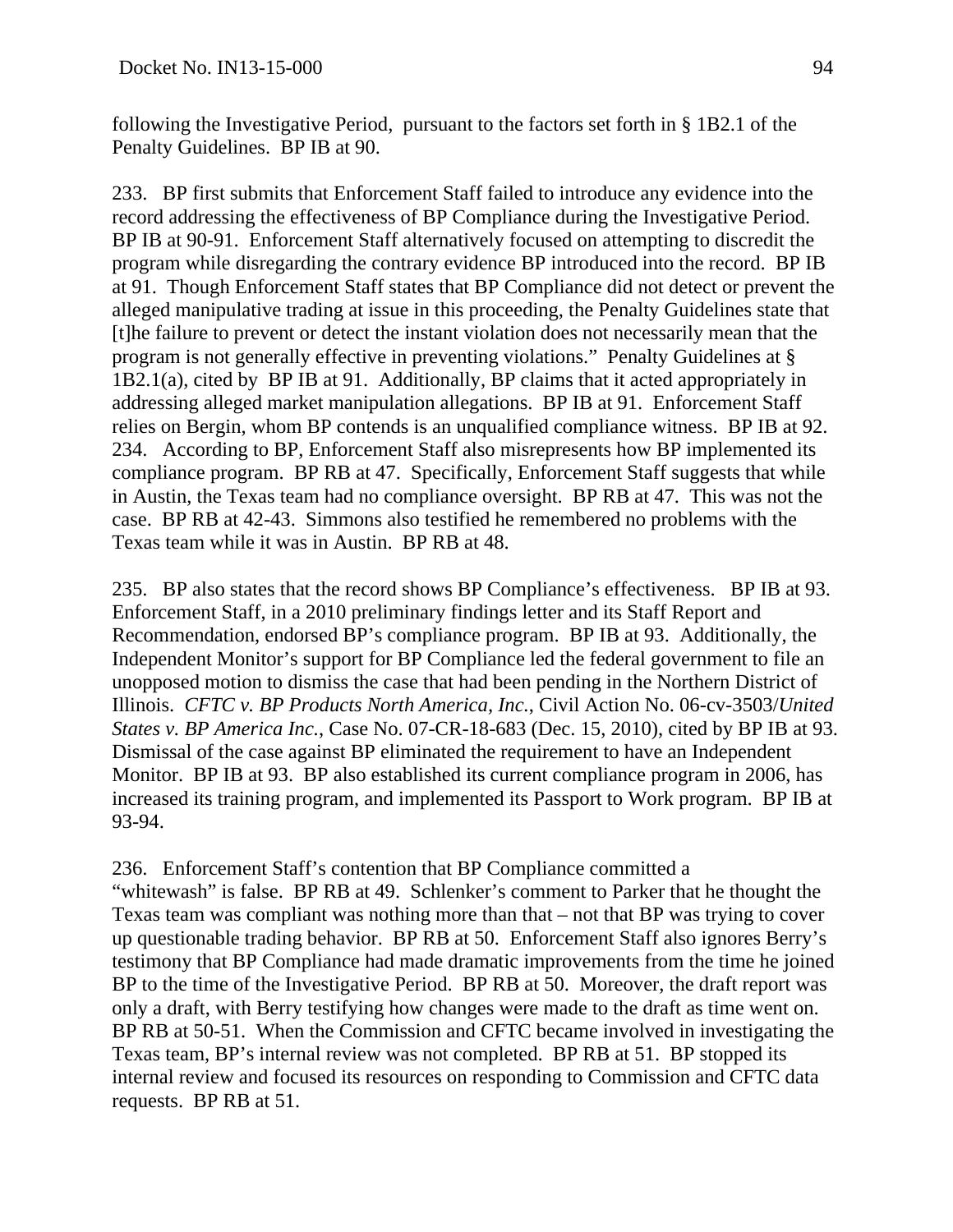# *Discussion*

237. In the Hearing Order, the Commission ordered the Presiding Administrative Law Judge to "make finding respecting BP's compliance program on each of the factors specified in § 1B2.1 of the Penalty Guidelines." Hearing Order at P 49(v).

238. The Penalty Guidelines require:

- (a) To have an effective compliance program…an organization shall-
	- (1) exercise due diligence to prevent and detect violations; and
	- (2) otherwise promote an organizational culture that encourages a commitment to compliance with the law.

Such compliance program shall be reasonably designed, implemented, and enforced so that the program is generally effective in preventing and detecting violations. The failure to prevent or detect the instant violation does not necessarily mean that the program is not generally effective in preventing and detecting violations.

Penalty Guidelines § 1B2.1.

239. The Penalty Guidelines establish the following minimum factors of an effective compliance program:

(b) Due diligence and the promotion of an organizational culture that encourages a commitment to compliance with the law within the meaning of subsection (a) minimally require the following:

- (1) The organization shall establish standards and procedures to prevent and detect violations.
- (2) (A) The organization's governing authority shall be knowledgeable about the content and operation of the compliance program and shall exercise reasonable oversight with respect to the implementation and effectiveness of the compliance program.
	- (B) High-level personnel of the organization shall ensure that the organization has an effective compliance program, as described in this guideline. Specific individual(s) within high-level personnel shall be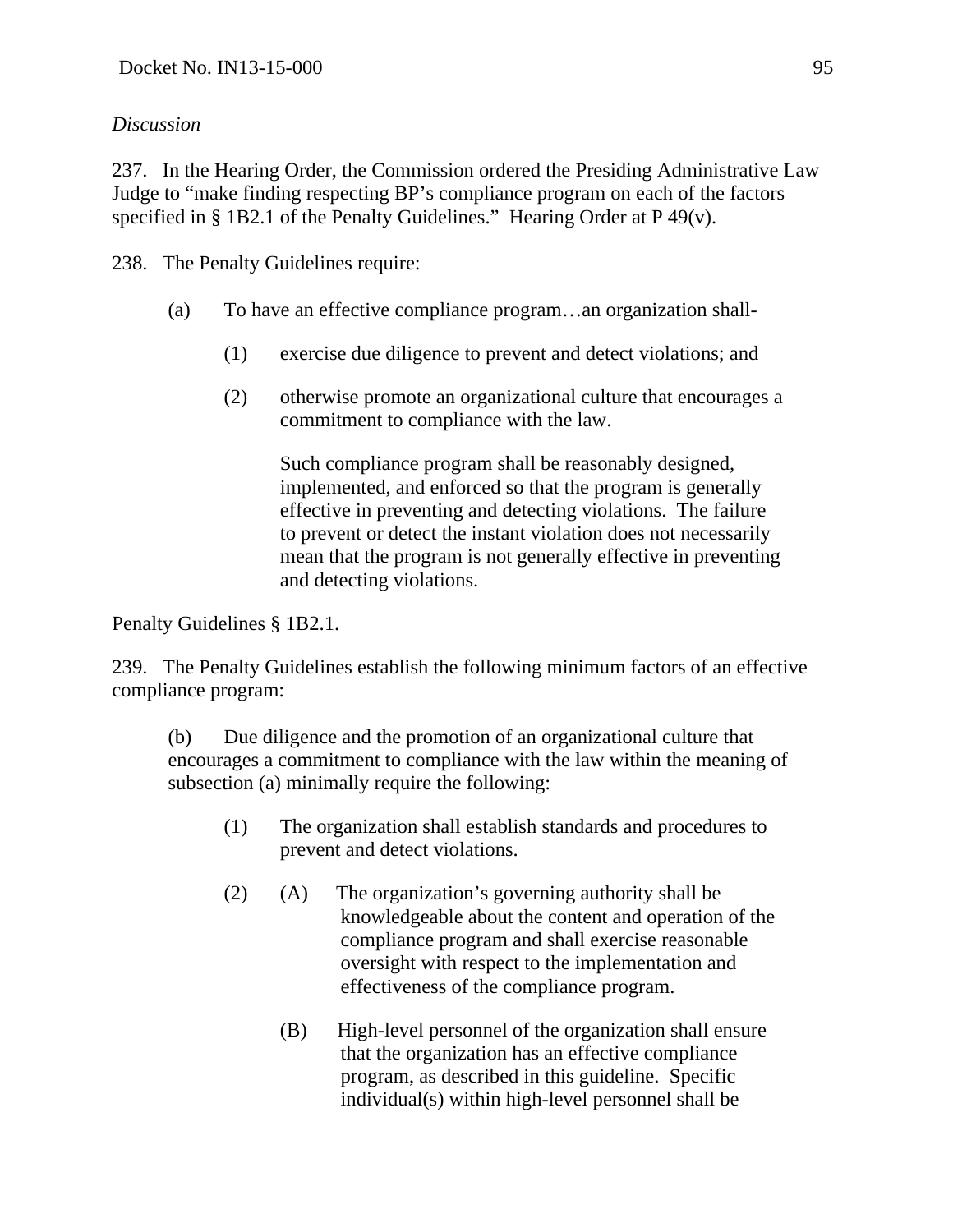assigned overall responsibility for the compliance program.

- (C) Specific individual(s) within the organization shall be delegated day-to-day operational responsibility for the compliance program. Individual(s) with operational responsibility shall report periodically to high-level personnel and, as appropriate, to the governing authority, or an appropriate subgroup of the governing authority, on the effectiveness of the compliance program. To carry out such operational responsibility, such individual(s) shall be given adequate resources, appropriate authority, and direct access to the governing authority or an appropriate subgroup of the governing authority.
- (3) The organization shall use reasonable efforts not to include within the substantial authority personnel of the organization any individual whom the organization knew, or should have known through the exercise of due diligence, has engaged in violations or other conduct inconsistent with an effective compliance program.
- (4) (A) The organization shall take reasonable steps to communicate periodically and in a practical manner its standards and procedures, and other aspects of the compliance program, to the individuals referred to in subdivision (B) by conducting effective training programs and otherwise disseminating information appropriate to such individuals' respective roles and responsibilities.
	- (B) The individuals referred to in subdivision (A) are the members of the governing authority, high-level personnel, substantial authority personnel, the organization's employees, and, as appropriate, the organization's agents.
- (5) The organization shall take reasonable steps—
	- (A) to ensure that the organization's compliance program is followed, including monitoring and auditing to detect violations;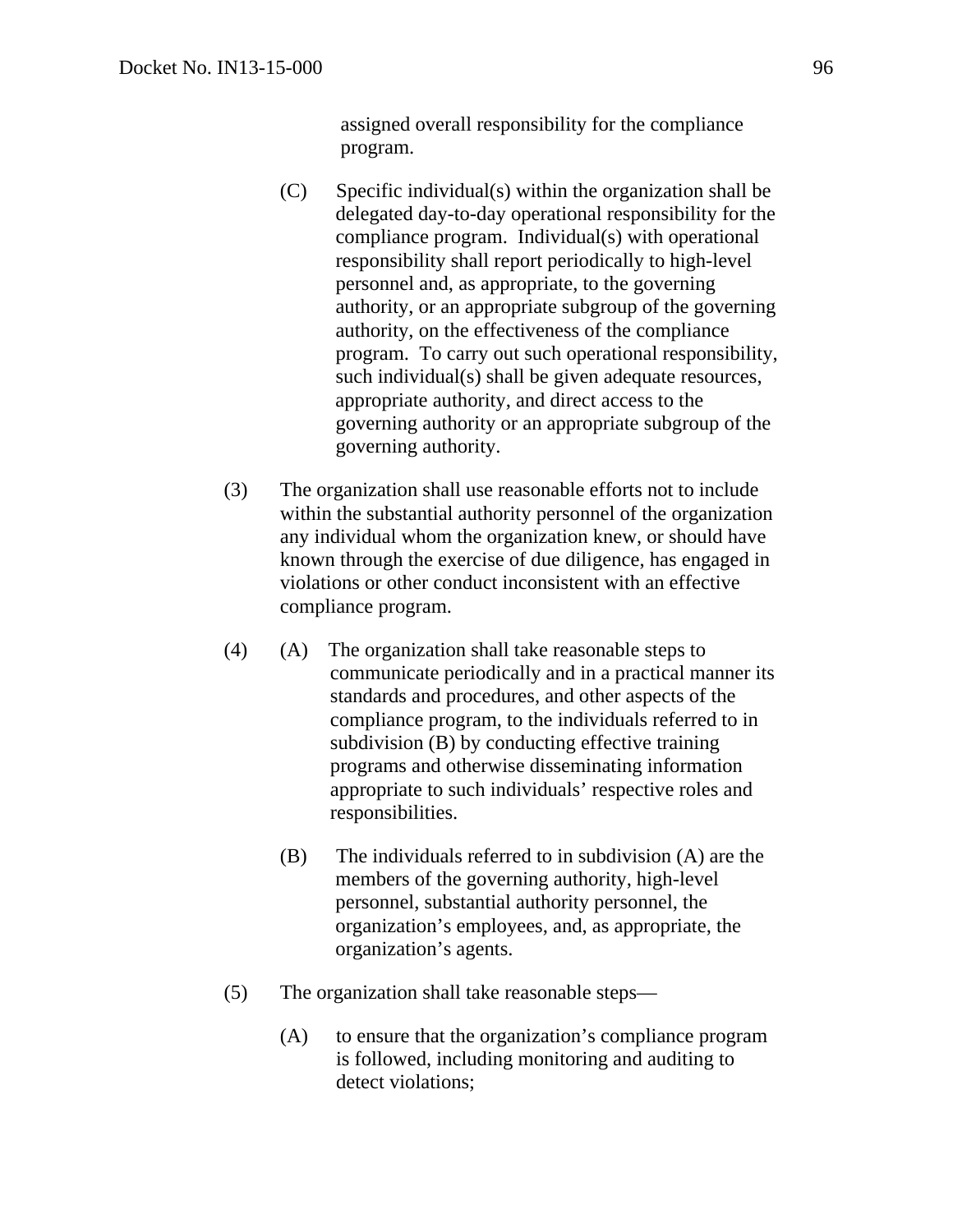- (B) to evaluate periodically the effectiveness of the organization's compliance program; and
- (C) to have and publicize a system, which may include mechanisms that allow for anonymity or confidentiality, whereby the organization's employees and agents may report or seek guidance regarding potential or actual violations without fear of retaliation.
- (6) The organization's compliance program shall be promoted and enforced consistently throughout the organization through (A) appropriate incentives to perform in accordance with the compliance program; and (B) appropriate disciplinary measures for engaging in violations and for failing to take reasonable steps to prevent or detect violations.
- (7) After a violation has been detected, the organization shall take reasonable steps to respond appropriately to the violations and to prevent further similar violations, including making any necessary modifications to the organization's compliance program.
- (c) In implementing subsection (b), the organization shall periodically assess the risk of violations and shall take appropriate steps to design, implement, or modify each requirement set forth in subsection (b) to reduce the risk of violations identified through this process.

Penalty Guidelines § 1B2.1. To be effective a compliance program must minimally meet these seven factors. Penalty Guidelines § 1B2.1(b). In this case, BP failed to meet these seven factors.

240. Preliminarily, BP argues that Enforcement Staff previously supported its compliance program in documents in the investigatory phase of this proceeding.<sup>129</sup> Further, the government supported its compliance program in the unopposed motion to dismiss the *CFTC v. BP Products North America, Inc.*, Civil Action No. 06-cv-3503/*United States v. BP America Inc.*, Case No. 07-CR-18-683 (Dec. 15, 2010). BP IB at 93. However, these documents are not determinative in evaluating BP's compliance

<sup>&</sup>lt;sup>129</sup> *See, e.g.,* Ex. BP-003 at 29 ("Staff preliminarily finds that . . . BP had in place at the time a compliance program that reflected applicable industry practices . . . ."); Ex. BP-004 at 77, n. 212 ("BP did have a significant compliance program . . . ."); Ex. BP-005 at 5 ("[BP] met its obligations regarding improving its compliance policies and procedures for its commodity trading operations as certified by the Monitor . . . .").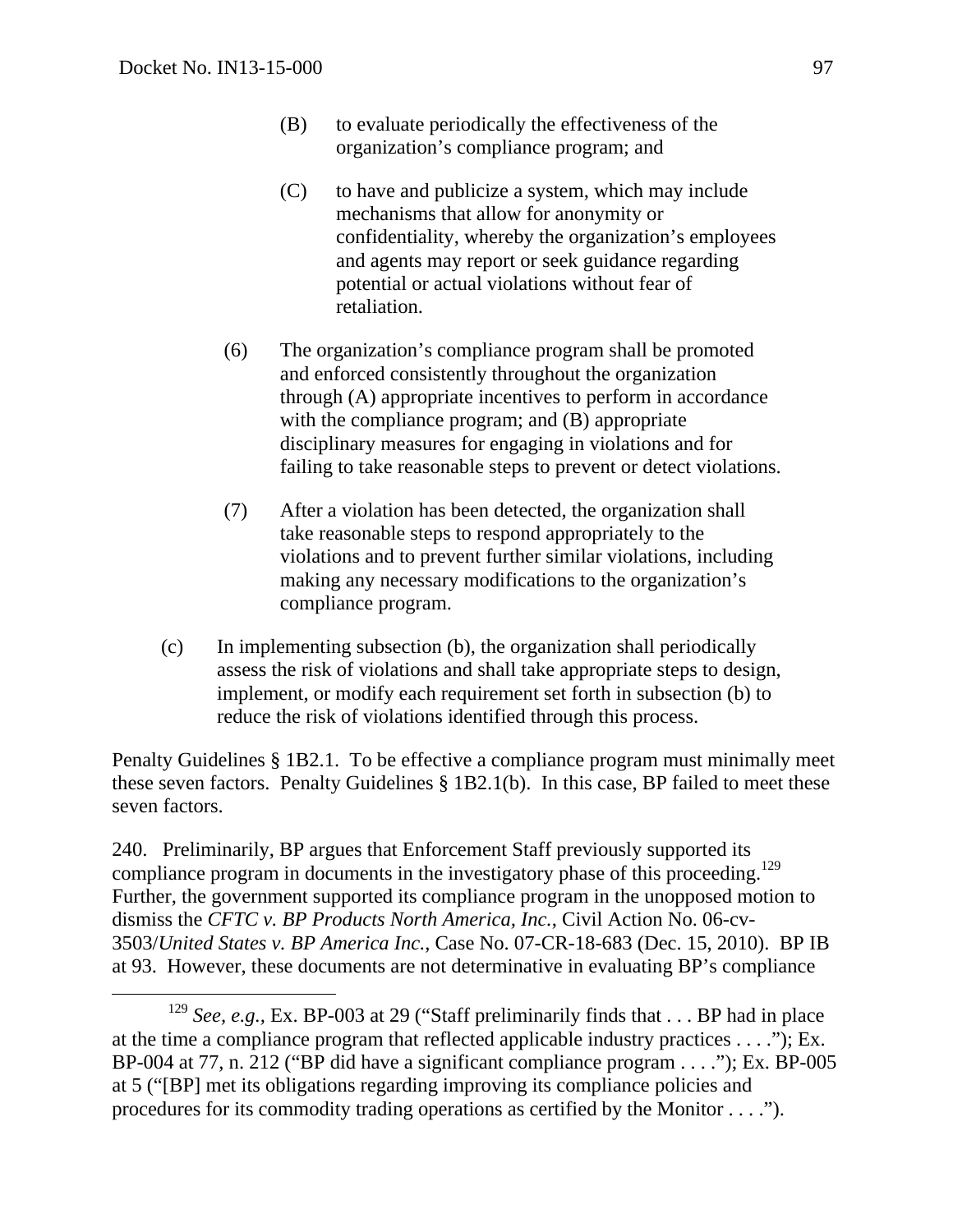program. As Enforcement Staff's points out, its previous documents in the investigatory phase were not based on the information that Enforcement Staff has presented in this case. Enforcement Staff is correct that its previous investigatory positions are not admissions of a party opponent as BP claims. During the course of discovery in this proceeding Enforcement Staff has discovered facts not known to it in the investigatory phase. Additionally, the motion to dismiss filed in the district court in the CFTC proceeding does not bind Enforcement Staff in this proceeding. The unsupported allegation with regard to BP's compliance program in that proceeding is unpersuasive. The evidence developed in this case is given significant weight.

#### *Factor 1: Internal Standards and Procedures to Prevent and Detect Violations*

241. BP failed to have strong internal standards that would prevent and detect violations. It is true that BP generated a variety of different reports designed to prevent and detect violations. Nuelle testified that BP created four such reports. Ex. BP-001 at 13:15 – 14:11. Dashboard reports were made for each of BP's regional teams, aggregating the previous day's reports, the trades' tenor, whether the transactions were purchases or sales, and activity by location. Ex. BP-001 at 13:18-20. Anomaly reports highlighted when a trader's activity deviated one or two standard deviations from their activity the previous 365 days. Ex. BP-001 at 14:1-5. Spade reports were done to detect the possibility of wash trades. Ex. BP-001 at 14:8-9. Finally, large transaction reports included natural gas trades involving a volume exceeding 3 Bcf. Ex. BP-001 at 14:10-11. BP also recorded and retained all communications of its traders. Ex. BP-001 at 14: 12- 14. Nuelle testified that phone calls flagged through a "hot word search" were reviewed, and emails and instant messages were reviewed on an as-needed basis. Ex. BP-001 at 14:14-16.

242. But although BP took these steps in creating standards and procedures to detect manipulation, the reports excluded certain markers of manipulation. None of the four reports in 2008 showed positions—they only showed transactions, according to Simmons. Tr. 2111:16-19. Additionally, Simmons testified that none of the compliance reports tracked traders' P&L. Tr. 2122:4-6. He continued, agreeing that the anomaly reports failed to "look at next-day fixed-price trading by location . . . ." Tr. 2145:23- 2146:1. While BP took steps to identify manipulative trading through its reports, the reports could have been improved by including additional data.

243. Additionally, even when the reports flagged questionable trading behavior, BP Compliance did not always follow up. In a trader anomaly report on October 21, 2008, Comfort's activity was flagged in yellow. Ex. OE-293 at 1. *See also* Tr. 2148:1-5 (identifying OE-293 as a trader anomaly report for October 21, 2008). Simmons testified that Comfort was flagged yellow because his number of trades was "pretty close to being two standard deviations" higher that his previous year's average number of transactions per day. Tr. 2149:20 – Tr. 2150:9. But Simmons testified he has never seen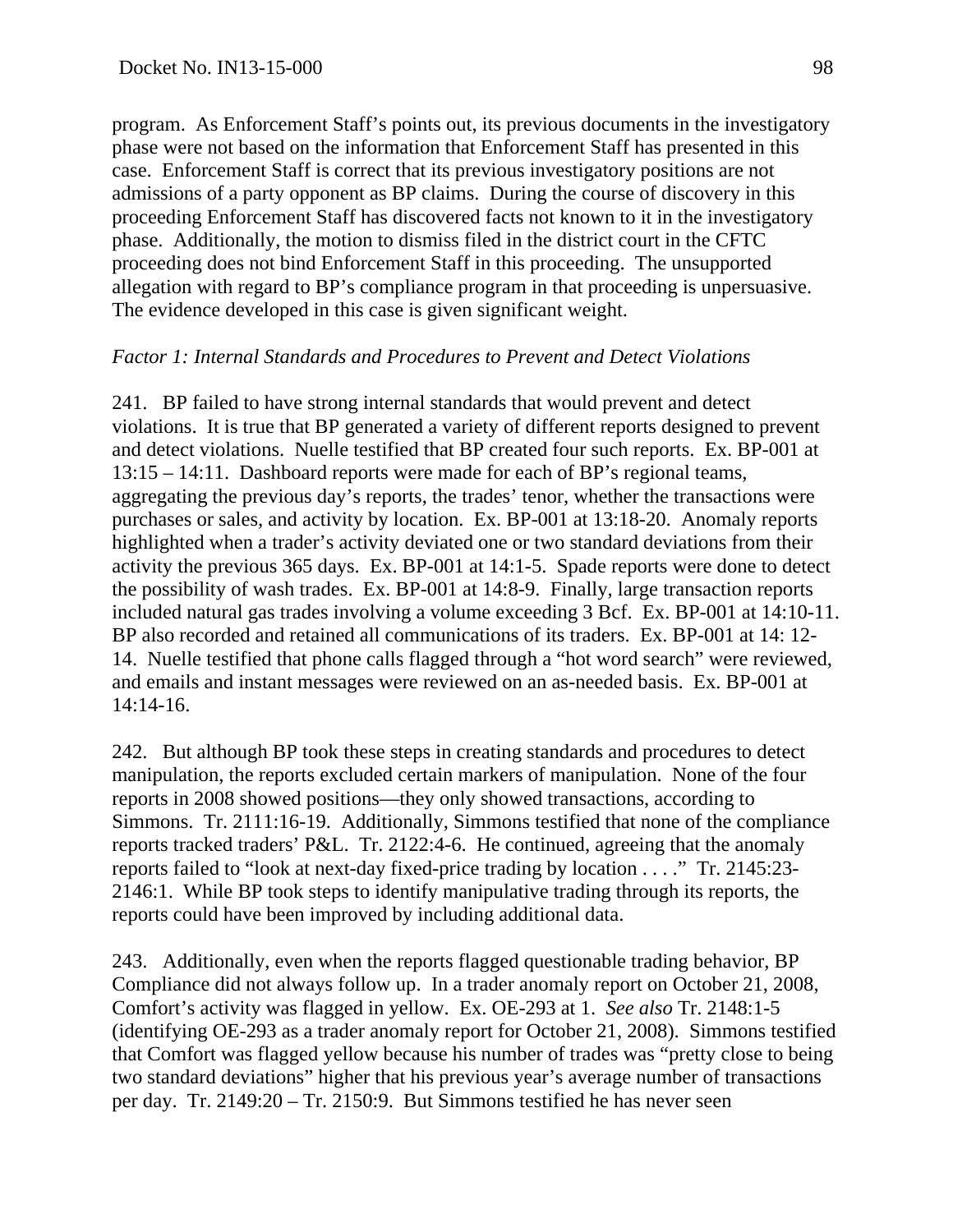documentation stating he followed up on the flagged anomaly of the Texas team during the Investigative Period. Tr. 2150 :10-14. No evidence suggests that Simmons ever followed up on this flagged report. Simmons did testify that follow ups occurred when BP Compliance determined it was necessary to, but there is still no evidence of following up on Comfort's flagged trading. Tr. 2113:18-25. In failing to follow up on a flagged report, BP was ineffective in detecting violations. Therefore, BP's internal standards and procedures were defective and did not prevent violations.

#### *Factor 2: High-level Management Knowledge and Oversight of Internal Compliance Programs*

244. BP's management's actions following the November 5 call show minimal oversight. This is evidenced by Schlenker's actions following the call. Schlenker, according to his testimony, was responsible for NAGP South, a division within BP that included the Texas team. Ex. BP-027 at 4:12-13. Schlenker had a conversation with Parker on November 7, 2008, two days after Luskie and Parker's ATC conversation and Luskie's recorded call with Comfort. Schlenker told Parker that during Luskie's ATC conversation with Parker, Luskie "got confused in the conversation and I think he was trying to, you know, impress a senior person with his knowledge." Ex. OE-164 at 9:14- 17. Schlenker continued, saying "[a]nd then he [Luskie] panicked and he went to Gradyn [Comfort] and then he went to the monitor." Ex. OE-164 at 9:19-20. But these were not Schlenker's own opinions. At hearing, Schlenker testified these were Bass's opinions. Tr. 1981:15-19; Tr. 1982: 4-8. Schlenker was relaying Bass's opinions to Parker "before knowing the facts of any investigation." Tr. 1982: 22-1983:2. Schlenker also testified he did not recall telling Parker that these were Bass's opinions. Tr. 1983:3-7. Schlenker also testified that he told Parker that he did not think the Texas team had done anything wrong. Tr. 1987:13-15. Though Schlenker also testified he was not prejudging the conduct on this call, to suggest the team did nothing wrong "before knowing the facts" suggests he did prejudge the matter. Tr. 1977:1-3; Tr. 1982:22—Tr. 1983:2. Schlenker's decision to speak to Parker about Luskie was inappropriate at that time. Through impeachment testimony at the hearing, Schlenker noted "it may not have been wholly appropriate" to have the conversation with Parker before Parker had been interviewed by the CFTC, the Independent Monitor, or BP Compliance. Tr. 1991:16-21.

245. Furthermore, Simmons' actions following the call suggest BP Compliance did not take the Texas team's alleged manipulative behavior seriously. For instance, in a November 18, 2008 e-mail, Simmons wrote to Berry that he would be "taking Luskie outside after lunch to run sprints and do push-ups until he pukes!:)". OE-040 at 1. At hearing, Simmons testified that at the time that email was written, he did not believe Luskie to be a whistleblower. Tr. 2158:20-25. Simmons also stated he thought this to be "a bad joke made in poor taste" and "just a banter between my boss and me that we exchanged rather often." Tr. 2159:5-9. However, his email and testimony suggest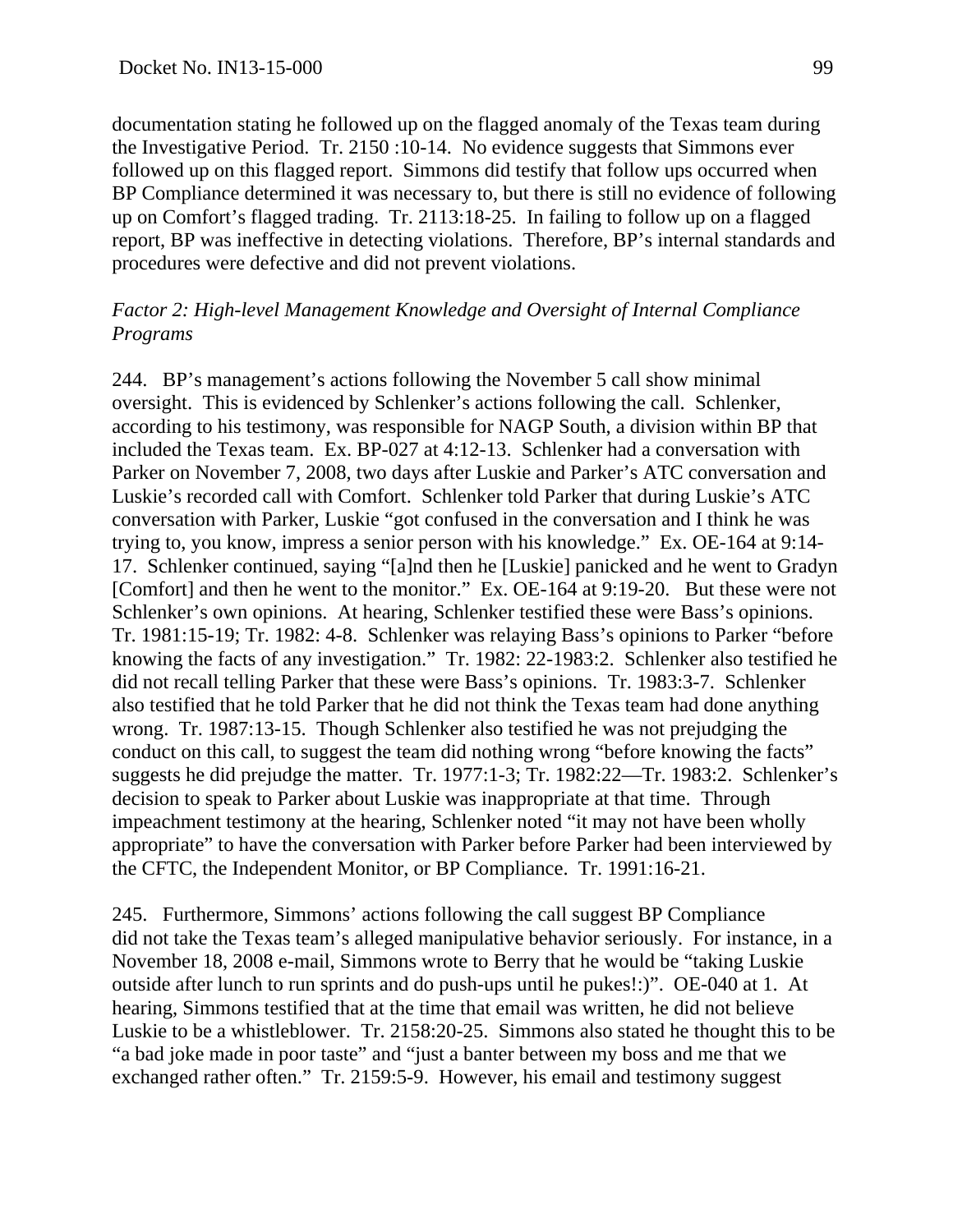Simmons did not take this issue seriously, suggesting he had predetermined the outcome before the full investigation was complete.

246. Galicia agreed that following Berry's departure from BP in early 2009, a void existed in BP Compliance. Tr. 2239:22-24. Berry departed relatively soon after the November 5 call. Moreover, as a result of the turnover within Compliance, the inquiry into Luskie's recorded call became delayed. Tr. 2239:25-2240:3. The inquiry was later effectively dropped. *See* Paragraph 263, *infra*.

247. In 2008, BP did have a compliance program in place. Ex. OE-005 at 4 outlines the "Reporting Lines" for BP Compliance in 2008, which details various high level BP Compliance managers and who they reported to. The document includes multiple IST Compliance Advisors reporting to two Managers, Rick Schell and Mike Berry. Ex. OE-005 at 4. Nuelle noted that IST  $E&CC^{130}$  meets quarterly, and that Regional Compliance directors meet several times a year with the Global Head of E&C IST. Ex. BP-001 at 12:19-22. Nuelle also testified that in accordance with a Consent Order entered into with the CFTC and the Deferred Prosecution Agreement (DPA) agreed to with the U.S. Department of Justice, BP engaged Bart Schwartz as its Independent Monitor. Ex. BP-001 at 10:11-16. Schwartz and his staff had trading floor access, observed business activities, reviewed relevant documents, presentations, and emails, in addition to attending BP employee meetings. Ex. BP-001 at 10:17-20.

248. Although BP had a hierarchy of high-level officials reporting directly to other highlevel officials and hired an Independent Monitor, Luskie's supervisors acted inappropriately following the call. Schlenker, responsible for NAGP South, discussed someone else's favorable opinion concerning the Texas team trading with a possible future witness (Parker). Simmons, a compliance analyst, appeared to not be taking the allegations of market manipulation seriously, as evidenced in his November 8, 2008 email. Berry's departure led to delays in BP's internal investigation. For these reasons, BP did not effectively have high-level management oversight of internal compliance. As a matter of fact, the record in this case indicates a total lack of oversight.

# *Factor 3: Reasonable (Due Diligence) Efforts to Screen Out "Bad Actors"*

249. BP failed to make reasonable efforts to screen out "bad actors." As Nuelle testified:

BP's compliance program trains, advises, and monitors. The compliance program in place during the Investigative Period involved multiple components. Those components included: (i) reports that were reviewed to

<sup>&</sup>lt;sup>130</sup> IST is the Integrated Supply and Trading. Ex. BP-001 at 5:5-6. E&CC is the Ethics and Compliance Committee. Ex. BP-001 at 12:15-16.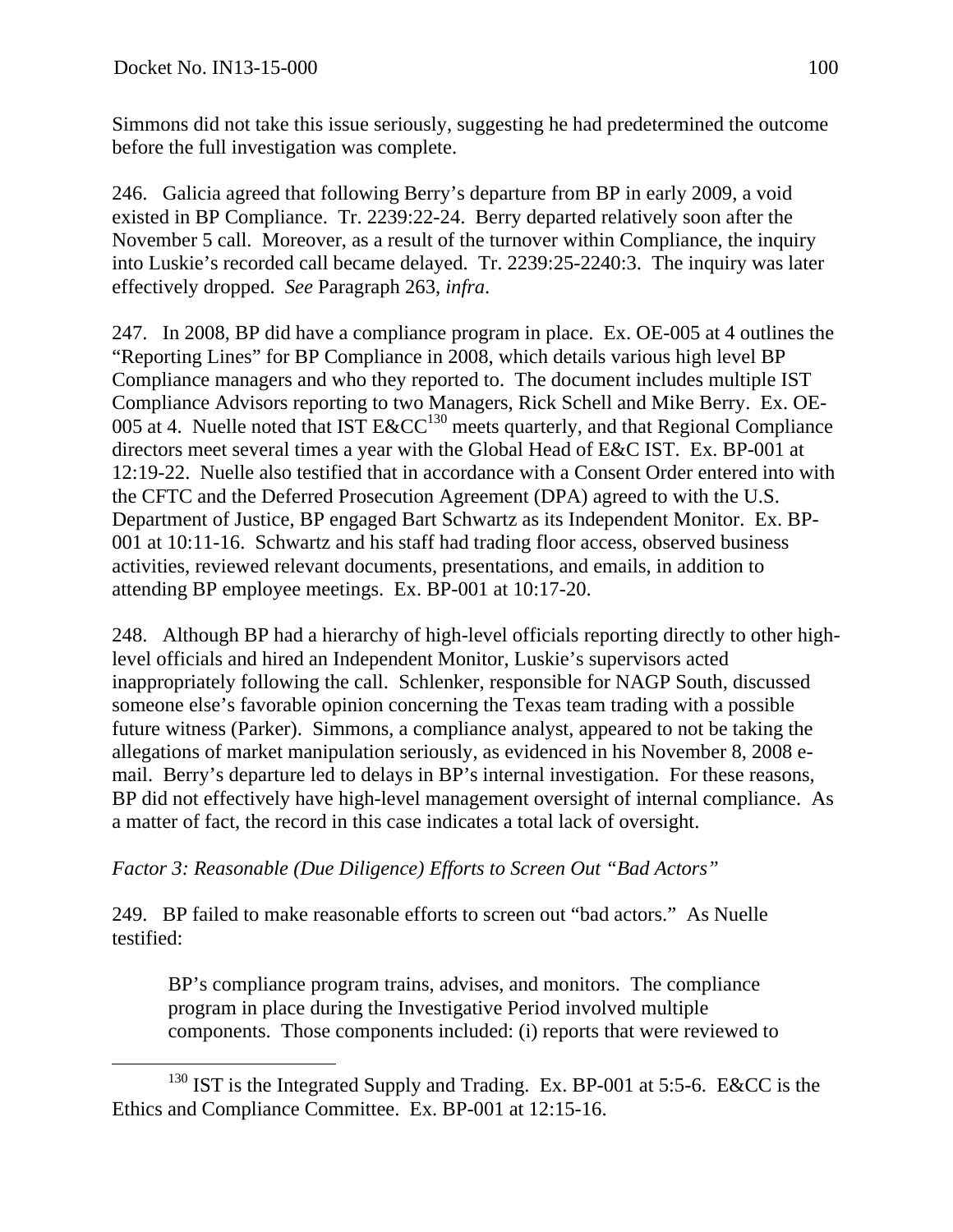analyze trading activity and trader behavior; (ii) recording and monitoring trader communications; (iii) regular consultations among trading personnel, risk personnel, and product control personnel; and (iv) direct access between and among compliance and trading personnel.

Ex. BP-001 at 13:9-14. In terms of attempting to screen out bad actors, BP, as noted *supra*, generated four different kinds of reports and monitored trader communications. *Id.* at 13:15 – 14:11. BP Compliance also required employees to report any violation of any law or any unethical conduct. Ex. OE-241 at 38. But these actions could not effectively screen a "bad actor," as no evidence suggested there was a follow up to Comfort's flagged October 21, 2008 trading. *See* Paragraph 243, *supra*. Therefore, BP failed to make reasonable efforts to screen out "bad actors."

## *Factor 4: Reasonable Communications and Training Efforts*

250. BP Compliance frequently attended manager meetings. As Nuelle testified, "BP compliance personnel participated in weekly meetings with the trading managers." Ex. BP-001 at 14:18-19. But while these meetings took place, the evidence indicates that the compliance personnel did not use this as an opportunity to review compliance procedures with other employees. Nuelle testified that BP Compliance employees attended the meetings to listen to discussions, monitor the prior week's positions, and ask questions. Ex. BP-001 at 14:22 – 15:2. While this may qualify generally as communication with BP Compliance, no evidence exists that BP Compliance took an active role in these meetings. Instead, compliance personnel made observations and asked questions, suggesting they were passive attendees. They were not engaged participants in the meetings, and did not instruct employees about how to comply with anti-manipulation laws and regulations.

251. Additionally, although there is evidence that traders attended anti-manipulation training, no evidence exists that that training addressed physical for financial manipulation. BP refers to a slide show presentation used in its compliance training that partially deals with manipulation. At hearing, counsel confirmed that Luskie "sort of received this" training presentation in two instances. Tr. 347:9-15. This slide show presentation "Trading Guidelines 2006, Avoiding Market Abuse and Price Manipulation" is Ex. OE-047. Tr. 346:22 – Tr. 347:1-15. Additionally, Comfort (Ex. BP-014 at 8:7- 12), Luskie (Ex. BP-016 at 11:9-14), and Barnhart (Ex. BP-020 at 7:1-6) all testified they received anti-manipulation training while working at BP. Their internal training summary reports confirm this. *See* Exs. BP-015 (Comfort); BP-019 (Luskie); and BP-022 (Barnhart). While all received anti-manipulation training, no evidence suggests that they went through training involving physical for financial manipulation. Nothing in in the slide show (Ex. OE-047) suggests otherwise. Luskie agreed that these slides do not address traders' behavior regarding "giv[ing] the appearance that they are diverting supply to a market to affect an index…" Tr. 361:4-8. The record evidence in this case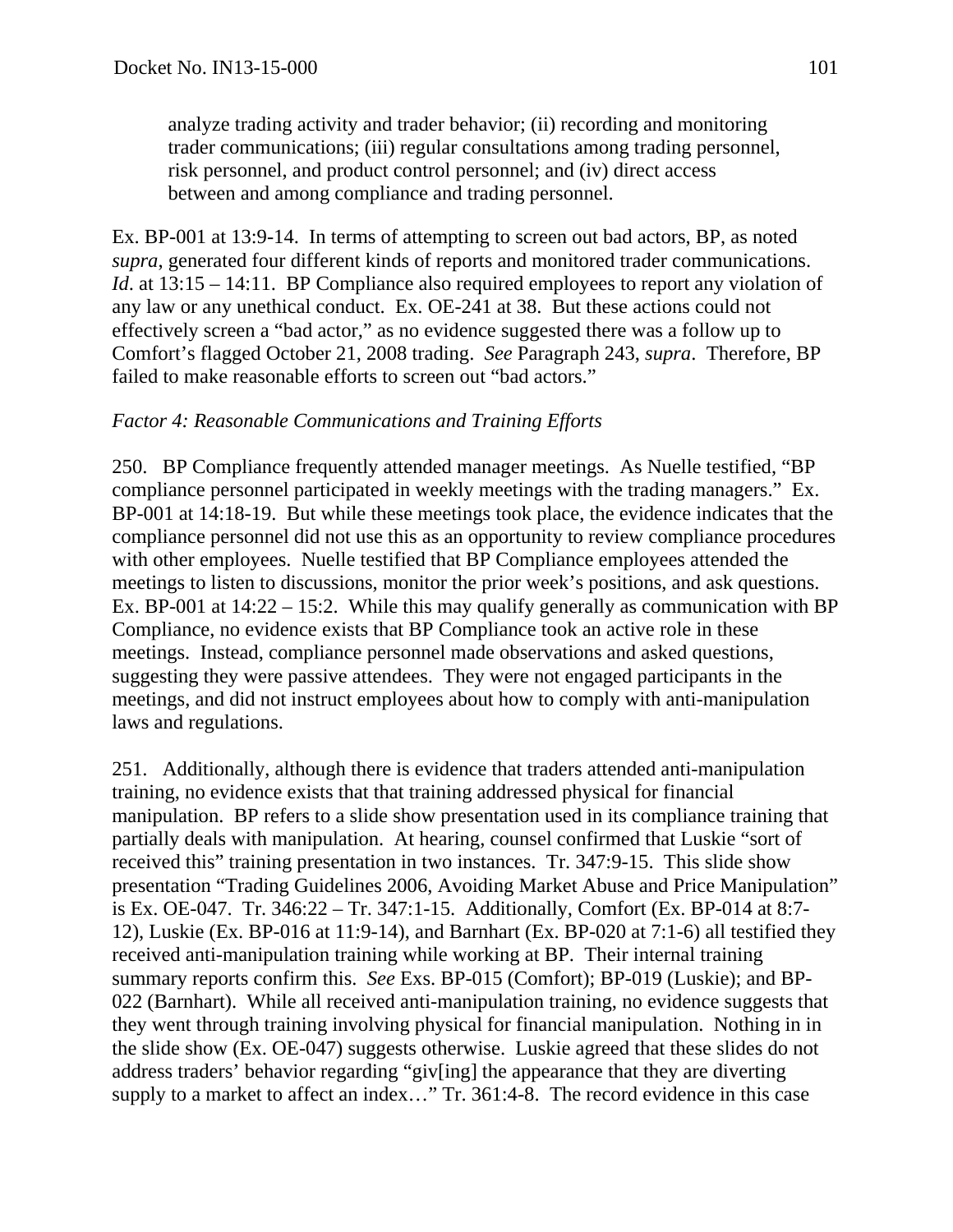shows that the Texas team traders received limited anti-manipulation training; therefore, it is found that BP's training efforts were deficient.

*Factor 5: Reasonable Steps to Evaluate Program Effectiveness, Including Confidential Avenues for Employees to Report Noncompliance* 

252. There is no evidence in this record that BP took any steps to evaluate the effectiveness of its program. Further, there is no evidence that it regularly reviewed its compliance program.

253. Actions by BP Compliance members suggest a lack of support for employees to report violations. Schlenker and Simmons, as noted before, both had prematurely formed their opinions about the manipulation inquiry before the investigation had finished. *See* Paragraphs 244, 245, *supra*. Neither Schlenker nor Simmons, two members of BP Compliance, took Luskie's concerns seriously. This suggests that the culture was not conducive to employees reporting compliance violations.

254. It is true that a "Helpline" existed for individuals, directors, officers, employees, agents, and consultants to report suspected CFTC violations or criminal conduct. Ex. OE-005 at 22. The "Helpline" permitted individuals to make reports anonymously if they wished. Ex. OE-005 at 22. Counsel from Enforcement Staff and BP agreed that OE-005 was a part of a training Luskie attended in July 2008. Tr. 362:1-10. Additionally, Luskie testified that both the CFTC's consent order and BP policy required him "to report any violation of law or unethical conduct." Tr. 727:2-8. BP Compliance required employees to report any violation of any law or any unethical conduct. OE-241 at 38. But after speaking to Parker, Luskie's first call (the recorded November 5 call) was to Comfort. Comfort was not Luskie's supervisor. Tr. 279:11-13. He did not go "directly to IST compliance, to the monitor, to [his] supervisor, legal, or BP OpenTalk," as he testified he was required to do. Tr. 727:2-14. Instead, he went to a co-worker who was directly involved in the trading behavior Luskie was concerned about. The Helpline and reporting requirements do not outweigh the reporting problems, as evidenced by Luskie and other BP employees. This record is devoid of any evidence indicative of adherence to protocols to comply with this factor. The evidence shows there were avenues for employees to report but this is not enough to meet Commission requirements for this factor.

## *Factor 6: Compliance Incentives and Noncompliance Sanctions*

255. BP lacked incentives for its employees to comply with anti-manipulation rules. Indeed, for an employee like Comfort, there existed an incentive to not comply. According to a data response BP provided to Enforcement Staff in this case, financial traders generally receive a higher percentage of the value they generate, versus physical traders. Ex. OE-028 at 3. Luskie's hearing testimony confirmed this, stating that in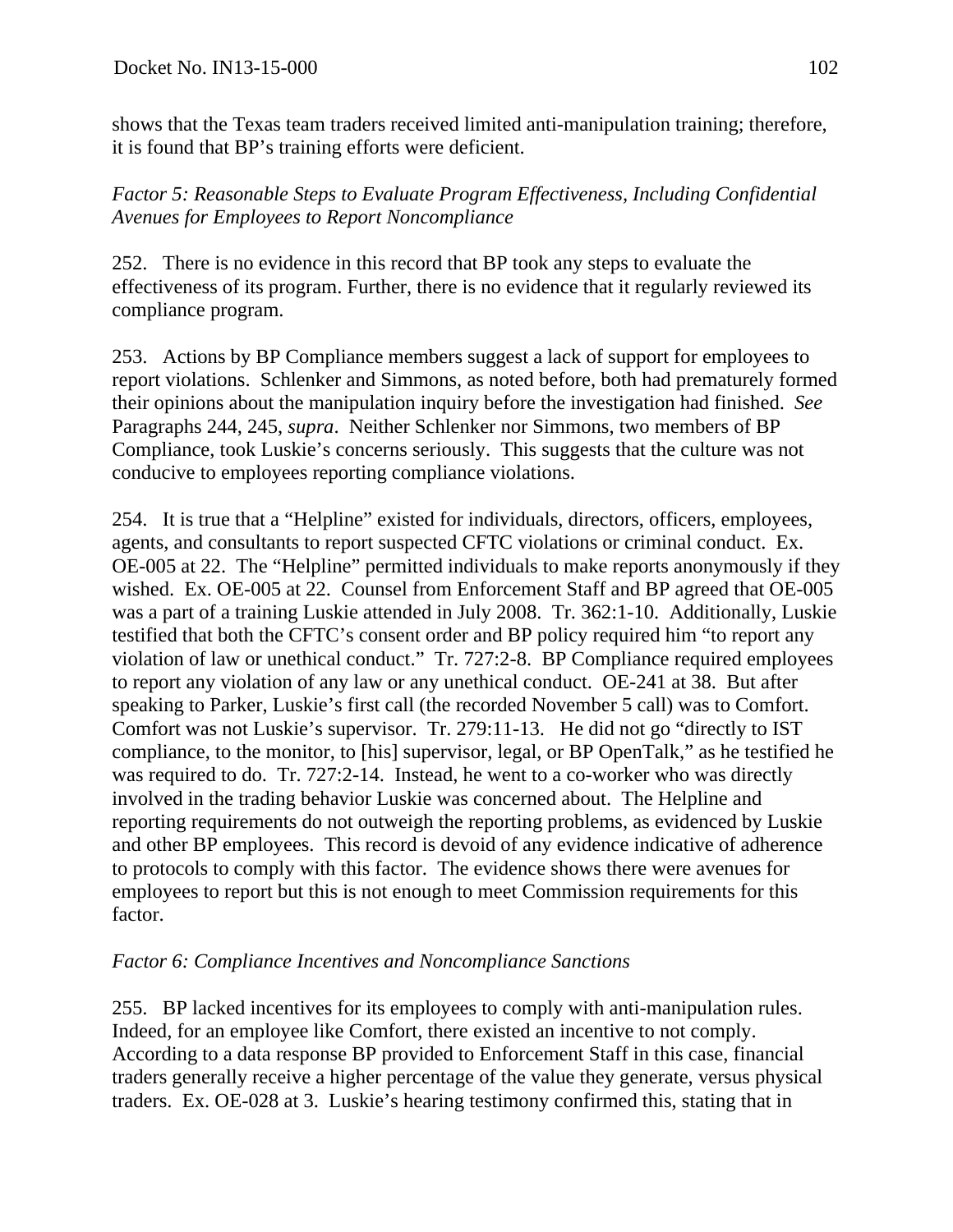2008, speculative traders were paid much more than asset optimization traders. Tr. 663:24 – Tr. 664:6. As Lukefahr testified, Comfort was a trader in both physical and financial natural gas. Tr. 193:10-13. Comfort agreed, stating he was a value trader who primarily dealt with asset optimization on the Texas team.<sup>131</sup> Tr. 1166:6-17. Because financial gas traders made more than physical gas traders, it would benefit a hybrid trader to do well in financial trading. And while Nuelle testified BP currently creates reports to detect a potential physical for financial manipulation, those types of reports were not generated during the Investigative Period. Tr. 2441:19-22; 2442:16-24. It therefore follows that a hybrid trader like Comfort could manipulate the natural gas market, using physical for financial trades, and could go undetected within BP in 2008. Not complying with the relevant rules could provide a trader like Comfort more money than he normally would have received. Because "[f]inancial traders generally receive a higher percentage of the value they generate," Comfort had incentive to make more money on his financial than physical book. Ex. OE-028 at 3.

256. BP contends its Passport to Work was an incentive to comply with antimanipulation laws. BP IB at 97. According to Nuelle, Passport to Work was a program that monitored employees' completion of training courses. Ex. BP-001 at 12: 4-6. BP states, without a citation, that completing the Passport to Work program was a requirement for all employees. BP IB at 97. Therefore, the record in this case fails to establish that BP had compliance incentives or noncompliance sanctions in place.

## *Factor 7: Reasonable Responsive Steps After a Violation has been Detected*

257. BP failed to take reasonable steps after a violation is detected. This is evident in the employees' actions immediately following the November 5 call, the changing draft reports, and the failure to complete the internal inquiry.

258. Nuelle testified that Comfort, following the November 5, 2008 phone call with Luskie, discussed the call with Bass. Ex. BP-001 at 19:3-4. Nuelle continued, stating Bass requested Comfort provide BP Compliance with the recording of the call. Ex. BP-001 at 19:4-5. On November 6, 2008 at 5:39 a.m., Comfort notified ISTC analyst Steve Simmons about the call and requested that Simmons review it. Ex. BP-001 at 19:5-7. Simmons responded soon after, telling Comfort that BP Compliance would review the call. Ex. BP-001 at 19:7-9. On November 6, 2008, BP Compliance reviewed the recorded call and started an investigation. Ex. BP-001 at 19:9-11.

259. Additionally, BP notified the Independent Monitor of the call on November 5,

<sup>&</sup>lt;sup>131</sup> See also Ex. OE-028 at 3 ("Mr. Comfort was primarily a financial trader for the first five months of 2008 and then moved to being primarily a physical trader. Although he still executed some financial transactions during the second half of 2008, his primary responsibility was short-term physical trading and transport in Texas.").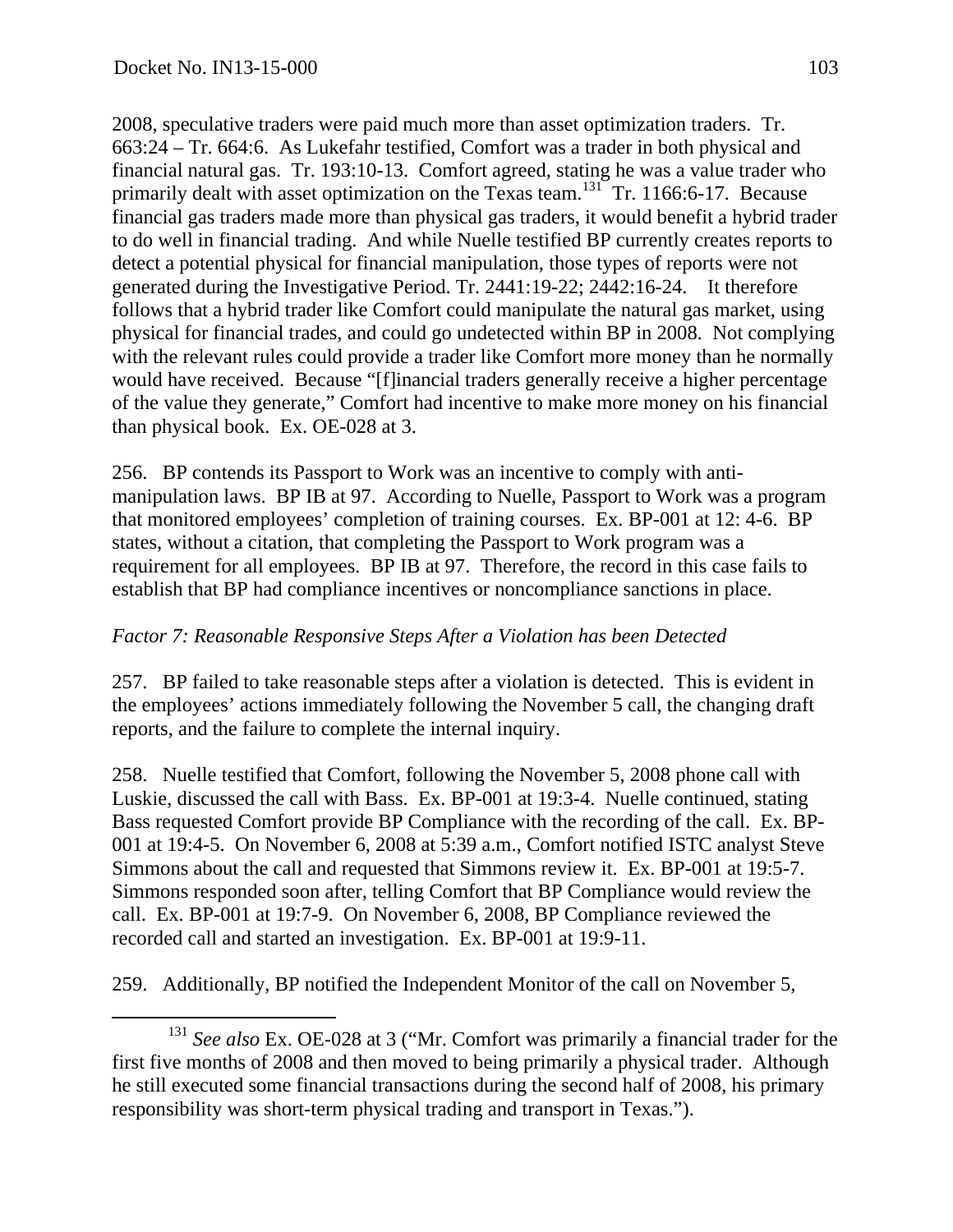2008. Ex. BP-001 at 19:13-14. Nuelle testified that Luskie reported the conversation to the monitor on November 5, 2008. Tr. 2424:21-2425:1. Luskie confirmed this, stating he spoke to David Stephan, with the Independent Monitor's office, on November 5, 2008. Ex. BP-016 at 10:19-21. Nuelle testified that on November 6, 2008, BP gave a copy of the November 5 call to the Independent Monitor. Ex. BP-001 at 19:14-15. Nuelle also testified that on or about November 17, 2008, the Independent Monitor provided the CFTC with a copy of the call, and on that same day the CFTC provided Enforcement Staff with a copy. Ex. BP-001 at 19:15-18.

260. Although the above cited steps were minimal actions conducive to complying with its own protocols, BP's subsequent steps fail to reach reasonable standards. BP's actions regarding its draft report suggest it failed to take reasonable steps. At the time of the call, Berry determined that a written report on the investigation on the November 5 call would be created and shared with BP executives, the CFTC, FERC, DOJ. Tr. 2027:12-22. This report would also be shared with the Independent Monitor. Tr. 2028:19-21. The first draft report on the inquiry following Luskie and Comfort's November 5 recorded call was created in November 2008. Ex. OE-110 at 8. As Bergin testified, this was the most complete version of a workplan, and it was attached to a November 23, 2008 email sent to relevant BP Compliance personnel. Ex. OE-001 at 122:16-18. Bergin further testified that the November 23, 2008 workplan included an analysis of relevant trading data. Ex. OE-001 at 122:19-20. This data would include "pre-bidweek positions, bidweek activities, cash activities, transportation spreads (including variable costs), and receipt and delivery volumes." Ex. OE-001 at 122:19- 123:1. The plan also contemplated a review of BP's physical and financial positions (HPL transport in and out of the money) an analysis requested by Berry. Ex. OE-106; Tr. 2043:23-2045:2.

261. But in later drafts, this data would be removed. Bergin further testified that a later draft of this workplan dated January 31, 2009 either filled in previously incomplete sections or eliminated placeholders from prior drafts. Ex. OE-001 at 124:20-22. Simmons noted this draft was OE-112 at the hearing. Tr. 2176: 13-21. Simmons testified that the placeholders for the "Pre-bid week positions" and "positions going into the month," were removed from earlier drafts. Tr. 2178:16-19; Tr. 2178:24-2179:1-4. Simmons also admitted at the hearing that if transport was being used to affect the HSC index, higher HPL utilization rates would be relevant. Tr. 2184: 21-24. However, this was not discussed in the report. Tr. 2184: 9-11; 15-20.

262. Importantly, while sections relevant to an internal investigation were being removed or otherwise omitted, the conclusions section of Ex. OE-112 states "[i]n summary, ISTC found no regulatory breaches or violations of internal BP policies." Ex. OE-112 at 2. Even without a full analysis, this language was inserted into the draft report. Bergin testified that the last version of the draft was sent in an email to Rick Cape on April 7, 2009, which Bergin identified as Ex. OE-114. Ex. OE-001 at 125:16-126:1.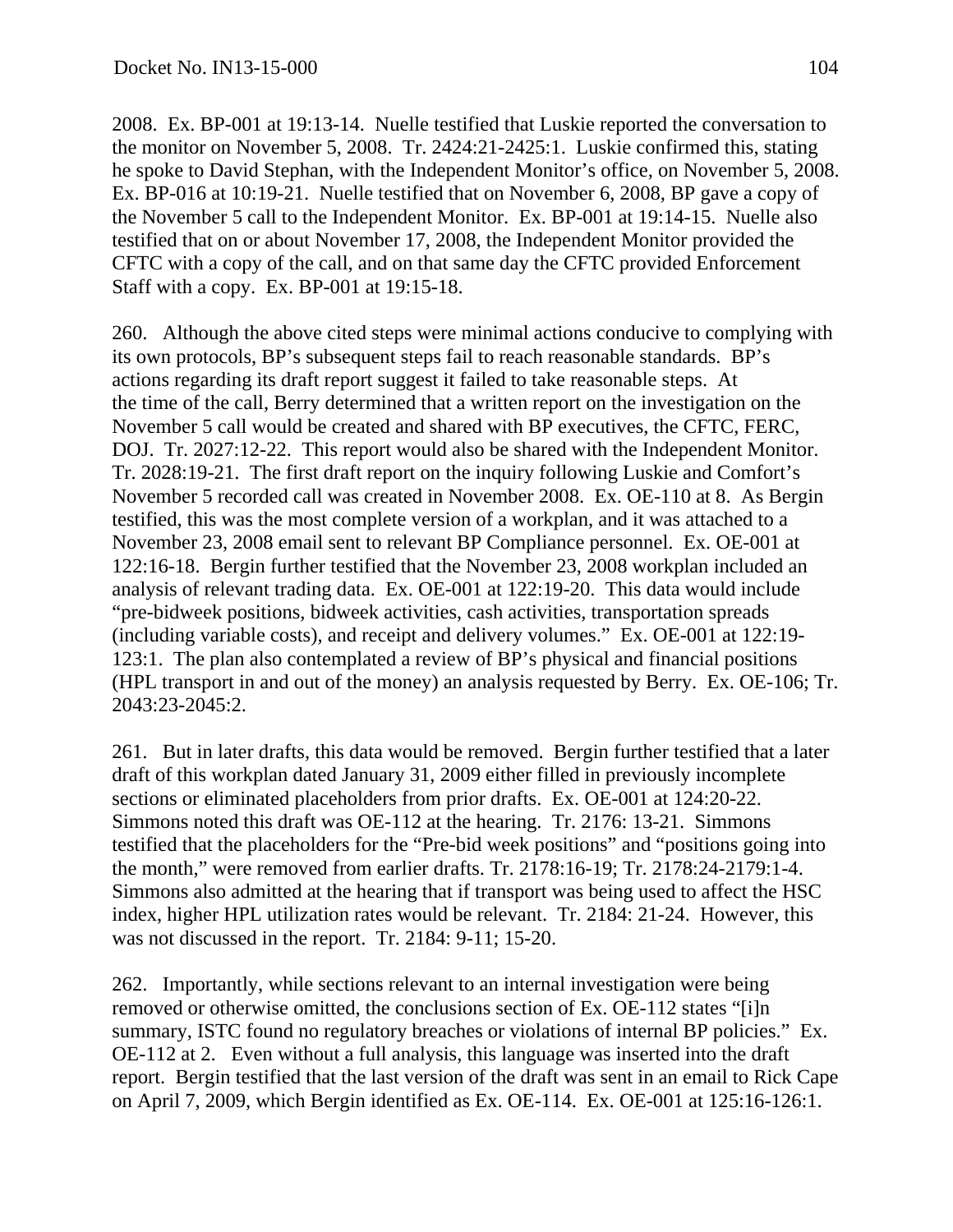Ex. OE-114 shows the conclusion section remained unchanged, as it identically states "[i]n summary, ISTC found no regulatory breaches or violations of internal BP policies." Ex. OE-114 at  $3^{132}$  Berry did testify that these were ongoing revisions, because "when you get more information, facts change." Tr. 2080:5-6. But to remove or omit relevant data, while adding an unsupported conclusion, suggests BP failed to take reasonable steps to reach an unbiased conclusion to the inquiry.

263. Finally, BP unreasonably (and inexplicably) ended its internal inquiry into the November 5 call before it was completed. Nuelle testified that BP Compliance prepared to conduct a review into the substance of the call internally, but that review was never finalized. Ex. BP-001 at 19: 9-11; 19-20. Schlenker testified he understood BP Compliance and the Independent Monitor would investigate the call, in addition to informing regulatory agencies about the internal investigation. Tr. 1984: 25-1985:7. This contradicts Nuelle's prefiled direct testimony, where Nuelle stated that the internal inquiry ended once the CFTC and Enforcement Staff investigations began, as responding to agency requests for data and narrative responses required significant amounts of BP Compliance resources. Ex. BP-001 at 22:16-23:4. But the beginning of federal investigations is not an adequate reason to the end the inquiry. BP could have continued its internal investigation while the CFTC and Enforcement Staff conducted their own investigations. Continuing its internal investigation would have been a reasonable step in light of the alleged manipulation, and BP failed to do so. The record in this case shows that BP failed to take responsive steps after a violation has been detected.

264. Accordingly, it is found that BP is not entitled to a compliance credit since it failed to prevent or detect the manipulation; its purported investigation of the traders behavior was ineffective, biased and reflective of a culture not geared towards compliance with Commission rules. Further, the compliance program does not meet the Commission's seven factors.

## 6. Gross Profits

## *Parties Contentions*

265. Enforcement Staff contends BP gained between \$233,330 and \$316,170 in gross profits as a result of its market manipulation. EF IB at 103. Enforcement Staff states that its profit calculations are reasonable. EF RB at 53. Additionally, Enforcement Staff

<sup>&</sup>lt;sup>132</sup> This conclusion was inserted after Berry had left BP. Berry also testified that his employment with BP ended on May 30, 2009, but his last day in the office was January 9, 2009. Tr. 2001: 21-25; Tr. 2002 :1-3. Berry agreed at hearing that when he left BP in January 9, 2009, he had not reached an "unequivocal conclusion that there was no wrongdoing . . . ." Tr. 2076:20-23. His reasons for leaving BP are unrelated to this case. Tr. 2002: 4-6.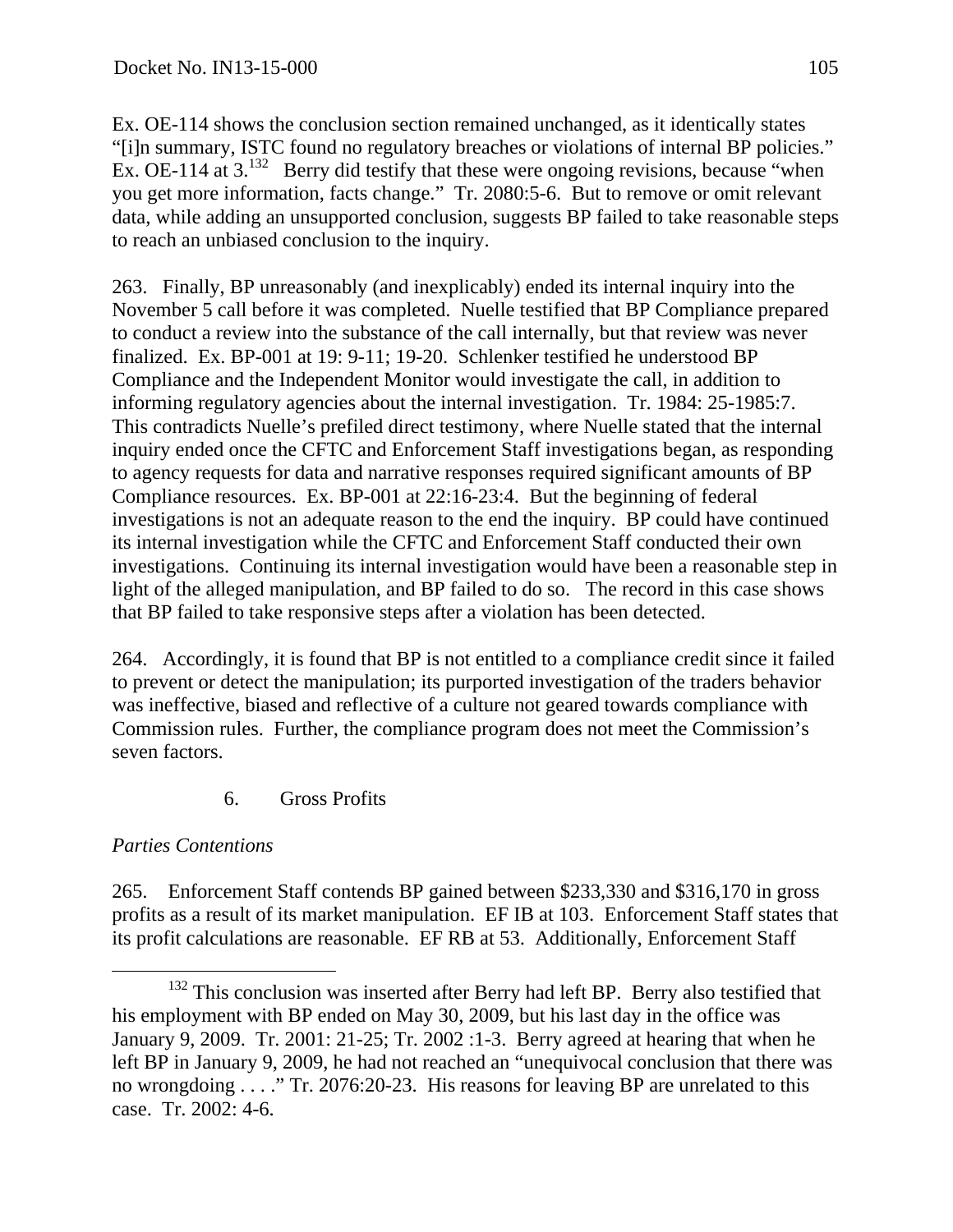avers that BP's alternate P&L analyses are flawed. EF RB at 54-55. No inconsistency exists in using BP's total HSC *Gas Daily* exposure in Enforcement Staff's disgorgement calculation and using BP's HSC-Henry Hub exposure in determining intent. EF RB at 55.

266. BP states that Enforcement Staff failed to demonstrate that BP violated the NGA or any Commission regulations. BP IB at 98. BP claims its analyses show BP's transactions had no market-wide financial impact during the Investigative Period. BP IB at 98. BP additionally did not profit from any alleged market misconduct. BP IB at 98.

267. BP asserts that Enforcement Staff's witnesses do not provide a basis for the Presiding Administrative Law Judge or the Commission to quantify BP's profits from alleged manipulative trading. BP IB at 99. Both of Bergin's P&L computational analyses-the "historical" P&L analysis and the "but-for" P&L analysis-are flawed. BP IB at 99-100.

268. Alternatively, BP presented three other analyses that could accurately calculate BP's trading profits. BP IB at 105. The first example modifies Bergin's historical analysis to reflect incremental P&L of HSC compared to Katy rather than including actual P&L. BP IB at 105. This approach would be better as it removes broader market price movements. BP IB at 105. It would adjust Bergin's P&L analysis to account for (i) the relative value difference between HSC and Katy and (ii) saved transport costs had BP sold its gas at Katy rather than HSC. BP IB at 105. Using this modified analysis, the generated historical P&L then can be compared to the actual historical P&L. BP IB at 105. This difference is relevant because this analysis challenges Enforcement Staff's position by showing whether the Texas team's decision to make sales at HSC resulted in incremental profit or loss, regardless of the impact of other unrelated factors on actual profits or loss. BP IB at 106. Evans explains this form of analysis shows that had BP sold physical volumes at Katy instead of HSC (which, according to Enforcement Staff, BP should have done), BP would have suffered a net loss of about \$50,000 (including accounting for transport cost savings). BP IB at 106.

269. Another alternative analysis would include the Texas team's actual trading transactions. BP IB at 106. This so-called "P&L against-the-index" method would have been consistent with both the Hearing Order and Bergin's approach of using actual losses. BP IB at 106. This analysis calculates a price impact by taking the difference between a recalculated benchmark HSC price and the actual HSC *Gas Daily* price. BP IB at 106. Using this model, the physical P&L results in a "but-for" loss of \$84,032. BP IB at 106. Financial P&L "but-for" gains would have been \$35,785. BP IB at 106. Under this analysis, BP would have incurred a net loss of \$48,247 during the Investigative Period. BP IB at 106-107.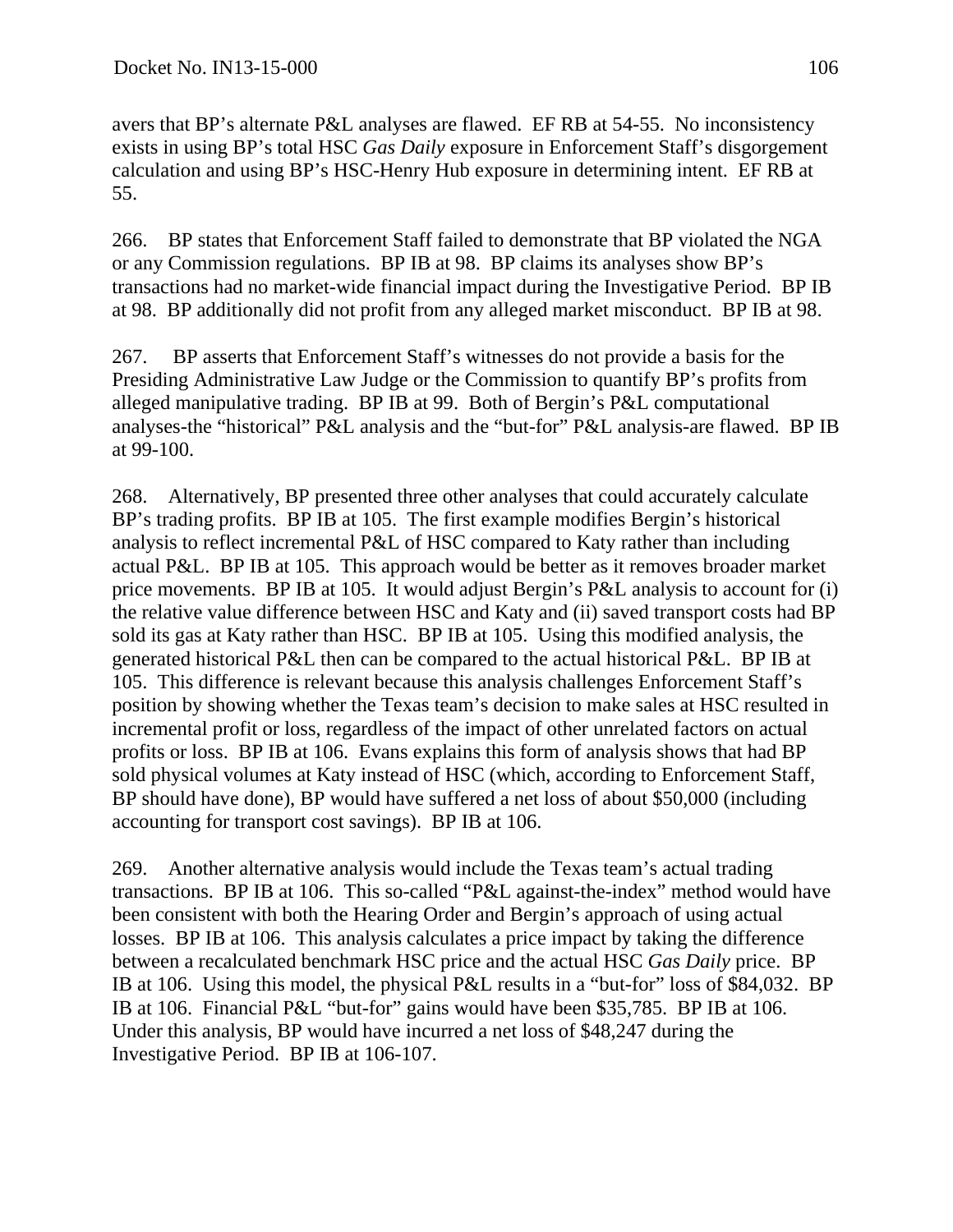270. A third alternate analysis would modify Bergin's actual P&L to use Dr. Abrantes-Metz's hypothetical "but-for" artificialities in showing the financial position's impact. BP IB at 107. This method would show net profits between \$47,000 to \$74,000. BP IB at 107. These figures are different from Bergin's gross profit calculations of \$225,000 to \$304,000. BP IB at 107.

# *Discussion*

271. The Texas team's gross profits from the manipulation were between \$233,330 and \$316,170. Bergin calculated the gross profit figures using Dr. Abrantes-Metz's "analysis regarding but-for pricing." Bergin applied her ranges of price impact in each month to the Texas team's HSC *Gas Daily* index exposure in each month. Ex. OE-001 at 118:8- 119:2; Table 1. From the gross profits he deducted the losses from their physical trading which resulted in net profits between \$165,749 and \$248,589. Ex. OE-001 at 119:7-10. 272. The Commission requires the disgorgement of unjust profits for the full amount of the gain plus interest. Penalty Guidelines at § 1B1.1(a); *Houlian Chen*, *et al.*, 151 FERC ¶ 61,179 at P 188. Additionally, the Commission has stated that '"disgorgement need only be a reasonable approximation of profits casually connected to the violation"' because '"separating legal from illegal profits exactly may at times be a near impossible task."' *Barclays,* 144 FERC ¶ 61,041 at P 148 (citation omitted); *see also SEC v. Whittemore*, 659 F.3d 1, 8 (D.C. Cir. 2011); *SEC v. First City Fin. Corp.*, 890 F.2d 1215, 1231 (D. C. Cir. 1989); *SEC v. Patel*, 61 F.3d 137, 139 (2d Cir 1995); *SEC v. Bilzerian* (*Bilzerian*), 814 F. Supp. 116, 121 (D. D. C. 1993). Enforcement Staff is correct that it only needed to "offer a *prima facie* reasonable approximation" to shift the burden to BP. *Bilzerian*, 814 F. Supp at 121; *see also First City Fin.,* 890 F.2d 1232 ("the risk of uncertainty should fall on the wrongdoer whose illegal conduct created that uncertainty"). The Hearing Order mandated findings of fact on BP's profits (entertaining any reasonable method for calculating this amount) and required both a gross number of profits and a net amount (deducts BP's losses from its physical trading). Hearing Order at P 49(vi). Enforcement Staff is correct in that it showed that BP profited from the manipulation and reasonably calculated the profits.

273. Bergin calculated the Texas team's gross profits using their total HSC *Gas Daily* exposure each month since all of this short exposure benefited from the index price manipulation. Ex. OE-161 at 51:9-11. BP did not dispute the use of the total HSC *Gas Daily* exposure to derive gross profits. In addition, Enforcement Staff used Dr. Abrantes-Metz price artificiality estimates to calculate BP's gross profits. This witness testified explaining her conservative price artificiality analysis to isolate the price effects of BP's manipulation. Ex. OE-129 at 138:1-39:20, 147:6-48:5.<sup>133</sup> BP argued that this was

 <sup>133</sup> *Barclays,* 144 FERC ¶ 61,041 at P 148; *First City Fin*., 890 F.2d at 1231 (disgorgement must "distinguish between legally and illegally obtained profits" but "need only be a reasonable approximation of profits causally connected to the violation.").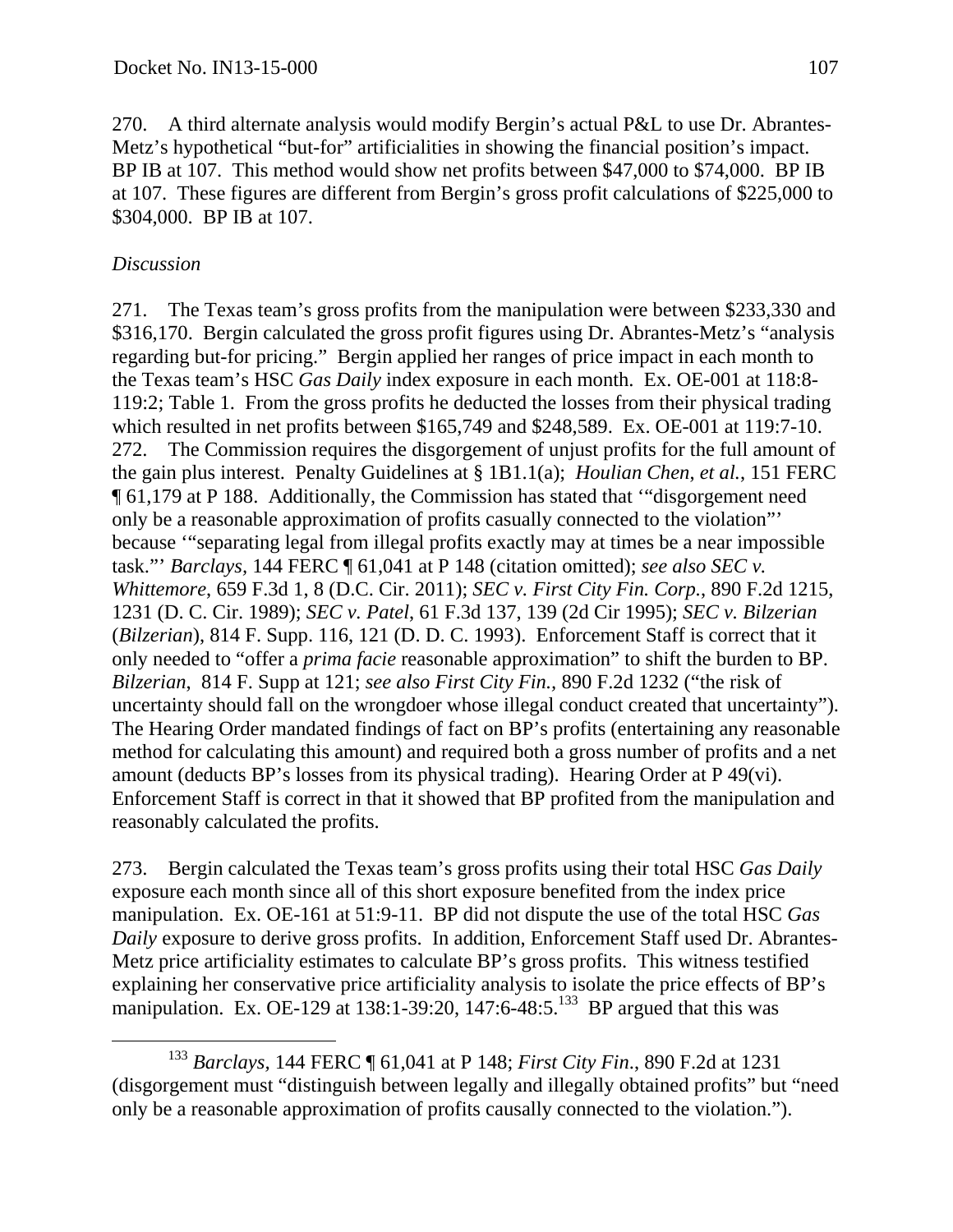$\overline{a}$ 

hypothetical. BP cannot prevail on this matter since the Commission has upheld disgorgement amounts calculated using such methods.<sup>134</sup> BP did not offer any evidence disputing Dr. Abrantes-Metz's methodology.135 Additionally, Enforcement Staff reasonably approximated BP's net profits by subtracting its next-day fixed-price losses at HSC. Ex. OE-161 at  $51:12-13$  (Bergin).<sup>136</sup>

274. The alternatives offered by BP to rebut Enforcement Staff's profit calculations are not supported by the record. Evans offered a hypothetical P&L of \$50,000 based on the assumption that the Texas team sold all of its physical volumes at Katy instead of HSC. Evans admitted that Enforcement Staff never suggested BP should always have sold at Katy instead of at HSC. Exs. BP-037: 17-19; OE-161 at 50:16-51:2 (Bergin) (listing the options the Texas team had to the extent they had additional baseload gas at Katy); OE-129 at 131:11-132:2 (Abrantes-Metz). Evans also offered his P&L against-the-index or benchmark for what the index might have been absent BP's sales. However, this approach ignores the informational impact on other market participants due to BP's early and aggressive selling. Exs. OE-129 at 65:5-67:2; OE-211 at 75:11-76:2. Further, it also ignores the volumetric impact of BP's increased sales on the overall supply at HSC. Ex. OE-161 at 52:14-18. Evans' third alternative, the counterfactual P&L, is unreliable since it double-counts BP's losses<sup>137</sup> and it is also inconsistent with his P&L against-theindex.<sup>138</sup>

<sup>134</sup> *Barclays*, 144 FERC ¶ 61,041 at P 150 (Staff's disgorgement amount reasonably approximated profits by multiplying the affected positions by an "estimate of price difference - that is, the amount by which Barclays' manipulative trading affected the Index" from "OE Staff's preliminary econometric modeling of Barclays' cash trading."). This is what Enforcement Staff did in the case at bar. They took the exposure and multiplied that by the estimate of price difference.

 $135$  Ex. OE-211 at 130:2-9 (Abrantes-Metz).

 $136$  BP claims that Bergin's use of the traders' physical P&L to determine BP's physical trading losses is undermined by Dr. Abrantes-Metz's price artificiality analysis. But Enforcement Staff is correct that Dr. Abrantes-Metz analysis focused solely on isolating the effect of BP's manipulation on the HSC *Gas Daily* price and did not measure "incremental P&L."

<sup>137</sup> Evans calculated the losses separately using Dr. Abrantes-Metz estimates of the price effects of BP's shift to earlier sales and BP's transport of excess volume to HSC, and lumped them together, thus double counting them. BP-037 at 89 (A3); 90 (A4); 92(A7). *See also* Ex. OE-129 at 214:6-216:4.

<sup>138</sup> Evans' counterfactual estimate of physical losses ranges from \$151,008 to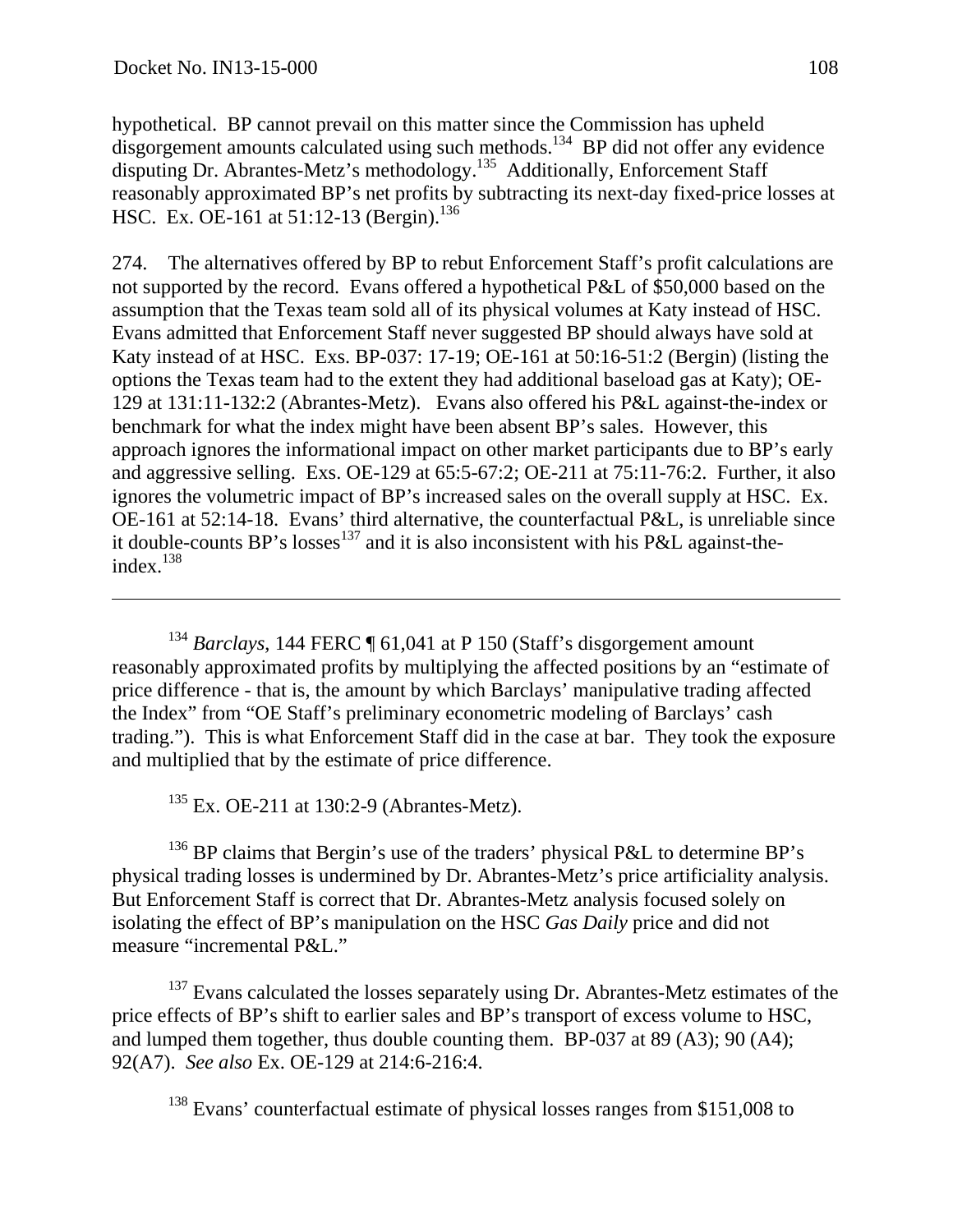275. Precedent supports defendants when they have shown that the government's disgorgement figure was not reasonable due to a "clear break in or considerable attenuation of the causal connection between the illegality and the ultimate profits." *First City Fin.*, 890 F.2d at 1232. BP did not establish this in the case at bar. Finally, Enforcement Staff is correct that BP conflates Enforcement Staff's disgorgement calculation of unjust profits with Enforcement Staff's exposure analysis. As Enforcement Staff avers, using two methodologies is not inconsistent. One methodology was to calculate disgorgement (BP's total HSC *Gas Daily* exposure) and HSC-Henry Hub exposure was used to determine intent.<sup>139</sup>

## IV. CONCLUSIONS

 $\overline{a}$ 

276. It is concluded that BP engaged in market manipulation. This is a classic case of physical for financial benefits. During the Investigative Period (two and a half months in 2008) BP intentionally sold large volumes of next-day physical gas at HSC in a way designed to benefit their corresponding short financial positions. Starting on September 18, 2008 through the end of that month Comfort began to manipulate the HSC *Gas Daily* index to slow the shrinkage of the very valuable spread position in the Texas team's book. After a successful September the Texas team extended the manipulation through October and November 2008. The Texas team trading during the Investigative Period was markedly different than their trading before the Investigative Period. There is no economic or other justification for their changed and unprofitable trading patterns.

277. Accordingly, it is concluded that BP violated Section 4 of the NGA and the Commission's Anti-Manipulation Rule. BP participated in an unlawful scheme to manipulate the HSC *Gas Daily* index to benefit their financial positions. Further, it is concluded that they did so with the requisite scienter and in connection with jurisdictional transactions. Enforcement Staff proved jurisdiction through third party transactions

\$256,785. Ex. BP-037 at 92. His P&L against-the-index estimates losses are \$84,032. *Id.* at 76.

<sup>139</sup> The Texas team's HSC-Henry Hub spread position benefitted from their suppression of the HSC *Gas Daily* index, regardless of other positions BP had in its portfolio in the Gulf area. Ex. OE-161 at 45:14-46:20. The evidence also supports comparing the Texas team's HSC-Henry Hub spread P&L to examine their intent. The traders were focused on their short HSC *Gas Daily* exposure, and the Texas team P&L was calculated separately from the other SEGT desks and was a factor in determining their bonuses. Ex. OE-161 at 46:21-48:8; OE-021; OE-163; OE-195 at 10:25-11:8; 12:19-13:4; Tr. 672:15-673:1 (Luskie) (November 3 phone call confirmed the Texas team's P&L would be affected by HSC's prices relative to other points including Henry Hub).